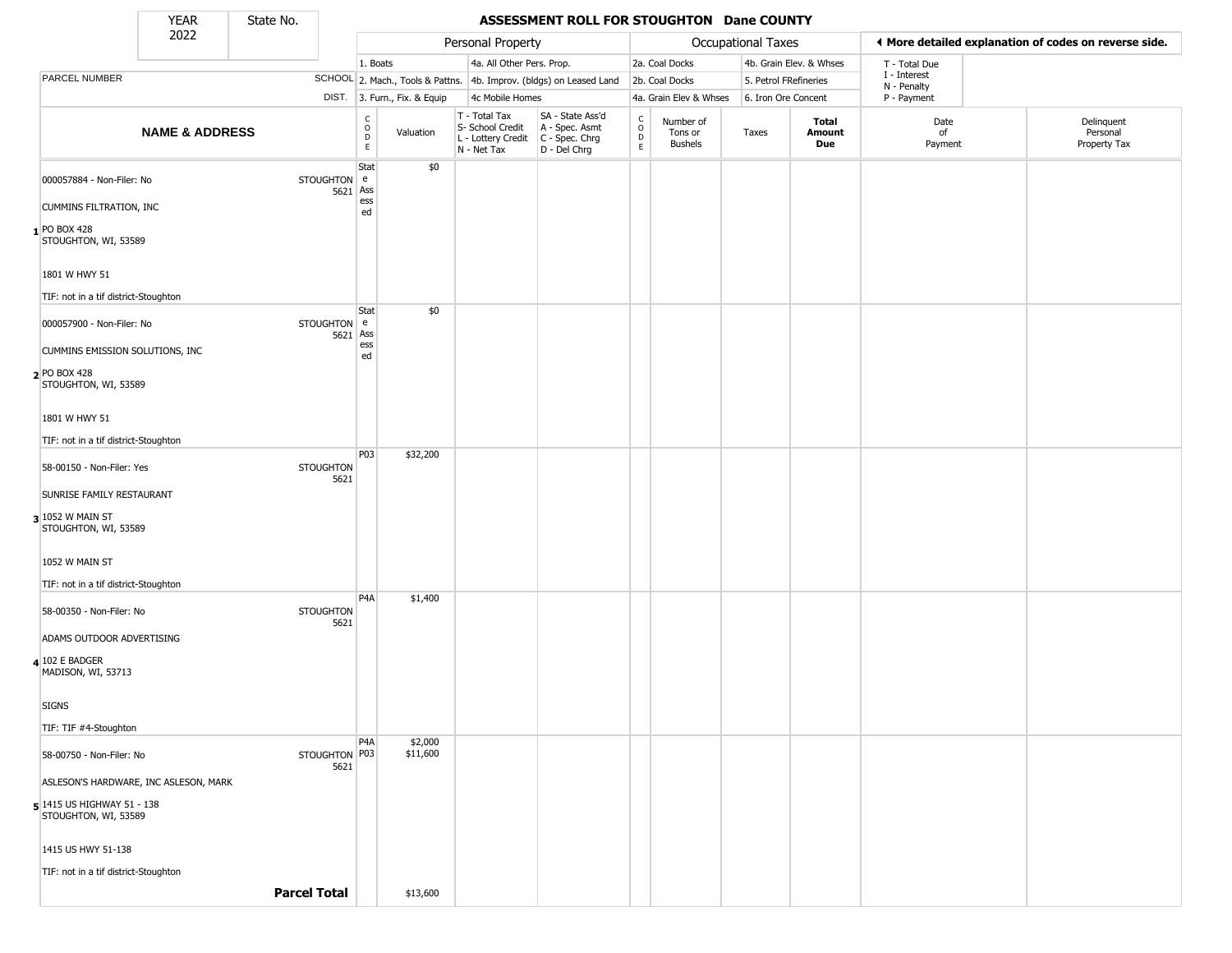|                                                                     | <b>YEAR</b>               | State No. |                          |                                   |                              |                                                                        | ASSESSMENT ROLL FOR STOUGHTON Dane COUNTY                            |                                              |                                        |                       |                         |                             |                                                       |
|---------------------------------------------------------------------|---------------------------|-----------|--------------------------|-----------------------------------|------------------------------|------------------------------------------------------------------------|----------------------------------------------------------------------|----------------------------------------------|----------------------------------------|-----------------------|-------------------------|-----------------------------|-------------------------------------------------------|
|                                                                     | 2022                      |           |                          |                                   |                              | Personal Property                                                      |                                                                      |                                              |                                        | Occupational Taxes    |                         |                             | ♦ More detailed explanation of codes on reverse side. |
|                                                                     |                           |           |                          | 1. Boats                          |                              | 4a. All Other Pers. Prop.                                              |                                                                      |                                              | 2a. Coal Docks                         |                       | 4b. Grain Elev. & Whses | T - Total Due               |                                                       |
| PARCEL NUMBER                                                       |                           |           |                          |                                   |                              |                                                                        | SCHOOL 2. Mach., Tools & Pattns. 4b. Improv. (bldgs) on Leased Land  |                                              | 2b. Coal Docks                         | 5. Petrol FRefineries |                         | I - Interest<br>N - Penalty |                                                       |
|                                                                     |                           |           |                          |                                   | DIST. 3. Furn., Fix. & Equip | 4c Mobile Homes                                                        |                                                                      |                                              | 4a. Grain Elev & Whses                 | 6. Iron Ore Concent   |                         | P - Payment                 |                                                       |
|                                                                     | <b>NAME &amp; ADDRESS</b> |           |                          | $\frac{c}{0}$<br>$\mathsf D$<br>E | Valuation                    | T - Total Tax<br>S- School Credit<br>L - Lottery Credit<br>N - Net Tax | SA - State Ass'd<br>A - Spec. Asmt<br>C - Spec. Chrg<br>D - Del Chrg | $\begin{array}{c}\nC \\ D \\ E\n\end{array}$ | Number of<br>Tons or<br><b>Bushels</b> | Taxes                 | Total<br>Amount<br>Due  | Date<br>of<br>Payment       | Delinquent<br>Personal<br>Property Tax                |
| 58-01350 - Non-Filer: Yes                                           |                           |           | <b>STOUGHTON</b><br>5621 | P03                               | \$13,000                     |                                                                        |                                                                      |                                              |                                        |                       |                         |                             |                                                       |
| BRADY HAFERMAN, O.D.<br>6 105 KINGS LYNN RD<br>STOUGHTON, WI, 53589 |                           |           |                          |                                   |                              |                                                                        |                                                                      |                                              |                                        |                       |                         |                             |                                                       |
| 105 KINGS LYNN RD                                                   |                           |           |                          |                                   |                              |                                                                        |                                                                      |                                              |                                        |                       |                         |                             |                                                       |
| TIF: not in a tif district-Stoughton                                |                           |           |                          |                                   |                              |                                                                        |                                                                      |                                              |                                        |                       |                         |                             |                                                       |
| 58-01950 - Non-Filer: Yes                                           |                           |           | <b>STOUGHTON</b><br>5621 | P03                               | \$7,300                      |                                                                        |                                                                      |                                              |                                        |                       |                         |                             |                                                       |
| ALL IN THE FAMILY HAIRCARE CECELIA M JUVE                           |                           |           |                          |                                   |                              |                                                                        |                                                                      |                                              |                                        |                       |                         |                             |                                                       |
| 7 1223 BEN WAIT CIR<br>STOUGHTON, WI, 53589                         |                           |           |                          |                                   |                              |                                                                        |                                                                      |                                              |                                        |                       |                         |                             |                                                       |
| 1223 BEN WAIT CIR                                                   |                           |           |                          |                                   |                              |                                                                        |                                                                      |                                              |                                        |                       |                         |                             |                                                       |
| TIF: not in a tif district-Stoughton                                |                           |           |                          |                                   |                              |                                                                        |                                                                      |                                              |                                        |                       |                         |                             |                                                       |
| 58-03500 - Non-Filer: No                                            |                           |           | STOUGHTON P03<br>5621    | P4A                               | \$1,400<br>\$9,600           |                                                                        |                                                                      |                                              |                                        |                       |                         |                             |                                                       |
| CORNERSTONE SPA AND SALON SARAH VORDERMANN                          |                           |           |                          |                                   |                              |                                                                        |                                                                      |                                              |                                        |                       |                         |                             |                                                       |
| 8 409 PETERSON TRAIL<br>OREGON, WI, 53575                           |                           |           |                          |                                   |                              |                                                                        |                                                                      |                                              |                                        |                       |                         |                             |                                                       |
| 213 S DIVISION ST                                                   |                           |           |                          |                                   |                              |                                                                        |                                                                      |                                              |                                        |                       |                         |                             |                                                       |
| TIF: TIF #4-Stoughton                                               |                           |           |                          |                                   |                              |                                                                        |                                                                      |                                              |                                        |                       |                         |                             |                                                       |
|                                                                     |                           |           | <b>Parcel Total</b>      |                                   | \$11,000                     |                                                                        |                                                                      |                                              |                                        |                       |                         |                             |                                                       |
| 58-03600 - Non-Filer: No                                            |                           |           | STOUGHTON P03<br>5621    | P4A                               | \$100<br>\$1,300             |                                                                        |                                                                      |                                              |                                        |                       |                         |                             |                                                       |
| <b>CHALET TRAVEL</b>                                                |                           |           |                          |                                   |                              |                                                                        |                                                                      |                                              |                                        |                       |                         |                             |                                                       |
| 226 S FORREST ST<br>STOUGHTON, WI, 53589                            |                           |           |                          |                                   |                              |                                                                        |                                                                      |                                              |                                        |                       |                         |                             |                                                       |
| 226 S FORREST ST                                                    |                           |           |                          |                                   |                              |                                                                        |                                                                      |                                              |                                        |                       |                         |                             |                                                       |
| TIF: TIF #4-Stoughton                                               |                           |           |                          |                                   |                              |                                                                        |                                                                      |                                              |                                        |                       |                         |                             |                                                       |
|                                                                     |                           |           | <b>Parcel Total</b>      |                                   | \$1,400                      |                                                                        |                                                                      |                                              |                                        |                       |                         |                             |                                                       |
| 58-03750 - Non-Filer: Yes                                           |                           |           | STOUGHTON P4A<br>5621    | P03                               | \$23,300<br>\$43,200         |                                                                        |                                                                      |                                              |                                        |                       |                         |                             |                                                       |
| VETCOR OF STOUGHTON, LLC                                            |                           |           |                          |                                   |                              |                                                                        |                                                                      |                                              |                                        |                       |                         |                             |                                                       |
| 10 141 LONGWATER DR<br>NORWELL, MA, 02061                           |                           |           |                          |                                   |                              |                                                                        |                                                                      |                                              |                                        |                       |                         |                             |                                                       |
| <b>1621 E MAIN</b>                                                  |                           |           |                          |                                   |                              |                                                                        |                                                                      |                                              |                                        |                       |                         |                             |                                                       |
| TIF: not in a tif district-Stoughton                                |                           |           |                          |                                   |                              |                                                                        |                                                                      |                                              |                                        |                       |                         |                             |                                                       |
|                                                                     |                           |           | <b>Parcel Total</b>      |                                   | \$66,500                     |                                                                        |                                                                      |                                              |                                        |                       |                         |                             |                                                       |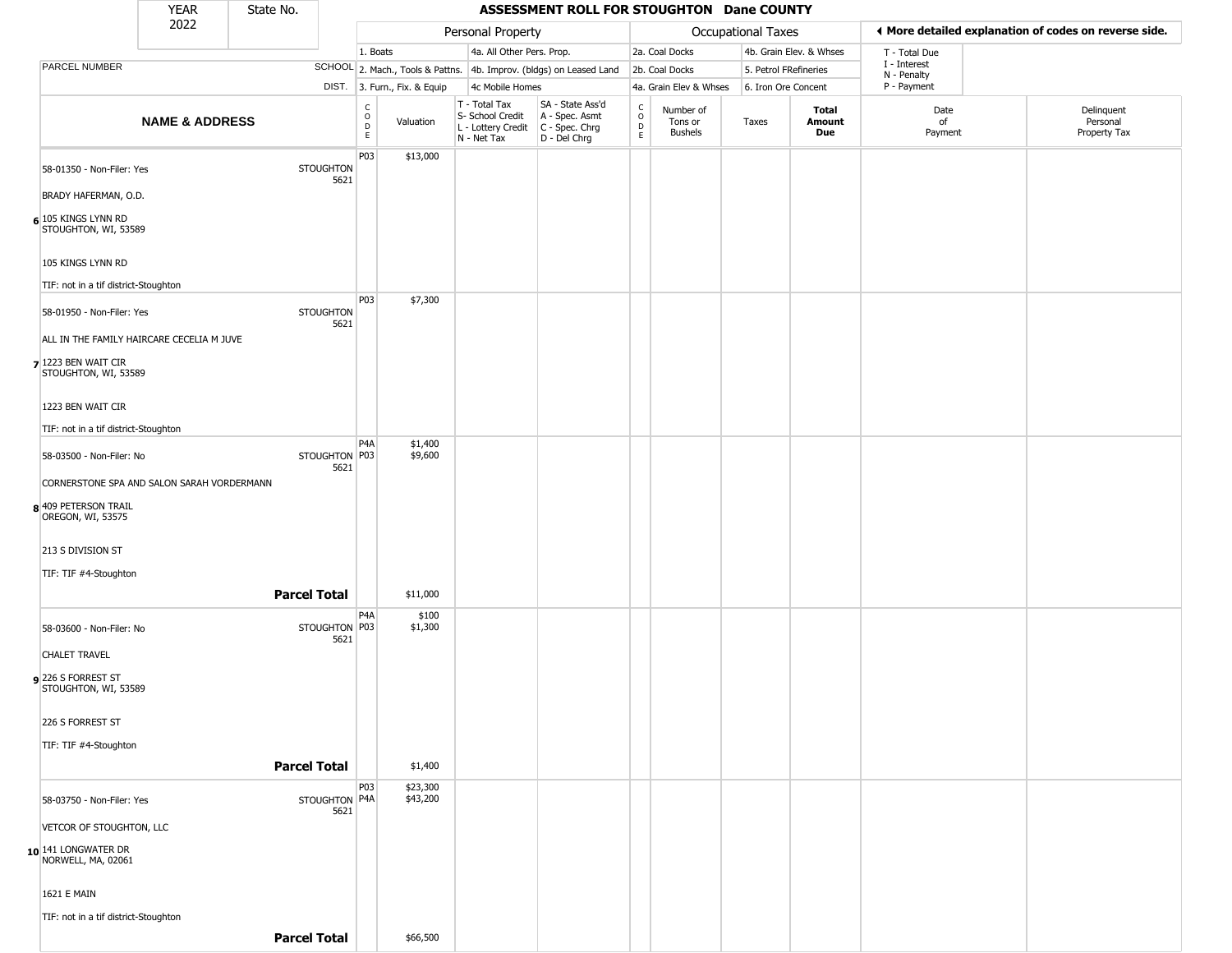|                                                                                | <b>YEAR</b>               | State No.           |                          |                                        |                              |                                                                        | ASSESSMENT ROLL FOR STOUGHTON Dane COUNTY                            |                                            |                                        |                           |                         |                             |                                                       |
|--------------------------------------------------------------------------------|---------------------------|---------------------|--------------------------|----------------------------------------|------------------------------|------------------------------------------------------------------------|----------------------------------------------------------------------|--------------------------------------------|----------------------------------------|---------------------------|-------------------------|-----------------------------|-------------------------------------------------------|
|                                                                                | 2022                      |                     |                          |                                        |                              | Personal Property                                                      |                                                                      |                                            |                                        | <b>Occupational Taxes</b> |                         |                             | ♦ More detailed explanation of codes on reverse side. |
|                                                                                |                           |                     |                          | 1. Boats                               |                              | 4a. All Other Pers. Prop.                                              |                                                                      |                                            | 2a. Coal Docks                         |                           | 4b. Grain Elev. & Whses | T - Total Due               |                                                       |
| PARCEL NUMBER                                                                  |                           |                     |                          |                                        |                              |                                                                        | SCHOOL 2. Mach., Tools & Pattns. 4b. Improv. (bldgs) on Leased Land  |                                            | 2b. Coal Docks                         | 5. Petrol FRefineries     |                         | I - Interest<br>N - Penalty |                                                       |
|                                                                                |                           |                     |                          |                                        | DIST. 3. Furn., Fix. & Equip | 4c Mobile Homes                                                        |                                                                      |                                            | 4a. Grain Elev & Whses                 | 6. Iron Ore Concent       |                         | P - Payment                 |                                                       |
|                                                                                | <b>NAME &amp; ADDRESS</b> |                     |                          | $_{\rm o}^{\rm c}$<br>D<br>$\mathsf E$ | Valuation                    | T - Total Tax<br>S- School Credit<br>L - Lottery Credit<br>N - Net Tax | SA - State Ass'd<br>A - Spec. Asmt<br>C - Spec. Chrg<br>D - Del Chrg | $\begin{array}{c} C \\ 0 \\ E \end{array}$ | Number of<br>Tons or<br><b>Bushels</b> | Taxes                     | Total<br>Amount<br>Due  | Date<br>of<br>Payment       | Delinquent<br>Personal<br>Property Tax                |
| 58-04250 - Non-Filer: Yes<br>SINGH GAS CO D/B/A STOP-N-SHOP                    |                           |                     | <b>STOUGHTON</b><br>5621 | P03                                    | \$64,400                     |                                                                        |                                                                      |                                            |                                        |                           |                         |                             |                                                       |
| $11$ <sup>1009</sup> W MAIN ST<br>STOUGHTON, WI, 53589                         |                           |                     |                          |                                        |                              |                                                                        |                                                                      |                                            |                                        |                           |                         |                             |                                                       |
| 1009 W MAIN ST                                                                 |                           |                     |                          |                                        |                              |                                                                        |                                                                      |                                            |                                        |                           |                         |                             |                                                       |
| TIF: not in a tif district-Stoughton                                           |                           |                     |                          | P <sub>4</sub> A                       | \$200                        |                                                                        |                                                                      |                                            |                                        |                           |                         |                             |                                                       |
| 58-04400 - Non-Filer: Yes                                                      |                           |                     | STOUGHTON P03<br>5621    |                                        | \$1,200                      |                                                                        |                                                                      |                                            |                                        |                           |                         |                             |                                                       |
| SWEDISH MATCH LEAF TOBACCO CO<br>12 140 INDUSTRIAL CIR<br>STOUGHTON, WI, 53589 |                           |                     |                          |                                        |                              |                                                                        |                                                                      |                                            |                                        |                           |                         |                             |                                                       |
| 140 INDUSTRIAL CIR                                                             |                           |                     |                          |                                        |                              |                                                                        |                                                                      |                                            |                                        |                           |                         |                             |                                                       |
| TIF: not in a tif district-Stoughton                                           |                           |                     |                          |                                        |                              |                                                                        |                                                                      |                                            |                                        |                           |                         |                             |                                                       |
|                                                                                |                           | <b>Parcel Total</b> |                          |                                        | \$1,400                      |                                                                        |                                                                      |                                            |                                        |                           |                         |                             |                                                       |
| 58-04950 - Non-Filer: No                                                       |                           |                     | STOUGHTON P4A<br>5621    | P03                                    | \$15,200<br>\$15,600         |                                                                        |                                                                      |                                            |                                        |                           |                         |                             |                                                       |
| <b>DEAN MEDICAL CENTER</b>                                                     |                           |                     |                          |                                        |                              |                                                                        |                                                                      |                                            |                                        |                           |                         |                             |                                                       |
| 13 PO BOX 259443<br>MADISON, WI, 53725                                         |                           |                     |                          |                                        |                              |                                                                        |                                                                      |                                            |                                        |                           |                         |                             |                                                       |
| 125 CHURCH ST                                                                  |                           |                     |                          |                                        |                              |                                                                        |                                                                      |                                            |                                        |                           |                         |                             |                                                       |
| TIF: not in a tif district-Stoughton                                           |                           |                     |                          |                                        |                              |                                                                        |                                                                      |                                            |                                        |                           |                         |                             |                                                       |
|                                                                                |                           | <b>Parcel Total</b> |                          |                                        | \$30,800                     |                                                                        |                                                                      |                                            |                                        |                           |                         |                             |                                                       |
| 58-05570 - Non-Filer: Yes                                                      |                           |                     | <b>STOUGHTON</b><br>5621 | P03                                    | \$13,000                     |                                                                        |                                                                      |                                            |                                        |                           |                         |                             |                                                       |
| NEVER MIND INN                                                                 |                           |                     |                          |                                        |                              |                                                                        |                                                                      |                                            |                                        |                           |                         |                             |                                                       |
| 14 3208 AALSETH LN<br>STOUGHTON, WI, 53589                                     |                           |                     |                          |                                        |                              |                                                                        |                                                                      |                                            |                                        |                           |                         |                             |                                                       |
| 201 S SIXTH ST                                                                 |                           |                     |                          |                                        |                              |                                                                        |                                                                      |                                            |                                        |                           |                         |                             |                                                       |
| TIF: TIF #5-Stoughton                                                          |                           |                     |                          |                                        |                              |                                                                        |                                                                      |                                            |                                        |                           |                         |                             |                                                       |
| 58-05620 - Non-Filer: Yes                                                      |                           |                     | STOUGHTON P03<br>5621    | P <sub>4</sub> A                       | \$200<br>\$3,600             |                                                                        |                                                                      |                                            |                                        |                           |                         |                             |                                                       |
| SUGAR & SPICE CARRIE FRANE                                                     |                           |                     |                          |                                        |                              |                                                                        |                                                                      |                                            |                                        |                           |                         |                             |                                                       |
| 15 317 NORA ST<br>STOUGHTON, WI, 53589                                         |                           |                     |                          |                                        |                              |                                                                        |                                                                      |                                            |                                        |                           |                         |                             |                                                       |
| 317 NORA ST                                                                    |                           |                     |                          |                                        |                              |                                                                        |                                                                      |                                            |                                        |                           |                         |                             |                                                       |
| TIF: not in a tif district-Stoughton                                           |                           |                     |                          |                                        |                              |                                                                        |                                                                      |                                            |                                        |                           |                         |                             |                                                       |
|                                                                                |                           | <b>Parcel Total</b> |                          |                                        | \$3,800                      |                                                                        |                                                                      |                                            |                                        |                           |                         |                             |                                                       |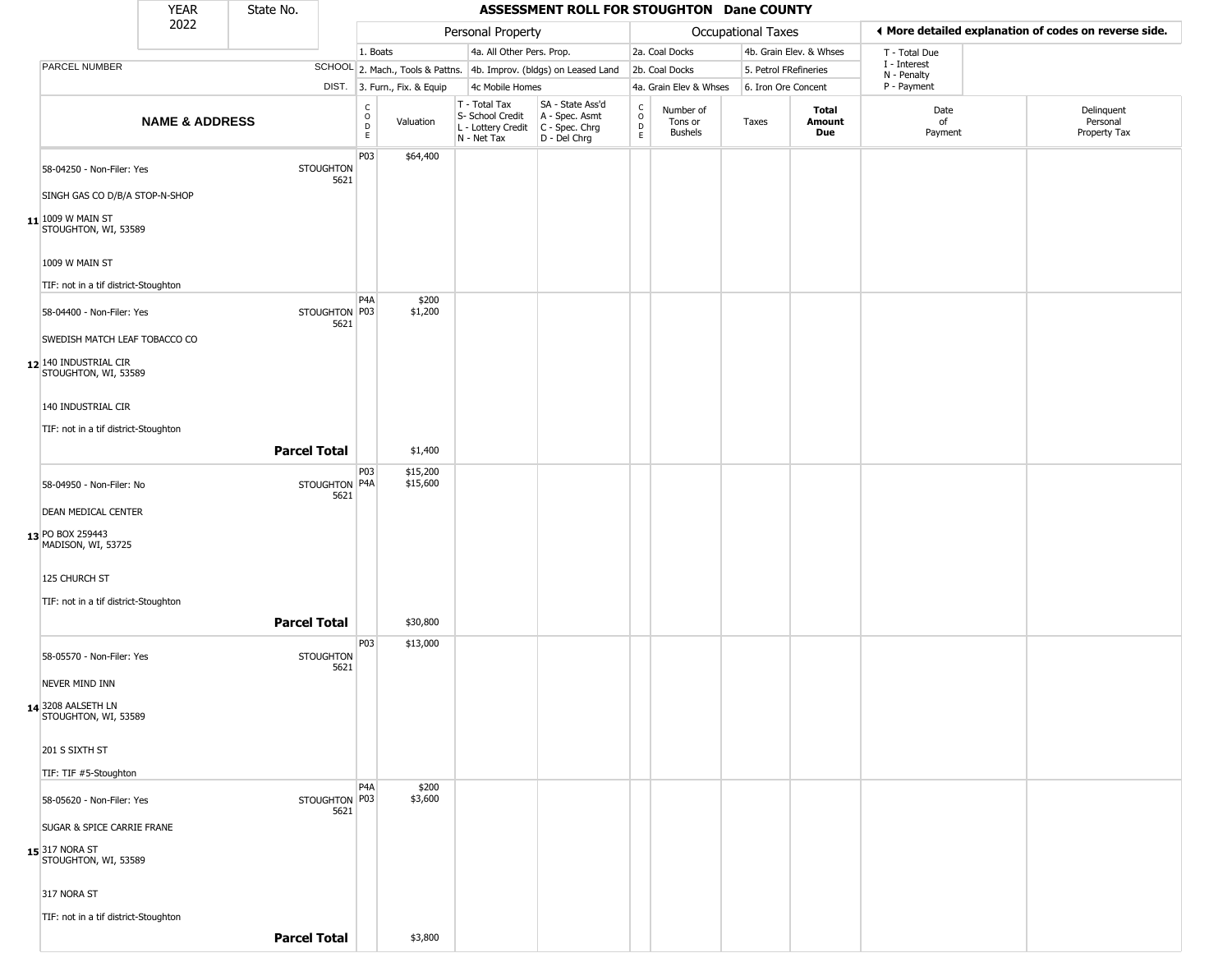|                                                                      | <b>YEAR</b>                                   | State No.           |                          |                                             |                              |                                                                        | ASSESSMENT ROLL FOR STOUGHTON Dane COUNTY                              |                                              |                                 |                    |                         |                             |                                                       |
|----------------------------------------------------------------------|-----------------------------------------------|---------------------|--------------------------|---------------------------------------------|------------------------------|------------------------------------------------------------------------|------------------------------------------------------------------------|----------------------------------------------|---------------------------------|--------------------|-------------------------|-----------------------------|-------------------------------------------------------|
|                                                                      | 2022                                          |                     |                          |                                             |                              | Personal Property                                                      |                                                                        |                                              |                                 | Occupational Taxes |                         |                             | ◀ More detailed explanation of codes on reverse side. |
|                                                                      |                                               |                     |                          | 1. Boats                                    |                              | 4a. All Other Pers. Prop.                                              |                                                                        |                                              | 2a. Coal Docks                  |                    | 4b. Grain Elev. & Whses | T - Total Due               |                                                       |
| PARCEL NUMBER                                                        |                                               |                     |                          |                                             |                              |                                                                        | SCHOOL 2. Mach., Tools & Pattns. 4b. Improv. (bldgs) on Leased Land    |                                              | 2b. Coal Docks                  |                    | 5. Petrol FRefineries   | I - Interest<br>N - Penalty |                                                       |
|                                                                      |                                               |                     |                          |                                             | DIST. 3. Furn., Fix. & Equip | 4c Mobile Homes                                                        |                                                                        |                                              | 4a. Grain Elev & Whses          |                    | 6. Iron Ore Concent     | P - Payment                 |                                                       |
|                                                                      | <b>NAME &amp; ADDRESS</b>                     |                     |                          | $\frac{C}{O}$<br>$\mathsf D$<br>$\mathsf E$ | Valuation                    | T - Total Tax<br>S- School Credit<br>L - Lottery Credit<br>N - Net Tax | SA - State Ass'd<br>A - Spec. Asmt<br>$C - Spec. Chrg$<br>D - Del Chrg | $\begin{array}{c}\nC \\ D \\ E\n\end{array}$ | Number of<br>Tons or<br>Bushels | Taxes              | Total<br>Amount<br>Due  | Date<br>of<br>Payment       | Delinquent<br>Personal<br>Property Tax                |
| 58-05630 - Non-Filer: No                                             | EDWARD D JONES & CO, LP DBA: BRANCH TAX 85364 |                     | STOUGHTON P4A<br>5621    | P03                                         | \$2,600<br>\$5,100           |                                                                        |                                                                        |                                              |                                 |                    |                         |                             |                                                       |
| 16 PO BOX 66528<br>ST LOUIS, MO, 63166-6528                          |                                               |                     |                          |                                             |                              |                                                                        |                                                                        |                                              |                                 |                    |                         |                             |                                                       |
| 110 E MAIN STREET<br>TIF: not in a tif district-Stoughton            |                                               | <b>Parcel Total</b> |                          |                                             |                              |                                                                        |                                                                        |                                              |                                 |                    |                         |                             |                                                       |
|                                                                      |                                               |                     |                          |                                             | \$7,700                      |                                                                        |                                                                        |                                              |                                 |                    |                         |                             |                                                       |
| 58-06150 - Non-Filer: No                                             |                                               |                     | STOUGHTON P03<br>5621    | P4A                                         | \$30,100<br>\$65,200         |                                                                        |                                                                        |                                              |                                 |                    |                         |                             |                                                       |
| ASSOCIATED BANK NA<br>17 433 MAIN ST MS 8227<br>GREEN BAY, WI, 54301 |                                               |                     |                          |                                             |                              |                                                                        |                                                                        |                                              |                                 |                    |                         |                             |                                                       |
| 117 KING STREET                                                      |                                               |                     |                          |                                             |                              |                                                                        |                                                                        |                                              |                                 |                    |                         |                             |                                                       |
| TIF: not in a tif district-Stoughton                                 |                                               |                     |                          |                                             |                              |                                                                        |                                                                        |                                              |                                 |                    |                         |                             |                                                       |
|                                                                      |                                               | <b>Parcel Total</b> |                          |                                             |                              |                                                                        |                                                                        |                                              |                                 |                    |                         |                             |                                                       |
|                                                                      |                                               |                     |                          |                                             | \$95,300                     |                                                                        |                                                                        |                                              |                                 |                    |                         |                             |                                                       |
| 58-06300 - Non-Filer: Yes                                            |                                               |                     | STOUGHTON P03<br>5621    | P4A                                         | \$28,600<br>\$207,400        |                                                                        |                                                                        |                                              |                                 |                    |                         |                             |                                                       |
| MCFARLAND STATE BANK<br>18 207 S FORREST ST<br>STOUGHTON, WI, 53589  |                                               |                     |                          |                                             |                              |                                                                        |                                                                        |                                              |                                 |                    |                         |                             |                                                       |
| 207 S FORREST ST                                                     |                                               |                     |                          |                                             |                              |                                                                        |                                                                        |                                              |                                 |                    |                         |                             |                                                       |
| TIF: TIF #4-Stoughton                                                |                                               |                     |                          |                                             |                              |                                                                        |                                                                        |                                              |                                 |                    |                         |                             |                                                       |
|                                                                      |                                               | <b>Parcel Total</b> |                          | P03                                         | \$236,000<br>\$173,000       |                                                                        |                                                                        |                                              |                                 |                    |                         |                             |                                                       |
| 58-06600 - Non-Filer: Yes<br>FOSDAL'S BAKERY JOSEPH CRUBAUGH         |                                               |                     | <b>STOUGHTON</b><br>5621 |                                             |                              |                                                                        |                                                                        |                                              |                                 |                    |                         |                             |                                                       |
| 19 243 E MAIN ST<br>STOUGHTON, WI, 53589                             |                                               |                     |                          |                                             |                              |                                                                        |                                                                        |                                              |                                 |                    |                         |                             |                                                       |
| 243 E MAIN ST                                                        |                                               |                     |                          |                                             |                              |                                                                        |                                                                        |                                              |                                 |                    |                         |                             |                                                       |
| TIF: TIF #4-Stoughton                                                |                                               |                     |                          |                                             |                              |                                                                        |                                                                        |                                              |                                 |                    |                         |                             |                                                       |
| 58-07405 - Non-Filer: No                                             |                                               |                     | STOUGHTON e<br>5621 Ass  | Stat                                        | \$0                          |                                                                        |                                                                        |                                              |                                 |                    |                         |                             |                                                       |
|                                                                      | GALVA-CLOSURE PRODUCTS COMPANY INC            |                     |                          | ess<br>ed                                   |                              |                                                                        |                                                                        |                                              |                                 |                    |                         |                             |                                                       |
| 20 1236 EAST ST<br>STOUGHTON, WI, 53589                              |                                               |                     |                          |                                             |                              |                                                                        |                                                                        |                                              |                                 |                    |                         |                             |                                                       |
| 1236 EAST ST                                                         |                                               |                     |                          |                                             |                              |                                                                        |                                                                        |                                              |                                 |                    |                         |                             |                                                       |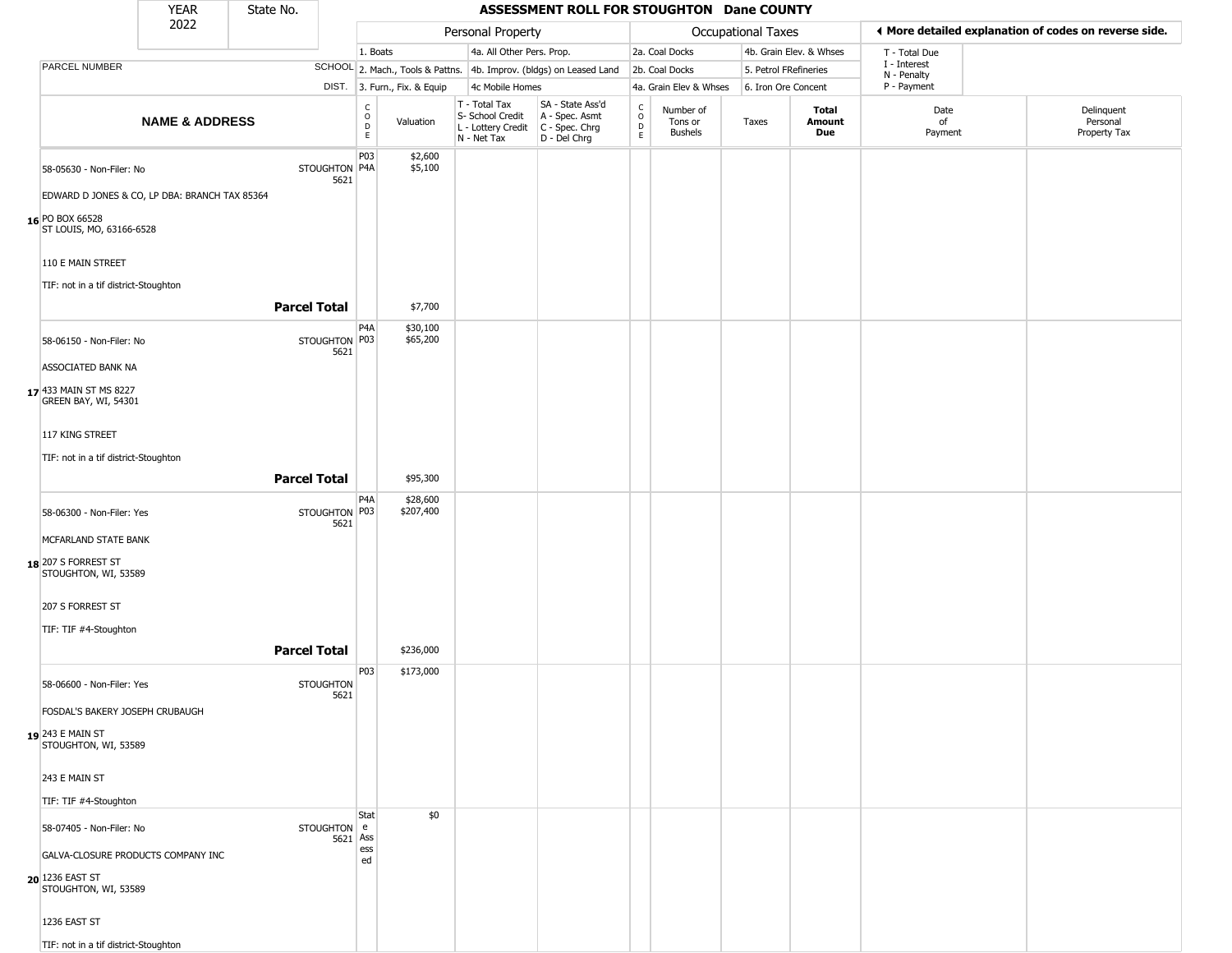|                                                               | <b>YEAR</b>               | State No.                                                |                                           |                              |                                                                                       | ASSESSMENT ROLL FOR STOUGHTON Dane COUNTY                           |                         |                                        |                       |                         |                             |                                                       |
|---------------------------------------------------------------|---------------------------|----------------------------------------------------------|-------------------------------------------|------------------------------|---------------------------------------------------------------------------------------|---------------------------------------------------------------------|-------------------------|----------------------------------------|-----------------------|-------------------------|-----------------------------|-------------------------------------------------------|
|                                                               | 2022                      |                                                          |                                           |                              | Personal Property                                                                     |                                                                     |                         |                                        | Occupational Taxes    |                         |                             | I More detailed explanation of codes on reverse side. |
|                                                               |                           |                                                          |                                           | 1. Boats                     | 4a. All Other Pers. Prop.                                                             |                                                                     |                         | 2a. Coal Docks                         |                       | 4b. Grain Elev. & Whses | T - Total Due               |                                                       |
| <b>PARCEL NUMBER</b>                                          |                           |                                                          |                                           |                              |                                                                                       | SCHOOL 2. Mach., Tools & Pattns. 4b. Improv. (bldgs) on Leased Land |                         | 2b. Coal Docks                         | 5. Petrol FRefineries |                         | I - Interest<br>N - Penalty |                                                       |
|                                                               |                           |                                                          |                                           | DIST. 3. Furn., Fix. & Equip | 4c Mobile Homes                                                                       |                                                                     |                         | 4a. Grain Elev & Whses                 | 6. Iron Ore Concent   |                         | P - Payment                 |                                                       |
|                                                               | <b>NAME &amp; ADDRESS</b> |                                                          | $_{\rm o}^{\rm c}$<br>D<br>$\mathsf E$    | Valuation                    | T - Total Tax<br>S- School Credit<br>L - Lottery Credit C - Spec. Chrg<br>N - Net Tax | SA - State Ass'd<br>A - Spec. Asmt<br>D - Del Chrg                  | C<br>$\circ$<br>D<br>E. | Number of<br>Tons or<br><b>Bushels</b> | Taxes                 | Total<br>Amount<br>Due  | Date<br>of<br>Payment       | Delinquent<br>Personal<br>Property Tax                |
| 58-08130 - Non-Filer: No                                      |                           |                                                          | P <sub>4</sub> A<br>STOUGHTON P03<br>5621 | \$500<br>\$10,100            |                                                                                       |                                                                     |                         |                                        |                       |                         |                             |                                                       |
| GREATER MADISON ORTHODONTICS SIDDHI J DOSHI, LLC              |                           |                                                          |                                           |                              |                                                                                       |                                                                     |                         |                                        |                       |                         |                             |                                                       |
| 21 800 LINCOLN<br>STOUGHTON, WI, 53589                        |                           |                                                          |                                           |                              |                                                                                       |                                                                     |                         |                                        |                       |                         |                             |                                                       |
| 800 LINCOLN                                                   |                           |                                                          |                                           |                              |                                                                                       |                                                                     |                         |                                        |                       |                         |                             |                                                       |
| TIF: not in a tif district-Stoughton                          |                           | <b>Parcel Total</b>                                      |                                           | \$10,600                     |                                                                                       |                                                                     |                         |                                        |                       |                         |                             |                                                       |
|                                                               |                           |                                                          | P03                                       | \$7,800                      |                                                                                       |                                                                     |                         |                                        |                       |                         |                             |                                                       |
| 58-08150 - Non-Filer: No                                      |                           | <b>STOUGHTON</b>                                         | 5621                                      |                              |                                                                                       |                                                                     |                         |                                        |                       |                         |                             |                                                       |
| HALLMARK MARKETING COMPANY, LLC                               |                           |                                                          |                                           |                              |                                                                                       |                                                                     |                         |                                        |                       |                         |                             |                                                       |
| 22 PO BOX 419479, TAX DEPT 407<br>KANSAS CITY, MO, 64141-6479 |                           |                                                          |                                           |                              |                                                                                       |                                                                     |                         |                                        |                       |                         |                             |                                                       |
| <b>VARIOUS</b>                                                |                           |                                                          |                                           |                              |                                                                                       |                                                                     |                         |                                        |                       |                         |                             |                                                       |
| TIF: not in a tif district-Stoughton                          |                           |                                                          |                                           |                              |                                                                                       |                                                                     |                         |                                        |                       |                         |                             |                                                       |
| 58-08400 - Non-Filer: Yes                                     |                           |                                                          | P <sub>4</sub> A<br>STOUGHTON P03         | \$600<br>\$900               |                                                                                       |                                                                     |                         |                                        |                       |                         |                             |                                                       |
| STATE FARM INSURANCE CO MURPHY, RUTH ANN                      |                           |                                                          | 5621                                      |                              |                                                                                       |                                                                     |                         |                                        |                       |                         |                             |                                                       |
| 23 374 E MAIN ST<br>STOUGHTON, WI, 53589                      |                           |                                                          |                                           |                              |                                                                                       |                                                                     |                         |                                        |                       |                         |                             |                                                       |
| 374 E MAIN ST                                                 |                           |                                                          |                                           |                              |                                                                                       |                                                                     |                         |                                        |                       |                         |                             |                                                       |
| TIF: TIF #4-Stoughton                                         |                           |                                                          |                                           |                              |                                                                                       |                                                                     |                         |                                        |                       |                         |                             |                                                       |
|                                                               |                           | <b>Parcel Total</b>                                      |                                           | \$1,500                      |                                                                                       |                                                                     |                         |                                        |                       |                         |                             |                                                       |
| 58-08600 - Non-Filer: No                                      |                           | <b>STOUGHTON</b>                                         | P03<br>5621                               | \$10,600                     |                                                                                       |                                                                     |                         |                                        |                       |                         |                             |                                                       |
|                                                               |                           | STARK REAL ESTATE OPERATIONS, LLC STARK COMPANY REALTORS |                                           |                              |                                                                                       |                                                                     |                         |                                        |                       |                         |                             |                                                       |
| 24 2980 ARAPAHO DRIVE<br>FITCHBURG, WI, 53719                 |                           |                                                          |                                           |                              |                                                                                       |                                                                     |                         |                                        |                       |                         |                             |                                                       |
| 1609 HWY 51/138                                               |                           |                                                          |                                           |                              |                                                                                       |                                                                     |                         |                                        |                       |                         |                             |                                                       |
| TIF: not in a tif district-Stoughton                          |                           |                                                          |                                           |                              |                                                                                       |                                                                     |                         |                                        |                       |                         |                             |                                                       |
| 58-09400 - Non-Filer: Yes                                     |                           |                                                          | P4A<br>STOUGHTON P03                      | \$6,700<br>\$9,500           |                                                                                       |                                                                     |                         |                                        |                       |                         |                             |                                                       |
| HUTCHINSON, GARY DC                                           |                           |                                                          | 5621                                      |                              |                                                                                       |                                                                     |                         |                                        |                       |                         |                             |                                                       |
| 25 101 KINGS LYNN RD                                          |                           |                                                          |                                           |                              |                                                                                       |                                                                     |                         |                                        |                       |                         |                             |                                                       |
| STOUGHTON, WI, 53589                                          |                           |                                                          |                                           |                              |                                                                                       |                                                                     |                         |                                        |                       |                         |                             |                                                       |
| $\overline{0}$                                                |                           |                                                          |                                           |                              |                                                                                       |                                                                     |                         |                                        |                       |                         |                             |                                                       |
| TIF: not in a tif district-Stoughton                          |                           | <b>Parcel Total</b>                                      |                                           | \$16,200                     |                                                                                       |                                                                     |                         |                                        |                       |                         |                             |                                                       |
|                                                               |                           |                                                          |                                           |                              |                                                                                       |                                                                     |                         |                                        |                       |                         |                             |                                                       |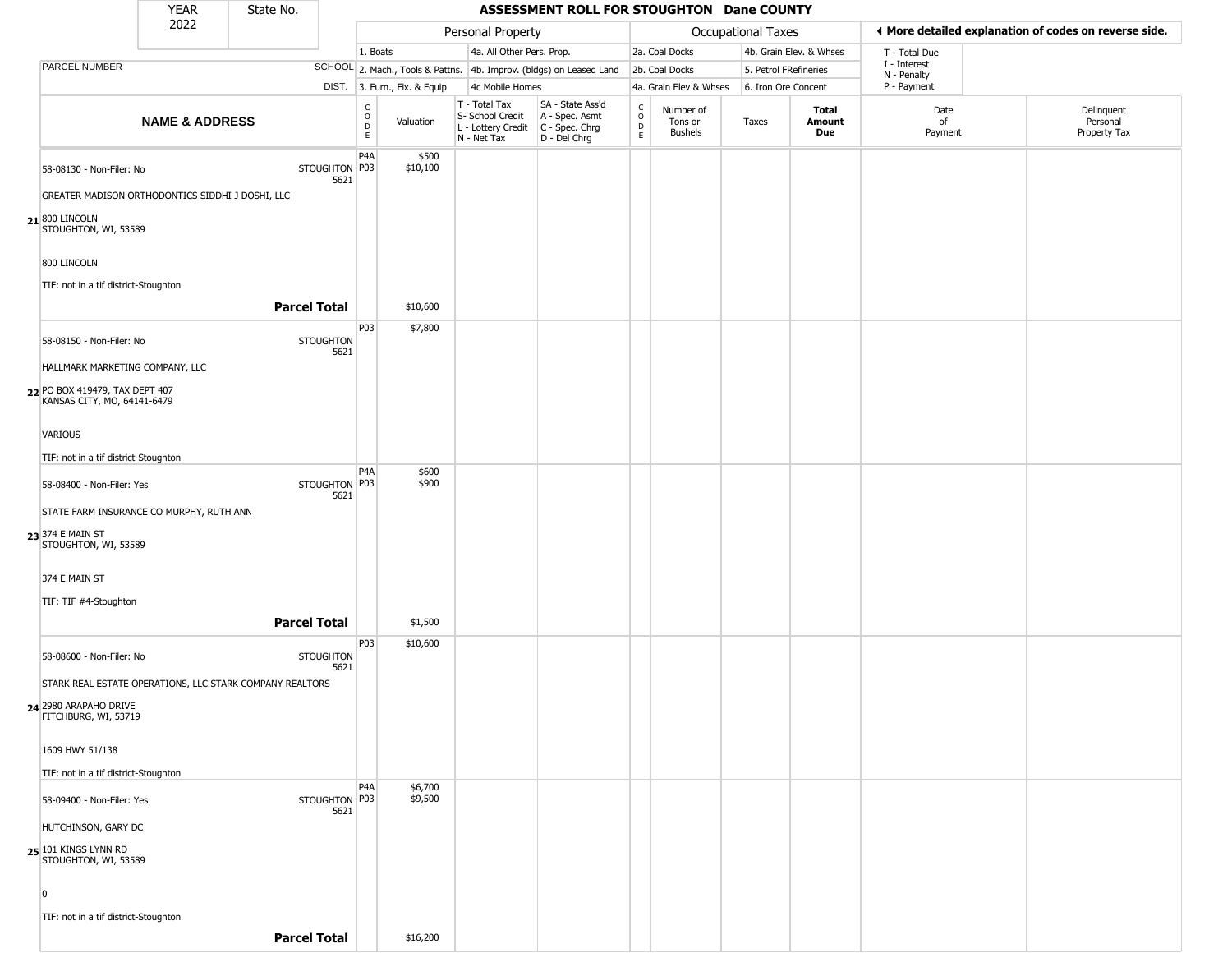|                                                                                                                                        | <b>YEAR</b>               | State No.           |                          |                        |                              |                                                                        | ASSESSMENT ROLL FOR STOUGHTON Dane COUNTY                            |                                            |                                        |                    |                         |                             |                                                       |
|----------------------------------------------------------------------------------------------------------------------------------------|---------------------------|---------------------|--------------------------|------------------------|------------------------------|------------------------------------------------------------------------|----------------------------------------------------------------------|--------------------------------------------|----------------------------------------|--------------------|-------------------------|-----------------------------|-------------------------------------------------------|
|                                                                                                                                        | 2022                      |                     |                          |                        |                              | Personal Property                                                      |                                                                      |                                            |                                        | Occupational Taxes |                         |                             | ♦ More detailed explanation of codes on reverse side. |
|                                                                                                                                        |                           |                     |                          | 1. Boats               |                              | 4a. All Other Pers. Prop.                                              |                                                                      |                                            | 2a. Coal Docks                         |                    | 4b. Grain Elev. & Whses | T - Total Due               |                                                       |
| PARCEL NUMBER                                                                                                                          |                           |                     |                          |                        |                              |                                                                        | SCHOOL 2. Mach., Tools & Pattns. 4b. Improv. (bldgs) on Leased Land  |                                            | 2b. Coal Docks                         |                    | 5. Petrol FRefineries   | I - Interest<br>N - Penalty |                                                       |
|                                                                                                                                        |                           |                     |                          |                        | DIST. 3. Furn., Fix. & Equip | 4c Mobile Homes                                                        |                                                                      |                                            | 4a. Grain Elev & Whses                 |                    | 6. Iron Ore Concent     | P - Payment                 |                                                       |
|                                                                                                                                        | <b>NAME &amp; ADDRESS</b> |                     |                          | C<br>$\circ$<br>D<br>E | Valuation                    | T - Total Tax<br>S- School Credit<br>L - Lottery Credit<br>N - Net Tax | SA - State Ass'd<br>A - Spec. Asmt<br>C - Spec. Chrg<br>D - Del Chrg | $\begin{array}{c} C \\ 0 \\ E \end{array}$ | Number of<br>Tons or<br><b>Bushels</b> | Taxes              | Total<br>Amount<br>Due  | Date<br>of<br>Payment       | Delinquent<br>Personal<br>Property Tax                |
| 58-09655 - Non-Filer: No<br>IKI MANUFACTURING CO INC<br>26 116 N SWIFT ST<br>EDGERTON, WI, 53534<br>411 RIDGE ST                       |                           |                     | STOUGHTON e<br>5621 Ass  | Stat<br>ess<br>ed      | \$0                          |                                                                        |                                                                      |                                            |                                        |                    |                         |                             |                                                       |
| TIF: not in a tif district-Stoughton                                                                                                   |                           |                     |                          | P03                    | \$11,300                     |                                                                        |                                                                      |                                            |                                        |                    |                         |                             |                                                       |
| 58-11550 - Non-Filer: Yes<br>KOFFEE KUP RESTURANT C/O KENDALL GULSETH<br>27 355 E MAIN ST<br>STOUGHTON, WI, 53589<br>355 E MAIN ST     |                           |                     | <b>STOUGHTON</b><br>5621 |                        |                              |                                                                        |                                                                      |                                            |                                        |                    |                         |                             |                                                       |
| TIF: TIF #5-Stoughton                                                                                                                  |                           |                     |                          | P <sub>4</sub> A       | \$14,200                     |                                                                        |                                                                      |                                            |                                        |                    |                         |                             |                                                       |
| 58-11680 - Non-Filer: No<br>KWIK TRIP INC #738<br>28 1626 OAK STREET<br>LA CROSSE, WI, 54602-2107                                      |                           |                     | STOUGHTON P03<br>5621    |                        | \$81,200                     |                                                                        |                                                                      |                                            |                                        |                    |                         |                             |                                                       |
| 1231 E MAIN                                                                                                                            |                           |                     |                          |                        |                              |                                                                        |                                                                      |                                            |                                        |                    |                         |                             |                                                       |
| TIF: not in a tif district-Stoughton                                                                                                   |                           | <b>Parcel Total</b> |                          |                        | \$95,400                     |                                                                        |                                                                      |                                            |                                        |                    |                         |                             |                                                       |
| 58-11690 - Non-Filer: No<br>KWIK TRIP INC #739                                                                                         |                           |                     | STOUGHTON P03<br>5621    | P4A                    | \$14,800<br>\$86,200         |                                                                        |                                                                      |                                            |                                        |                    |                         |                             |                                                       |
| 29 1626 OAK STREET<br>LA CROSSE, WI, 54602-2107<br>517 W MAIN<br>TIF: not in a tif district-Stoughton                                  |                           |                     |                          |                        |                              |                                                                        |                                                                      |                                            |                                        |                    |                         |                             |                                                       |
|                                                                                                                                        |                           | <b>Parcel Total</b> |                          |                        | \$101,000                    |                                                                        |                                                                      |                                            |                                        |                    |                         |                             |                                                       |
| 58-12750 - Non-Filer: Yes<br>GASSEN, DENNIS M DBA MARTY'S POLISH & REPAIR<br>30 924 N PAGE ST<br>STOUGHTON, WI, 53589<br>924 N PAGE ST |                           |                     | <b>STOUGHTON</b><br>5621 | P03                    | \$1,200                      |                                                                        |                                                                      |                                            |                                        |                    |                         |                             |                                                       |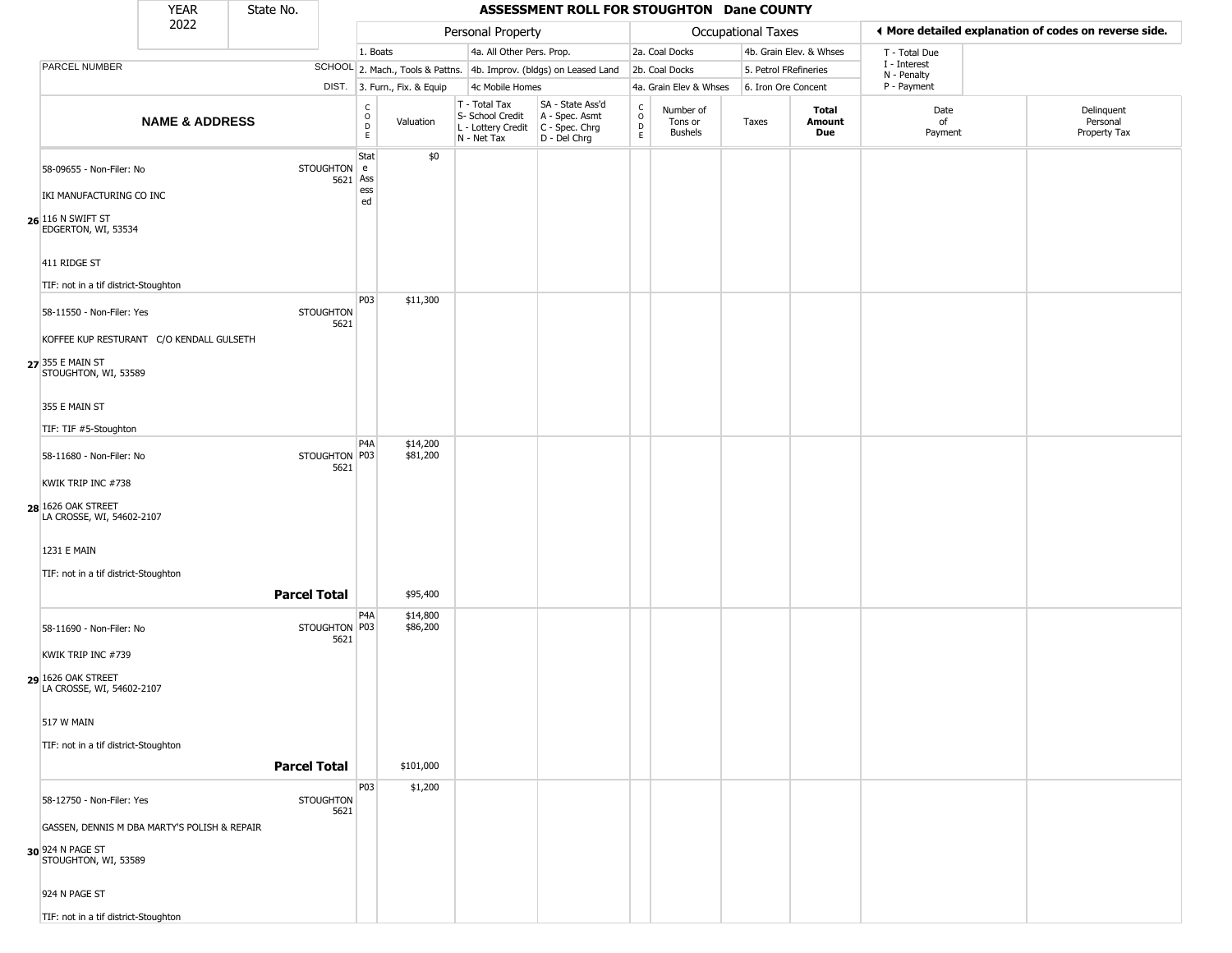|                                               | <b>YEAR</b>                              | State No.                |                                                |                                  |                                                                                         | ASSESSMENT ROLL FOR STOUGHTON Dane COUNTY          |                                                                    |                                        |                       |                         |                             |                                                       |
|-----------------------------------------------|------------------------------------------|--------------------------|------------------------------------------------|----------------------------------|-----------------------------------------------------------------------------------------|----------------------------------------------------|--------------------------------------------------------------------|----------------------------------------|-----------------------|-------------------------|-----------------------------|-------------------------------------------------------|
|                                               | 2022                                     |                          |                                                |                                  | Personal Property                                                                       |                                                    |                                                                    |                                        | Occupational Taxes    |                         |                             | ◀ More detailed explanation of codes on reverse side. |
|                                               |                                          |                          | 1. Boats                                       |                                  | 4a. All Other Pers. Prop.                                                               |                                                    |                                                                    | 2a. Coal Docks                         |                       | 4b. Grain Elev. & Whses | T - Total Due               |                                                       |
| PARCEL NUMBER                                 |                                          |                          |                                                | SCHOOL 2. Mach., Tools & Pattns. |                                                                                         | 4b. Improv. (bldgs) on Leased Land                 |                                                                    | 2b. Coal Docks                         | 5. Petrol FRefineries |                         | I - Interest<br>N - Penalty |                                                       |
|                                               |                                          |                          |                                                | DIST. 3. Furn., Fix. & Equip     | 4c Mobile Homes                                                                         |                                                    |                                                                    | 4a. Grain Elev & Whses                 | 6. Iron Ore Concent   |                         | P - Payment                 |                                                       |
|                                               | <b>NAME &amp; ADDRESS</b>                |                          | $\begin{matrix} 0 \\ 0 \\ D \end{matrix}$<br>E | Valuation                        | T - Total Tax<br>S- School Credit<br>L - Lottery Credit   C - Spec. Chrg<br>N - Net Tax | SA - State Ass'd<br>A - Spec. Asmt<br>D - Del Chrg | $\begin{smallmatrix} C \\ 0 \\ D \end{smallmatrix}$<br>$\mathsf E$ | Number of<br>Tons or<br><b>Bushels</b> | Taxes                 | Total<br>Amount<br>Due  | Date<br>of<br>Payment       | Delinquent<br>Personal<br>Property Tax                |
| 58-13020 - Non-Filer: Yes                     |                                          | STOUGHTON P03<br>5621    | P4A                                            | \$100<br>\$16,200                |                                                                                         |                                                    |                                                                    |                                        |                       |                         |                             |                                                       |
| MATSON & ASSOC, INC.                          |                                          |                          |                                                |                                  |                                                                                         |                                                    |                                                                    |                                        |                       |                         |                             |                                                       |
| 31 PO BOX 333<br>STOUGHTON, WI, 53589         |                                          |                          |                                                |                                  |                                                                                         |                                                    |                                                                    |                                        |                       |                         |                             |                                                       |
| 1601 E MAIN ST                                |                                          |                          |                                                |                                  |                                                                                         |                                                    |                                                                    |                                        |                       |                         |                             |                                                       |
| TIF: not in a tif district-Stoughton          |                                          |                          |                                                |                                  |                                                                                         |                                                    |                                                                    |                                        |                       |                         |                             |                                                       |
|                                               |                                          | <b>Parcel Total</b>      |                                                | \$16,300                         |                                                                                         |                                                    |                                                                    |                                        |                       |                         |                             |                                                       |
| 58-13050 - Non-Filer: Yes                     |                                          | <b>STOUGHTON</b><br>5621 | P03                                            | \$32,200                         |                                                                                         |                                                    |                                                                    |                                        |                       |                         |                             |                                                       |
| MC CARTHY'S NURSING HOME                      |                                          |                          |                                                |                                  |                                                                                         |                                                    |                                                                    |                                        |                       |                         |                             |                                                       |
| 32 124 S MONROE ST<br>STOUGHTON, WI, 53589    |                                          |                          |                                                |                                  |                                                                                         |                                                    |                                                                    |                                        |                       |                         |                             |                                                       |
|                                               |                                          |                          |                                                |                                  |                                                                                         |                                                    |                                                                    |                                        |                       |                         |                             |                                                       |
| TIF: not in a tif district-Stoughton          |                                          |                          |                                                |                                  |                                                                                         |                                                    |                                                                    |                                        |                       |                         |                             |                                                       |
|                                               |                                          |                          | Stat                                           | \$0                              |                                                                                         |                                                    |                                                                    |                                        |                       |                         |                             |                                                       |
| 58-13425 - Non-Filer: No                      |                                          | STOUGHTON e<br>5621      | Ass                                            |                                  |                                                                                         |                                                    |                                                                    |                                        |                       |                         |                             |                                                       |
| ELGI RUBBER COMPANY, LLC                      |                                          |                          | ess<br>ed                                      |                                  |                                                                                         |                                                    |                                                                    |                                        |                       |                         |                             |                                                       |
| 33 PO BOX 1107<br>LULING TX, WI, 78648        |                                          |                          |                                                |                                  |                                                                                         |                                                    |                                                                    |                                        |                       |                         |                             |                                                       |
| 250 INDUSTRIAL CIR                            |                                          |                          |                                                |                                  |                                                                                         |                                                    |                                                                    |                                        |                       |                         |                             |                                                       |
| TIF: not in a tif district-Stoughton          |                                          |                          |                                                |                                  |                                                                                         |                                                    |                                                                    |                                        |                       |                         |                             |                                                       |
| 58-13500 - Non-Filer: Yes                     |                                          | STOUGHTON P03<br>5621    | P4A                                            | \$100<br>\$500                   |                                                                                         |                                                    |                                                                    |                                        |                       |                         |                             |                                                       |
| GREETINGS AND GIFTS C/O JUDY LYNCH            |                                          |                          |                                                |                                  |                                                                                         |                                                    |                                                                    |                                        |                       |                         |                             |                                                       |
| 34 130 E MAIN ST<br>STOUGHTON, WI, 53589      |                                          |                          |                                                |                                  |                                                                                         |                                                    |                                                                    |                                        |                       |                         |                             |                                                       |
| 130 E MAIN ST                                 |                                          |                          |                                                |                                  |                                                                                         |                                                    |                                                                    |                                        |                       |                         |                             |                                                       |
| TIF: TIF #4-Stoughton                         |                                          |                          |                                                |                                  |                                                                                         |                                                    |                                                                    |                                        |                       |                         |                             |                                                       |
|                                               |                                          | <b>Parcel Total</b>      |                                                | \$600                            |                                                                                         |                                                    |                                                                    |                                        |                       |                         |                             |                                                       |
|                                               |                                          |                          | Stat                                           | \$0                              |                                                                                         |                                                    |                                                                    |                                        |                       |                         |                             |                                                       |
| 58-14875 - Non-Filer: No                      |                                          | STOUGHTON e              | 5621 Ass                                       |                                  |                                                                                         |                                                    |                                                                    |                                        |                       |                         |                             |                                                       |
|                                               | BRUNHAM & MORRILL, CO ATTN: D AMROZOWICZ |                          | ess<br>ed                                      |                                  |                                                                                         |                                                    |                                                                    |                                        |                       |                         |                             |                                                       |
| 35 FOUR GATHEHALL DR<br>PARSIPPANY, NJ, 07054 |                                          |                          |                                                |                                  |                                                                                         |                                                    |                                                                    |                                        |                       |                         |                             |                                                       |
| 430 INDUSTRIAL CIR                            |                                          |                          |                                                |                                  |                                                                                         |                                                    |                                                                    |                                        |                       |                         |                             |                                                       |
| TIF: not in a tif district-Stoughton          |                                          |                          |                                                |                                  |                                                                                         |                                                    |                                                                    |                                        |                       |                         |                             |                                                       |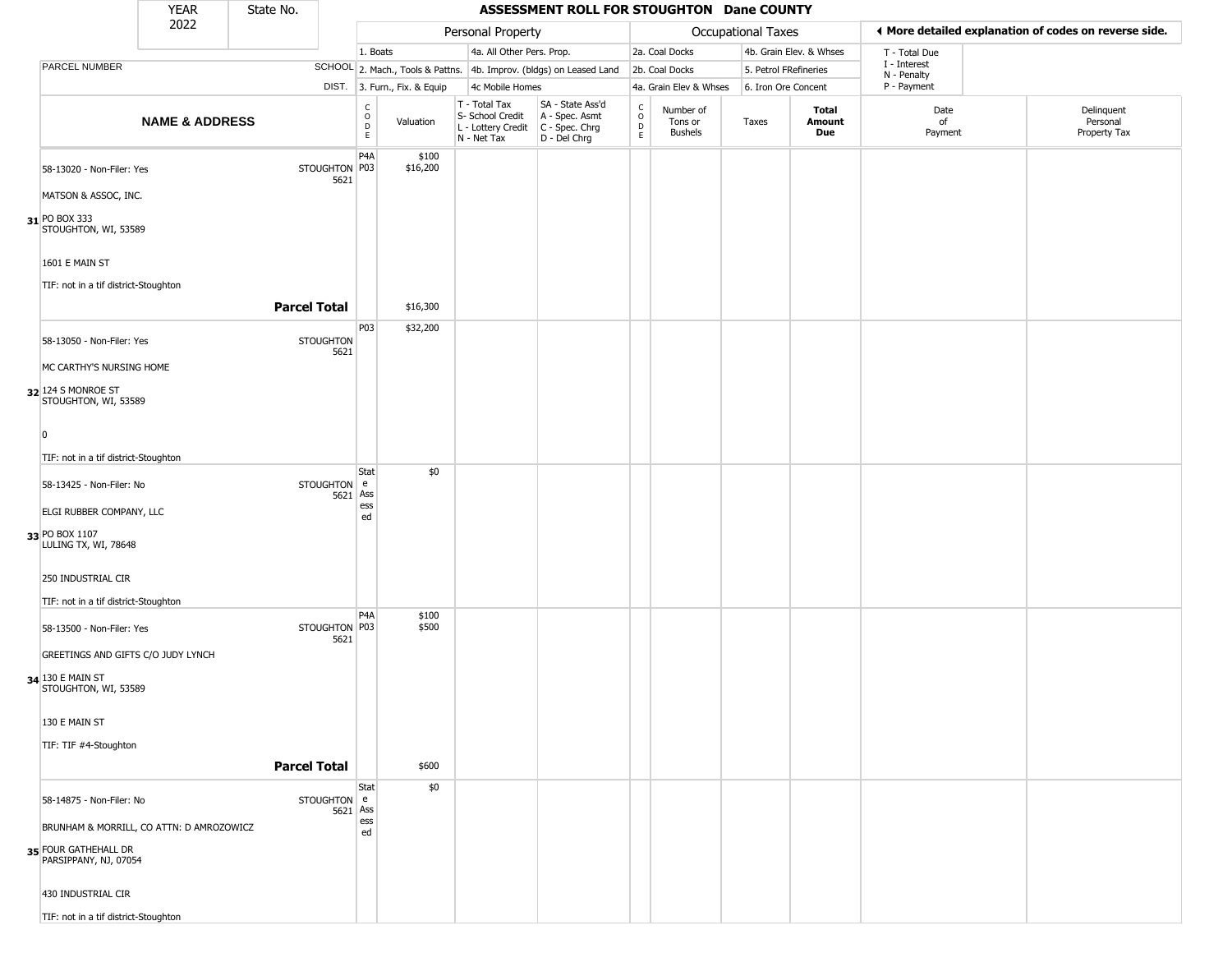|                                                      | <b>YEAR</b>               | State No.           |                          |                                                |                              |                                                  | ASSESSMENT ROLL FOR STOUGHTON Dane COUNTY                                               |                        |                                        |                       |                         |                             |                                                       |
|------------------------------------------------------|---------------------------|---------------------|--------------------------|------------------------------------------------|------------------------------|--------------------------------------------------|-----------------------------------------------------------------------------------------|------------------------|----------------------------------------|-----------------------|-------------------------|-----------------------------|-------------------------------------------------------|
|                                                      | 2022                      |                     |                          |                                                |                              | Personal Property                                |                                                                                         |                        |                                        | Occupational Taxes    |                         |                             | ◀ More detailed explanation of codes on reverse side. |
|                                                      |                           |                     |                          | 1. Boats                                       |                              | 4a. All Other Pers. Prop.                        |                                                                                         |                        | 2a. Coal Docks                         |                       | 4b. Grain Elev. & Whses | T - Total Due               |                                                       |
| <b>PARCEL NUMBER</b>                                 |                           |                     |                          |                                                |                              |                                                  | SCHOOL 2. Mach., Tools & Pattns. 4b. Improv. (bldgs) on Leased Land                     |                        | 2b. Coal Docks                         | 5. Petrol FRefineries |                         | I - Interest<br>N - Penalty |                                                       |
|                                                      |                           |                     |                          |                                                | DIST. 3. Furn., Fix. & Equip | 4c Mobile Homes                                  |                                                                                         |                        | 4a. Grain Elev & Whses                 | 6. Iron Ore Concent   |                         | P - Payment                 |                                                       |
|                                                      | <b>NAME &amp; ADDRESS</b> |                     |                          | $\begin{matrix} 0 \\ 0 \\ D \end{matrix}$<br>E | Valuation                    | T - Total Tax<br>S- School Credit<br>N - Net Tax | SA - State Ass'd<br>A - Spec. Asmt<br>L - Lottery Credit C - Spec. Chrg<br>D - Del Chrg | C<br>$\circ$<br>D<br>E | Number of<br>Tons or<br><b>Bushels</b> | Taxes                 | Total<br>Amount<br>Due  | Date<br>of<br>Payment       | Delinquent<br>Personal<br>Property Tax                |
| 58-14885 - Non-Filer: No<br>L & L CUSTOM CAMING, INC |                           |                     | <b>STOUGHTON</b>         | Stat<br>l e<br>5621 Ass<br>ess                 | \$0                          |                                                  |                                                                                         |                        |                                        |                       |                         |                             |                                                       |
| 36 460 BUSINESS PARK CIR<br>STOUGHTON, WI, 53589     |                           |                     |                          | ed                                             |                              |                                                  |                                                                                         |                        |                                        |                       |                         |                             |                                                       |
| 460 BUSINESS PARK CIR                                |                           |                     |                          |                                                |                              |                                                  |                                                                                         |                        |                                        |                       |                         |                             |                                                       |
| TIF: not in a tif district-Stoughton                 |                           |                     |                          |                                                |                              |                                                  |                                                                                         |                        |                                        |                       |                         |                             |                                                       |
| 58-14895 - Non-Filer: No                             |                           |                     | <b>STOUGHTON</b><br>5621 | Stat<br>  e<br>Ass<br>ess                      | \$0                          |                                                  |                                                                                         |                        |                                        |                       |                         |                             |                                                       |
| DUCKSOUP SIGNS AND DESIGNS, LLC                      |                           |                     |                          | ed                                             |                              |                                                  |                                                                                         |                        |                                        |                       |                         |                             |                                                       |
| 37 340 E MAIN<br>STOUGHTON, WI, 53589                |                           |                     |                          |                                                |                              |                                                  |                                                                                         |                        |                                        |                       |                         |                             |                                                       |
| 340 E MAIN                                           |                           |                     |                          |                                                |                              |                                                  |                                                                                         |                        |                                        |                       |                         |                             |                                                       |
| TIF: not in a tif district-Stoughton                 |                           |                     |                          |                                                |                              |                                                  |                                                                                         |                        |                                        |                       |                         |                             |                                                       |
| 58-15055 - Non-Filer: No                             |                           |                     | STOUGHTON e<br>5621      | Stat<br>Ass<br>ess                             | \$0                          |                                                  |                                                                                         |                        |                                        |                       |                         |                             |                                                       |
| NELSON GLOBAL PRODUCTS, INC NELSON INDUSTRIES INC    |                           |                     |                          | ed                                             |                              |                                                  |                                                                                         |                        |                                        |                       |                         |                             |                                                       |
| 38 PO BOX 600<br>STOUGHTON, WI, 53589-0600           |                           |                     |                          |                                                |                              |                                                  |                                                                                         |                        |                                        |                       |                         |                             |                                                       |
| 1560 WILLIAMS DR                                     |                           |                     |                          |                                                |                              |                                                  |                                                                                         |                        |                                        |                       |                         |                             |                                                       |
| TIF: not in a tif district-Stoughton                 |                           |                     |                          |                                                |                              |                                                  |                                                                                         |                        |                                        |                       |                         |                             |                                                       |
| 58-15120 - Non-Filer: Yes                            |                           |                     | STOUGHTON P03<br>5621    | P4A                                            | \$6,700<br>\$9,500           |                                                  |                                                                                         |                        |                                        |                       |                         |                             |                                                       |
| THE NEXT GENERATION                                  |                           |                     |                          |                                                |                              |                                                  |                                                                                         |                        |                                        |                       |                         |                             |                                                       |
| 39 161 E MAIN ST<br>STOUGHTON, WI, 53589             |                           |                     |                          |                                                |                              |                                                  |                                                                                         |                        |                                        |                       |                         |                             |                                                       |
| 161 E MAIN ST                                        |                           |                     |                          |                                                |                              |                                                  |                                                                                         |                        |                                        |                       |                         |                             |                                                       |
| TIF: TIF #4-Stoughton                                |                           |                     |                          |                                                |                              |                                                  |                                                                                         |                        |                                        |                       |                         |                             |                                                       |
|                                                      |                           | <b>Parcel Total</b> |                          |                                                | \$16,200                     |                                                  |                                                                                         |                        |                                        |                       |                         |                             |                                                       |
| 58-15900 - Non-Filer: No                             |                           |                     | <b>STOUGHTON</b><br>5621 | P03                                            | \$52,300                     |                                                  |                                                                                         |                        |                                        |                       |                         |                             |                                                       |
| THANE ANDERSON, DDS LLC                              |                           |                     |                          |                                                |                              |                                                  |                                                                                         |                        |                                        |                       |                         |                             |                                                       |
| 40 1520 VERNON ST<br>STOUGHTON, WI, 53589            |                           |                     |                          |                                                |                              |                                                  |                                                                                         |                        |                                        |                       |                         |                             |                                                       |
| 1520 VERNON ST                                       |                           |                     |                          |                                                |                              |                                                  |                                                                                         |                        |                                        |                       |                         |                             |                                                       |
| TIF: not in a tif district-Stoughton                 |                           |                     |                          |                                                |                              |                                                  |                                                                                         |                        |                                        |                       |                         |                             |                                                       |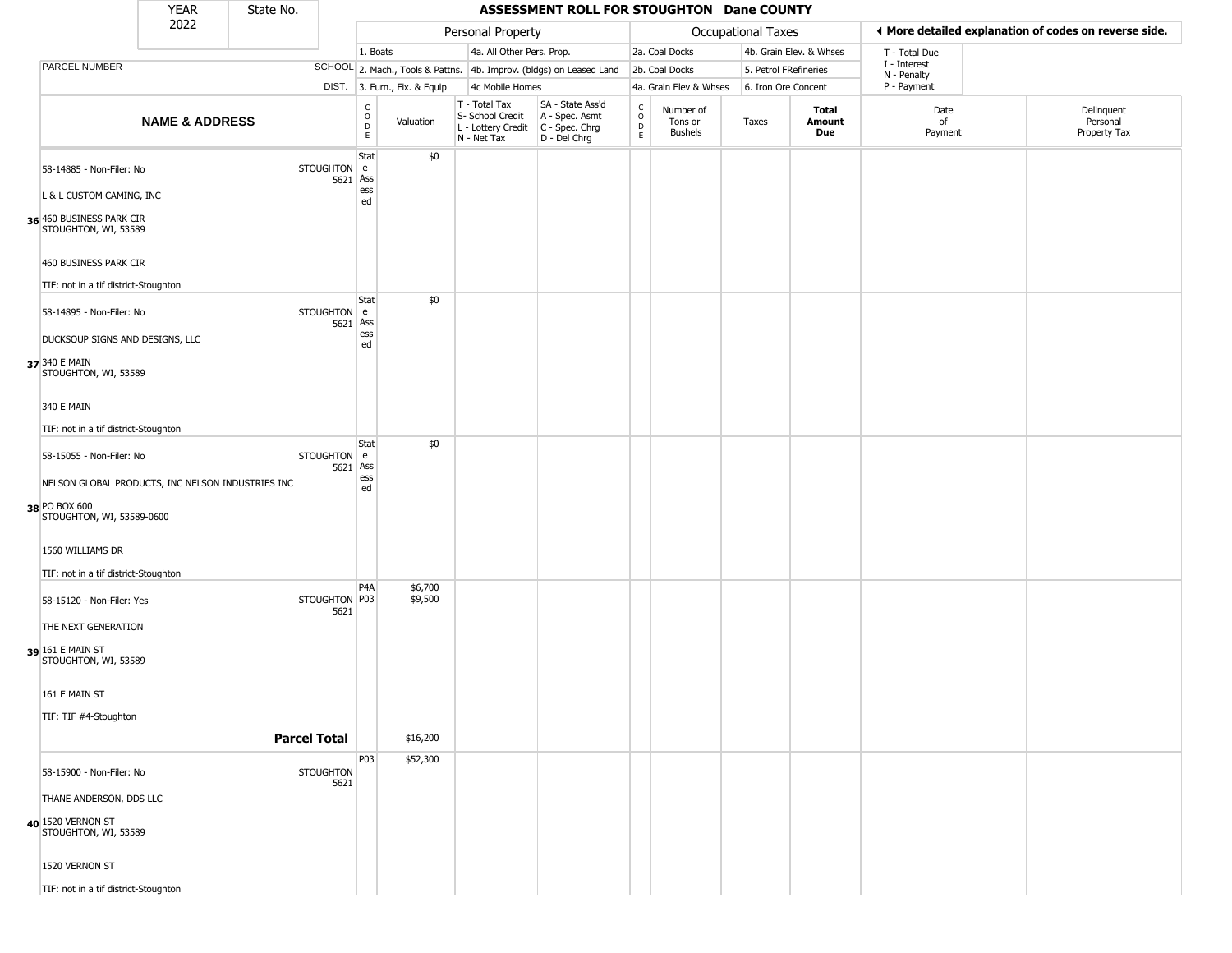|                                                                  | <b>YEAR</b>                                     | State No. |                          |                                    |                              |                                                                                         | ASSESSMENT ROLL FOR STOUGHTON Dane COUNTY                           |                                                          |                                        |                       |                               |                             |                                                       |
|------------------------------------------------------------------|-------------------------------------------------|-----------|--------------------------|------------------------------------|------------------------------|-----------------------------------------------------------------------------------------|---------------------------------------------------------------------|----------------------------------------------------------|----------------------------------------|-----------------------|-------------------------------|-----------------------------|-------------------------------------------------------|
|                                                                  | 2022                                            |           |                          |                                    |                              | Personal Property                                                                       |                                                                     |                                                          |                                        | Occupational Taxes    |                               |                             | ◀ More detailed explanation of codes on reverse side. |
|                                                                  |                                                 |           |                          | 1. Boats                           |                              | 4a. All Other Pers. Prop.                                                               |                                                                     |                                                          | 2a. Coal Docks                         |                       | 4b. Grain Elev. & Whses       | T - Total Due               |                                                       |
| PARCEL NUMBER                                                    |                                                 |           |                          |                                    |                              |                                                                                         | SCHOOL 2. Mach., Tools & Pattns. 4b. Improv. (bldgs) on Leased Land |                                                          | 2b. Coal Docks                         | 5. Petrol FRefineries |                               | I - Interest<br>N - Penalty |                                                       |
|                                                                  |                                                 |           |                          |                                    | DIST. 3. Furn., Fix. & Equip | 4c Mobile Homes                                                                         |                                                                     |                                                          | 4a. Grain Elev & Whses                 | 6. Iron Ore Concent   |                               | P - Payment                 |                                                       |
|                                                                  | <b>NAME &amp; ADDRESS</b>                       |           |                          | $\int_{0}^{c}$<br>$\mathsf D$<br>E | Valuation                    | T - Total Tax<br>S- School Credit<br>L - Lottery Credit   C - Spec. Chrg<br>N - Net Tax | SA - State Ass'd<br>A - Spec. Asmt<br>D - Del Chrg                  | $\begin{smallmatrix} C \\ 0 \\ D \end{smallmatrix}$<br>E | Number of<br>Tons or<br><b>Bushels</b> | Taxes                 | <b>Total</b><br>Amount<br>Due | Date<br>of<br>Payment       | Delinquent<br>Personal<br>Property Tax                |
| 58-16050 - Non-Filer: Yes                                        |                                                 |           | <b>STOUGHTON</b><br>5621 | P03                                | \$700                        |                                                                                         |                                                                     |                                                          |                                        |                       |                               |                             |                                                       |
| <b>OLSON HEATING</b><br>41 251 W MAIN ST<br>STOUGHTON, WI, 53589 |                                                 |           |                          |                                    |                              |                                                                                         |                                                                     |                                                          |                                        |                       |                               |                             |                                                       |
| 251 W MAIN ST                                                    |                                                 |           |                          |                                    |                              |                                                                                         |                                                                     |                                                          |                                        |                       |                               |                             |                                                       |
| TIF: TIF #4-Stoughton                                            |                                                 |           |                          |                                    |                              |                                                                                         |                                                                     |                                                          |                                        |                       |                               |                             |                                                       |
| 58-16200 - Non-Filer: Yes                                        |                                                 |           | <b>STOUGHTON</b><br>5621 | P03                                | \$9,000                      |                                                                                         |                                                                     |                                                          |                                        |                       |                               |                             |                                                       |
|                                                                  | CRESS FUNERAL SERVICE, INC ATTN: TAX DEPARTMENT |           |                          |                                    |                              |                                                                                         |                                                                     |                                                          |                                        |                       |                               |                             |                                                       |
| 42 16801 GREENSPOINT PARK DR STE 376<br>HOUSTON, TX, 77060       |                                                 |           |                          |                                    |                              |                                                                                         |                                                                     |                                                          |                                        |                       |                               |                             |                                                       |
| 206 W PROSPECT                                                   |                                                 |           |                          |                                    |                              |                                                                                         |                                                                     |                                                          |                                        |                       |                               |                             |                                                       |
| TIF: not in a tif district-Stoughton                             |                                                 |           |                          |                                    |                              |                                                                                         |                                                                     |                                                          |                                        |                       |                               |                             |                                                       |
| 58-17400 - Non-Filer: Yes                                        |                                                 |           | <b>STOUGHTON</b><br>5621 | P03                                | \$400                        |                                                                                         |                                                                     |                                                          |                                        |                       |                               |                             |                                                       |
| <b>MELTON MOTORS</b>                                             |                                                 |           |                          |                                    |                              |                                                                                         |                                                                     |                                                          |                                        |                       |                               |                             |                                                       |
| 43 435 E MAIN ST<br>STOUGHTON, WI, 53589                         |                                                 |           |                          |                                    |                              |                                                                                         |                                                                     |                                                          |                                        |                       |                               |                             |                                                       |
| 435 E MAIN STREET                                                |                                                 |           |                          |                                    |                              |                                                                                         |                                                                     |                                                          |                                        |                       |                               |                             |                                                       |
| TIF: TIF #5-Stoughton                                            |                                                 |           |                          |                                    |                              |                                                                                         |                                                                     |                                                          |                                        |                       |                               |                             |                                                       |
| 58-17600 - Non-Filer: No                                         |                                                 |           | STOUGHTON P03<br>5621    | P <sub>4</sub> A                   | \$48,400<br>\$414,000        |                                                                                         |                                                                     |                                                          |                                        |                       |                               |                             |                                                       |
|                                                                  | PICK N SAVE C/O ROUNDY'S SUPERMARKETS, INC      |           |                          |                                    |                              |                                                                                         |                                                                     |                                                          |                                        |                       |                               |                             |                                                       |
| 44 1014 VINE ST, PROPERTY TAX 7TH FL<br>CINCINNATI, OH, 45202    |                                                 |           |                          |                                    |                              |                                                                                         |                                                                     |                                                          |                                        |                       |                               |                             |                                                       |
| 1750 HWY 51 WEST                                                 |                                                 |           |                          |                                    |                              |                                                                                         |                                                                     |                                                          |                                        |                       |                               |                             |                                                       |
| TIF: not in a tif district-Stoughton                             |                                                 |           | <b>Parcel Total</b>      |                                    | \$462,400                    |                                                                                         |                                                                     |                                                          |                                        |                       |                               |                             |                                                       |
|                                                                  |                                                 |           |                          | P03                                | \$400                        |                                                                                         |                                                                     |                                                          |                                        |                       |                               |                             |                                                       |
| 58-18205 - Non-Filer: No                                         |                                                 |           | <b>STOUGHTON</b><br>5621 |                                    |                              |                                                                                         |                                                                     |                                                          |                                        |                       |                               |                             |                                                       |
| PITNEY BOWES INC                                                 |                                                 |           |                          |                                    |                              |                                                                                         |                                                                     |                                                          |                                        |                       |                               |                             |                                                       |
| 45 5310 CYPRESS CENTER DRIVE #110<br>TAMPA, FL, 33609            |                                                 |           |                          |                                    |                              |                                                                                         |                                                                     |                                                          |                                        |                       |                               |                             |                                                       |
| VARIOUS                                                          |                                                 |           |                          |                                    |                              |                                                                                         |                                                                     |                                                          |                                        |                       |                               |                             |                                                       |
| TIF: not in a tif district-Stoughton                             |                                                 |           |                          |                                    |                              |                                                                                         |                                                                     |                                                          |                                        |                       |                               |                             |                                                       |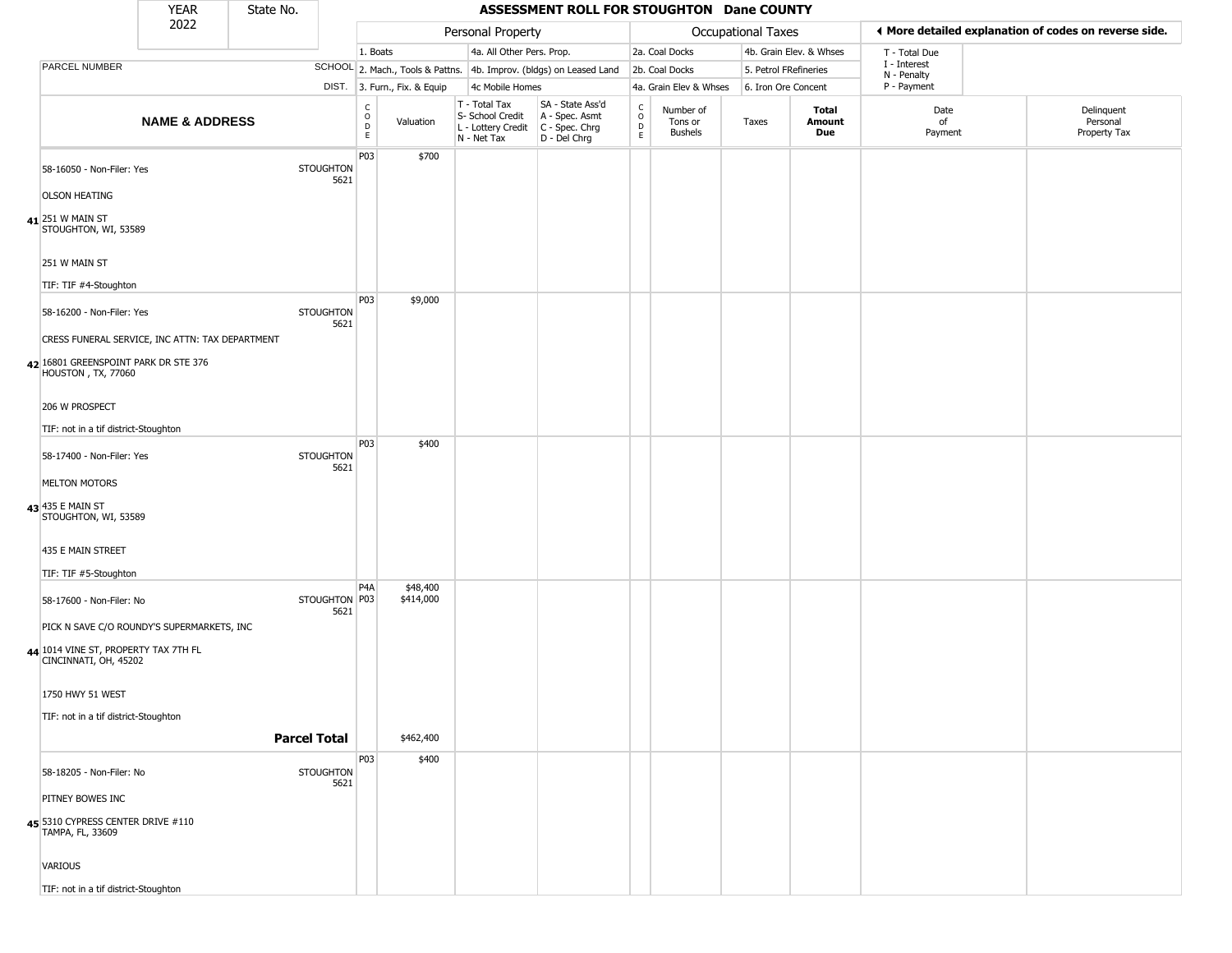|                                                    | <b>YEAR</b>               | State No.           |                          |                                                          |                              |                                                                                         | ASSESSMENT ROLL FOR STOUGHTON Dane COUNTY                           |                             |                                        |                       |                         |                             |                                                       |
|----------------------------------------------------|---------------------------|---------------------|--------------------------|----------------------------------------------------------|------------------------------|-----------------------------------------------------------------------------------------|---------------------------------------------------------------------|-----------------------------|----------------------------------------|-----------------------|-------------------------|-----------------------------|-------------------------------------------------------|
|                                                    | 2022                      |                     |                          |                                                          |                              | Personal Property                                                                       |                                                                     |                             |                                        | Occupational Taxes    |                         |                             | ♦ More detailed explanation of codes on reverse side. |
|                                                    |                           |                     |                          | 1. Boats                                                 |                              | 4a. All Other Pers. Prop.                                                               |                                                                     |                             | 2a. Coal Docks                         |                       | 4b. Grain Elev. & Whses | T - Total Due               |                                                       |
| PARCEL NUMBER                                      |                           |                     |                          |                                                          |                              |                                                                                         | SCHOOL 2. Mach., Tools & Pattns. 4b. Improv. (bldgs) on Leased Land |                             | 2b. Coal Docks                         | 5. Petrol FRefineries |                         | I - Interest<br>N - Penalty |                                                       |
|                                                    |                           |                     |                          |                                                          | DIST. 3. Furn., Fix. & Equip | 4c Mobile Homes                                                                         |                                                                     |                             | 4a. Grain Elev & Whses                 | 6. Iron Ore Concent   |                         | P - Payment                 |                                                       |
|                                                    | <b>NAME &amp; ADDRESS</b> |                     |                          | $\begin{smallmatrix} C \\ O \\ D \end{smallmatrix}$<br>E | Valuation                    | T - Total Tax<br>S- School Credit<br>L - Lottery Credit   C - Spec. Chrg<br>N - Net Tax | SA - State Ass'd<br>A - Spec. Asmt<br>D - Del Chrg                  | $\rm_{o}^{\rm c}$<br>D<br>E | Number of<br>Tons or<br><b>Bushels</b> | Taxes                 | Total<br>Amount<br>Due  | Date<br>of<br>Payment       | Delinquent<br>Personal<br>Property Tax                |
| 58-18270 - Non-Filer: No                           |                           |                     | STOUGHTON P03<br>5621    | P <sub>4</sub> A                                         | \$1,500<br>\$199,400         |                                                                                         |                                                                     |                             |                                        |                       |                         |                             |                                                       |
| PIZZA HUT OF SOUTHERN WISCONSIN                    |                           |                     |                          |                                                          |                              |                                                                                         |                                                                     |                             |                                        |                       |                         |                             |                                                       |
| 46 434 S YELLOWSTONE DR #101<br>MADISON, WI, 53719 |                           |                     |                          |                                                          |                              |                                                                                         |                                                                     |                             |                                        |                       |                         |                             |                                                       |
| 1400 HIGHWAY 51/138                                |                           |                     |                          |                                                          |                              |                                                                                         |                                                                     |                             |                                        |                       |                         |                             |                                                       |
| TIF: not in a tif district-Stoughton               |                           | <b>Parcel Total</b> |                          |                                                          | \$200,900                    |                                                                                         |                                                                     |                             |                                        |                       |                         |                             |                                                       |
| 58-18600 - Non-Filer: Yes                          |                           |                     | <b>STOUGHTON</b><br>5621 | P03                                                      | \$200                        |                                                                                         |                                                                     |                             |                                        |                       |                         |                             |                                                       |
| <b>BEST PLAZA LIQOUR</b>                           |                           |                     |                          |                                                          |                              |                                                                                         |                                                                     |                             |                                        |                       |                         |                             |                                                       |
| 47 1056 W MAIN ST<br>STOUGHTON, WI, 53589          |                           |                     |                          |                                                          |                              |                                                                                         |                                                                     |                             |                                        |                       |                         |                             |                                                       |
| 1056 W MAIN STREET                                 |                           |                     |                          |                                                          |                              |                                                                                         |                                                                     |                             |                                        |                       |                         |                             |                                                       |
| TIF: not in a tif district-Stoughton               |                           |                     |                          |                                                          |                              |                                                                                         |                                                                     |                             |                                        |                       |                         |                             |                                                       |
| 58-18800 - Non-Filer: Yes                          |                           |                     | <b>STOUGHTON</b><br>5621 | P03                                                      | \$200                        |                                                                                         |                                                                     |                             |                                        |                       |                         |                             |                                                       |
| PREMIER DENTAL PROSTHETIC                          |                           |                     |                          |                                                          |                              |                                                                                         |                                                                     |                             |                                        |                       |                         |                             |                                                       |
| 48 1520 VERNON ST<br>STOUGHTON, WI, 53589          |                           |                     |                          |                                                          |                              |                                                                                         |                                                                     |                             |                                        |                       |                         |                             |                                                       |
| 1520 VERNON ST                                     |                           |                     |                          |                                                          |                              |                                                                                         |                                                                     |                             |                                        |                       |                         |                             |                                                       |
| TIF: not in a tif district-Stoughton               |                           |                     |                          |                                                          |                              |                                                                                         |                                                                     |                             |                                        |                       |                         |                             |                                                       |
| 58-19050 - Non-Filer: Yes                          |                           |                     | <b>STOUGHTON</b><br>5621 | P03                                                      | \$16,100                     |                                                                                         |                                                                     |                             |                                        |                       |                         |                             |                                                       |
| <b>QUAM'S ELECTRIC</b>                             |                           |                     |                          |                                                          |                              |                                                                                         |                                                                     |                             |                                        |                       |                         |                             |                                                       |
| 49 1500 US HIGHWAY 51<br>STOUGHTON, WI, 53589      |                           |                     |                          |                                                          |                              |                                                                                         |                                                                     |                             |                                        |                       |                         |                             |                                                       |
| 1500 US HWY 51                                     |                           |                     |                          |                                                          |                              |                                                                                         |                                                                     |                             |                                        |                       |                         |                             |                                                       |
| TIF: not in a tif district-Stoughton               |                           |                     |                          |                                                          |                              |                                                                                         |                                                                     |                             |                                        |                       |                         |                             |                                                       |
| 58-19700 - Non-Filer: No                           |                           |                     | STOUGHTON P03<br>5621    | P <sub>4</sub> A                                         | \$300<br>\$3,400             |                                                                                         |                                                                     |                             |                                        |                       |                         |                             |                                                       |
| WHATEVER BAR DANNY AABERG                          |                           |                     |                          |                                                          |                              |                                                                                         |                                                                     |                             |                                        |                       |                         |                             |                                                       |
| 50 508 E MAIN ST<br>STOUGHTON, WI, 53589           |                           |                     |                          |                                                          |                              |                                                                                         |                                                                     |                             |                                        |                       |                         |                             |                                                       |
| 508 E MAIN ST                                      |                           |                     |                          |                                                          |                              |                                                                                         |                                                                     |                             |                                        |                       |                         |                             |                                                       |
| TIF: TIF #5-Stoughton                              |                           |                     |                          |                                                          |                              |                                                                                         |                                                                     |                             |                                        |                       |                         |                             |                                                       |
|                                                    |                           | <b>Parcel Total</b> |                          |                                                          | \$3,700                      |                                                                                         |                                                                     |                             |                                        |                       |                         |                             |                                                       |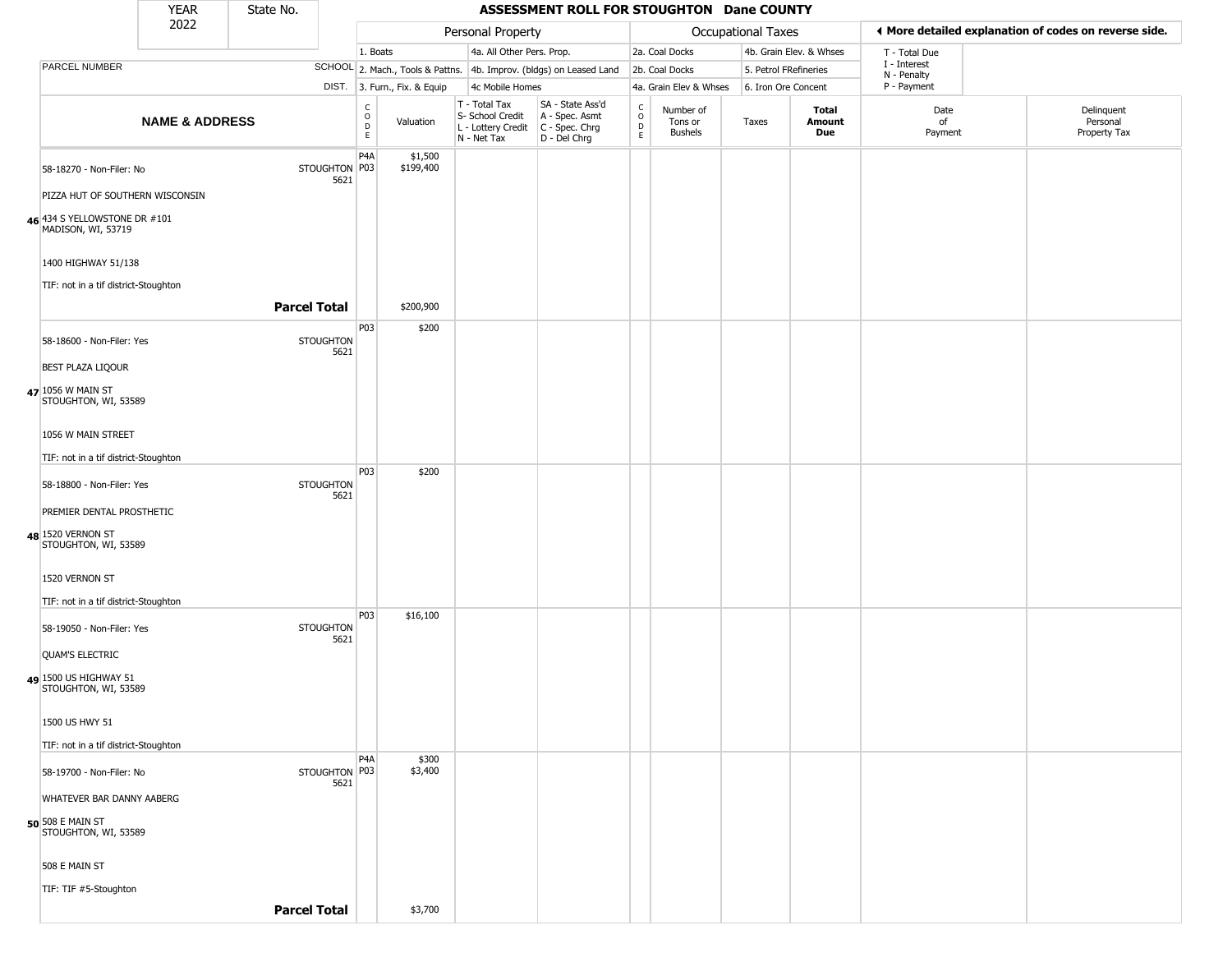|                             |                                      | YEAR                                      | State No. |                          |                                                          |                              |                                                                                           | ASSESSMENT ROLL FOR STOUGHTON Dane COUNTY                           |                                                          |                                        |                    |                         |                             |                                                       |
|-----------------------------|--------------------------------------|-------------------------------------------|-----------|--------------------------|----------------------------------------------------------|------------------------------|-------------------------------------------------------------------------------------------|---------------------------------------------------------------------|----------------------------------------------------------|----------------------------------------|--------------------|-------------------------|-----------------------------|-------------------------------------------------------|
|                             |                                      | 2022                                      |           |                          |                                                          |                              | Personal Property                                                                         |                                                                     |                                                          |                                        | Occupational Taxes |                         |                             | ♦ More detailed explanation of codes on reverse side. |
|                             |                                      |                                           |           |                          | 1. Boats                                                 |                              | 4a. All Other Pers. Prop.                                                                 |                                                                     |                                                          | 2a. Coal Docks                         |                    | 4b. Grain Elev. & Whses | T - Total Due               |                                                       |
| PARCEL NUMBER               |                                      |                                           |           |                          |                                                          |                              |                                                                                           | SCHOOL 2. Mach., Tools & Pattns. 4b. Improv. (bldgs) on Leased Land |                                                          | 2b. Coal Docks                         |                    | 5. Petrol FRefineries   | I - Interest<br>N - Penalty |                                                       |
|                             |                                      |                                           |           |                          |                                                          | DIST. 3. Furn., Fix. & Equip | 4c Mobile Homes                                                                           |                                                                     |                                                          | 4a. Grain Elev & Whses                 |                    | 6. Iron Ore Concent     | P - Payment                 |                                                       |
|                             |                                      | <b>NAME &amp; ADDRESS</b>                 |           |                          | $\begin{matrix} 0 \\ 0 \\ 0 \end{matrix}$<br>$\mathsf E$ | Valuation                    | T - Total Tax<br>S- School Credit<br>$L$ - Lottery Credit $C$ - Spec. Chrg<br>N - Net Tax | SA - State Ass'd<br>A - Spec. Asmt<br>D - Del Chrg                  | $\begin{matrix} 0 \\ 0 \\ D \end{matrix}$<br>$\mathsf E$ | Number of<br>Tons or<br><b>Bushels</b> | Taxes              | Total<br>Amount<br>Due  | Date<br>of<br>Payment       | Delinquent<br>Personal<br>Property Tax                |
|                             | 58-20550 - Non-Filer: No             |                                           |           | STOUGHTON P03<br>5621    | P <sub>4</sub> A                                         | \$400<br>\$9,000             |                                                                                           |                                                                     |                                                          |                                        |                    |                         |                             |                                                       |
|                             | R&S INSURANCE AGENCY, INC            |                                           |           |                          |                                                          |                              |                                                                                           |                                                                     |                                                          |                                        |                    |                         |                             |                                                       |
| 51 PO BOX 608               | STOUGHTON, WI, 53589                 |                                           |           |                          |                                                          |                              |                                                                                           |                                                                     |                                                          |                                        |                    |                         |                             |                                                       |
|                             | 1520 VERNON ST UNIT #1 & #2          |                                           |           |                          |                                                          |                              |                                                                                           |                                                                     |                                                          |                                        |                    |                         |                             |                                                       |
|                             | TIF: not in a tif district-Stoughton |                                           |           |                          |                                                          |                              |                                                                                           |                                                                     |                                                          |                                        |                    |                         |                             |                                                       |
|                             |                                      |                                           |           | <b>Parcel Total</b>      |                                                          | \$9,400                      |                                                                                           |                                                                     |                                                          |                                        |                    |                         |                             |                                                       |
|                             | 58-21500 - Non-Filer: Yes            |                                           |           | <b>STOUGHTON</b>         | P03                                                      | \$9,700                      |                                                                                           |                                                                     |                                                          |                                        |                    |                         |                             |                                                       |
|                             | SHANNON'S STYLE SALON                |                                           |           | 5621                     |                                                          |                              |                                                                                           |                                                                     |                                                          |                                        |                    |                         |                             |                                                       |
| 52 1324 VERNON ST           | STOUGHTON, WI, 53589                 |                                           |           |                          |                                                          |                              |                                                                                           |                                                                     |                                                          |                                        |                    |                         |                             |                                                       |
| 214 W MAIN ST               |                                      |                                           |           |                          |                                                          |                              |                                                                                           |                                                                     |                                                          |                                        |                    |                         |                             |                                                       |
|                             | TIF: TIF #4-Stoughton                |                                           |           |                          |                                                          |                              |                                                                                           |                                                                     |                                                          |                                        |                    |                         |                             |                                                       |
|                             | 58-21600 - Non-Filer: No             |                                           |           | <b>STOUGHTON</b><br>5621 | P03                                                      | \$18,800                     |                                                                                           |                                                                     |                                                          |                                        |                    |                         |                             |                                                       |
|                             |                                      | STOUGHTON CHEMISTS INC SAIBABU APPALANENI |           |                          |                                                          |                              |                                                                                           |                                                                     |                                                          |                                        |                    |                         |                             |                                                       |
| 53 100 E MAIN ST            | STOUGHTON, WI, 53589                 |                                           |           |                          |                                                          |                              |                                                                                           |                                                                     |                                                          |                                        |                    |                         |                             |                                                       |
| 100 E MAIN ST               |                                      |                                           |           |                          |                                                          |                              |                                                                                           |                                                                     |                                                          |                                        |                    |                         |                             |                                                       |
|                             | TIF: TIF #4-Stoughton                |                                           |           |                          | P03                                                      |                              |                                                                                           |                                                                     |                                                          |                                        |                    |                         |                             |                                                       |
|                             | 58-21900 - Non-Filer: No             |                                           |           | <b>STOUGHTON</b><br>5621 |                                                          | \$121,600                    |                                                                                           |                                                                     |                                                          |                                        |                    |                         |                             |                                                       |
|                             | ADRIANA JARAMILLO DDS, LLC           |                                           |           |                          |                                                          |                              |                                                                                           |                                                                     |                                                          |                                        |                    |                         |                             |                                                       |
| 54 1200 NYGAARD ST, #101    | STOUGHTON, WI, 53589                 |                                           |           |                          |                                                          |                              |                                                                                           |                                                                     |                                                          |                                        |                    |                         |                             |                                                       |
|                             | 1200 NYGAARD ST, #101                |                                           |           |                          |                                                          |                              |                                                                                           |                                                                     |                                                          |                                        |                    |                         |                             |                                                       |
|                             | TIF: not in a tif district-Stoughton |                                           |           |                          |                                                          |                              |                                                                                           |                                                                     |                                                          |                                        |                    |                         |                             |                                                       |
|                             | 58-22500 - Non-Filer: No             |                                           |           | <b>STOUGHTON</b><br>5621 | P <sub>4</sub> A                                         | \$200                        |                                                                                           |                                                                     |                                                          |                                        |                    |                         |                             |                                                       |
|                             | SMOKEY'S AUTO BODY, LLC              |                                           |           |                          |                                                          |                              |                                                                                           |                                                                     |                                                          |                                        |                    |                         |                             |                                                       |
| <b>55</b> 327 S DIVISION ST | STOUGHTON, WI, 53589                 |                                           |           |                          |                                                          |                              |                                                                                           |                                                                     |                                                          |                                        |                    |                         |                             |                                                       |
| 327 S DIVISION ST           |                                      |                                           |           |                          |                                                          |                              |                                                                                           |                                                                     |                                                          |                                        |                    |                         |                             |                                                       |
|                             | TIF: not in a tif district-Stoughton |                                           |           |                          |                                                          |                              |                                                                                           |                                                                     |                                                          |                                        |                    |                         |                             |                                                       |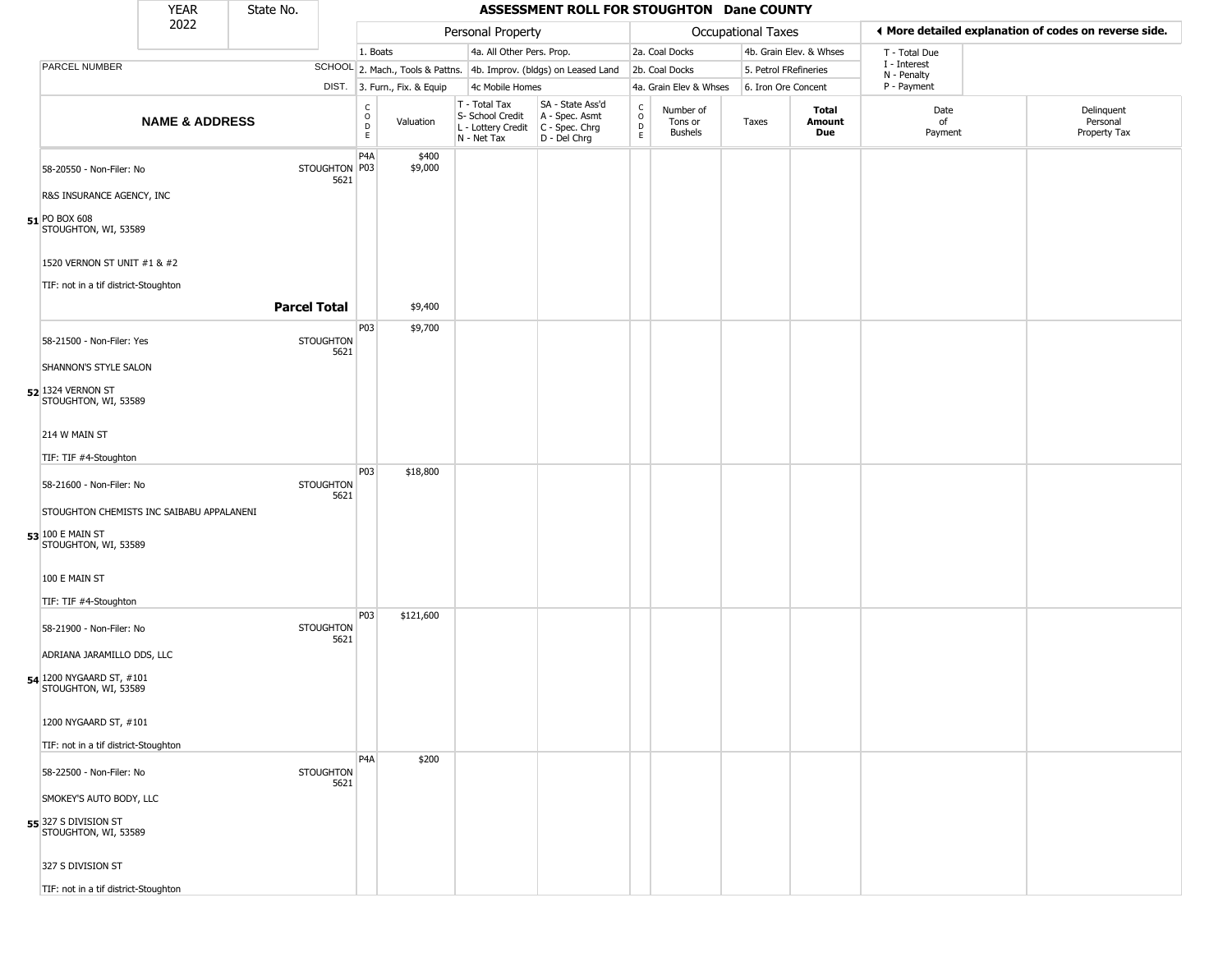|                                                    | <b>YEAR</b>               | State No.           |                          |                         |                              |                                                                                       | ASSESSMENT ROLL FOR STOUGHTON Dane COUNTY                           |                                              |                                 |                           |                         |                             |                                                       |
|----------------------------------------------------|---------------------------|---------------------|--------------------------|-------------------------|------------------------------|---------------------------------------------------------------------------------------|---------------------------------------------------------------------|----------------------------------------------|---------------------------------|---------------------------|-------------------------|-----------------------------|-------------------------------------------------------|
|                                                    | 2022                      |                     |                          |                         |                              | Personal Property                                                                     |                                                                     |                                              |                                 | <b>Occupational Taxes</b> |                         |                             | ♦ More detailed explanation of codes on reverse side. |
|                                                    |                           |                     |                          | 1. Boats                |                              | 4a. All Other Pers. Prop.                                                             |                                                                     |                                              | 2a. Coal Docks                  |                           | 4b. Grain Elev. & Whses | T - Total Due               |                                                       |
| PARCEL NUMBER                                      |                           |                     |                          |                         |                              |                                                                                       | SCHOOL 2. Mach., Tools & Pattns. 4b. Improv. (bldgs) on Leased Land |                                              | 2b. Coal Docks                  | 5. Petrol FRefineries     |                         | I - Interest<br>N - Penalty |                                                       |
|                                                    |                           |                     |                          |                         | DIST. 3. Furn., Fix. & Equip | 4c Mobile Homes                                                                       |                                                                     |                                              | 4a. Grain Elev & Whses          | 6. Iron Ore Concent       |                         | P - Payment                 |                                                       |
|                                                    | <b>NAME &amp; ADDRESS</b> |                     |                          | $\frac{c}{0}$<br>D<br>E | Valuation                    | T - Total Tax<br>S- School Credit<br>L - Lottery Credit C - Spec. Chrg<br>N - Net Tax | SA - State Ass'd<br>A - Spec. Asmt<br>D - Del Chrg                  | $\int_{0}^{c}$<br>$\mathsf D$<br>$\mathsf E$ | Number of<br>Tons or<br>Bushels | Taxes                     | Total<br>Amount<br>Due  | Date<br>of<br>Payment       | Delinquent<br>Personal<br>Property Tax                |
| 58-22800 - Non-Filer: Yes<br>REV JIM'S JIM HALBACH |                           |                     | <b>STOUGHTON</b><br>5621 | P <sub>4</sub> A        | \$2,800                      |                                                                                       |                                                                     |                                              |                                 |                           |                         |                             |                                                       |
| 56 PO BOX 257<br>JANESVILLE, WI, 53547-1840        |                           |                     |                          |                         |                              |                                                                                       |                                                                     |                                              |                                 |                           |                         |                             |                                                       |
| 317 S DIVISION ST                                  |                           |                     |                          |                         |                              |                                                                                       |                                                                     |                                              |                                 |                           |                         |                             |                                                       |
| TIF: not in a tif district-Stoughton               |                           |                     |                          | P <sub>4</sub> A        | \$100                        |                                                                                       |                                                                     |                                              |                                 |                           |                         |                             |                                                       |
| 58-23650 - Non-Filer: Yes<br><b>SORGE CPA</b>      |                           |                     | STOUGHTON P03<br>5621    |                         | \$200                        |                                                                                       |                                                                     |                                              |                                 |                           |                         |                             |                                                       |
| 57 5221 MONONA DR<br>MONONA, WI, 53716             |                           |                     |                          |                         |                              |                                                                                       |                                                                     |                                              |                                 |                           |                         |                             |                                                       |
| 318 S GJERTSON ST                                  |                           |                     |                          |                         |                              |                                                                                       |                                                                     |                                              |                                 |                           |                         |                             |                                                       |
| TIF: not in a tif district-Stoughton               |                           |                     |                          |                         |                              |                                                                                       |                                                                     |                                              |                                 |                           |                         |                             |                                                       |
|                                                    |                           | <b>Parcel Total</b> |                          |                         | \$300                        |                                                                                       |                                                                     |                                              |                                 |                           |                         |                             |                                                       |
| 58-24000 - Non-Filer: Yes                          |                           |                     | STOUGHTON P03<br>5621    | P <sub>4</sub> A        | \$200<br>\$700               |                                                                                       |                                                                     |                                              |                                 |                           |                         |                             |                                                       |
| STOUGHTON FLORAL INC                               |                           |                     |                          |                         |                              |                                                                                       |                                                                     |                                              |                                 |                           |                         |                             |                                                       |
| 58 168 E MAIN ST<br>STOUGHTON, WI, 53589           |                           |                     |                          |                         |                              |                                                                                       |                                                                     |                                              |                                 |                           |                         |                             |                                                       |
| 168 E MAIN ST                                      |                           |                     |                          |                         |                              |                                                                                       |                                                                     |                                              |                                 |                           |                         |                             |                                                       |
| TIF: TIF #4-Stoughton                              |                           |                     |                          |                         |                              |                                                                                       |                                                                     |                                              |                                 |                           |                         |                             |                                                       |
|                                                    |                           | <b>Parcel Total</b> |                          |                         | \$900                        |                                                                                       |                                                                     |                                              |                                 |                           |                         |                             |                                                       |
| 58-24400 - Non-Filer: No                           |                           |                     | <b>STOUGHTON</b><br>5621 | P03                     | \$4,000                      |                                                                                       |                                                                     |                                              |                                 |                           |                         |                             |                                                       |
| TRICOR INSURANCE                                   |                           |                     |                          |                         |                              |                                                                                       |                                                                     |                                              |                                 |                           |                         |                             |                                                       |
| 59 PO BOX 450<br>LANCASTER, WI, 53813              |                           |                     |                          |                         |                              |                                                                                       |                                                                     |                                              |                                 |                           |                         |                             |                                                       |
| 724 E MAIN ST                                      |                           |                     |                          |                         |                              |                                                                                       |                                                                     |                                              |                                 |                           |                         |                             |                                                       |
| TIF: not in a tif district-Stoughton               |                           |                     |                          | P4A                     | \$13,000                     |                                                                                       |                                                                     |                                              |                                 |                           |                         |                             |                                                       |
| 58-24600 - Non-Filer: No                           |                           |                     | STOUGHTON P03<br>5621    |                         | \$45,600                     |                                                                                       |                                                                     |                                              |                                 |                           |                         |                             |                                                       |
| WELLS FARGO BANK, N.A. C/O RYAN, LLC               |                           |                     |                          |                         |                              |                                                                                       |                                                                     |                                              |                                 |                           |                         |                             |                                                       |
| 60 PO BOX 2609<br>CARLSBAD, CA, 92018-2609         |                           |                     |                          |                         |                              |                                                                                       |                                                                     |                                              |                                 |                           |                         |                             |                                                       |
| 911 W MAIN STREET                                  |                           |                     |                          |                         |                              |                                                                                       |                                                                     |                                              |                                 |                           |                         |                             |                                                       |
| TIF: not in a tif district-Stoughton               |                           |                     |                          |                         |                              |                                                                                       |                                                                     |                                              |                                 |                           |                         |                             |                                                       |
|                                                    |                           | <b>Parcel Total</b> |                          |                         | \$58,600                     |                                                                                       |                                                                     |                                              |                                 |                           |                         |                             |                                                       |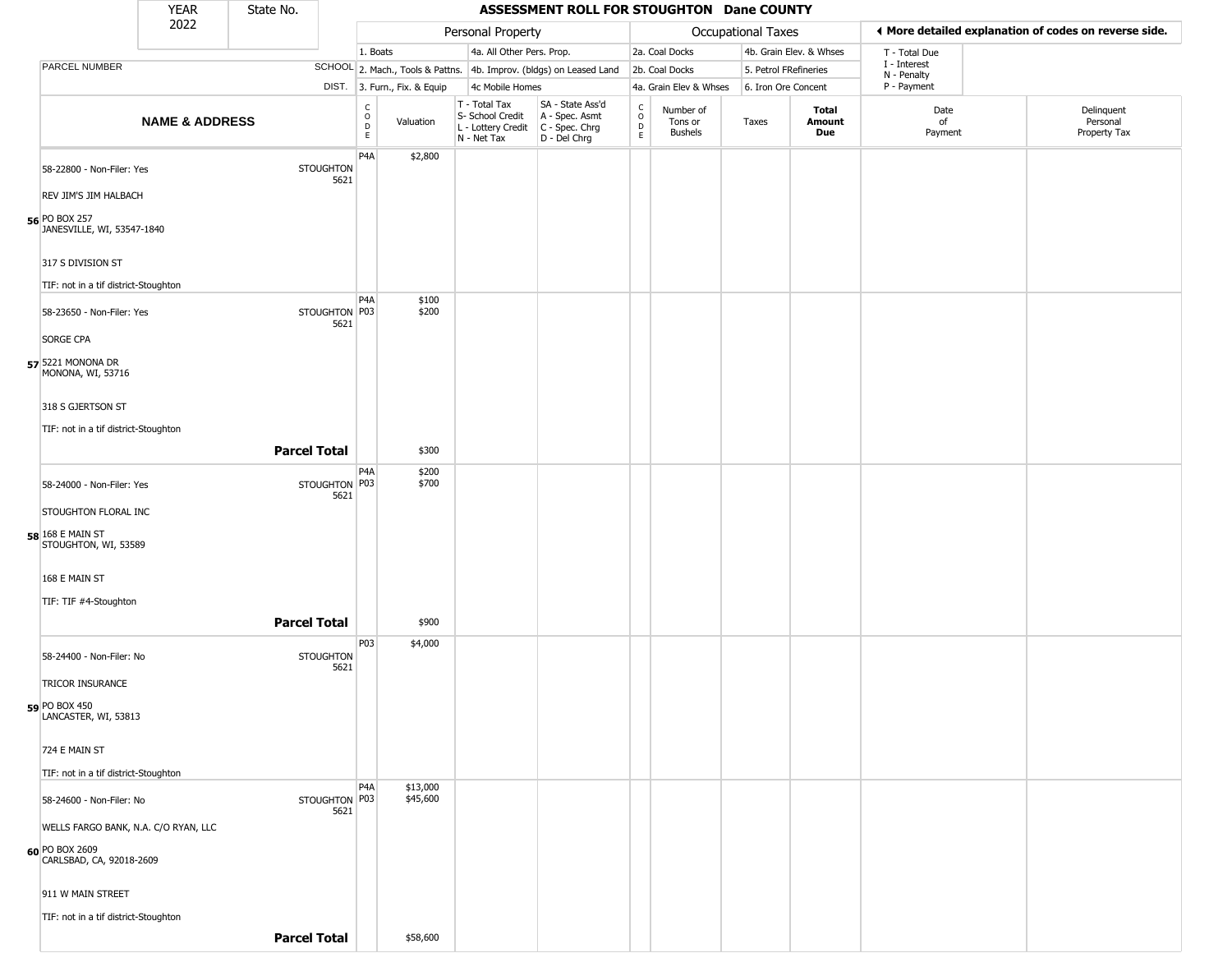|                                                           | <b>YEAR</b>               | State No. |                          |                                                                     |                              |                                                                        | ASSESSMENT ROLL FOR STOUGHTON Dane COUNTY                            |                         |                                        |                           |                               |                             |                                                       |
|-----------------------------------------------------------|---------------------------|-----------|--------------------------|---------------------------------------------------------------------|------------------------------|------------------------------------------------------------------------|----------------------------------------------------------------------|-------------------------|----------------------------------------|---------------------------|-------------------------------|-----------------------------|-------------------------------------------------------|
|                                                           | 2022                      |           |                          |                                                                     |                              | Personal Property                                                      |                                                                      |                         |                                        | <b>Occupational Taxes</b> |                               |                             | ◀ More detailed explanation of codes on reverse side. |
|                                                           |                           |           |                          | 1. Boats                                                            |                              | 4a. All Other Pers. Prop.                                              |                                                                      |                         | 2a. Coal Docks                         |                           | 4b. Grain Elev. & Whses       | T - Total Due               |                                                       |
| PARCEL NUMBER                                             |                           |           |                          |                                                                     |                              |                                                                        | SCHOOL 2. Mach., Tools & Pattns. 4b. Improv. (bldgs) on Leased Land  |                         | 2b. Coal Docks                         |                           | 5. Petrol FRefineries         | I - Interest<br>N - Penalty |                                                       |
|                                                           |                           |           |                          |                                                                     | DIST. 3. Furn., Fix. & Equip | 4c Mobile Homes                                                        |                                                                      |                         | 4a. Grain Elev & Whses                 |                           | 6. Iron Ore Concent           | P - Payment                 |                                                       |
|                                                           | <b>NAME &amp; ADDRESS</b> |           |                          | $\overset{\mathsf{C}}{\underset{\mathsf{D}}{\circ}}$<br>$\mathsf E$ | Valuation                    | T - Total Tax<br>S- School Credit<br>L - Lottery Credit<br>N - Net Tax | SA - State Ass'd<br>A - Spec. Asmt<br>C - Spec. Chrg<br>D - Del Chrg | C<br>$\circ$<br>D<br>E. | Number of<br>Tons or<br><b>Bushels</b> | Taxes                     | <b>Total</b><br>Amount<br>Due | Date<br>of<br>Payment       | Delinquent<br>Personal<br>Property Tax                |
| 58-24710 - Non-Filer: Yes                                 |                           |           | <b>STOUGHTON</b><br>5621 | P03                                                                 | \$100                        |                                                                        |                                                                      |                         |                                        |                           |                               |                             |                                                       |
| STEVEN ALBRECHTSEN & ASSC                                 |                           |           |                          |                                                                     |                              |                                                                        |                                                                      |                         |                                        |                           |                               |                             |                                                       |
| 61 PO BOX 179<br>STOUGHTON, WI, 53589                     |                           |           |                          |                                                                     |                              |                                                                        |                                                                      |                         |                                        |                           |                               |                             |                                                       |
| 908 KINGS LYNN RD<br>TIF: not in a tif district-Stoughton |                           |           |                          |                                                                     |                              |                                                                        |                                                                      |                         |                                        |                           |                               |                             |                                                       |
| 58-24900 - Non-Filer: Yes                                 |                           |           | <b>STOUGHTON</b><br>5621 | P03                                                                 | \$5,300                      |                                                                        |                                                                      |                         |                                        |                           |                               |                             |                                                       |
| STOUGHTON TIRE & AUTO                                     |                           |           |                          |                                                                     |                              |                                                                        |                                                                      |                         |                                        |                           |                               |                             |                                                       |
| 62 801 W MAIN ST<br>STOUGHTON, WI, 53589                  |                           |           |                          |                                                                     |                              |                                                                        |                                                                      |                         |                                        |                           |                               |                             |                                                       |
| 801 W MAIN ST                                             |                           |           |                          |                                                                     |                              |                                                                        |                                                                      |                         |                                        |                           |                               |                             |                                                       |
| TIF: not in a tif district-Stoughton                      |                           |           |                          | Stat                                                                | \$0                          |                                                                        |                                                                      |                         |                                        |                           |                               |                             |                                                       |
| 58-24955 - Non-Filer: No                                  |                           |           | STOUGHTON e<br>5621 Ass  | ess                                                                 |                              |                                                                        |                                                                      |                         |                                        |                           |                               |                             |                                                       |
| STOUGHTON TRAILERS INC                                    |                           |           |                          | ed                                                                  |                              |                                                                        |                                                                      |                         |                                        |                           |                               |                             |                                                       |
| 63 PO BOX 606<br>STOUGHTON, WI, 53589-0606                |                           |           |                          |                                                                     |                              |                                                                        |                                                                      |                         |                                        |                           |                               |                             |                                                       |
| 416 S ACADEMY ST                                          |                           |           |                          |                                                                     |                              |                                                                        |                                                                      |                         |                                        |                           |                               |                             |                                                       |
| TIF: TIF #5-Stoughton                                     |                           |           |                          |                                                                     |                              |                                                                        |                                                                      |                         |                                        |                           |                               |                             |                                                       |
| 58-24957 - Non-Filer: No                                  |                           |           | STOUGHTON e<br>5621 Ass  | <b>Stat</b>                                                         | \$0                          |                                                                        |                                                                      |                         |                                        |                           |                               |                             |                                                       |
| STOUGHTON TRAILERS INC                                    |                           |           |                          | ess<br>ed                                                           |                              |                                                                        |                                                                      |                         |                                        |                           |                               |                             |                                                       |
| 64 PO BOX 606<br>STOUGHTON, WI, 53589-0606                |                           |           |                          |                                                                     |                              |                                                                        |                                                                      |                         |                                        |                           |                               |                             |                                                       |
| 508 E SOUTH ST                                            |                           |           |                          |                                                                     |                              |                                                                        |                                                                      |                         |                                        |                           |                               |                             |                                                       |
| TIF: TIF #5-Stoughton                                     |                           |           |                          |                                                                     |                              |                                                                        |                                                                      |                         |                                        |                           |                               |                             |                                                       |
| 58-24965 - Non-Filer: No                                  |                           |           | STOUGHTON e<br>5621 Ass  | Stat                                                                | \$0                          |                                                                        |                                                                      |                         |                                        |                           |                               |                             |                                                       |
| STOUGHTON TRAILERS INC                                    |                           |           |                          | ess<br>ed                                                           |                              |                                                                        |                                                                      |                         |                                        |                           |                               |                             |                                                       |
| 65 PO BOX 606<br>STOUGHTON, WI, 53589-0606                |                           |           |                          |                                                                     |                              |                                                                        |                                                                      |                         |                                        |                           |                               |                             |                                                       |
| 1111 VETERANS RD                                          |                           |           |                          |                                                                     |                              |                                                                        |                                                                      |                         |                                        |                           |                               |                             |                                                       |

TIF: TIF #2-Stoughton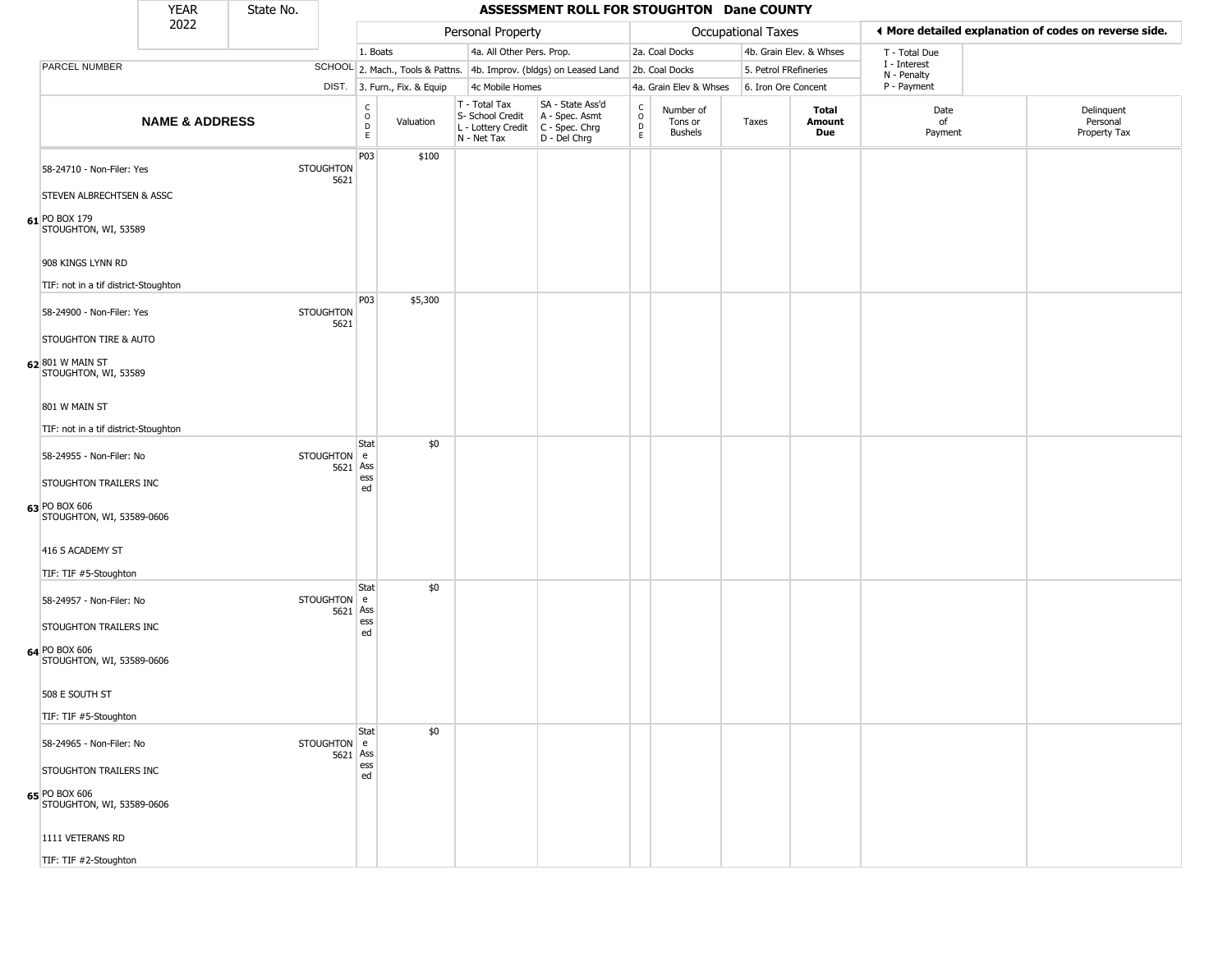|                                                                          | <b>YEAR</b>               | State No. |                          |                                                 |                              |                                                                        | ASSESSMENT ROLL FOR STOUGHTON Dane COUNTY                            |                                                 |                                        |                       |                         |                             |                                                       |
|--------------------------------------------------------------------------|---------------------------|-----------|--------------------------|-------------------------------------------------|------------------------------|------------------------------------------------------------------------|----------------------------------------------------------------------|-------------------------------------------------|----------------------------------------|-----------------------|-------------------------|-----------------------------|-------------------------------------------------------|
|                                                                          | 2022                      |           |                          |                                                 |                              | Personal Property                                                      |                                                                      |                                                 |                                        | Occupational Taxes    |                         |                             | ♦ More detailed explanation of codes on reverse side. |
|                                                                          |                           |           |                          | 1. Boats                                        |                              | 4a. All Other Pers. Prop.                                              |                                                                      |                                                 | 2a. Coal Docks                         |                       | 4b. Grain Elev. & Whses | T - Total Due               |                                                       |
| PARCEL NUMBER                                                            |                           |           |                          |                                                 |                              |                                                                        | SCHOOL 2. Mach., Tools & Pattns. 4b. Improv. (bldgs) on Leased Land  |                                                 | 2b. Coal Docks                         | 5. Petrol FRefineries |                         | I - Interest<br>N - Penalty |                                                       |
|                                                                          |                           |           |                          |                                                 | DIST. 3. Furn., Fix. & Equip | 4c Mobile Homes                                                        |                                                                      |                                                 | 4a. Grain Elev & Whses                 | 6. Iron Ore Concent   |                         | P - Payment                 |                                                       |
|                                                                          | <b>NAME &amp; ADDRESS</b> |           |                          | $\begin{array}{c} C \\ O \\ D \\ E \end{array}$ | Valuation                    | T - Total Tax<br>S- School Credit<br>L - Lottery Credit<br>N - Net Tax | SA - State Ass'd<br>A - Spec. Asmt<br>C - Spec. Chrg<br>D - Del Chrg | $\begin{array}{c} C \\ O \\ D \\ E \end{array}$ | Number of<br>Tons or<br><b>Bushels</b> | Taxes                 | Total<br>Amount<br>Due  | Date<br>of<br>Payment       | Delinquent<br>Personal<br>Property Tax                |
| 58-25350 - Non-Filer: No<br><b>COLDWELL BANKER SUCCESS</b>               |                           |           | STOUGHTON P03<br>5621    | P <sub>4</sub> A                                | \$300<br>\$6,300             |                                                                        |                                                                      |                                                 |                                        |                       |                         |                             |                                                       |
| 66 2920 MARKETPLACE DR, STE 202<br>FITCHBURG, WI, 53719                  |                           |           |                          |                                                 |                              |                                                                        |                                                                      |                                                 |                                        |                       |                         |                             |                                                       |
| 109 E WASHINGTON<br>TIF: not in a tif district-Stoughton                 |                           |           |                          |                                                 |                              |                                                                        |                                                                      |                                                 |                                        |                       |                         |                             |                                                       |
|                                                                          |                           |           | <b>Parcel Total</b>      |                                                 | \$6,600                      |                                                                        |                                                                      |                                                 |                                        |                       |                         |                             |                                                       |
| 58-26350 - Non-Filer: Yes                                                |                           |           | <b>STOUGHTON</b><br>5621 | P03                                             | \$100                        |                                                                        |                                                                      |                                                 |                                        |                       |                         |                             |                                                       |
| SMITHBACK PLUMBING COMPANY<br>67 3236 BROOKYN DR<br>STOUGHTON, WI, 53589 |                           |           |                          |                                                 |                              |                                                                        |                                                                      |                                                 |                                        |                       |                         |                             |                                                       |
| 801 N PAGE ST                                                            |                           |           |                          |                                                 |                              |                                                                        |                                                                      |                                                 |                                        |                       |                         |                             |                                                       |
| TIF: not in a tif district-Stoughton                                     |                           |           |                          |                                                 |                              |                                                                        |                                                                      |                                                 |                                        |                       |                         |                             |                                                       |
| 58-26805 - Non-Filer: No                                                 |                           |           | STOUGHTON e<br>5621      | Stat<br>Ass                                     | \$0                          |                                                                        |                                                                      |                                                 |                                        |                       |                         |                             |                                                       |
| ZALK JOSEPHS FABRICATORS                                                 |                           |           |                          | ess<br>ed                                       |                              |                                                                        |                                                                      |                                                 |                                        |                       |                         |                             |                                                       |
| 68 400 INDUSTRIAL CIR<br>STOUGHTON, WI, 53589                            |                           |           |                          |                                                 |                              |                                                                        |                                                                      |                                                 |                                        |                       |                         |                             |                                                       |
| 400 INDUSTRIAL CIR                                                       |                           |           |                          |                                                 |                              |                                                                        |                                                                      |                                                 |                                        |                       |                         |                             |                                                       |
| TIF: not in a tif district-Stoughton                                     |                           |           |                          |                                                 |                              |                                                                        |                                                                      |                                                 |                                        |                       |                         |                             |                                                       |
| 58-27055 - Non-Filer: No                                                 |                           |           | <b>STOUGHTON</b><br>5621 | Stat<br>l e<br>Ass                              | \$0                          |                                                                        |                                                                      |                                                 |                                        |                       |                         |                             |                                                       |
| UNIROYAL ENGINEERED PROD, INC UEP, LLC                                   |                           |           |                          | ess<br>ed                                       |                              |                                                                        |                                                                      |                                                 |                                        |                       |                         |                             |                                                       |
| 69 1800 2ND ST, STE 970<br>SARASOTA, FL, 34236                           |                           |           |                          |                                                 |                              |                                                                        |                                                                      |                                                 |                                        |                       |                         |                             |                                                       |
| 501 S WATER ST                                                           |                           |           |                          |                                                 |                              |                                                                        |                                                                      |                                                 |                                        |                       |                         |                             |                                                       |
| TIF: not in a tif district-Stoughton                                     |                           |           |                          | P <sub>4</sub> A                                | \$900                        |                                                                        |                                                                      |                                                 |                                        |                       |                         |                             |                                                       |
| 58-27900 - Non-Filer: Yes                                                |                           |           | STOUGHTON P03<br>5621    |                                                 | \$86,300                     |                                                                        |                                                                      |                                                 |                                        |                       |                         |                             |                                                       |
| <b>VIKING LANES</b>                                                      |                           |           |                          |                                                 |                              |                                                                        |                                                                      |                                                 |                                        |                       |                         |                             |                                                       |
| 70 1410 US HIGHWAY 51<br>STOUGHTON, WI, 53589                            |                           |           |                          |                                                 |                              |                                                                        |                                                                      |                                                 |                                        |                       |                         |                             |                                                       |
| 1410 US HWY 51                                                           |                           |           |                          |                                                 |                              |                                                                        |                                                                      |                                                 |                                        |                       |                         |                             |                                                       |
| TIF: not in a tif district-Stoughton                                     |                           |           | <b>Parcel Total</b>      |                                                 | \$87,200                     |                                                                        |                                                                      |                                                 |                                        |                       |                         |                             |                                                       |
|                                                                          |                           |           |                          |                                                 |                              |                                                                        |                                                                      |                                                 |                                        |                       |                         |                             |                                                       |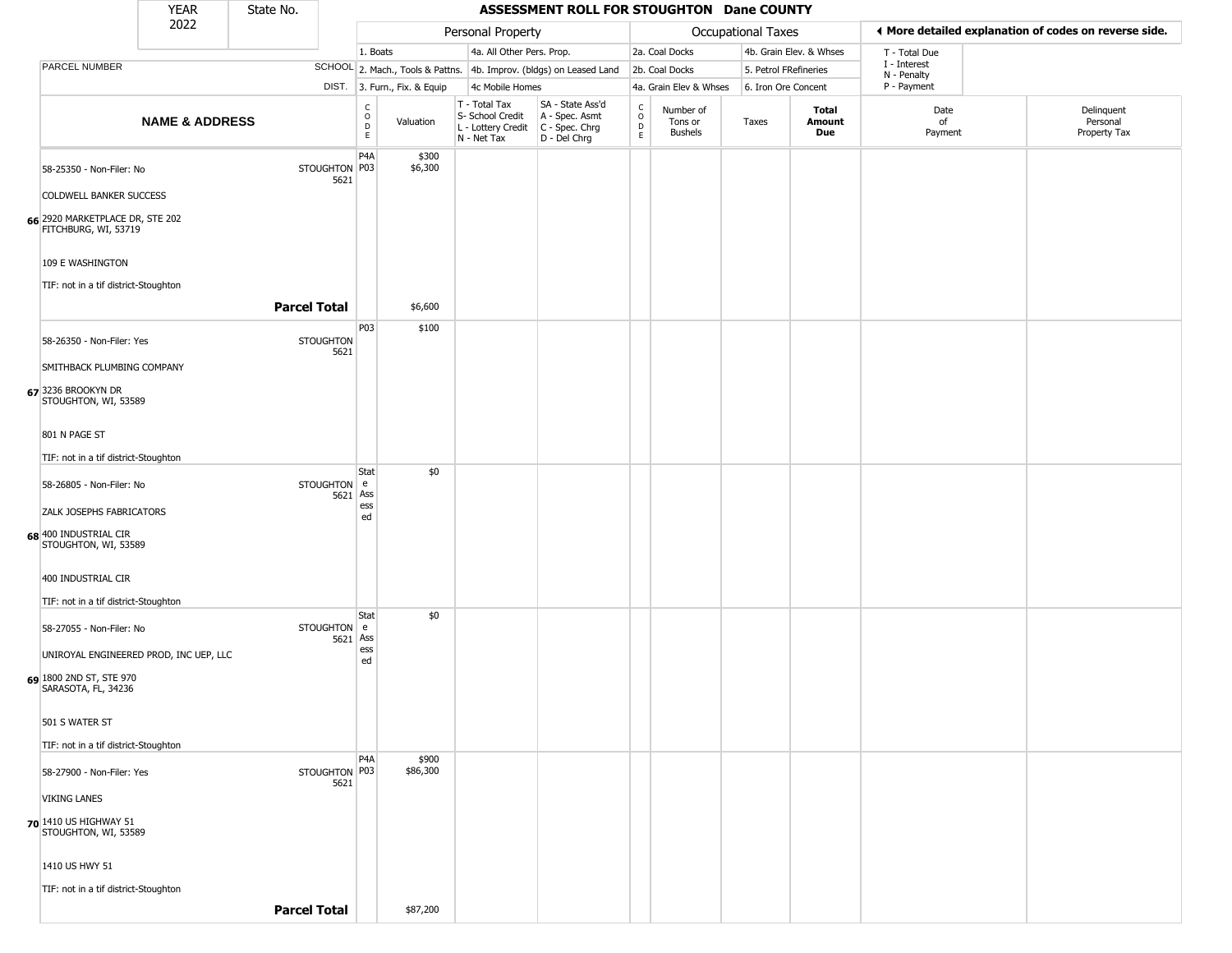|                                                                                 | <b>YEAR</b>               | State No.           |                                                          |                              |                                                                                         | ASSESSMENT ROLL FOR STOUGHTON Dane COUNTY                           |                                                 |                                        |                           |                         |                             |                                                       |
|---------------------------------------------------------------------------------|---------------------------|---------------------|----------------------------------------------------------|------------------------------|-----------------------------------------------------------------------------------------|---------------------------------------------------------------------|-------------------------------------------------|----------------------------------------|---------------------------|-------------------------|-----------------------------|-------------------------------------------------------|
|                                                                                 | 2022                      |                     |                                                          |                              | Personal Property                                                                       |                                                                     |                                                 |                                        | <b>Occupational Taxes</b> |                         |                             | ♦ More detailed explanation of codes on reverse side. |
|                                                                                 |                           |                     |                                                          | 1. Boats                     | 4a. All Other Pers. Prop.                                                               |                                                                     |                                                 | 2a. Coal Docks                         |                           | 4b. Grain Elev. & Whses | T - Total Due               |                                                       |
| PARCEL NUMBER                                                                   |                           |                     |                                                          |                              |                                                                                         | SCHOOL 2. Mach., Tools & Pattns. 4b. Improv. (bldgs) on Leased Land |                                                 | 2b. Coal Docks                         | 5. Petrol FRefineries     |                         | I - Interest<br>N - Penalty |                                                       |
|                                                                                 |                           |                     |                                                          | DIST. 3. Furn., Fix. & Equip | 4c Mobile Homes                                                                         |                                                                     |                                                 | 4a. Grain Elev & Whses                 | 6. Iron Ore Concent       |                         | P - Payment                 |                                                       |
|                                                                                 | <b>NAME &amp; ADDRESS</b> |                     | $\begin{matrix} 0 \\ 0 \\ 0 \end{matrix}$<br>$\mathsf E$ | Valuation                    | T - Total Tax<br>S- School Credit<br>L - Lottery Credit   C - Spec. Chrg<br>N - Net Tax | SA - State Ass'd<br>A - Spec. Asmt<br>$D - Del Chrg$                | $\begin{array}{c} C \\ O \\ D \\ E \end{array}$ | Number of<br>Tons or<br><b>Bushels</b> | Taxes                     | Total<br>Amount<br>Due  | Date<br>of<br>Payment       | Delinquent<br>Personal<br>Property Tax                |
| 58-28250 - Non-Filer: No                                                        |                           | STOUGHTON P03       | P <sub>4</sub> A<br>5621                                 | \$175,800<br>\$1,713,000     |                                                                                         |                                                                     |                                                 |                                        |                           |                         |                             |                                                       |
| WAL-MART STORES EAST LP #1176<br>71 PO BOX 8050<br>BENTONVILLE, AR, 72712       |                           |                     |                                                          |                              |                                                                                         |                                                                     |                                                 |                                        |                           |                         |                             |                                                       |
| 3234 STATE HWY 138                                                              |                           |                     |                                                          |                              |                                                                                         |                                                                     |                                                 |                                        |                           |                         |                             |                                                       |
| TIF: TIF #7-Stoughton                                                           |                           | <b>Parcel Total</b> |                                                          | \$1,888,800                  |                                                                                         |                                                                     |                                                 |                                        |                           |                         |                             |                                                       |
| 58-29640 - Non-Filer: No                                                        |                           | STOUGHTON P03       | P <sub>4</sub> A                                         | \$100<br>\$100               |                                                                                         |                                                                     |                                                 |                                        |                           |                         |                             |                                                       |
| APC STORES, INC BUMPER TO BUMPER                                                |                           |                     | 5621                                                     |                              |                                                                                         |                                                                     |                                                 |                                        |                           |                         |                             |                                                       |
| 72 440 KIRTLAND S.W.<br>GRAND RAPIDS, MI, 49507                                 |                           |                     |                                                          |                              |                                                                                         |                                                                     |                                                 |                                        |                           |                         |                             |                                                       |
| 1107 W MAIN ST                                                                  |                           |                     |                                                          |                              |                                                                                         |                                                                     |                                                 |                                        |                           |                         |                             |                                                       |
| TIF: not in a tif district-Stoughton                                            |                           | <b>Parcel Total</b> |                                                          | \$200                        |                                                                                         |                                                                     |                                                 |                                        |                           |                         |                             |                                                       |
| 58-29760 - Non-Filer: No                                                        |                           | STOUGHTON P03       | P <sub>4</sub> A<br>5621                                 | \$100<br>\$2,500             |                                                                                         |                                                                     |                                                 |                                        |                           |                         |                             |                                                       |
| BOTTLED PLEASURE INC ROBERT SAVASKE<br>73 965 N PAGE ST<br>STOUGHTON, WI, 53589 |                           |                     |                                                          |                              |                                                                                         |                                                                     |                                                 |                                        |                           |                         |                             |                                                       |
| 965 N PAGE ST                                                                   |                           |                     |                                                          |                              |                                                                                         |                                                                     |                                                 |                                        |                           |                         |                             |                                                       |
| TIF: not in a tif district-Stoughton                                            |                           | <b>Parcel Total</b> |                                                          | \$2,600                      |                                                                                         |                                                                     |                                                 |                                        |                           |                         |                             |                                                       |
| 58-29770 - Non-Filer: Yes                                                       |                           | <b>STOUGHTON</b>    | P03<br>5621                                              | \$110,400                    |                                                                                         |                                                                     |                                                 |                                        |                           |                         |                             |                                                       |
| DIAMOND JUBILE INC                                                              |                           |                     |                                                          |                              |                                                                                         |                                                                     |                                                 |                                        |                           |                         |                             |                                                       |
| 74 981 N PAGE ST<br>STOUGHTON, WI, 53589                                        |                           |                     |                                                          |                              |                                                                                         |                                                                     |                                                 |                                        |                           |                         |                             |                                                       |
| 981 N PAGE ST                                                                   |                           |                     |                                                          |                              |                                                                                         |                                                                     |                                                 |                                        |                           |                         |                             |                                                       |
| TIF: not in a tif district-Stoughton<br>58-29880 - Non-Filer: No                |                           | <b>STOUGHTON</b>    | P03                                                      | \$9,700                      |                                                                                         |                                                                     |                                                 |                                        |                           |                         |                             |                                                       |
| ADT, LLC PROPERTY TAX DEPARTMENT                                                |                           |                     | 5621                                                     |                              |                                                                                         |                                                                     |                                                 |                                        |                           |                         |                             |                                                       |
| 75 PO BOX 54767<br>LEXINGTON, KY, 40555                                         |                           |                     |                                                          |                              |                                                                                         |                                                                     |                                                 |                                        |                           |                         |                             |                                                       |
| <b>VARIOUS</b>                                                                  |                           |                     |                                                          |                              |                                                                                         |                                                                     |                                                 |                                        |                           |                         |                             |                                                       |
| TIF: not in a tif district-Stoughton                                            |                           |                     |                                                          |                              |                                                                                         |                                                                     |                                                 |                                        |                           |                         |                             |                                                       |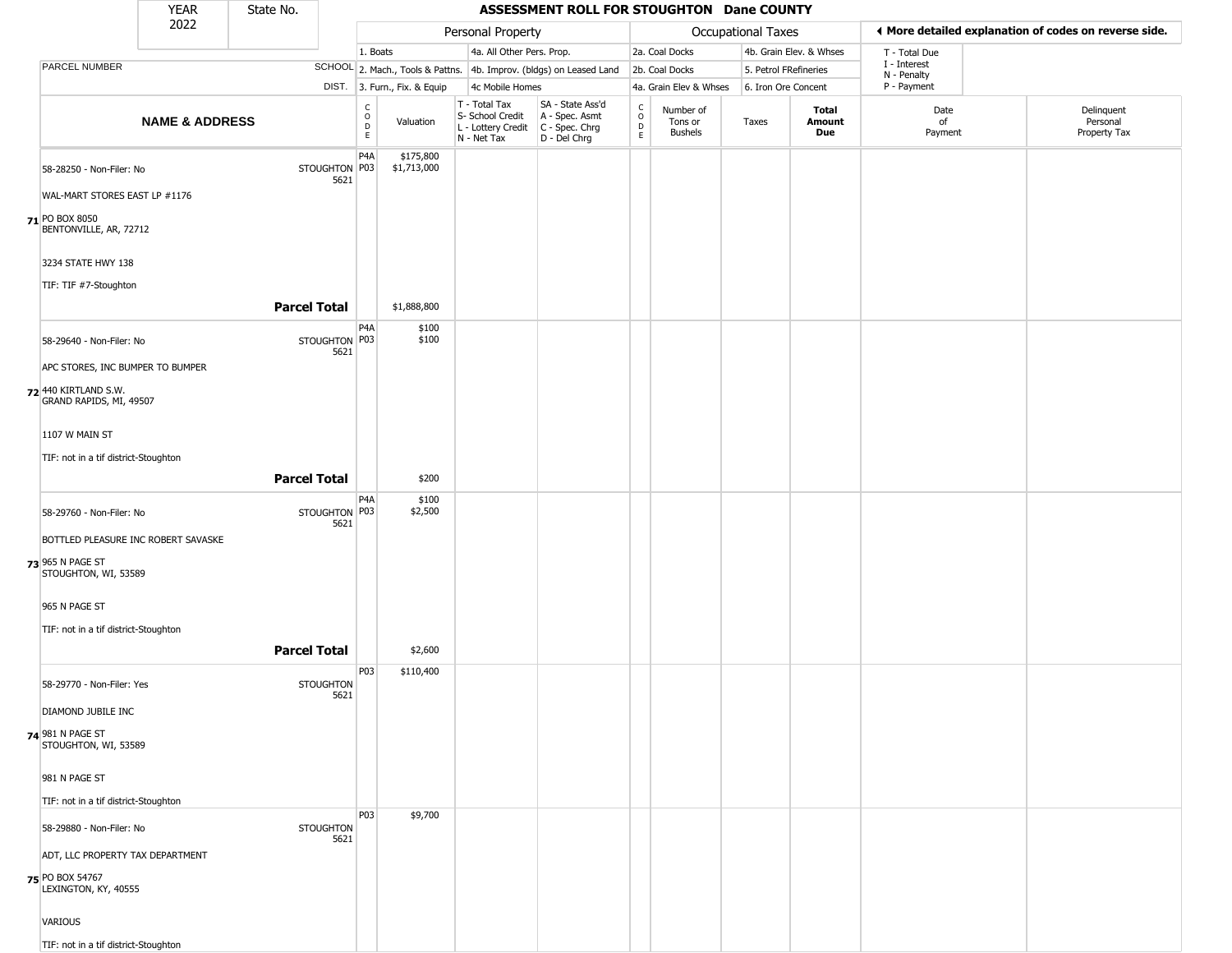|                      |                                               | <b>YEAR</b>                               | State No.           |                         |                              |                              |                                                  | ASSESSMENT ROLL FOR STOUGHTON Dane COUNTY                                               |                          |                                        |                    |                         |                        |                             |                                                       |
|----------------------|-----------------------------------------------|-------------------------------------------|---------------------|-------------------------|------------------------------|------------------------------|--------------------------------------------------|-----------------------------------------------------------------------------------------|--------------------------|----------------------------------------|--------------------|-------------------------|------------------------|-----------------------------|-------------------------------------------------------|
|                      |                                               | 2022                                      |                     |                         |                              |                              | Personal Property                                |                                                                                         |                          |                                        | Occupational Taxes |                         |                        |                             | ♦ More detailed explanation of codes on reverse side. |
|                      |                                               |                                           |                     |                         | 1. Boats                     |                              |                                                  | 4a. All Other Pers. Prop.                                                               |                          | 2a. Coal Docks                         |                    | 4b. Grain Elev. & Whses |                        | T - Total Due               |                                                       |
|                      | <b>PARCEL NUMBER</b>                          |                                           |                     |                         |                              |                              |                                                  | SCHOOL 2. Mach., Tools & Pattns. 4b. Improv. (bldgs) on Leased Land                     |                          | 2b. Coal Docks                         |                    | 5. Petrol FRefineries   |                        | I - Interest<br>N - Penalty |                                                       |
|                      |                                               |                                           |                     |                         |                              | DIST. 3. Furn., Fix. & Equip | 4c Mobile Homes                                  |                                                                                         |                          | 4a. Grain Elev & Whses                 |                    | 6. Iron Ore Concent     |                        | P - Payment                 |                                                       |
|                      |                                               | <b>NAME &amp; ADDRESS</b>                 |                     |                         | $_{\rm o}^{\rm c}$<br>D<br>E | Valuation                    | T - Total Tax<br>S- School Credit<br>N - Net Tax | SA - State Ass'd<br>A - Spec. Asmt<br>L - Lottery Credit C - Spec. Chrg<br>D - Del Chrg | $\int_{0}^{c}$<br>D<br>E | Number of<br>Tons or<br><b>Bushels</b> | Taxes              |                         | Total<br>Amount<br>Due | Date<br>of<br>Payment       | Delinquent<br>Personal<br>Property Tax                |
|                      | 58-29890 - Non-Filer: Yes                     |                                           |                     | STOUGHTON P03<br>5621   | P <sub>4</sub> A             | \$300<br>\$2,200             |                                                  |                                                                                         |                          |                                        |                    |                         |                        |                             |                                                       |
| <b>76 PO BOX 116</b> | THRIVENT FINANCIAL                            |                                           |                     |                         |                              |                              |                                                  |                                                                                         |                          |                                        |                    |                         |                        |                             |                                                       |
|                      | STOUGHTON, WI, 53589-0116                     |                                           |                     |                         |                              |                              |                                                  |                                                                                         |                          |                                        |                    |                         |                        |                             |                                                       |
|                      | 417 W MAIN ST                                 |                                           |                     |                         |                              |                              |                                                  |                                                                                         |                          |                                        |                    |                         |                        |                             |                                                       |
|                      | TIF: not in a tif district-Stoughton          |                                           | <b>Parcel Total</b> |                         |                              | \$2,500                      |                                                  |                                                                                         |                          |                                        |                    |                         |                        |                             |                                                       |
|                      | 58-29920 - Non-Filer: Yes                     |                                           |                     | <b>STOUGHTON</b>        | P <sub>03</sub>              | \$9,900                      |                                                  |                                                                                         |                          |                                        |                    |                         |                        |                             |                                                       |
|                      | STOUGHTON INN BHAILAL M PATEL                 |                                           |                     | 5621                    |                              |                              |                                                  |                                                                                         |                          |                                        |                    |                         |                        |                             |                                                       |
|                      | 77 1124 W MAIN ST<br>STOUGHTON, WI, 53589     |                                           |                     |                         |                              |                              |                                                  |                                                                                         |                          |                                        |                    |                         |                        |                             |                                                       |
|                      | 1124 W MAIN ST                                |                                           |                     |                         |                              |                              |                                                  |                                                                                         |                          |                                        |                    |                         |                        |                             |                                                       |
|                      | TIF: not in a tif district-Stoughton          |                                           |                     |                         |                              |                              |                                                  |                                                                                         |                          |                                        |                    |                         |                        |                             |                                                       |
|                      | 58-29940 - Non-Filer: No                      |                                           |                     | STOUGHTON P4A<br>5621   | P03                          | \$11,300<br>\$19,600         |                                                  |                                                                                         |                          |                                        |                    |                         |                        |                             |                                                       |
|                      | XPO LOGISTICS FREIGHT, INC                    |                                           |                     |                         |                              |                              |                                                  |                                                                                         |                          |                                        |                    |                         |                        |                             |                                                       |
| 78 PO BOX 4138       | PORTLAND, OR, 97208                           |                                           |                     |                         |                              |                              |                                                  |                                                                                         |                          |                                        |                    |                         |                        |                             |                                                       |
|                      | 1127 EAST ST                                  |                                           |                     |                         |                              |                              |                                                  |                                                                                         |                          |                                        |                    |                         |                        |                             |                                                       |
|                      | TIF: not in a tif district-Stoughton          |                                           |                     |                         |                              |                              |                                                  |                                                                                         |                          |                                        |                    |                         |                        |                             |                                                       |
|                      |                                               |                                           | <b>Parcel Total</b> |                         | P <sub>4</sub> A             | \$30,900<br>\$400            |                                                  |                                                                                         |                          |                                        |                    |                         |                        |                             |                                                       |
|                      | 58-30080 - Non-Filer: No                      |                                           |                     | STOUGHTON P03<br>5621   |                              | \$9,000                      |                                                  |                                                                                         |                          |                                        |                    |                         |                        |                             |                                                       |
|                      |                                               | STOUGHTON BADGER CAR WASH C/O DON GEDDEIS |                     |                         |                              |                              |                                                  |                                                                                         |                          |                                        |                    |                         |                        |                             |                                                       |
|                      | 79 W7934 PROSPECT RD<br>BEAVER DAM, WI, 53916 |                                           |                     |                         |                              |                              |                                                  |                                                                                         |                          |                                        |                    |                         |                        |                             |                                                       |
|                      | 1214 E MAIN ST                                |                                           |                     |                         |                              |                              |                                                  |                                                                                         |                          |                                        |                    |                         |                        |                             |                                                       |
|                      | TIF: not in a tif district-Stoughton          |                                           |                     |                         |                              |                              |                                                  |                                                                                         |                          |                                        |                    |                         |                        |                             |                                                       |
|                      |                                               |                                           | <b>Parcel Total</b> |                         |                              | \$9,400                      |                                                  |                                                                                         |                          |                                        |                    |                         |                        |                             |                                                       |
|                      | 58-30203 - Non-Filer: No                      |                                           |                     | STOUGHTON e<br>5621 Ass | Stat                         | \$0                          |                                                  |                                                                                         |                          |                                        |                    |                         |                        |                             |                                                       |
|                      | INK WORKS INC                                 |                                           |                     |                         | ess<br>ed                    |                              |                                                  |                                                                                         |                          |                                        |                    |                         |                        |                             |                                                       |
|                      | 80 341 E MAIN ST<br>STOUGHTON, WI, 53589      |                                           |                     |                         |                              |                              |                                                  |                                                                                         |                          |                                        |                    |                         |                        |                             |                                                       |
|                      | 341 E MAIN ST                                 |                                           |                     |                         |                              |                              |                                                  |                                                                                         |                          |                                        |                    |                         |                        |                             |                                                       |
|                      | TIF: TIF #5-Stoughton                         |                                           |                     |                         |                              |                              |                                                  |                                                                                         |                          |                                        |                    |                         |                        |                             |                                                       |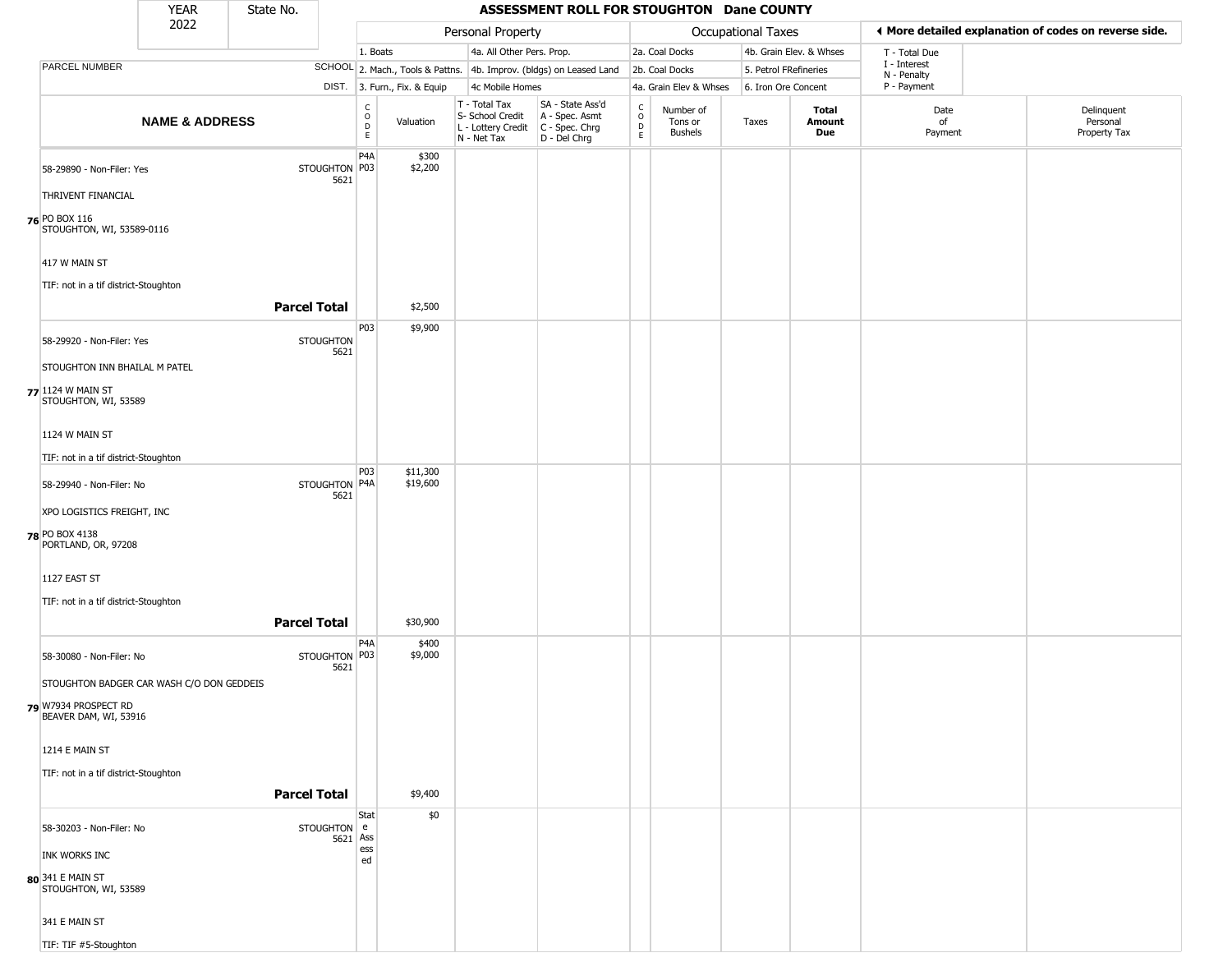|                                                              | <b>YEAR</b>               | State No.           |                          |                            |                              |                                                                                       | ASSESSMENT ROLL FOR STOUGHTON Dane COUNTY                           |                                            |                                 |                    |                         |                             |                                                       |
|--------------------------------------------------------------|---------------------------|---------------------|--------------------------|----------------------------|------------------------------|---------------------------------------------------------------------------------------|---------------------------------------------------------------------|--------------------------------------------|---------------------------------|--------------------|-------------------------|-----------------------------|-------------------------------------------------------|
|                                                              | 2022                      |                     |                          |                            |                              | Personal Property                                                                     |                                                                     |                                            |                                 | Occupational Taxes |                         |                             | ◀ More detailed explanation of codes on reverse side. |
|                                                              |                           |                     |                          | 1. Boats                   |                              | 4a. All Other Pers. Prop.                                                             |                                                                     |                                            | 2a. Coal Docks                  |                    | 4b. Grain Elev. & Whses | T - Total Due               |                                                       |
| PARCEL NUMBER                                                |                           |                     |                          |                            |                              |                                                                                       | SCHOOL 2. Mach., Tools & Pattns. 4b. Improv. (bldgs) on Leased Land |                                            | 2b. Coal Docks                  |                    | 5. Petrol FRefineries   | I - Interest<br>N - Penalty |                                                       |
|                                                              |                           |                     |                          |                            | DIST. 3. Furn., Fix. & Equip | 4c Mobile Homes                                                                       |                                                                     |                                            | 4a. Grain Elev & Whses          |                    | 6. Iron Ore Concent     | P - Payment                 |                                                       |
|                                                              | <b>NAME &amp; ADDRESS</b> |                     |                          | C<br>$\mathsf O$<br>D<br>E | Valuation                    | T - Total Tax<br>S- School Credit<br>L - Lottery Credit C - Spec. Chrg<br>N - Net Tax | SA - State Ass'd<br>A - Spec. Asmt<br>D - Del Chrg                  | $\begin{array}{c} C \\ 0 \\ E \end{array}$ | Number of<br>Tons or<br>Bushels | Taxes              | Total<br>Amount<br>Due  | Date<br>of<br>Payment       | Delinquent<br>Personal<br>Property Tax                |
| 58-30209 - Non-Filer: No                                     |                           |                     | <b>STOUGHTON</b><br>5621 | P03                        | \$26,000                     |                                                                                       |                                                                     |                                            |                                 |                    |                         |                             |                                                       |
| <b>SUBWAY BRET SAALSAA</b>                                   |                           |                     |                          |                            |                              |                                                                                       |                                                                     |                                            |                                 |                    |                         |                             |                                                       |
| $81$ <sup>7935</sup> Almor Dr<br>VERONA, WI, 53593           |                           |                     |                          |                            |                              |                                                                                       |                                                                     |                                            |                                 |                    |                         |                             |                                                       |
| 1300 HAMILTON ST<br>TIF: not in a tif district-Stoughton     |                           |                     |                          |                            |                              |                                                                                       |                                                                     |                                            |                                 |                    |                         |                             |                                                       |
|                                                              |                           |                     |                          | P03                        | \$2,100                      |                                                                                       |                                                                     |                                            |                                 |                    |                         |                             |                                                       |
| 58-30218 - Non-Filer: No<br><b>FARMER BROS CO</b>            |                           |                     | <b>STOUGHTON</b><br>5621 |                            |                              |                                                                                       |                                                                     |                                            |                                 |                    |                         |                             |                                                       |
| 82 1912 FARMER BROTHERS DR, TAX DEPT<br>NORTHLAKE, TX, 76262 |                           |                     |                          |                            |                              |                                                                                       |                                                                     |                                            |                                 |                    |                         |                             |                                                       |
| <b>VARIOUS</b>                                               |                           |                     |                          |                            |                              |                                                                                       |                                                                     |                                            |                                 |                    |                         |                             |                                                       |
| TIF: not in a tif district-Stoughton                         |                           |                     |                          | P <sub>4</sub> A           | \$0                          |                                                                                       |                                                                     |                                            |                                 |                    |                         |                             |                                                       |
| 58-30235 - Non-Filer: No                                     |                           |                     | <b>STOUGHTON</b><br>5621 |                            |                              |                                                                                       |                                                                     |                                            |                                 |                    |                         |                             |                                                       |
| <b>BENSCHOP CONCRETE</b>                                     |                           |                     |                          |                            |                              |                                                                                       |                                                                     |                                            |                                 |                    |                         |                             |                                                       |
| 83 105 W PROSPECT<br>STOUGHTON, WI, 53589                    |                           |                     |                          |                            |                              |                                                                                       |                                                                     |                                            |                                 |                    |                         |                             |                                                       |
| 105 W PROSPECT                                               |                           |                     |                          |                            |                              |                                                                                       |                                                                     |                                            |                                 |                    |                         |                             |                                                       |
| TIF: not in a tif district-Stoughton                         |                           |                     |                          |                            |                              |                                                                                       |                                                                     |                                            |                                 |                    |                         |                             |                                                       |
| 58-30242 - Non-Filer: Yes                                    |                           |                     | STOUGHTON P03<br>5621    | P4A                        | \$100<br>\$9,400             |                                                                                       |                                                                     |                                            |                                 |                    |                         |                             |                                                       |
| CENTURY 21 AFFILIATED                                        |                           |                     |                          |                            |                              |                                                                                       |                                                                     |                                            |                                 |                    |                         |                             |                                                       |
| 84 221 WEST BELTLINE HWY<br>MADISON, WI, 53713               |                           |                     |                          |                            |                              |                                                                                       |                                                                     |                                            |                                 |                    |                         |                             |                                                       |
| 1222 HWY 51                                                  |                           |                     |                          |                            |                              |                                                                                       |                                                                     |                                            |                                 |                    |                         |                             |                                                       |
| TIF: not in a tif district-Stoughton                         |                           | <b>Parcel Total</b> |                          |                            | \$9,500                      |                                                                                       |                                                                     |                                            |                                 |                    |                         |                             |                                                       |
| 58-30247 - Non-Filer: No                                     |                           |                     | STOUGHTON P03<br>5621    | P <sub>4</sub> A           | \$100<br>\$6,400             |                                                                                       |                                                                     |                                            |                                 |                    |                         |                             |                                                       |
| SOFTWARE SUPPORT COMPANY, INC                                |                           |                     |                          |                            |                              |                                                                                       |                                                                     |                                            |                                 |                    |                         |                             |                                                       |
| 85 PO BOX 301<br>STOUGHTON, WI, 53589                        |                           |                     |                          |                            |                              |                                                                                       |                                                                     |                                            |                                 |                    |                         |                             |                                                       |
| 201 S DIVISION ST                                            |                           |                     |                          |                            |                              |                                                                                       |                                                                     |                                            |                                 |                    |                         |                             |                                                       |
| TIF: not in a tif district-Stoughton                         |                           |                     |                          |                            |                              |                                                                                       |                                                                     |                                            |                                 |                    |                         |                             |                                                       |
|                                                              |                           | <b>Parcel Total</b> |                          |                            | \$6,500                      |                                                                                       |                                                                     |                                            |                                 |                    |                         |                             |                                                       |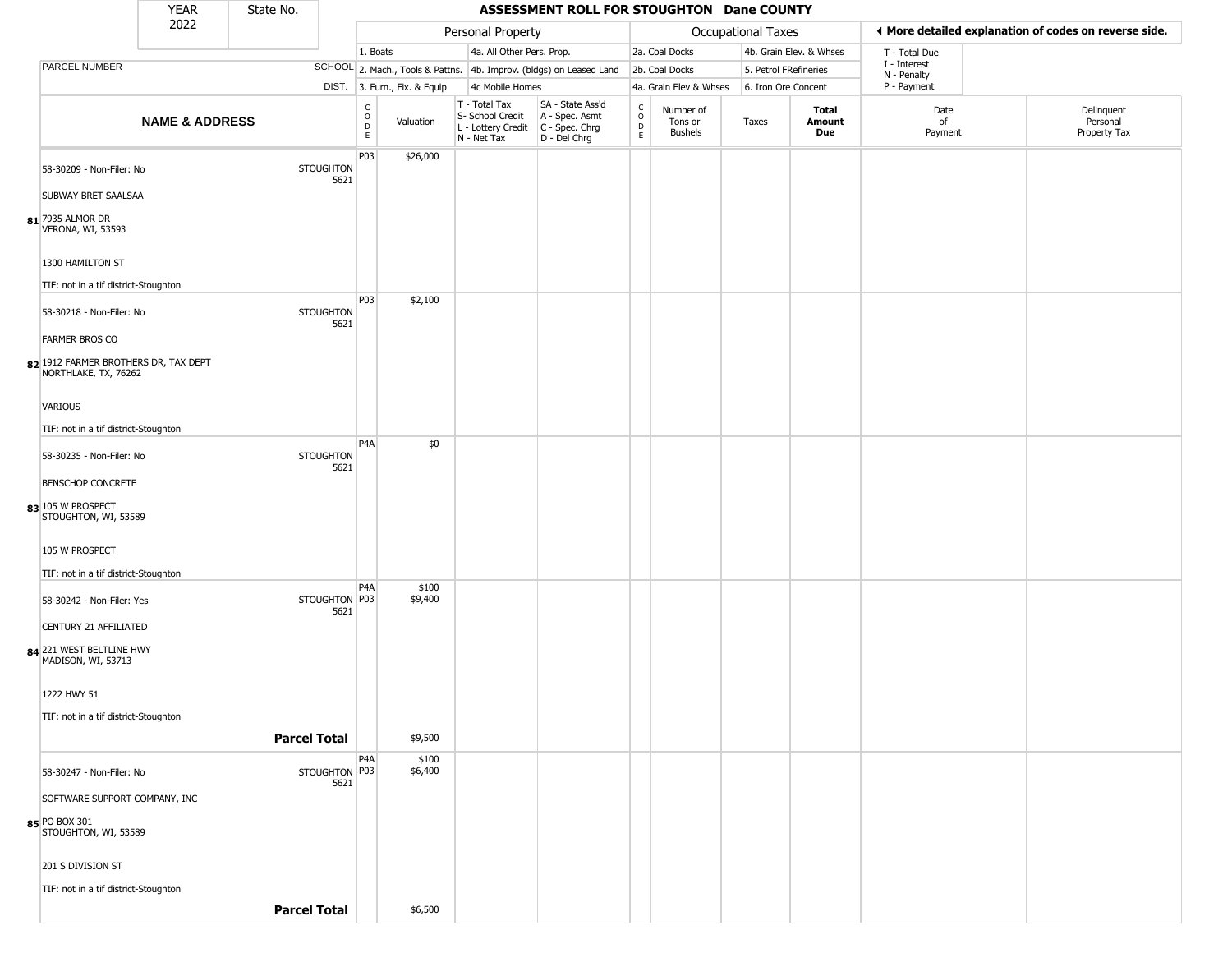|                                                                                 | <b>YEAR</b>               | State No. |                          |                                   |                              |                                                                                         | ASSESSMENT ROLL FOR STOUGHTON Dane COUNTY                           |                                            |                                        |                    |                         |                             |                                                       |
|---------------------------------------------------------------------------------|---------------------------|-----------|--------------------------|-----------------------------------|------------------------------|-----------------------------------------------------------------------------------------|---------------------------------------------------------------------|--------------------------------------------|----------------------------------------|--------------------|-------------------------|-----------------------------|-------------------------------------------------------|
|                                                                                 | 2022                      |           |                          |                                   |                              | Personal Property                                                                       |                                                                     |                                            |                                        | Occupational Taxes |                         |                             | ♦ More detailed explanation of codes on reverse side. |
|                                                                                 |                           |           |                          | 1. Boats                          |                              | 4a. All Other Pers. Prop.                                                               |                                                                     |                                            | 2a. Coal Docks                         |                    | 4b. Grain Elev. & Whses | T - Total Due               |                                                       |
| PARCEL NUMBER                                                                   |                           |           |                          |                                   |                              |                                                                                         | SCHOOL 2. Mach., Tools & Pattns. 4b. Improv. (bldgs) on Leased Land |                                            | 2b. Coal Docks                         |                    | 5. Petrol FRefineries   | I - Interest<br>N - Penalty |                                                       |
|                                                                                 |                           |           |                          |                                   | DIST. 3. Furn., Fix. & Equip | 4c Mobile Homes                                                                         |                                                                     |                                            | 4a. Grain Elev & Whses                 |                    | 6. Iron Ore Concent     | P - Payment                 |                                                       |
|                                                                                 | <b>NAME &amp; ADDRESS</b> |           |                          | $\frac{c}{0}$<br>$\mathsf D$<br>E | Valuation                    | T - Total Tax<br>S- School Credit<br>L - Lottery Credit   C - Spec. Chrg<br>N - Net Tax | SA - State Ass'd<br>A - Spec. Asmt<br>$D - Del Chrg$                | $\begin{array}{c} C \\ 0 \\ E \end{array}$ | Number of<br>Tons or<br><b>Bushels</b> | Taxes              | Total<br>Amount<br>Due  | Date<br>of<br>Payment       | Delinquent<br>Personal<br>Property Tax                |
| 58-30251 - Non-Filer: No                                                        |                           |           | <b>STOUGHTON</b><br>5621 | P4A                               | \$9,600                      |                                                                                         |                                                                     |                                            |                                        |                    |                         |                             |                                                       |
| DEAN RETAIL SERVICES INC                                                        |                           |           |                          |                                   |                              |                                                                                         |                                                                     |                                            |                                        |                    |                         |                             |                                                       |
| 86 PO BOX 259443<br>MADISON, WI, 53725                                          |                           |           |                          |                                   |                              |                                                                                         |                                                                     |                                            |                                        |                    |                         |                             |                                                       |
| 225 CHURCH<br>TIF: not in a tif district-Stoughton                              |                           |           |                          |                                   |                              |                                                                                         |                                                                     |                                            |                                        |                    |                         |                             |                                                       |
| 58-30255 - Non-Filer: Yes                                                       |                           |           | <b>STOUGHTON</b><br>5621 | P03                               | \$6,900                      |                                                                                         |                                                                     |                                            |                                        |                    |                         |                             |                                                       |
| PREMIER STOUGHTON, LLC<br>87 3120 GATEWAY RD<br>BROOKFIELD, WI, 53045           |                           |           |                          |                                   |                              |                                                                                         |                                                                     |                                            |                                        |                    |                         |                             |                                                       |
| 1233 JACKSON ST<br>TIF: not in a tif district-Stoughton                         |                           |           |                          |                                   |                              |                                                                                         |                                                                     |                                            |                                        |                    |                         |                             |                                                       |
| 58-30274 - Non-Filer: Yes                                                       |                           |           | <b>STOUGHTON</b><br>5621 | P4A                               | \$58,500                     |                                                                                         |                                                                     |                                            |                                        |                    |                         |                             |                                                       |
| <b>HULL TRANSPORT</b><br>88 352 INDUSTRIAL CIR<br>STOUGHTON, WI, 53589          |                           |           |                          |                                   |                              |                                                                                         |                                                                     |                                            |                                        |                    |                         |                             |                                                       |
| 352 INDUSTRIAL CIR<br>TIF: not in a tif district-Stoughton                      |                           |           |                          |                                   |                              |                                                                                         |                                                                     |                                            |                                        |                    |                         |                             |                                                       |
| 58-30280 - Non-Filer: Yes                                                       |                           |           | <b>STOUGHTON</b><br>5621 | P03                               | \$1,000                      |                                                                                         |                                                                     |                                            |                                        |                    |                         |                             |                                                       |
| LISA FERNAN C/O EDWARD D JONES & CO<br>89 110 E MAIN ST<br>STOUGHTON, WI, 53589 |                           |           |                          |                                   |                              |                                                                                         |                                                                     |                                            |                                        |                    |                         |                             |                                                       |
| 110 E MAIN ST                                                                   |                           |           |                          |                                   |                              |                                                                                         |                                                                     |                                            |                                        |                    |                         |                             |                                                       |
| TIF: TIF #4-Stoughton                                                           |                           |           |                          | P03                               | \$6,400                      |                                                                                         |                                                                     |                                            |                                        |                    |                         |                             |                                                       |
| 58-30293 - Non-Filer: Yes                                                       |                           |           | <b>STOUGHTON</b><br>5621 |                                   |                              |                                                                                         |                                                                     |                                            |                                        |                    |                         |                             |                                                       |
| MCKICHAN, DAVE DAVID MAC CONSTRUCTION<br>90 1324 VERNON<br>STOUGHTON, WI, 53589 |                           |           |                          |                                   |                              |                                                                                         |                                                                     |                                            |                                        |                    |                         |                             |                                                       |
| $\Omega$<br>TIF: not in a tif district-Stoughton                                |                           |           |                          |                                   |                              |                                                                                         |                                                                     |                                            |                                        |                    |                         |                             |                                                       |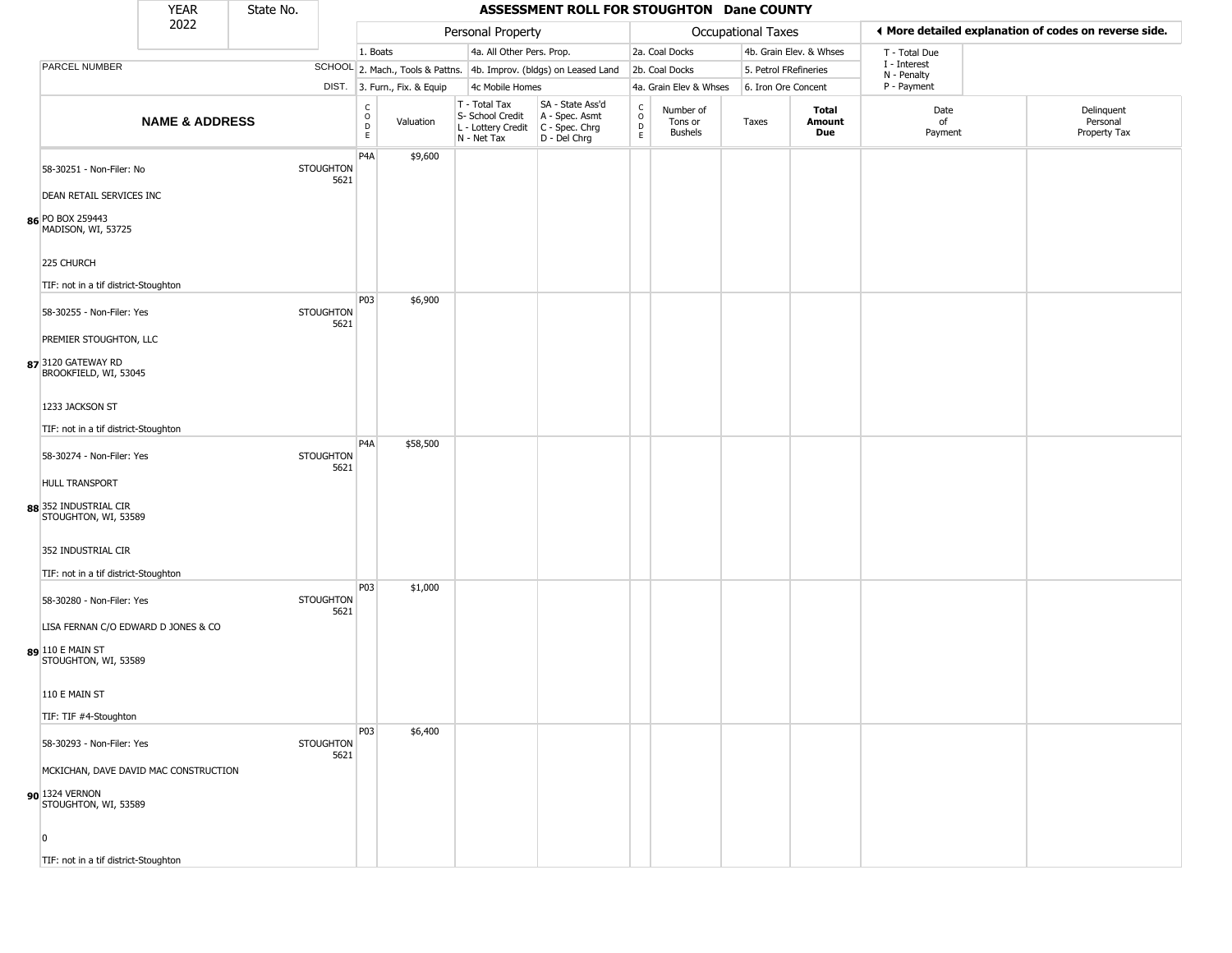|                                                                                  | <b>YEAR</b>               | State No.           |                          |                                       |                              |                                                                                       | ASSESSMENT ROLL FOR STOUGHTON Dane COUNTY                           |                                 |                                        |                       |                         |                             |                                                       |
|----------------------------------------------------------------------------------|---------------------------|---------------------|--------------------------|---------------------------------------|------------------------------|---------------------------------------------------------------------------------------|---------------------------------------------------------------------|---------------------------------|----------------------------------------|-----------------------|-------------------------|-----------------------------|-------------------------------------------------------|
|                                                                                  | 2022                      |                     |                          |                                       |                              | Personal Property                                                                     |                                                                     |                                 |                                        | Occupational Taxes    |                         |                             | ◀ More detailed explanation of codes on reverse side. |
|                                                                                  |                           |                     |                          | 1. Boats                              |                              | 4a. All Other Pers. Prop.                                                             |                                                                     |                                 | 2a. Coal Docks                         |                       | 4b. Grain Elev. & Whses | T - Total Due               |                                                       |
| <b>PARCEL NUMBER</b>                                                             |                           |                     |                          |                                       |                              |                                                                                       | SCHOOL 2. Mach., Tools & Pattns. 4b. Improv. (bldgs) on Leased Land |                                 | 2b. Coal Docks                         | 5. Petrol FRefineries |                         | I - Interest<br>N - Penalty |                                                       |
|                                                                                  |                           |                     |                          |                                       | DIST. 3. Furn., Fix. & Equip | 4c Mobile Homes                                                                       |                                                                     |                                 | 4a. Grain Elev & Whses                 | 6. Iron Ore Concent   |                         | P - Payment                 |                                                       |
|                                                                                  | <b>NAME &amp; ADDRESS</b> |                     |                          | $\mathsf{C}$<br>$\mathsf O$<br>D<br>E | Valuation                    | T - Total Tax<br>S- School Credit<br>L - Lottery Credit C - Spec. Chrg<br>N - Net Tax | SA - State Ass'd<br>A - Spec. Asmt<br>D - Del Chrg                  | $\rm ^c_o$<br>$\mathsf{D}$<br>E | Number of<br>Tons or<br><b>Bushels</b> | Taxes                 | Total<br>Amount<br>Due  | Date<br>of<br>Payment       | Delinquent<br>Personal<br>Property Tax                |
| 58-30313 - Non-Filer: Yes                                                        |                           |                     | <b>STOUGHTON</b><br>5621 | P03                                   | \$30,800                     |                                                                                       |                                                                     |                                 |                                        |                       |                         |                             |                                                       |
| TAILGATERS OF STOUGHTON<br>$91$ <sup>151</sup> E MAIN ST<br>STOUGHTON, WI, 53589 |                           |                     |                          |                                       |                              |                                                                                       |                                                                     |                                 |                                        |                       |                         |                             |                                                       |
| 151 E MAIN ST                                                                    |                           |                     |                          |                                       |                              |                                                                                       |                                                                     |                                 |                                        |                       |                         |                             |                                                       |
| TIF: TIF #4-Stoughton                                                            |                           |                     |                          |                                       |                              |                                                                                       |                                                                     |                                 |                                        |                       |                         |                             |                                                       |
| 58-30320 - Non-Filer: Yes                                                        |                           |                     | STOUGHTON P03<br>5621    | P <sub>4</sub> A                      | \$2,600<br>\$40,500          |                                                                                       |                                                                     |                                 |                                        |                       |                         |                             |                                                       |
| MAIN STREET KITCHEN KIM GOLDSMITH                                                |                           |                     |                          |                                       |                              |                                                                                       |                                                                     |                                 |                                        |                       |                         |                             |                                                       |
| 92 120 E MAIN ST<br>STOUGHTON, WI, 53589                                         |                           |                     |                          |                                       |                              |                                                                                       |                                                                     |                                 |                                        |                       |                         |                             |                                                       |
| 120 E MAIN ST                                                                    |                           |                     |                          |                                       |                              |                                                                                       |                                                                     |                                 |                                        |                       |                         |                             |                                                       |
| TIF: TIF #4-Stoughton                                                            |                           |                     |                          |                                       |                              |                                                                                       |                                                                     |                                 |                                        |                       |                         |                             |                                                       |
|                                                                                  |                           | <b>Parcel Total</b> |                          |                                       | \$43,100                     |                                                                                       |                                                                     |                                 |                                        |                       |                         |                             |                                                       |
|                                                                                  |                           |                     |                          | P <sub>4</sub> A                      | \$500                        |                                                                                       |                                                                     |                                 |                                        |                       |                         |                             |                                                       |
| 58-30321 - Non-Filer: Yes<br>BAY WASH STOUGHTON LLC MATT & RACHEL KENT           |                           |                     | <b>STOUGHTON</b><br>5621 |                                       |                              |                                                                                       |                                                                     |                                 |                                        |                       |                         |                             |                                                       |
|                                                                                  |                           |                     |                          |                                       |                              |                                                                                       |                                                                     |                                 |                                        |                       |                         |                             |                                                       |
| 93 5958 COUNTY ROAD A<br>BROOKLYN, WI, 53521                                     |                           |                     |                          |                                       |                              |                                                                                       |                                                                     |                                 |                                        |                       |                         |                             |                                                       |
| 1704 HWY 51                                                                      |                           |                     |                          |                                       |                              |                                                                                       |                                                                     |                                 |                                        |                       |                         |                             |                                                       |
| TIF: not in a tif district-Stoughton                                             |                           |                     |                          |                                       |                              |                                                                                       |                                                                     |                                 |                                        |                       |                         |                             |                                                       |
| 58-30323 - Non-Filer: Yes                                                        |                           |                     | <b>STOUGHTON</b><br>5621 | P03                                   | \$5,800                      |                                                                                       |                                                                     |                                 |                                        |                       |                         |                             |                                                       |
| TERRY KAHL PLUMBING INC                                                          |                           |                     |                          |                                       |                              |                                                                                       |                                                                     |                                 |                                        |                       |                         |                             |                                                       |
| 94 305 INDUSTRIAL<br>STOUGHTON, WI, 53589                                        |                           |                     |                          |                                       |                              |                                                                                       |                                                                     |                                 |                                        |                       |                         |                             |                                                       |
| 305 INDUSTRIAL                                                                   |                           |                     |                          |                                       |                              |                                                                                       |                                                                     |                                 |                                        |                       |                         |                             |                                                       |
| TIF: not in a tif district-Stoughton                                             |                           |                     |                          |                                       |                              |                                                                                       |                                                                     |                                 |                                        |                       |                         |                             |                                                       |
|                                                                                  |                           |                     | <b>STOUGHTON</b>         | <b>P03</b>                            | \$79,500                     |                                                                                       |                                                                     |                                 |                                        |                       |                         |                             |                                                       |
| 58-30324 - Non-Filer: Yes                                                        |                           |                     | 5621                     |                                       |                              |                                                                                       |                                                                     |                                 |                                        |                       |                         |                             |                                                       |
| AZURA HARBOR HOLDINGS, LLC                                                       |                           |                     |                          |                                       |                              |                                                                                       |                                                                     |                                 |                                        |                       |                         |                             |                                                       |
| 95 1233 N MAYFAIR RD, STE 301<br>MILWAUKEE, WI, 53226                            |                           |                     |                          |                                       |                              |                                                                                       |                                                                     |                                 |                                        |                       |                         |                             |                                                       |
| 1221 E MAIN ST                                                                   |                           |                     |                          |                                       |                              |                                                                                       |                                                                     |                                 |                                        |                       |                         |                             |                                                       |
| TIF: not in a tif district-Stoughton                                             |                           |                     |                          |                                       |                              |                                                                                       |                                                                     |                                 |                                        |                       |                         |                             |                                                       |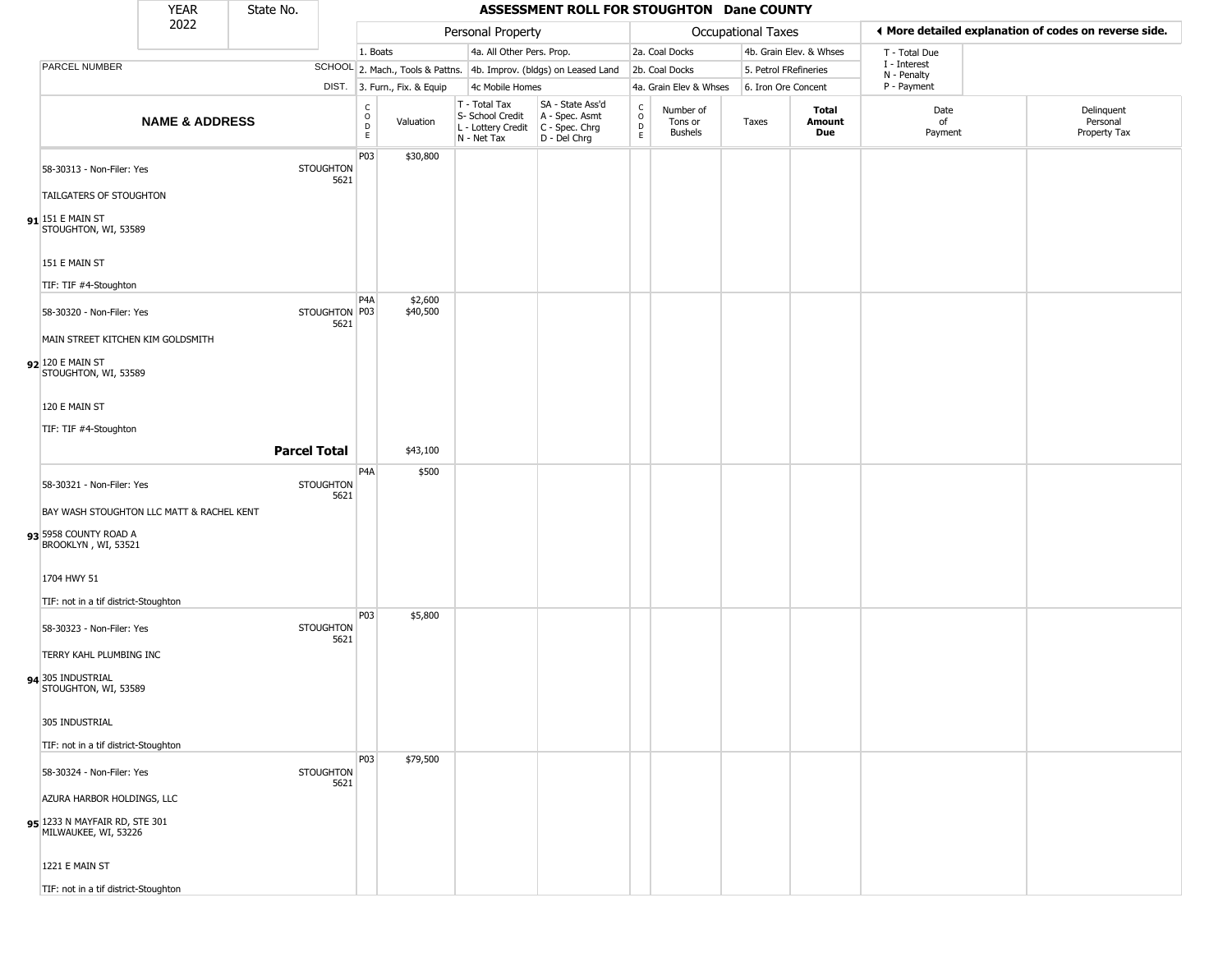|                                                                                          | <b>YEAR</b>               | State No.           |                          |                        |                              |                                                                        | ASSESSMENT ROLL FOR STOUGHTON Dane COUNTY                            |                                                |                                        |                    |                         |                             |                                                       |
|------------------------------------------------------------------------------------------|---------------------------|---------------------|--------------------------|------------------------|------------------------------|------------------------------------------------------------------------|----------------------------------------------------------------------|------------------------------------------------|----------------------------------------|--------------------|-------------------------|-----------------------------|-------------------------------------------------------|
|                                                                                          | 2022                      |                     |                          |                        |                              | Personal Property                                                      |                                                                      |                                                |                                        | Occupational Taxes |                         |                             | ◀ More detailed explanation of codes on reverse side. |
|                                                                                          |                           |                     |                          | 1. Boats               |                              | 4a. All Other Pers. Prop.                                              |                                                                      |                                                | 2a. Coal Docks                         |                    | 4b. Grain Elev. & Whses | T - Total Due               |                                                       |
| PARCEL NUMBER                                                                            |                           |                     |                          |                        |                              |                                                                        | SCHOOL 2. Mach., Tools & Pattns. 4b. Improv. (bldgs) on Leased Land  |                                                | 2b. Coal Docks                         |                    | 5. Petrol FRefineries   | I - Interest<br>N - Penalty |                                                       |
|                                                                                          |                           |                     |                          |                        | DIST. 3. Furn., Fix. & Equip | 4c Mobile Homes                                                        |                                                                      |                                                | 4a. Grain Elev & Whses                 |                    | 6. Iron Ore Concent     | P - Payment                 |                                                       |
|                                                                                          | <b>NAME &amp; ADDRESS</b> |                     |                          | C<br>$\circ$<br>D<br>E | Valuation                    | T - Total Tax<br>S- School Credit<br>L - Lottery Credit<br>N - Net Tax | SA - State Ass'd<br>A - Spec. Asmt<br>C - Spec. Chrg<br>D - Del Chrg | $\begin{matrix} 0 \\ 0 \\ D \end{matrix}$<br>E | Number of<br>Tons or<br><b>Bushels</b> | Taxes              | Total<br>Amount<br>Due  | Date<br>of<br>Payment       | Delinguent<br>Personal<br>Property Tax                |
| 58-30327 - Non-Filer: Yes<br>GREY WOLF ACCOUNTING & TAX SERVICES, INC<br>96 P.O. BOX 616 |                           |                     | STOUGHTON P03<br>5621    | P <sub>4</sub> A       | \$400<br>\$13,400            |                                                                        |                                                                      |                                                |                                        |                    |                         |                             |                                                       |
| STOUGHTON, WI, 53589-0616<br>625 W MAIN STREET<br>TIF: TIF #4-Stoughton                  |                           | <b>Parcel Total</b> |                          |                        | \$13,800                     |                                                                        |                                                                      |                                                |                                        |                    |                         |                             |                                                       |
|                                                                                          |                           |                     |                          |                        |                              |                                                                        |                                                                      |                                                |                                        |                    |                         |                             |                                                       |
| 58-30339 - Non-Filer: Yes<br>THE PRINTING HOUSE<br>97 540 BUSINESS PARK CIR              |                           |                     | STOUGHTON P03<br>5621    | P <sub>4</sub> A       | \$1,000<br>\$10,600          |                                                                        |                                                                      |                                                |                                        |                    |                         |                             |                                                       |
| STOUGHTON, WI, 53589<br>540 BUSINESS PARK CIR                                            |                           |                     |                          |                        |                              |                                                                        |                                                                      |                                                |                                        |                    |                         |                             |                                                       |
| TIF: not in a tif district-Stoughton                                                     |                           |                     |                          |                        |                              |                                                                        |                                                                      |                                                |                                        |                    |                         |                             |                                                       |
|                                                                                          |                           | <b>Parcel Total</b> |                          |                        | \$11,600                     |                                                                        |                                                                      |                                                |                                        |                    |                         |                             |                                                       |
| 58-30348 - Non-Filer: No<br>GUNDERSON FUNERAL HOMES, INC                                 |                           |                     | STOUGHTON P4A<br>5621    | P <sub>0</sub> 3       | \$7,200<br>\$11,700          |                                                                        |                                                                      |                                                |                                        |                    |                         |                             |                                                       |
| 98 5203 MONONA DR<br>MONONA, WI, 53716                                                   |                           |                     |                          |                        |                              |                                                                        |                                                                      |                                                |                                        |                    |                         |                             |                                                       |
| 1358 HWY 15-138                                                                          |                           |                     |                          |                        |                              |                                                                        |                                                                      |                                                |                                        |                    |                         |                             |                                                       |
| TIF: not in a tif district-Stoughton                                                     |                           |                     |                          |                        |                              |                                                                        |                                                                      |                                                |                                        |                    |                         |                             |                                                       |
|                                                                                          |                           | <b>Parcel Total</b> |                          |                        | \$18,900                     |                                                                        |                                                                      |                                                |                                        |                    |                         |                             |                                                       |
| 58-30354 - Non-Filer: No                                                                 |                           |                     | <b>STOUGHTON</b><br>5621 | P03                    | \$14,300                     |                                                                        |                                                                      |                                                |                                        |                    |                         |                             |                                                       |
| GORDON FLESCH COMPANY INC/GFC LEASING<br>99 2675 RESEARCH PARK DR<br>MADISON, WI, 53711  |                           |                     |                          |                        |                              |                                                                        |                                                                      |                                                |                                        |                    |                         |                             |                                                       |
| VARIOUS<br>TIF: not in a tif district-Stoughton                                          |                           |                     |                          |                        |                              |                                                                        |                                                                      |                                                |                                        |                    |                         |                             |                                                       |
| 58-30365 - Non-Filer: Yes                                                                |                           |                     | <b>STOUGHTON</b>         | P03                    | \$5,800                      |                                                                        |                                                                      |                                                |                                        |                    |                         |                             |                                                       |
|                                                                                          |                           |                     | 5621                     |                        |                              |                                                                        |                                                                      |                                                |                                        |                    |                         |                             |                                                       |
| STOUGHTON SENIOR HOUSING LIMITED PARTNERSIHP                                             |                           |                     |                          |                        |                              |                                                                        |                                                                      |                                                |                                        |                    |                         |                             |                                                       |
| 100 2747 PARADISE RD #1001<br>LAS VEGAS, NV, 89109                                       |                           |                     |                          |                        |                              |                                                                        |                                                                      |                                                |                                        |                    |                         |                             |                                                       |
| 4805 FLINT LN                                                                            |                           |                     |                          |                        |                              |                                                                        |                                                                      |                                                |                                        |                    |                         |                             |                                                       |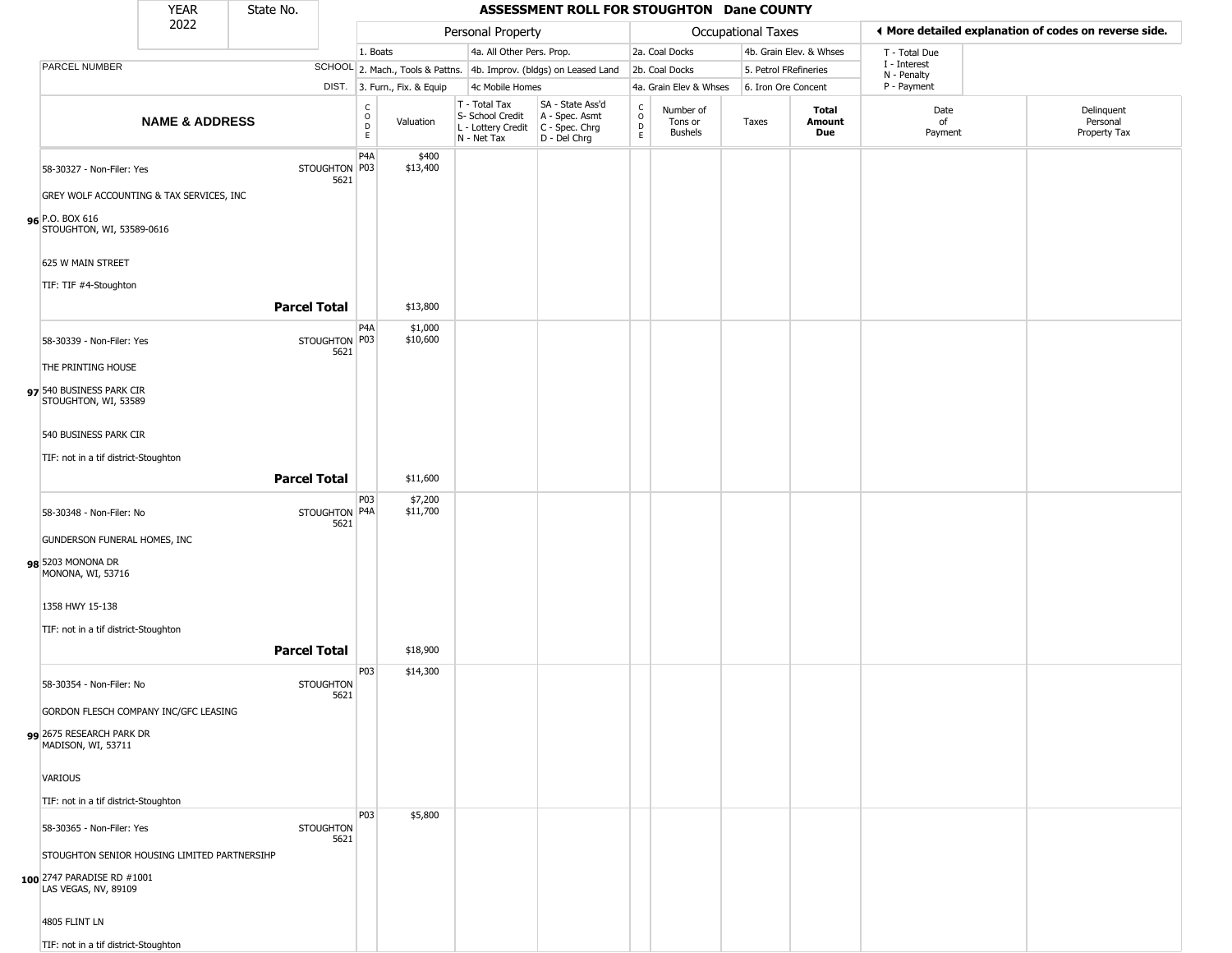|                                                               | <b>YEAR</b>               | State No.           |                          |                            |                              |                                                                                       | ASSESSMENT ROLL FOR STOUGHTON Dane COUNTY                           |                         |                                        |                           |                         |                             |                                                       |
|---------------------------------------------------------------|---------------------------|---------------------|--------------------------|----------------------------|------------------------------|---------------------------------------------------------------------------------------|---------------------------------------------------------------------|-------------------------|----------------------------------------|---------------------------|-------------------------|-----------------------------|-------------------------------------------------------|
|                                                               | 2022                      |                     |                          |                            |                              | Personal Property                                                                     |                                                                     |                         |                                        | <b>Occupational Taxes</b> |                         |                             | ♦ More detailed explanation of codes on reverse side. |
|                                                               |                           |                     |                          | 1. Boats                   |                              | 4a. All Other Pers. Prop.                                                             |                                                                     |                         | 2a. Coal Docks                         |                           | 4b. Grain Elev. & Whses | T - Total Due               |                                                       |
| PARCEL NUMBER                                                 |                           |                     |                          |                            |                              |                                                                                       | SCHOOL 2. Mach., Tools & Pattns. 4b. Improv. (bldgs) on Leased Land |                         | 2b. Coal Docks                         | 5. Petrol FRefineries     |                         | I - Interest<br>N - Penalty |                                                       |
|                                                               |                           |                     |                          |                            | DIST. 3. Furn., Fix. & Equip | 4c Mobile Homes                                                                       |                                                                     |                         | 4a. Grain Elev & Whses                 | 6. Iron Ore Concent       |                         | P - Payment                 |                                                       |
|                                                               | <b>NAME &amp; ADDRESS</b> |                     |                          | C<br>$\mathsf O$<br>D<br>E | Valuation                    | T - Total Tax<br>S- School Credit<br>L - Lottery Credit C - Spec. Chrg<br>N - Net Tax | SA - State Ass'd<br>A - Spec. Asmt<br>D - Del Chrg                  | $\frac{c}{0}$<br>D<br>E | Number of<br>Tons or<br><b>Bushels</b> | Taxes                     | Total<br>Amount<br>Due  | Date<br>of<br>Payment       | Delinquent<br>Personal<br>Property Tax                |
| 58-30382 - Non-Filer: No<br>HANSON ELECTRONICS LTD DAN HANSON |                           |                     | STOUGHTON P03<br>5621    | P <sub>4</sub> A           | \$800<br>\$3,300             |                                                                                       |                                                                     |                         |                                        |                           |                         |                             |                                                       |
| 101 2384 JACKSON ST<br>STOUGHTON, WI, 53589                   |                           |                     |                          |                            |                              |                                                                                       |                                                                     |                         |                                        |                           |                         |                             |                                                       |
| 2384 JACKSON ST                                               |                           |                     |                          |                            |                              |                                                                                       |                                                                     |                         |                                        |                           |                         |                             |                                                       |
| TIF: not in a tif district-Stoughton                          |                           | <b>Parcel Total</b> |                          |                            | \$4,100                      |                                                                                       |                                                                     |                         |                                        |                           |                         |                             |                                                       |
| 58-30384 - Non-Filer: No                                      |                           |                     | STOUGHTON P03<br>5621    | P4A                        | \$200<br>\$78,500            |                                                                                       |                                                                     |                         |                                        |                           |                         |                             |                                                       |
| YAHARA DENTAL, S.C. (F/K/A THOR ANDERSON, D.D.S.,             |                           |                     |                          |                            |                              |                                                                                       |                                                                     |                         |                                        |                           |                         |                             |                                                       |
| 102 1520 VERNON ST<br>STOUGHTON, WI, 53589                    |                           |                     |                          |                            |                              |                                                                                       |                                                                     |                         |                                        |                           |                         |                             |                                                       |
| 1520 VERNON ST                                                |                           |                     |                          |                            |                              |                                                                                       |                                                                     |                         |                                        |                           |                         |                             |                                                       |
|                                                               |                           |                     |                          |                            |                              |                                                                                       |                                                                     |                         |                                        |                           |                         |                             |                                                       |
| TIF: not in a tif district-Stoughton                          |                           | <b>Parcel Total</b> |                          |                            |                              |                                                                                       |                                                                     |                         |                                        |                           |                         |                             |                                                       |
|                                                               |                           |                     |                          | P4A                        | \$78,700                     |                                                                                       |                                                                     |                         |                                        |                           |                         |                             |                                                       |
| 58-30388 - Non-Filer: No                                      |                           |                     | STOUGHTON   P03          |                            | \$200<br>\$7,600             |                                                                                       |                                                                     |                         |                                        |                           |                         |                             |                                                       |
| <b>FULLER EXCAVATING</b>                                      |                           |                     | 5621                     |                            |                              |                                                                                       |                                                                     |                         |                                        |                           |                         |                             |                                                       |
| 103 1842 QUAM DRIVE                                           |                           |                     |                          |                            |                              |                                                                                       |                                                                     |                         |                                        |                           |                         |                             |                                                       |
| STOUGHTON, WI, 53589                                          |                           |                     |                          |                            |                              |                                                                                       |                                                                     |                         |                                        |                           |                         |                             |                                                       |
| 901 EAST STREET                                               |                           |                     |                          |                            |                              |                                                                                       |                                                                     |                         |                                        |                           |                         |                             |                                                       |
| TIF: not in a tif district-Stoughton                          |                           |                     |                          |                            |                              |                                                                                       |                                                                     |                         |                                        |                           |                         |                             |                                                       |
|                                                               |                           | <b>Parcel Total</b> |                          |                            | \$7,800                      |                                                                                       |                                                                     |                         |                                        |                           |                         |                             |                                                       |
| 58-30389 - Non-Filer: No                                      |                           |                     | <b>STOUGHTON</b><br>5621 | P03                        | \$9,300                      |                                                                                       |                                                                     |                         |                                        |                           |                         |                             |                                                       |
| UW MEDICAL FOUNDATION                                         |                           |                     |                          |                            |                              |                                                                                       |                                                                     |                         |                                        |                           |                         |                             |                                                       |
| 104 PO BOX 620993<br>MIDDLETON, WI, 53562                     |                           |                     |                          |                            |                              |                                                                                       |                                                                     |                         |                                        |                           |                         |                             |                                                       |
| 1001 NYGAARD ST                                               |                           |                     |                          |                            |                              |                                                                                       |                                                                     |                         |                                        |                           |                         |                             |                                                       |
| TIF: not in a tif district-Stoughton                          |                           |                     |                          |                            |                              |                                                                                       |                                                                     |                         |                                        |                           |                         |                             |                                                       |
| 58-30404 - Non-Filer: No                                      |                           |                     | STOUGHTON P03<br>5621    | P <sub>4</sub> A           | \$200<br>\$21,800            |                                                                                       |                                                                     |                         |                                        |                           |                         |                             |                                                       |
| CHEESERS LOKAL MARKET J & S NORDIC ENTERPRISES, LLC           |                           |                     |                          |                            |                              |                                                                                       |                                                                     |                         |                                        |                           |                         |                             |                                                       |
| 105 183 E MAIN ST<br>STOUGHTON, WI, 53589                     |                           |                     |                          |                            |                              |                                                                                       |                                                                     |                         |                                        |                           |                         |                             |                                                       |
| 183 E MAIN ST                                                 |                           |                     |                          |                            |                              |                                                                                       |                                                                     |                         |                                        |                           |                         |                             |                                                       |
| TIF: TIF #4-Stoughton                                         |                           |                     |                          |                            |                              |                                                                                       |                                                                     |                         |                                        |                           |                         |                             |                                                       |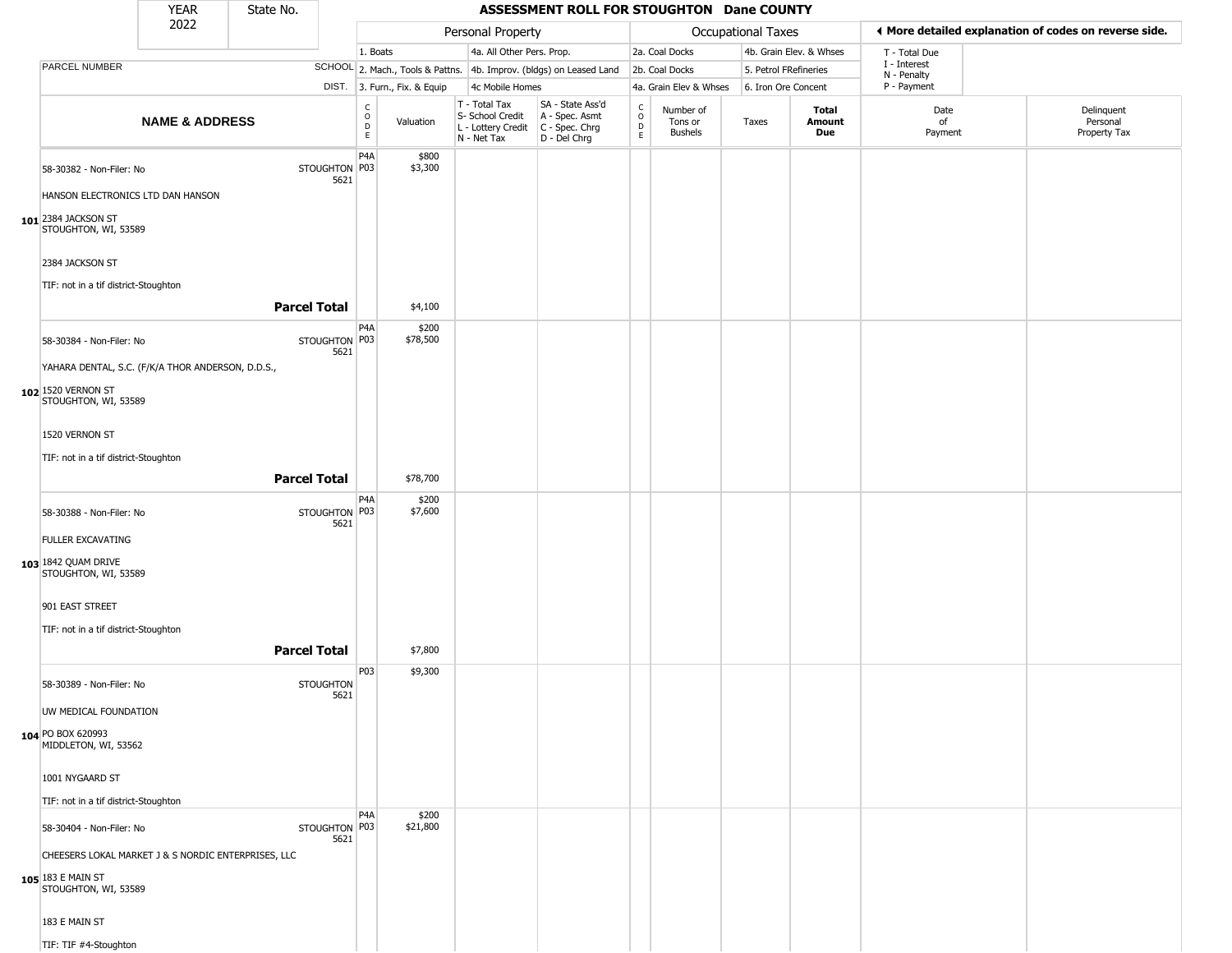|                                                               | <b>YEAR</b>               | State No.           |                          |                         |                              |                                                                        | ASSESSMENT ROLL FOR STOUGHTON Dane COUNTY                            |                        |                                 |                       |                         |                            |                                                       |
|---------------------------------------------------------------|---------------------------|---------------------|--------------------------|-------------------------|------------------------------|------------------------------------------------------------------------|----------------------------------------------------------------------|------------------------|---------------------------------|-----------------------|-------------------------|----------------------------|-------------------------------------------------------|
|                                                               | 2022                      |                     |                          |                         |                              | Personal Property                                                      |                                                                      |                        |                                 | Occupational Taxes    |                         |                            | ◀ More detailed explanation of codes on reverse side. |
|                                                               |                           |                     |                          | 1. Boats                |                              | 4a. All Other Pers. Prop.                                              |                                                                      |                        | 2a. Coal Docks                  |                       | 4b. Grain Elev. & Whses | T - Total Due              |                                                       |
| PARCEL NUMBER                                                 |                           |                     |                          |                         |                              |                                                                        | SCHOOL 2. Mach., Tools & Pattns. 4b. Improv. (bldgs) on Leased Land  |                        | 2b. Coal Docks                  | 5. Petrol FRefineries |                         | I - Interest               |                                                       |
|                                                               |                           |                     |                          |                         | DIST. 3. Furn., Fix. & Equip | 4c Mobile Homes                                                        |                                                                      |                        | 4a. Grain Elev & Whses          | 6. Iron Ore Concent   |                         | N - Penalty<br>P - Payment |                                                       |
|                                                               | <b>NAME &amp; ADDRESS</b> |                     |                          | C<br>$\circ$<br>D<br>E. | Valuation                    | T - Total Tax<br>S- School Credit<br>L - Lottery Credit<br>N - Net Tax | SA - State Ass'd<br>A - Spec. Asmt<br>C - Spec. Chrg<br>D - Del Chrg | C<br>$\circ$<br>D<br>E | Number of<br>Tons or<br>Bushels | Taxes                 | Total<br>Amount<br>Due  | Date<br>of<br>Payment      | Delinquent<br>Personal<br>Property Tax                |
|                                                               |                           | <b>Parcel Total</b> |                          |                         | \$22,000                     |                                                                        |                                                                      |                        |                                 |                       |                         |                            |                                                       |
| 58-30405 - Non-Filer: No<br>SANDY'S SOPHISTICUTS SANDY FILNER |                           |                     | STOUGHTON P03<br>5621    | P4A                     | \$200<br>\$1,200             |                                                                        |                                                                      |                        |                                 |                       |                         |                            |                                                       |
| 106 925 PARKVIEW DR<br>STOUGHTON, WI, 53589                   |                           |                     |                          |                         |                              |                                                                        |                                                                      |                        |                                 |                       |                         |                            |                                                       |
| 1050 W MAIN ST STE 2<br>TIF: not in a tif district-Stoughton  |                           |                     |                          |                         |                              |                                                                        |                                                                      |                        |                                 |                       |                         |                            |                                                       |
|                                                               |                           | <b>Parcel Total</b> |                          |                         | \$1,400                      |                                                                        |                                                                      |                        |                                 |                       |                         |                            |                                                       |
| 58-30408 - Non-Filer: No                                      |                           |                     | STOUGHTON P03            | P <sub>4</sub> A        | \$1,000<br>\$16,800          |                                                                        |                                                                      |                        |                                 |                       |                         |                            |                                                       |
| GASNER ENTERPRISES LLC D/B/A THE UPS STORE                    |                           |                     | 5621                     |                         |                              |                                                                        |                                                                      |                        |                                 |                       |                         |                            |                                                       |
| 107 2364 JACKSON ST<br>STOUGHTON, WI, 53589                   |                           |                     |                          |                         |                              |                                                                        |                                                                      |                        |                                 |                       |                         |                            |                                                       |
| 2364 JACKSON ST                                               |                           |                     |                          |                         |                              |                                                                        |                                                                      |                        |                                 |                       |                         |                            |                                                       |
| TIF: not in a tif district-Stoughton                          |                           |                     |                          |                         |                              |                                                                        |                                                                      |                        |                                 |                       |                         |                            |                                                       |
|                                                               |                           | <b>Parcel Total</b> |                          |                         | \$17,800                     |                                                                        |                                                                      |                        |                                 |                       |                         |                            |                                                       |
| 58-30427 - Non-Filer: Yes                                     |                           |                     | <b>STOUGHTON</b><br>5621 | P03                     | \$100                        |                                                                        |                                                                      |                        |                                 |                       |                         |                            |                                                       |
| ALL THROUGH THE HOUSE MARILYN BECKMAN                         |                           |                     |                          |                         |                              |                                                                        |                                                                      |                        |                                 |                       |                         |                            |                                                       |
| 108 144 E MAIN<br>STOUGHTON, WI, 53589                        |                           |                     |                          |                         |                              |                                                                        |                                                                      |                        |                                 |                       |                         |                            |                                                       |
| 144 E MAIN                                                    |                           |                     |                          |                         |                              |                                                                        |                                                                      |                        |                                 |                       |                         |                            |                                                       |
| TIF: TIF #4-Stoughton                                         |                           |                     |                          | P03                     | \$9,500                      |                                                                        |                                                                      |                        |                                 |                       |                         |                            |                                                       |
| 58-30436 - Non-Filer: No                                      |                           |                     | <b>STOUGHTON</b><br>5621 |                         |                              |                                                                        |                                                                      |                        |                                 |                       |                         |                            |                                                       |
| DIRECTV, LLC C/O KROLL, LLC                                   |                           |                     |                          |                         |                              |                                                                        |                                                                      |                        |                                 |                       |                         |                            |                                                       |
| 109 PO BOX 2789<br>ADDISON, TX, 75001                         |                           |                     |                          |                         |                              |                                                                        |                                                                      |                        |                                 |                       |                         |                            |                                                       |
| VARIOUS                                                       |                           |                     |                          |                         |                              |                                                                        |                                                                      |                        |                                 |                       |                         |                            |                                                       |
| TIF: not in a tif district-Stoughton                          |                           |                     |                          | P <sub>4</sub> A        | \$800                        |                                                                        |                                                                      |                        |                                 |                       |                         |                            |                                                       |
| 58-30437 - Non-Filer: Yes                                     |                           |                     | STOUGHTON P03<br>5621    |                         | \$13,000                     |                                                                        |                                                                      |                        |                                 |                       |                         |                            |                                                       |
| EDGE-ONE INC                                                  |                           |                     |                          |                         |                              |                                                                        |                                                                      |                        |                                 |                       |                         |                            |                                                       |
| 110 161 BUSINESS PARK CIRCLE<br>STOUGHTON, WI, 53589          |                           |                     |                          |                         |                              |                                                                        |                                                                      |                        |                                 |                       |                         |                            |                                                       |
| 161 BUSINESS PARK CIRCLE                                      |                           |                     |                          |                         |                              |                                                                        |                                                                      |                        |                                 |                       |                         |                            |                                                       |
| TIF: not in a tif district-Stoughton                          |                           |                     |                          |                         |                              |                                                                        |                                                                      |                        |                                 |                       |                         |                            |                                                       |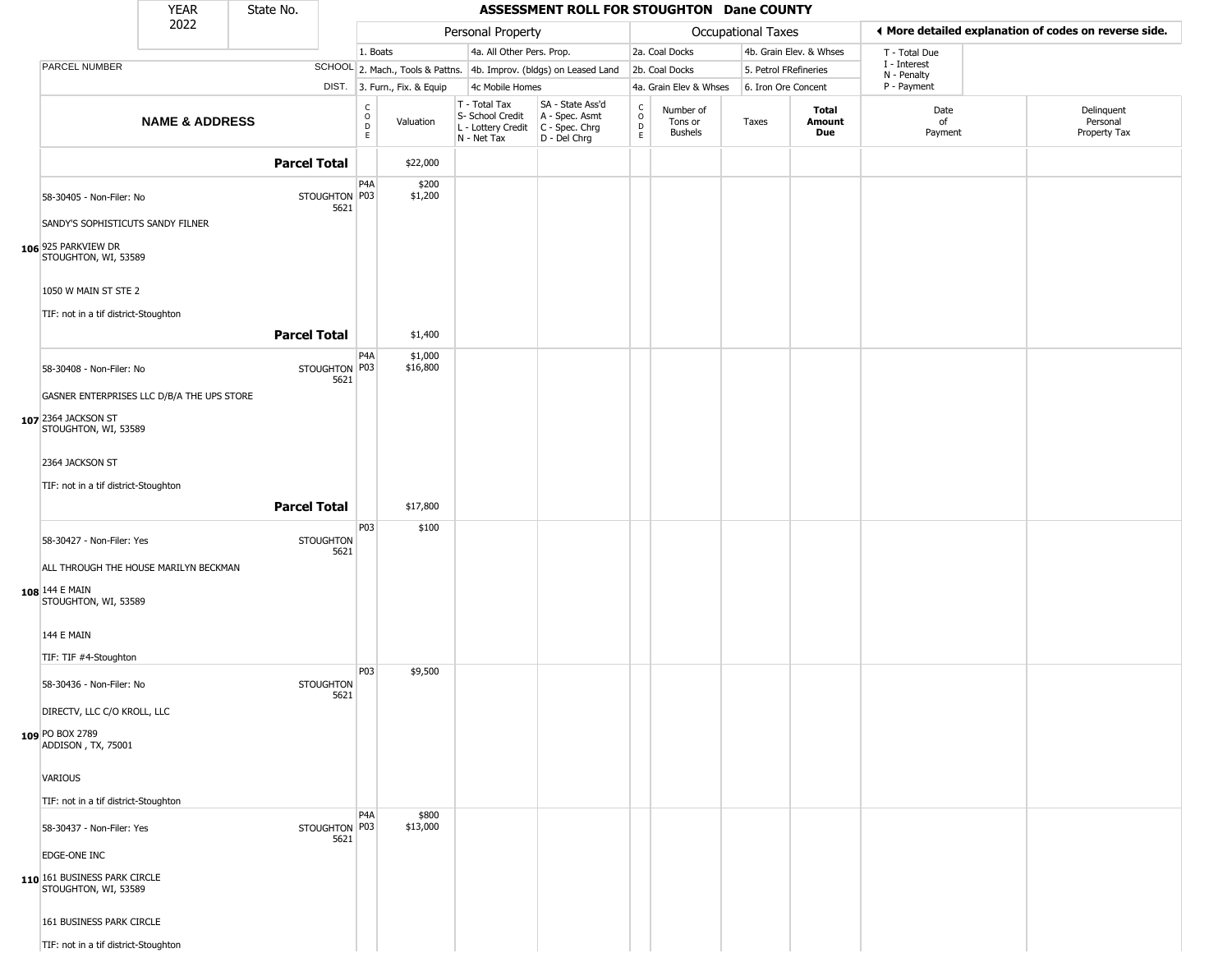|                                                                              | <b>YEAR</b>               | State No.           |                          |                      |                              |                                                                        | ASSESSMENT ROLL FOR STOUGHTON Dane COUNTY                            |                                             |                                        |                       |                         |                             |                                                       |
|------------------------------------------------------------------------------|---------------------------|---------------------|--------------------------|----------------------|------------------------------|------------------------------------------------------------------------|----------------------------------------------------------------------|---------------------------------------------|----------------------------------------|-----------------------|-------------------------|-----------------------------|-------------------------------------------------------|
|                                                                              | 2022                      |                     |                          |                      |                              | Personal Property                                                      |                                                                      |                                             |                                        | Occupational Taxes    |                         |                             | ◀ More detailed explanation of codes on reverse side. |
|                                                                              |                           |                     |                          | 1. Boats             |                              | 4a. All Other Pers. Prop.                                              |                                                                      |                                             | 2a. Coal Docks                         |                       | 4b. Grain Elev. & Whses | T - Total Due               |                                                       |
| <b>PARCEL NUMBER</b>                                                         |                           |                     |                          |                      |                              |                                                                        | SCHOOL 2. Mach., Tools & Pattns. 4b. Improv. (bldgs) on Leased Land  |                                             | 2b. Coal Docks                         | 5. Petrol FRefineries |                         | I - Interest<br>N - Penalty |                                                       |
|                                                                              |                           |                     |                          |                      | DIST. 3. Furn., Fix. & Equip | 4c Mobile Homes                                                        |                                                                      |                                             | 4a. Grain Elev & Whses                 | 6. Iron Ore Concent   |                         | P - Payment                 |                                                       |
|                                                                              | <b>NAME &amp; ADDRESS</b> |                     |                          | $\rm _o^c$<br>D<br>E | Valuation                    | T - Total Tax<br>S- School Credit<br>L - Lottery Credit<br>N - Net Tax | SA - State Ass'd<br>A - Spec. Asmt<br>C - Spec. Chrg<br>D - Del Chrg | $\frac{c}{0}$<br>$\mathsf D$<br>$\mathsf E$ | Number of<br>Tons or<br><b>Bushels</b> | Taxes                 | Total<br>Amount<br>Due  | Date<br>of<br>Payment       | Delinquent<br>Personal<br>Property Tax                |
|                                                                              |                           | <b>Parcel Total</b> |                          |                      | \$13,800                     |                                                                        |                                                                      |                                             |                                        |                       |                         |                             |                                                       |
| 58-30439 - Non-Filer: No                                                     |                           |                     | STOUGHTON P03<br>5621    | P <sub>4</sub> A     | \$2,100<br>\$2,600           |                                                                        |                                                                      |                                             |                                        |                       |                         |                             |                                                       |
| EDWARD D JONES & CO, LP DBA: BRANCH TAX 15360                                |                           |                     |                          |                      |                              |                                                                        |                                                                      |                                             |                                        |                       |                         |                             |                                                       |
| 111 PO BOX 66528<br>ST LOUIS, MO, 63166                                      |                           |                     |                          |                      |                              |                                                                        |                                                                      |                                             |                                        |                       |                         |                             |                                                       |
| 1609 HWY 51/138 STE 102                                                      |                           |                     |                          |                      |                              |                                                                        |                                                                      |                                             |                                        |                       |                         |                             |                                                       |
| TIF: not in a tif district-Stoughton                                         |                           |                     |                          |                      |                              |                                                                        |                                                                      |                                             |                                        |                       |                         |                             |                                                       |
|                                                                              |                           | <b>Parcel Total</b> |                          |                      | \$4,700                      |                                                                        |                                                                      |                                             |                                        |                       |                         |                             |                                                       |
| 58-30445 - Non-Filer: No                                                     |                           |                     | <b>STOUGHTON</b><br>5621 | P03                  | \$2,300                      |                                                                        |                                                                      |                                             |                                        |                       |                         |                             |                                                       |
| STOUGHTON SENIOR LIVING, INC DBA:STOUGHTON MEADOWS<br><b>ASSISTED LIVING</b> |                           |                     |                          |                      |                              |                                                                        |                                                                      |                                             |                                        |                       |                         |                             |                                                       |
| 112 PO BOX 128109<br>NASHVILLE, TN, 37212                                    |                           |                     |                          |                      |                              |                                                                        |                                                                      |                                             |                                        |                       |                         |                             |                                                       |
| 2321 JACKSON STREET                                                          |                           |                     |                          |                      |                              |                                                                        |                                                                      |                                             |                                        |                       |                         |                             |                                                       |
| TIF: not in a tif district-Stoughton                                         |                           |                     |                          | P03                  | \$4,400                      |                                                                        |                                                                      |                                             |                                        |                       |                         |                             |                                                       |
| 58-30449 - Non-Filer: Yes<br>SLINDE CHIROPRACTIC                             |                           |                     | <b>STOUGHTON</b><br>5621 |                      |                              |                                                                        |                                                                      |                                             |                                        |                       |                         |                             |                                                       |
|                                                                              |                           |                     |                          |                      |                              |                                                                        |                                                                      |                                             |                                        |                       |                         |                             |                                                       |
| 113 1317 E MAIN ST<br>STOUGHTON, WI, 53589                                   |                           |                     |                          |                      |                              |                                                                        |                                                                      |                                             |                                        |                       |                         |                             |                                                       |
| 1317 E MAIN ST                                                               |                           |                     |                          |                      |                              |                                                                        |                                                                      |                                             |                                        |                       |                         |                             |                                                       |
| TIF: not in a tif district-Stoughton                                         |                           |                     |                          |                      |                              |                                                                        |                                                                      |                                             |                                        |                       |                         |                             |                                                       |
| 58-30455 - Non-Filer: Yes                                                    |                           |                     | STOUGHTON P03<br>5621    | P <sub>4</sub> A     | \$1,300<br>\$5,100           |                                                                        |                                                                      |                                             |                                        |                       |                         |                             |                                                       |
| <b>DRAGON'S TATTOS</b>                                                       |                           |                     |                          |                      |                              |                                                                        |                                                                      |                                             |                                        |                       |                         |                             |                                                       |
| <b>114</b> 356 E MAIN ST<br>STOUGHTON, WI, 53589                             |                           |                     |                          |                      |                              |                                                                        |                                                                      |                                             |                                        |                       |                         |                             |                                                       |
| 356 E MAIN ST                                                                |                           |                     |                          |                      |                              |                                                                        |                                                                      |                                             |                                        |                       |                         |                             |                                                       |
| TIF: TIF #4-Stoughton                                                        |                           |                     |                          |                      |                              |                                                                        |                                                                      |                                             |                                        |                       |                         |                             |                                                       |
|                                                                              |                           | <b>Parcel Total</b> |                          |                      | \$6,400                      |                                                                        |                                                                      |                                             |                                        |                       |                         |                             |                                                       |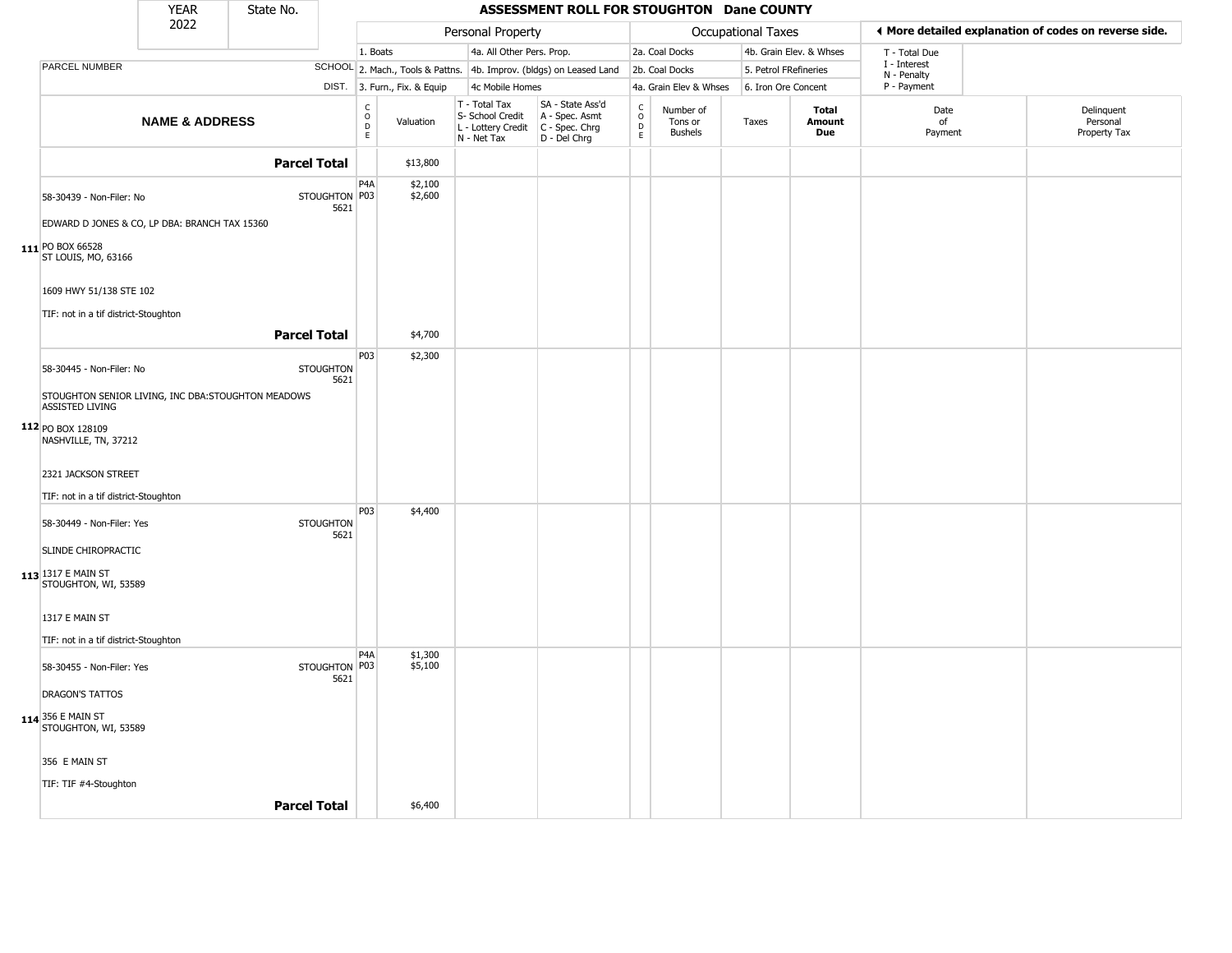|                                                                                   | <b>YEAR</b>               | State No.           |                          |                          |                              |                                                                        | ASSESSMENT ROLL FOR STOUGHTON Dane COUNTY                            |                        |                                        |                       |                         |                             |                                                       |
|-----------------------------------------------------------------------------------|---------------------------|---------------------|--------------------------|--------------------------|------------------------------|------------------------------------------------------------------------|----------------------------------------------------------------------|------------------------|----------------------------------------|-----------------------|-------------------------|-----------------------------|-------------------------------------------------------|
|                                                                                   | 2022                      |                     |                          |                          |                              | Personal Property                                                      |                                                                      |                        |                                        | Occupational Taxes    |                         |                             | ♦ More detailed explanation of codes on reverse side. |
|                                                                                   |                           |                     |                          | 1. Boats                 |                              | 4a. All Other Pers. Prop.                                              |                                                                      |                        | 2a. Coal Docks                         |                       | 4b. Grain Elev. & Whses | T - Total Due               |                                                       |
| <b>PARCEL NUMBER</b>                                                              |                           |                     |                          |                          |                              |                                                                        | SCHOOL 2. Mach., Tools & Pattns. 4b. Improv. (bldgs) on Leased Land  |                        | 2b. Coal Docks                         | 5. Petrol FRefineries |                         | I - Interest<br>N - Penalty |                                                       |
|                                                                                   |                           |                     |                          |                          | DIST. 3. Furn., Fix. & Equip | 4c Mobile Homes                                                        |                                                                      |                        | 4a. Grain Elev & Whses                 | 6. Iron Ore Concent   |                         | P - Payment                 |                                                       |
|                                                                                   | <b>NAME &amp; ADDRESS</b> |                     |                          | $\int_{0}^{c}$<br>D<br>E | Valuation                    | T - Total Tax<br>S- School Credit<br>L - Lottery Credit<br>N - Net Tax | SA - State Ass'd<br>A - Spec. Asmt<br>C - Spec. Chrg<br>D - Del Chrg | C<br>$\circ$<br>D<br>E | Number of<br>Tons or<br><b>Bushels</b> | Taxes                 | Total<br>Amount<br>Due  | Date<br>of<br>Payment       | Delinquent<br>Personal<br>Property Tax                |
| 58-30459 - Non-Filer: No                                                          |                           |                     | <b>STOUGHTON</b><br>5621 | P03                      | \$1,400                      |                                                                        |                                                                      |                        |                                        |                       |                         |                             |                                                       |
| FONS LAW OFFICE<br>115 500 S PAGE ST<br>STOUGHTON, WI, 53589                      |                           |                     |                          |                          |                              |                                                                        |                                                                      |                        |                                        |                       |                         |                             |                                                       |
| 500 S PAGE STREET                                                                 |                           |                     |                          |                          |                              |                                                                        |                                                                      |                        |                                        |                       |                         |                             |                                                       |
| TIF: not in a tif district-Stoughton                                              |                           |                     |                          |                          |                              |                                                                        |                                                                      |                        |                                        |                       |                         |                             |                                                       |
| 58-32013 - Non-Filer: Yes                                                         |                           |                     | <b>STOUGHTON</b><br>5621 | P03                      | \$6,200                      |                                                                        |                                                                      |                        |                                        |                       |                         |                             |                                                       |
| MELTON MOTORS DAVE MELTON<br>116 1447 COUNTY HIGHWAY B<br>CAMBRIDGE, WI, 53523    |                           |                     |                          |                          |                              |                                                                        |                                                                      |                        |                                        |                       |                         |                             |                                                       |
| 480 E MAIN ST                                                                     |                           |                     |                          |                          |                              |                                                                        |                                                                      |                        |                                        |                       |                         |                             |                                                       |
| TIF: TIF #5-Stoughton                                                             |                           |                     |                          |                          |                              |                                                                        |                                                                      |                        |                                        |                       |                         |                             |                                                       |
| 58-32021 - Non-Filer: No                                                          |                           |                     | STOUGHTON P03<br>5621    | P <sub>4</sub> A         | \$200<br>\$300               |                                                                        |                                                                      |                        |                                        |                       |                         |                             |                                                       |
| CLAWS 2 PAWS, LLC KRISTINE J SHEROE<br>117 1305 E MAIN ST<br>STOUGHTON, WI, 53589 |                           |                     |                          |                          |                              |                                                                        |                                                                      |                        |                                        |                       |                         |                             |                                                       |
| 1305 E MAIN ST                                                                    |                           |                     |                          |                          |                              |                                                                        |                                                                      |                        |                                        |                       |                         |                             |                                                       |
| TIF: not in a tif district-Stoughton                                              |                           | <b>Parcel Total</b> |                          |                          | \$500                        |                                                                        |                                                                      |                        |                                        |                       |                         |                             |                                                       |
| 58-32023 - Non-Filer: No                                                          |                           |                     | STOUGHTON P03            | P <sub>4</sub> A         | \$2,100<br>\$9,200           |                                                                        |                                                                      |                        |                                        |                       |                         |                             |                                                       |
| LA PETITE ACADEMY, INC                                                            |                           |                     | 5621                     |                          |                              |                                                                        |                                                                      |                        |                                        |                       |                         |                             |                                                       |
| 118 2500 WESTFIELD DR STE 1-202<br>ELGIN, IL, 60124                               |                           |                     |                          |                          |                              |                                                                        |                                                                      |                        |                                        |                       |                         |                             |                                                       |
| 635 LINCOLN AVE                                                                   |                           |                     |                          |                          |                              |                                                                        |                                                                      |                        |                                        |                       |                         |                             |                                                       |
| TIF: not in a tif district-Stoughton                                              |                           |                     |                          |                          |                              |                                                                        |                                                                      |                        |                                        |                       |                         |                             |                                                       |
|                                                                                   |                           | <b>Parcel Total</b> |                          |                          | \$11,300                     |                                                                        |                                                                      |                        |                                        |                       |                         |                             |                                                       |
| 58-32024 - Non-Filer: No                                                          |                           |                     | <b>STOUGHTON</b><br>5621 | P4A                      | \$2,100                      |                                                                        |                                                                      |                        |                                        |                       |                         |                             |                                                       |
| LAMAR ADVERTISING OF JANESVILLE<br>119 PO BOX 66338                               |                           |                     |                          |                          |                              |                                                                        |                                                                      |                        |                                        |                       |                         |                             |                                                       |
| BATON ROUGE, LA, 70896<br>VARIOUS                                                 |                           |                     |                          |                          |                              |                                                                        |                                                                      |                        |                                        |                       |                         |                             |                                                       |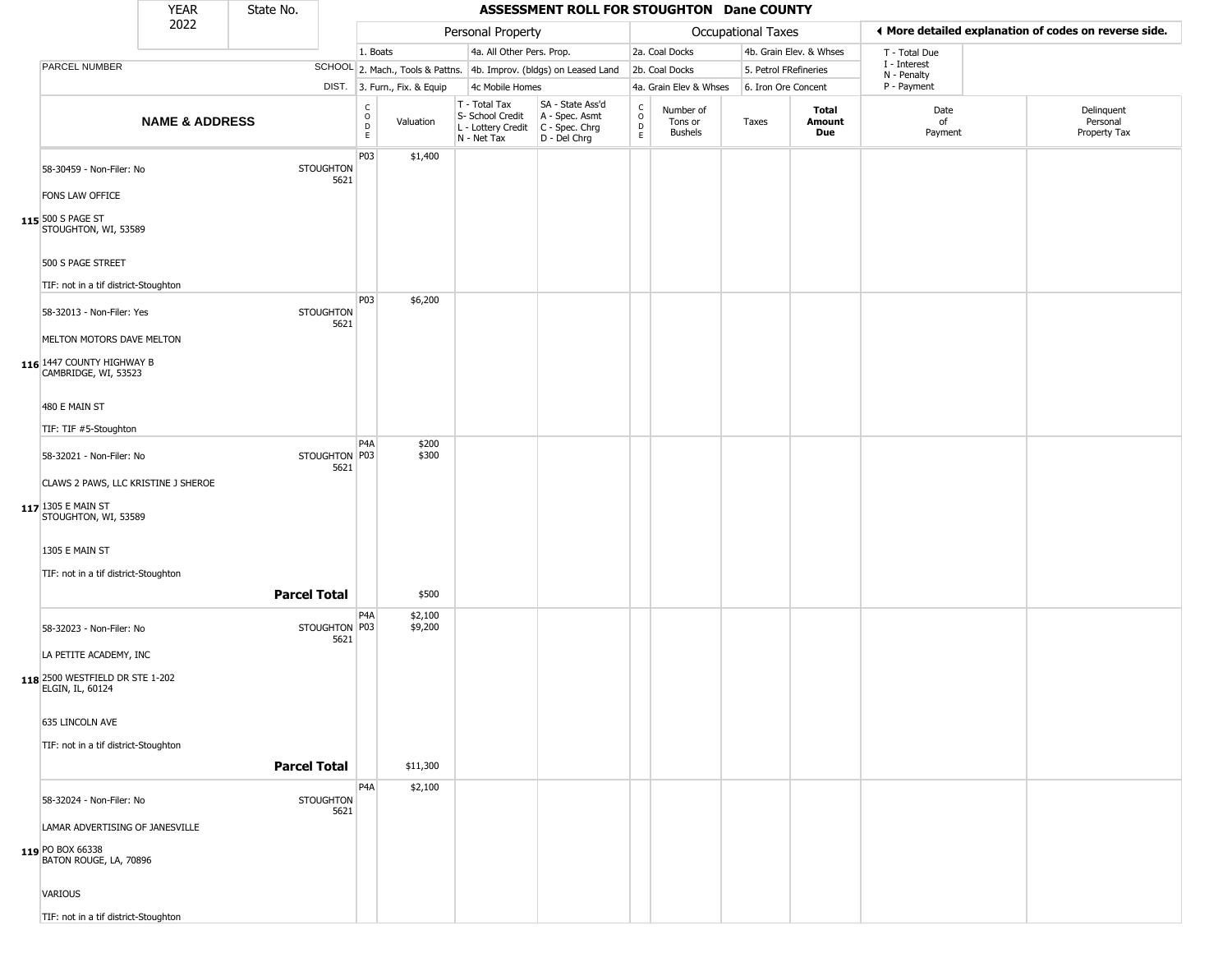|                                                  | <b>YEAR</b>                                     | State No.           |                          |                                                 |                              |                                                                                           | ASSESSMENT ROLL FOR STOUGHTON Dane COUNTY                           |                         |                                        |                       |                         |                             |                                                       |
|--------------------------------------------------|-------------------------------------------------|---------------------|--------------------------|-------------------------------------------------|------------------------------|-------------------------------------------------------------------------------------------|---------------------------------------------------------------------|-------------------------|----------------------------------------|-----------------------|-------------------------|-----------------------------|-------------------------------------------------------|
|                                                  | 2022                                            |                     |                          |                                                 |                              | Personal Property                                                                         |                                                                     |                         |                                        | Occupational Taxes    |                         |                             | I More detailed explanation of codes on reverse side. |
|                                                  |                                                 |                     |                          | 1. Boats                                        |                              | 4a. All Other Pers. Prop.                                                                 |                                                                     |                         | 2a. Coal Docks                         |                       | 4b. Grain Elev. & Whses | T - Total Due               |                                                       |
| PARCEL NUMBER                                    |                                                 |                     |                          |                                                 |                              |                                                                                           | SCHOOL 2. Mach., Tools & Pattns. 4b. Improv. (bldgs) on Leased Land |                         | 2b. Coal Docks                         | 5. Petrol FRefineries |                         | I - Interest<br>N - Penalty |                                                       |
|                                                  |                                                 |                     |                          |                                                 | DIST. 3. Furn., Fix. & Equip | 4c Mobile Homes                                                                           |                                                                     |                         | 4a. Grain Elev & Whses                 | 6. Iron Ore Concent   |                         | P - Payment                 |                                                       |
|                                                  | <b>NAME &amp; ADDRESS</b>                       |                     |                          | $\begin{array}{c} C \\ O \\ D \\ E \end{array}$ | Valuation                    | T - Total Tax<br>S- School Credit<br>$L$ - Lottery Credit $C$ - Spec. Chrg<br>N - Net Tax | SA - State Ass'd<br>A - Spec. Asmt<br>D - Del Chrg                  | $\frac{c}{0}$<br>D<br>E | Number of<br>Tons or<br><b>Bushels</b> | Taxes                 | Total<br>Amount<br>Due  | Date<br>of<br>Payment       | Delinquent<br>Personal<br>Property Tax                |
| 58-32038 - Non-Filer: No                         |                                                 |                     | STOUGHTON P4A<br>5621    | P03                                             | \$3,300<br>\$11,800          |                                                                                           |                                                                     |                         |                                        |                       |                         |                             |                                                       |
| MACO LTD BOB COON/DBA: CULVERS                   |                                                 |                     |                          |                                                 |                              |                                                                                           |                                                                     |                         |                                        |                       |                         |                             |                                                       |
| 120 916 NYGAARD STREET<br>STOUGHTON, WI, 53589   |                                                 |                     |                          |                                                 |                              |                                                                                           |                                                                     |                         |                                        |                       |                         |                             |                                                       |
| 916 NYGAARD STREET                               |                                                 |                     |                          |                                                 |                              |                                                                                           |                                                                     |                         |                                        |                       |                         |                             |                                                       |
| TIF: not in a tif district-Stoughton             |                                                 | <b>Parcel Total</b> |                          |                                                 | \$15,100                     |                                                                                           |                                                                     |                         |                                        |                       |                         |                             |                                                       |
|                                                  |                                                 |                     |                          | P <sub>4</sub> A                                | \$6,300                      |                                                                                           |                                                                     |                         |                                        |                       |                         |                             |                                                       |
| 58-32041 - Non-Filer: Yes                        | ELSING'S SECOND HAND SHOP PHILIP & VICKI ELSING |                     | <b>STOUGHTON</b><br>5621 |                                                 |                              |                                                                                           |                                                                     |                         |                                        |                       |                         |                             |                                                       |
| 121 421 E MAIN ST<br>STOUGHTON, WI, 53589        |                                                 |                     |                          |                                                 |                              |                                                                                           |                                                                     |                         |                                        |                       |                         |                             |                                                       |
| 421 E MAIN ST                                    |                                                 |                     |                          |                                                 |                              |                                                                                           |                                                                     |                         |                                        |                       |                         |                             |                                                       |
| TIF: TIF #5-Stoughton                            |                                                 |                     |                          |                                                 |                              |                                                                                           |                                                                     |                         |                                        |                       |                         |                             |                                                       |
| 58-32042 - Non-Filer: Yes                        |                                                 |                     | STOUGHTON P03<br>5621    | P <sub>4</sub> A                                | \$100<br>\$700               |                                                                                           |                                                                     |                         |                                        |                       |                         |                             |                                                       |
| DESIGN TEAM SALON CORY BEALE                     |                                                 |                     |                          |                                                 |                              |                                                                                           |                                                                     |                         |                                        |                       |                         |                             |                                                       |
| 122 305 SOUTH FORREST ST<br>STOUGHTON, WI, 53589 |                                                 |                     |                          |                                                 |                              |                                                                                           |                                                                     |                         |                                        |                       |                         |                             |                                                       |
| 305 FORREST ST                                   |                                                 |                     |                          |                                                 |                              |                                                                                           |                                                                     |                         |                                        |                       |                         |                             |                                                       |
| TIF: not in a tif district-Stoughton             |                                                 |                     |                          |                                                 |                              |                                                                                           |                                                                     |                         |                                        |                       |                         |                             |                                                       |
|                                                  |                                                 | <b>Parcel Total</b> |                          |                                                 | \$800                        |                                                                                           |                                                                     |                         |                                        |                       |                         |                             |                                                       |
| 58-32043 - Non-Filer: No                         |                                                 |                     | STOUGHTON e<br>5621      | Stat<br>Ass                                     | \$0                          |                                                                                           |                                                                     |                         |                                        |                       |                         |                             |                                                       |
| CABIBBO BAKERY                                   |                                                 |                     |                          | ess<br>ed                                       |                              |                                                                                           |                                                                     |                         |                                        |                       |                         |                             |                                                       |
| 123 404 S 5TH STREET<br>STOUGHTON, WI, 53589     |                                                 |                     |                          |                                                 |                              |                                                                                           |                                                                     |                         |                                        |                       |                         |                             |                                                       |
| 404 S 5TH ST                                     |                                                 |                     |                          |                                                 |                              |                                                                                           |                                                                     |                         |                                        |                       |                         |                             |                                                       |
| TIF: TIF #5-Stoughton                            |                                                 |                     |                          |                                                 |                              |                                                                                           |                                                                     |                         |                                        |                       |                         |                             |                                                       |
| 58-32056 - Non-Filer: No                         |                                                 |                     | <b>STOUGHTON</b><br>5621 | P <sub>4</sub> A                                | \$1,800                      |                                                                                           |                                                                     |                         |                                        |                       |                         |                             |                                                       |
| AMERIGAS PROPANE, LP                             |                                                 |                     |                          |                                                 |                              |                                                                                           |                                                                     |                         |                                        |                       |                         |                             |                                                       |
| 124 PO BOX 1240<br>MANCHESTER, NH, 03105         |                                                 |                     |                          |                                                 |                              |                                                                                           |                                                                     |                         |                                        |                       |                         |                             |                                                       |
| VARIOUS                                          |                                                 |                     |                          |                                                 |                              |                                                                                           |                                                                     |                         |                                        |                       |                         |                             |                                                       |
| TIF: not in a tif district-Stoughton             |                                                 |                     |                          |                                                 |                              |                                                                                           |                                                                     |                         |                                        |                       |                         |                             |                                                       |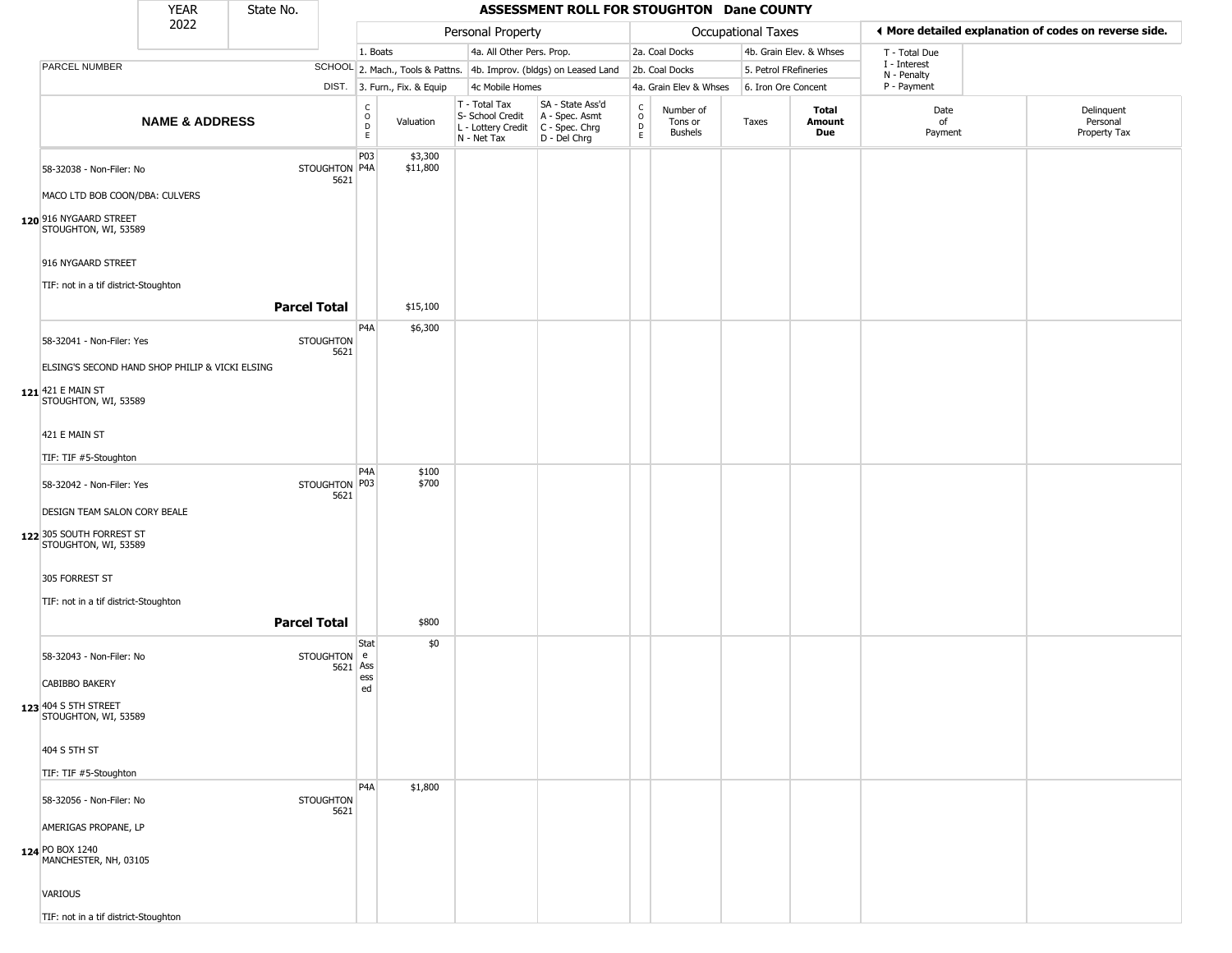|                                                         | <b>YEAR</b>                                     | State No.                                             |                          |                                            |                              |                                                                                         | ASSESSMENT ROLL FOR STOUGHTON Dane COUNTY                           |                                            |                                        |                           |                         |                             |                                                       |
|---------------------------------------------------------|-------------------------------------------------|-------------------------------------------------------|--------------------------|--------------------------------------------|------------------------------|-----------------------------------------------------------------------------------------|---------------------------------------------------------------------|--------------------------------------------|----------------------------------------|---------------------------|-------------------------|-----------------------------|-------------------------------------------------------|
|                                                         | 2022                                            |                                                       |                          |                                            |                              | Personal Property                                                                       |                                                                     |                                            |                                        | <b>Occupational Taxes</b> |                         |                             | ♦ More detailed explanation of codes on reverse side. |
|                                                         |                                                 |                                                       |                          | 1. Boats                                   |                              | 4a. All Other Pers. Prop.                                                               |                                                                     |                                            | 2a. Coal Docks                         |                           | 4b. Grain Elev. & Whses | T - Total Due               |                                                       |
| PARCEL NUMBER                                           |                                                 |                                                       |                          |                                            |                              |                                                                                         | SCHOOL 2. Mach., Tools & Pattns. 4b. Improv. (bldgs) on Leased Land |                                            | 2b. Coal Docks                         |                           | 5. Petrol FRefineries   | I - Interest<br>N - Penalty |                                                       |
|                                                         |                                                 |                                                       |                          |                                            | DIST. 3. Furn., Fix. & Equip | 4c Mobile Homes                                                                         |                                                                     |                                            | 4a. Grain Elev & Whses                 |                           | 6. Iron Ore Concent     | P - Payment                 |                                                       |
|                                                         | <b>NAME &amp; ADDRESS</b>                       |                                                       |                          | $\begin{array}{c} C \\ O \\ E \end{array}$ | Valuation                    | T - Total Tax<br>S- School Credit<br>L - Lottery Credit   C - Spec. Chrg<br>N - Net Tax | SA - State Ass'd<br>A - Spec. Asmt<br>D - Del Chrg                  | $\begin{array}{c} C \\ O \\ E \end{array}$ | Number of<br>Tons or<br><b>Bushels</b> | Taxes                     | Total<br>Amount<br>Due  | Date<br>of<br>Payment       | Delinquent<br>Personal<br>Property Tax                |
| 58-32069 - Non-Filer: No                                |                                                 |                                                       | <b>STOUGHTON</b><br>5621 | P03                                        | \$900                        |                                                                                         |                                                                     |                                            |                                        |                           |                         |                             |                                                       |
| <b>COMPLIANCE</b><br>$125$ PO BOX 2155                  |                                                 | STATE FARM MUTUAL AUTOMOBILE INSURANCE CO ATTN: TAX & |                          |                                            |                              |                                                                                         |                                                                     |                                            |                                        |                           |                         |                             |                                                       |
| BLOOMINGTON, IL, 61702                                  |                                                 |                                                       |                          |                                            |                              |                                                                                         |                                                                     |                                            |                                        |                           |                         |                             |                                                       |
| VARIOUS                                                 |                                                 |                                                       |                          |                                            |                              |                                                                                         |                                                                     |                                            |                                        |                           |                         |                             |                                                       |
| TIF: not in a tif district-Stoughton                    |                                                 |                                                       |                          | P <sub>4</sub> A                           | \$22,300                     |                                                                                         |                                                                     |                                            |                                        |                           |                         |                             |                                                       |
| 58-32076 - Non-Filer: No                                |                                                 |                                                       | STOUGHTON P03<br>5621    |                                            | \$76,500                     |                                                                                         |                                                                     |                                            |                                        |                           |                         |                             |                                                       |
| 126 N3250 CTY RD J<br>POYNETTE, WI, 53955               | DP&K INC, - DION CONN MCDONALDS #6020           |                                                       |                          |                                            |                              |                                                                                         |                                                                     |                                            |                                        |                           |                         |                             |                                                       |
| 1429 HWY 51                                             |                                                 |                                                       |                          |                                            |                              |                                                                                         |                                                                     |                                            |                                        |                           |                         |                             |                                                       |
| TIF: not in a tif district-Stoughton                    |                                                 | <b>Parcel Total</b>                                   |                          |                                            | \$98,800                     |                                                                                         |                                                                     |                                            |                                        |                           |                         |                             |                                                       |
| 58-32086 - Non-Filer: No                                |                                                 |                                                       | STOUGHTON P03            | P4A                                        | \$500<br>\$177,400           |                                                                                         |                                                                     |                                            |                                        |                           |                         |                             |                                                       |
|                                                         | WALGREENS CO. (001) DBA WALGREEN CO 07519-S-PPT |                                                       | 5621                     |                                            |                              |                                                                                         |                                                                     |                                            |                                        |                           |                         |                             |                                                       |
| 127 300 WILMOT RD MS#3301<br>DEERFIELD, IL, 60015       |                                                 |                                                       |                          |                                            |                              |                                                                                         |                                                                     |                                            |                                        |                           |                         |                             |                                                       |
| 1705 US HWY 51/138                                      |                                                 |                                                       |                          |                                            |                              |                                                                                         |                                                                     |                                            |                                        |                           |                         |                             |                                                       |
| TIF: not in a tif district-Stoughton                    |                                                 |                                                       |                          |                                            |                              |                                                                                         |                                                                     |                                            |                                        |                           |                         |                             |                                                       |
|                                                         |                                                 | <b>Parcel Total</b>                                   |                          |                                            | \$177,900                    |                                                                                         |                                                                     |                                            |                                        |                           |                         |                             |                                                       |
| 58-32090 - Non-Filer: Yes                               |                                                 |                                                       | <b>STOUGHTON</b><br>5621 | P <sub>03</sub>                            | \$24,200                     |                                                                                         |                                                                     |                                            |                                        |                           |                         |                             |                                                       |
| STOUGHTON BUY-N-SELL SHOP                               |                                                 |                                                       |                          |                                            |                              |                                                                                         |                                                                     |                                            |                                        |                           |                         |                             |                                                       |
| 128 1060 W MAIN ST, SUITE 5 & 6<br>STOUGHTON, WI, 53589 |                                                 |                                                       |                          |                                            |                              |                                                                                         |                                                                     |                                            |                                        |                           |                         |                             |                                                       |
| 1060 W MAIN ST                                          |                                                 |                                                       |                          |                                            |                              |                                                                                         |                                                                     |                                            |                                        |                           |                         |                             |                                                       |
| TIF: not in a tif district-Stoughton                    |                                                 |                                                       |                          |                                            |                              |                                                                                         |                                                                     |                                            |                                        |                           |                         |                             |                                                       |
| 58-32091 - Non-Filer: No                                |                                                 |                                                       | STOUGHTON P03<br>5621    | P <sub>4</sub> A                           | \$22,400<br>\$87,500         |                                                                                         |                                                                     |                                            |                                        |                           |                         |                             |                                                       |
| KWIK TRIP, INC #967                                     |                                                 |                                                       |                          |                                            |                              |                                                                                         |                                                                     |                                            |                                        |                           |                         |                             |                                                       |
| 129 1626 OAK ST<br>LA CROSSE, WI, 54602                 |                                                 |                                                       |                          |                                            |                              |                                                                                         |                                                                     |                                            |                                        |                           |                         |                             |                                                       |
| 2400 ROBY ROAD                                          |                                                 |                                                       |                          |                                            |                              |                                                                                         |                                                                     |                                            |                                        |                           |                         |                             |                                                       |
| TIF: not in a tif district-Stoughton                    |                                                 |                                                       |                          |                                            |                              |                                                                                         |                                                                     |                                            |                                        |                           |                         |                             |                                                       |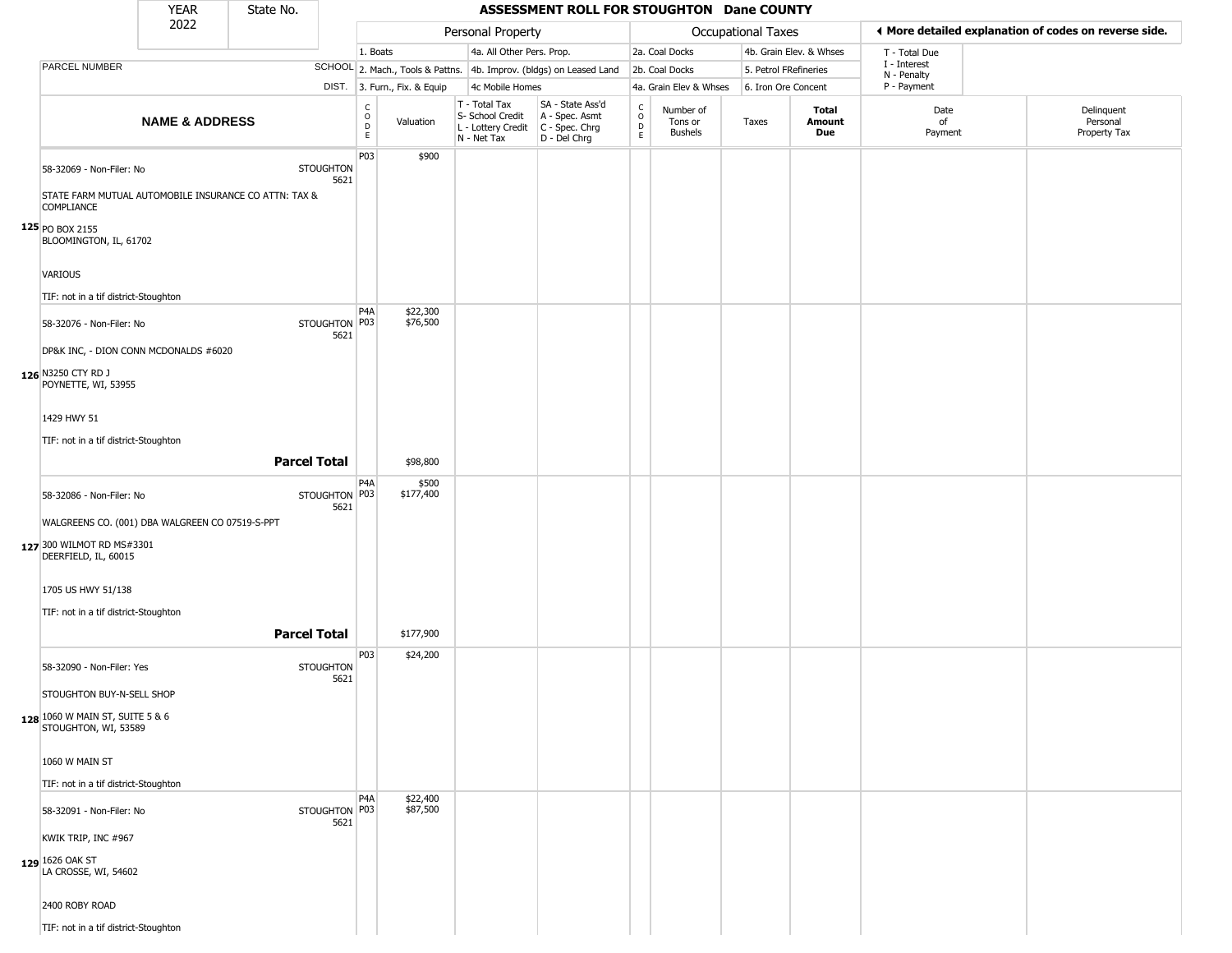|                                                                                                | <b>YEAR</b>               | State No.           |                          |                                                          |                                                                        | ASSESSMENT ROLL FOR STOUGHTON Dane COUNTY                              |                                |                                        |                       |                         |                             |                                                       |
|------------------------------------------------------------------------------------------------|---------------------------|---------------------|--------------------------|----------------------------------------------------------|------------------------------------------------------------------------|------------------------------------------------------------------------|--------------------------------|----------------------------------------|-----------------------|-------------------------|-----------------------------|-------------------------------------------------------|
|                                                                                                | 2022                      |                     |                          |                                                          | Personal Property                                                      |                                                                        |                                |                                        | Occupational Taxes    |                         |                             | ♦ More detailed explanation of codes on reverse side. |
|                                                                                                |                           |                     |                          | 1. Boats                                                 | 4a. All Other Pers. Prop.                                              |                                                                        |                                | 2a. Coal Docks                         |                       | 4b. Grain Elev. & Whses | T - Total Due               |                                                       |
| PARCEL NUMBER                                                                                  |                           |                     |                          |                                                          |                                                                        | SCHOOL 2. Mach., Tools & Pattns. 4b. Improv. (bldgs) on Leased Land    |                                | 2b. Coal Docks                         | 5. Petrol FRefineries |                         | I - Interest<br>N - Penalty |                                                       |
|                                                                                                |                           |                     |                          | DIST. 3. Furn., Fix. & Equip                             | 4c Mobile Homes                                                        |                                                                        |                                | 4a. Grain Elev & Whses                 | 6. Iron Ore Concent   |                         | P - Payment                 |                                                       |
|                                                                                                | <b>NAME &amp; ADDRESS</b> |                     |                          | $\frac{c}{0}$<br>Valuation<br>$\mathsf D$<br>$\mathsf E$ | T - Total Tax<br>S- School Credit<br>L - Lottery Credit<br>N - Net Tax | SA - State Ass'd<br>A - Spec. Asmt<br>$C - Spec. Chrg$<br>D - Del Chrg | $\rm _o^C$<br>D<br>$\mathsf E$ | Number of<br>Tons or<br><b>Bushels</b> | Taxes                 | Total<br>Amount<br>Due  | Date<br>of<br>Payment       | Delinquent<br>Personal<br>Property Tax                |
|                                                                                                |                           | <b>Parcel Total</b> |                          | \$109,900                                                |                                                                        |                                                                        |                                |                                        |                       |                         |                             |                                                       |
| 58-32092 - Non-Filer: No<br>KWIK TRIP, INC #893                                                |                           |                     | STOUGHTON P03<br>5621    | P <sub>4</sub> A<br>\$19,300<br>\$160,500                |                                                                        |                                                                        |                                |                                        |                       |                         |                             |                                                       |
| $130$ 1626 OAK ST<br>LA CROSSE, WI, 54602                                                      |                           |                     |                          |                                                          |                                                                        |                                                                        |                                |                                        |                       |                         |                             |                                                       |
| 1359 US HWY 51<br>TIF: TIF #7-Stoughton                                                        |                           |                     |                          |                                                          |                                                                        |                                                                        |                                |                                        |                       |                         |                             |                                                       |
|                                                                                                |                           | <b>Parcel Total</b> |                          | \$179,800                                                |                                                                        |                                                                        |                                |                                        |                       |                         |                             |                                                       |
| 58-32096 - Non-Filer: No                                                                       |                           |                     | <b>STOUGHTON</b><br>5621 | P03<br>\$9,100                                           |                                                                        |                                                                        |                                |                                        |                       |                         |                             |                                                       |
| CHRISTENSEN CHIROPRACTIC                                                                       |                           |                     |                          |                                                          |                                                                        |                                                                        |                                |                                        |                       |                         |                             |                                                       |
| 131 1200 NYGAARD ST, STE 202<br>STOUGHTON, WI, 53589                                           |                           |                     |                          |                                                          |                                                                        |                                                                        |                                |                                        |                       |                         |                             |                                                       |
| 1200 NYGAARD ST, SUITE 202<br>TIF: not in a tif district-Stoughton                             |                           |                     |                          |                                                          |                                                                        |                                                                        |                                |                                        |                       |                         |                             |                                                       |
| 58-32100 - Non-Filer: Yes                                                                      |                           |                     | STOUGHTON P03<br>5621    | P <sub>4</sub> A<br>\$300<br>\$3,000                     |                                                                        |                                                                        |                                |                                        |                       |                         |                             |                                                       |
| ENERGY CRAFT DIV. OF THERMAL DESIGN, INC DAN HARKINS<br>132 PO BOX 324<br>STOUGHTON, WI, 53589 |                           |                     |                          |                                                          |                                                                        |                                                                        |                                |                                        |                       |                         |                             |                                                       |
| 100 BUSINESS PARK CIR 335 INDUSTRIAL PKWY<br>TIF: not in a tif district-Stoughton              |                           |                     |                          |                                                          |                                                                        |                                                                        |                                |                                        |                       |                         |                             |                                                       |
|                                                                                                |                           | <b>Parcel Total</b> |                          | \$3,300                                                  |                                                                        |                                                                        |                                |                                        |                       |                         |                             |                                                       |
| 58-32108 - Non-Filer: Yes                                                                      |                           |                     | STOUGHTON P03<br>5621    | P <sub>4</sub> A<br>\$200<br>\$1,300                     |                                                                        |                                                                        |                                |                                        |                       |                         |                             |                                                       |
| CASHROOM SOLUTIONS, INC<br>133 161 BUSINESS PARK CIRCLE                                        |                           |                     |                          |                                                          |                                                                        |                                                                        |                                |                                        |                       |                         |                             |                                                       |
| STOUGHTON, WI, 53589                                                                           |                           |                     |                          |                                                          |                                                                        |                                                                        |                                |                                        |                       |                         |                             |                                                       |
| 161 BUSINESS PARK CIRCLE<br>TIF: not in a tif district-Stoughton                               |                           |                     |                          |                                                          |                                                                        |                                                                        |                                |                                        |                       |                         |                             |                                                       |
|                                                                                                |                           | <b>Parcel Total</b> |                          | \$1,500                                                  |                                                                        |                                                                        |                                |                                        |                       |                         |                             |                                                       |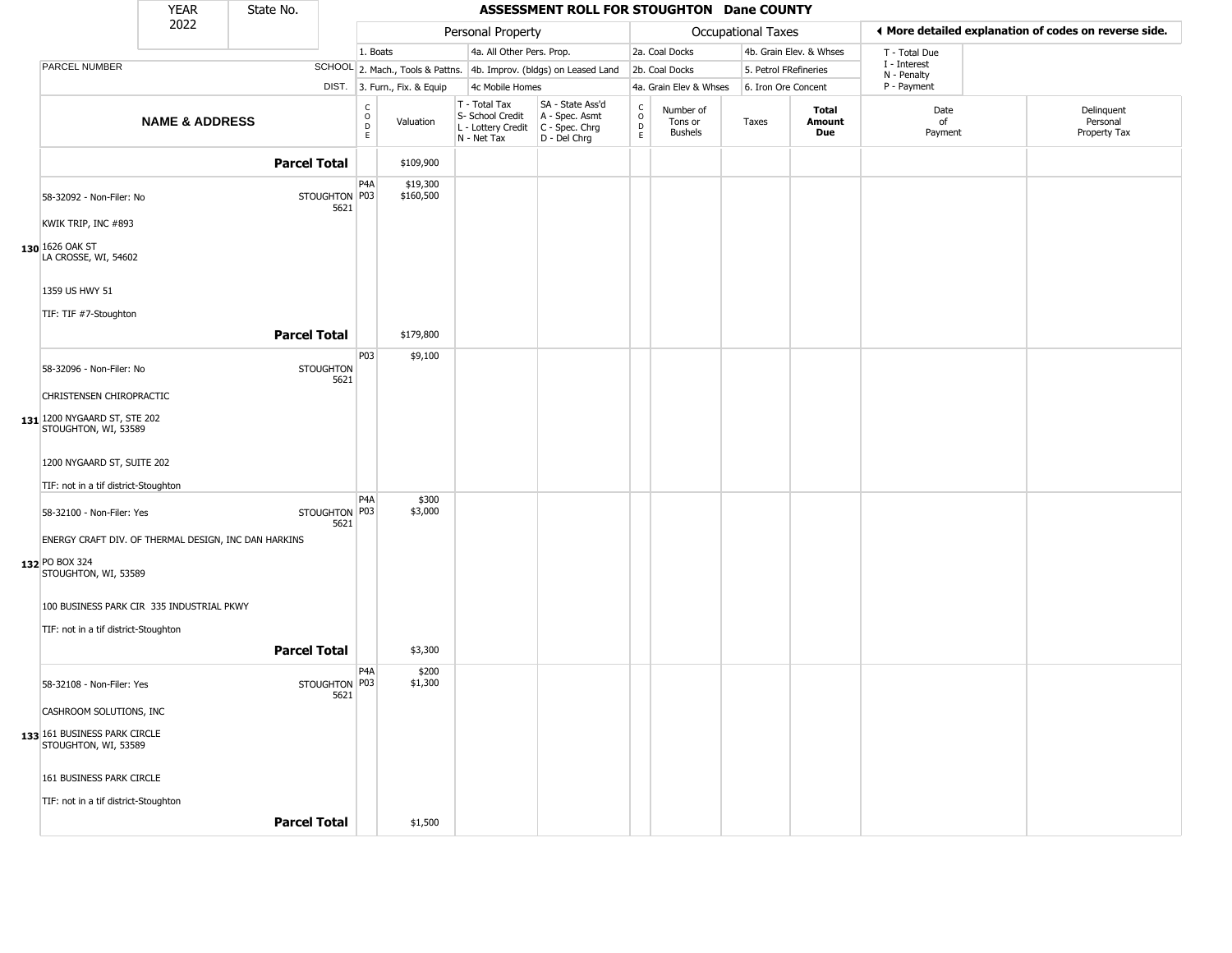|                                                                                            | <b>YEAR</b>               | State No.           |                          |                                   |                              |                                                                        | ASSESSMENT ROLL FOR STOUGHTON Dane COUNTY                            |                         |                                        |                    |                         |                             |                                                       |
|--------------------------------------------------------------------------------------------|---------------------------|---------------------|--------------------------|-----------------------------------|------------------------------|------------------------------------------------------------------------|----------------------------------------------------------------------|-------------------------|----------------------------------------|--------------------|-------------------------|-----------------------------|-------------------------------------------------------|
|                                                                                            | 2022                      |                     |                          |                                   |                              | Personal Property                                                      |                                                                      |                         |                                        | Occupational Taxes |                         |                             | ◀ More detailed explanation of codes on reverse side. |
|                                                                                            |                           |                     |                          | 1. Boats                          |                              | 4a. All Other Pers. Prop.                                              |                                                                      |                         | 2a. Coal Docks                         |                    | 4b. Grain Elev. & Whses | T - Total Due               |                                                       |
| PARCEL NUMBER                                                                              |                           |                     |                          |                                   |                              |                                                                        | SCHOOL 2. Mach., Tools & Pattns. 4b. Improv. (bldgs) on Leased Land  |                         | 2b. Coal Docks                         |                    | 5. Petrol FRefineries   | I - Interest<br>N - Penalty |                                                       |
|                                                                                            |                           |                     |                          |                                   | DIST. 3. Furn., Fix. & Equip | 4c Mobile Homes                                                        |                                                                      |                         | 4a. Grain Elev & Whses                 |                    | 6. Iron Ore Concent     | P - Payment                 |                                                       |
|                                                                                            | <b>NAME &amp; ADDRESS</b> |                     |                          | $\frac{C}{O}$<br>$\mathsf D$<br>E | Valuation                    | T - Total Tax<br>S- School Credit<br>L - Lottery Credit<br>N - Net Tax | SA - State Ass'd<br>A - Spec. Asmt<br>C - Spec. Chrg<br>D - Del Chrg | $\frac{c}{0}$<br>D<br>E | Number of<br>Tons or<br><b>Bushels</b> | Taxes              | Total<br>Amount<br>Due  | Date<br>of<br>Payment       | Delinquent<br>Personal<br>Property Tax                |
| 58-32110 - Non-Filer: No<br>DISH NETWORK, LLC<br>134 P.O. BOX 6623<br>ENGLEWOOD, CO, 80155 |                           |                     | <b>STOUGHTON</b><br>5621 | <b>P03</b>                        | \$7,400                      |                                                                        |                                                                      |                         |                                        |                    |                         |                             |                                                       |
| <b>VARIOUS</b>                                                                             |                           |                     |                          |                                   |                              |                                                                        |                                                                      |                         |                                        |                    |                         |                             |                                                       |
| TIF: not in a tif district-Stoughton<br>58-32115 - Non-Filer: No<br>NUCO2 SUPPLY, LLC      |                           |                     | <b>STOUGHTON</b><br>5621 | P <sub>4</sub> A                  | \$7,200                      |                                                                        |                                                                      |                         |                                        |                    |                         |                             |                                                       |
| 135 10 RIVERVIEW DR<br>DANBURY, CT, 06810                                                  |                           |                     |                          |                                   |                              |                                                                        |                                                                      |                         |                                        |                    |                         |                             |                                                       |
| <b>VARIOUS</b><br>TIF: not in a tif district-Stoughton                                     |                           |                     |                          |                                   |                              |                                                                        |                                                                      |                         |                                        |                    |                         |                             |                                                       |
| 58-32125 - Non-Filer: No                                                                   |                           |                     | <b>STOUGHTON</b><br>5621 | P <sub>4</sub> A                  | \$100                        |                                                                        |                                                                      |                         |                                        |                    |                         |                             |                                                       |
| BADGER STATE DRILLING CO, INC<br>136 360 BUSINESS PARK CIRCLE<br>STOUGHTON, WI, 53589      |                           |                     |                          |                                   |                              |                                                                        |                                                                      |                         |                                        |                    |                         |                             |                                                       |
| 360 BUSINESS PARK CIRCLE                                                                   |                           |                     |                          |                                   |                              |                                                                        |                                                                      |                         |                                        |                    |                         |                             |                                                       |
| TIF: not in a tif district-Stoughton                                                       |                           |                     |                          |                                   |                              |                                                                        |                                                                      |                         |                                        |                    |                         |                             |                                                       |
| 58-32126 - Non-Filer: No                                                                   |                           |                     | STOUGHTON e<br>5621 Ass  | Stat<br>ess                       | \$0                          |                                                                        |                                                                      |                         |                                        |                    |                         |                             |                                                       |
| COLORCONR, INC<br>137 415 MOYER BLVD<br>WEST POINT, PA, 19486                              |                           |                     |                          | ed                                |                              |                                                                        |                                                                      |                         |                                        |                    |                         |                             |                                                       |
| 440 BUSINESS PARK CIR                                                                      |                           |                     |                          |                                   |                              |                                                                        |                                                                      |                         |                                        |                    |                         |                             |                                                       |
| TIF: not in a tif district-Stoughton                                                       |                           |                     |                          | P <sub>4</sub> A                  | \$6,900                      |                                                                        |                                                                      |                         |                                        |                    |                         |                             |                                                       |
| 58-32130 - Non-Filer: No                                                                   |                           |                     | STOUGHTON P03<br>5621    |                                   | \$9,800                      |                                                                        |                                                                      |                         |                                        |                    |                         |                             |                                                       |
| ADVANCE STORES COMPANY, INC 106292 RYAN, LLC                                               |                           |                     |                          |                                   |                              |                                                                        |                                                                      |                         |                                        |                    |                         |                             |                                                       |
| 138 PO BOX 56607<br>ATLANTA, GA, 30343                                                     |                           |                     |                          |                                   |                              |                                                                        |                                                                      |                         |                                        |                    |                         |                             |                                                       |
| 1528 US HWY 51 W                                                                           |                           |                     |                          |                                   |                              |                                                                        |                                                                      |                         |                                        |                    |                         |                             |                                                       |
| TIF: not in a tif district-Stoughton                                                       |                           |                     |                          |                                   |                              |                                                                        |                                                                      |                         |                                        |                    |                         |                             |                                                       |
|                                                                                            |                           | <b>Parcel Total</b> |                          |                                   | \$16,700                     |                                                                        |                                                                      |                         |                                        |                    |                         |                             |                                                       |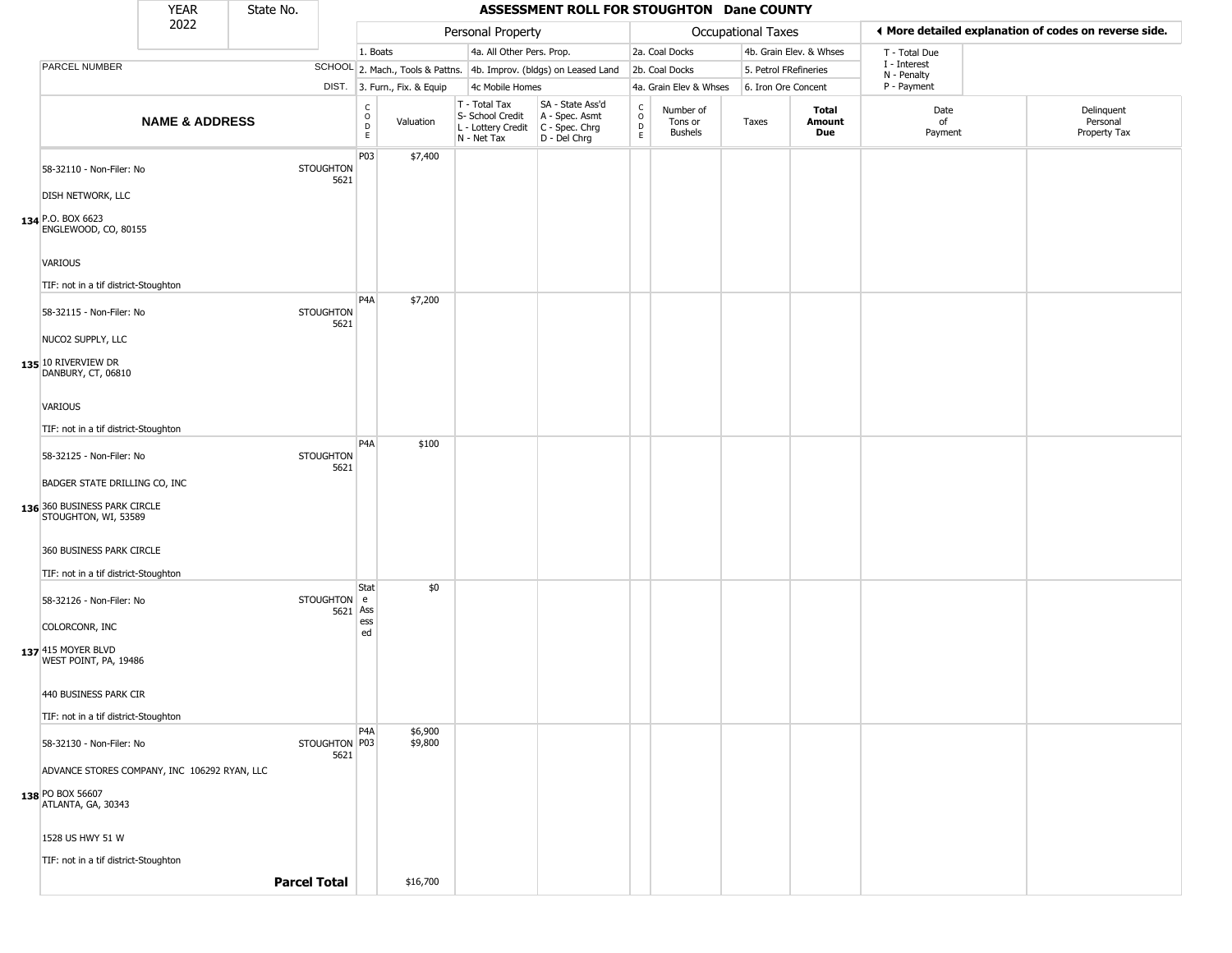|                                                                                                                                                                                                        | <b>YEAR</b>               | State No. |                                              |                                             |                                 |                                                                        | ASSESSMENT ROLL FOR STOUGHTON Dane COUNTY                              |                                   |                                        |                       |                         |                             |                                                       |
|--------------------------------------------------------------------------------------------------------------------------------------------------------------------------------------------------------|---------------------------|-----------|----------------------------------------------|---------------------------------------------|---------------------------------|------------------------------------------------------------------------|------------------------------------------------------------------------|-----------------------------------|----------------------------------------|-----------------------|-------------------------|-----------------------------|-------------------------------------------------------|
|                                                                                                                                                                                                        | 2022                      |           |                                              |                                             |                                 | Personal Property                                                      |                                                                        |                                   |                                        | Occupational Taxes    |                         |                             | I More detailed explanation of codes on reverse side. |
|                                                                                                                                                                                                        |                           |           |                                              | 1. Boats                                    |                                 | 4a. All Other Pers. Prop.                                              |                                                                        |                                   | 2a. Coal Docks                         |                       | 4b. Grain Elev. & Whses | T - Total Due               |                                                       |
| PARCEL NUMBER                                                                                                                                                                                          |                           |           |                                              |                                             |                                 |                                                                        | SCHOOL 2. Mach., Tools & Pattns. 4b. Improv. (bldgs) on Leased Land    |                                   | 2b. Coal Docks                         | 5. Petrol FRefineries |                         | I - Interest<br>N - Penalty |                                                       |
|                                                                                                                                                                                                        |                           |           |                                              |                                             | DIST. 3. Furn., Fix. & Equip    | 4c Mobile Homes                                                        |                                                                        |                                   | 4a. Grain Elev & Whses                 | 6. Iron Ore Concent   |                         | P - Payment                 |                                                       |
|                                                                                                                                                                                                        | <b>NAME &amp; ADDRESS</b> |           |                                              | $\mathsf{C}$<br>$\circ$<br>$\mathsf D$<br>E | Valuation                       | T - Total Tax<br>S- School Credit<br>L - Lottery Credit<br>N - Net Tax | SA - State Ass'd<br>A - Spec. Asmt<br>$C - Spec. Chrg$<br>D - Del Chrg | $\rm_{o}^{c}$<br>$\mathsf D$<br>E | Number of<br>Tons or<br><b>Bushels</b> | Taxes                 | Total<br>Amount<br>Due  | Date<br>of<br>Payment       | Delinquent<br>Personal<br>Property Tax                |
| 58-32133 - Non-Filer: Yes<br>SE BLAZE, LLC DBA PAPA MURPHY'S<br>139 6030 GEMINI DR                                                                                                                     |                           |           | STOUGHTON P03<br>5621                        | P <sub>4</sub> A                            | \$100<br>\$200                  |                                                                        |                                                                        |                                   |                                        |                       |                         |                             |                                                       |
| MADISON, WI, 53718<br>2360A JACKSON STREET<br>TIF: not in a tif district-Stoughton                                                                                                                     |                           |           | <b>Parcel Total</b>                          |                                             | \$300                           |                                                                        |                                                                        |                                   |                                        |                       |                         |                             |                                                       |
|                                                                                                                                                                                                        |                           |           |                                              |                                             |                                 |                                                                        |                                                                        |                                   |                                        |                       |                         |                             |                                                       |
| 58-32137 - Non-Filer: Yes<br><b>DEAKS BAR &amp; GRILL</b><br>140 1017 NYGAARD ST<br>STOUGHTON, WI, 53589<br>1017 NYGAARD STREET<br>TIF: not in a tif district-Stoughton                                |                           |           | STOUGHTON P03<br>5621<br><b>Parcel Total</b> | P <sub>4</sub> A                            | \$2,600<br>\$24,800<br>\$27,400 |                                                                        |                                                                        |                                   |                                        |                       |                         |                             |                                                       |
|                                                                                                                                                                                                        |                           |           |                                              | P4A                                         | \$56,800                        |                                                                        |                                                                        |                                   |                                        |                       |                         |                             |                                                       |
| 58-32142 - Non-Filer: No<br>WASTE MANAGEMENT OF WISCONSIN, INC C/O MARVIN F POER &<br><b>COMPANY</b><br>141 PO BOX 802206<br>DALLAS, TX, 75380-2206<br>VARIOUS<br>TIF: not in a tif district-Stoughton |                           |           | <b>STOUGHTON</b><br>5621                     |                                             |                                 |                                                                        |                                                                        |                                   |                                        |                       |                         |                             |                                                       |
| 58-32145 - Non-Filer: No<br>BAXTER HEALTHCARE CORP C/O RYAN, LLC<br>142 PO BOX 4900 DEPT 313<br>SCOTTSDALE, AZ, 85261-4900<br>900 RIDGE ST                                                             |                           |           | STOUGHTON mpt<br>5621                        | Exe                                         | \$0                             |                                                                        |                                                                        |                                   |                                        |                       |                         |                             |                                                       |
| TIF: not in a tif district-Stoughton                                                                                                                                                                   |                           |           |                                              |                                             |                                 |                                                                        |                                                                        |                                   |                                        |                       |                         |                             |                                                       |
| 58-32159 - Non-Filer: No<br>QUADIENT INC FKA NEOPOST USA, INC<br>143 478 WHEELERS FARM RD<br>MILFORD, CT, 06461<br>VARIOUS<br>TIF: not in a tif district-Stoughton                                     |                           |           | <b>STOUGHTON</b><br>5621                     | P03                                         | \$800                           |                                                                        |                                                                        |                                   |                                        |                       |                         |                             |                                                       |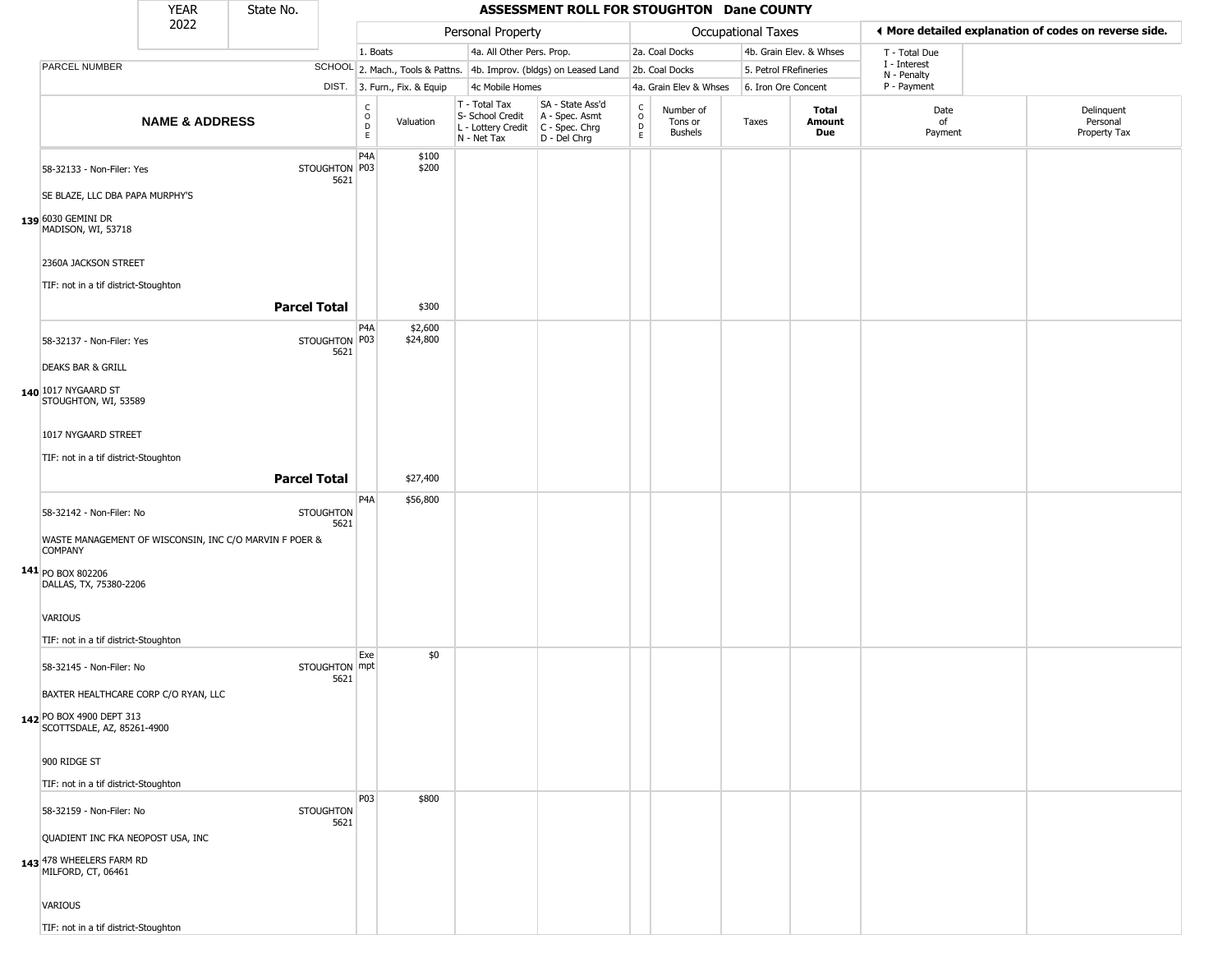|                                                                          | <b>YEAR</b>               | State No.           |                          |                                            |                |                                                                        | ASSESSMENT ROLL FOR STOUGHTON Dane COUNTY                            |                                     |                                        |                       |                         |                             |                                                       |
|--------------------------------------------------------------------------|---------------------------|---------------------|--------------------------|--------------------------------------------|----------------|------------------------------------------------------------------------|----------------------------------------------------------------------|-------------------------------------|----------------------------------------|-----------------------|-------------------------|-----------------------------|-------------------------------------------------------|
|                                                                          | 2022                      |                     |                          |                                            |                | Personal Property                                                      |                                                                      |                                     |                                        | Occupational Taxes    |                         |                             | ◀ More detailed explanation of codes on reverse side. |
|                                                                          |                           |                     |                          | 1. Boats                                   |                | 4a. All Other Pers. Prop.                                              |                                                                      |                                     | 2a. Coal Docks                         |                       | 4b. Grain Elev. & Whses | T - Total Due               |                                                       |
| PARCEL NUMBER                                                            |                           |                     |                          |                                            |                |                                                                        | SCHOOL 2. Mach., Tools & Pattns. 4b. Improv. (bldgs) on Leased Land  |                                     | 2b. Coal Docks                         | 5. Petrol FRefineries |                         | I - Interest<br>N - Penalty |                                                       |
|                                                                          |                           |                     |                          | DIST. 3. Furn., Fix. & Equip               |                | 4c Mobile Homes                                                        |                                                                      |                                     | 4a. Grain Elev & Whses                 | 6. Iron Ore Concent   |                         | P - Payment                 |                                                       |
|                                                                          | <b>NAME &amp; ADDRESS</b> |                     |                          | $\begin{array}{c} C \\ 0 \\ E \end{array}$ | Valuation      | T - Total Tax<br>S- School Credit<br>L - Lottery Credit<br>N - Net Tax | SA - State Ass'd<br>A - Spec. Asmt<br>C - Spec. Chrg<br>D - Del Chrg | C<br>$\circ$<br>D<br>$\mathsf{E}^-$ | Number of<br>Tons or<br><b>Bushels</b> | Taxes                 | Total<br>Amount<br>Due  | Date<br>of<br>Payment       | Delinquent<br>Personal<br>Property Tax                |
| 58-32163 - Non-Filer: No                                                 |                           |                     | STOUGHTON   P03<br>5621  | P4A                                        | \$100<br>\$100 |                                                                        |                                                                      |                                     |                                        |                       |                         |                             |                                                       |
| NORDIC NOOK PATRICE ROE                                                  |                           |                     |                          |                                            |                |                                                                        |                                                                      |                                     |                                        |                       |                         |                             |                                                       |
| 144 2150 COLLADAY POINT DR<br>STOUGHTON, WI, 53589                       |                           |                     |                          |                                            |                |                                                                        |                                                                      |                                     |                                        |                       |                         |                             |                                                       |
| 176 W MAIN ST                                                            |                           |                     |                          |                                            |                |                                                                        |                                                                      |                                     |                                        |                       |                         |                             |                                                       |
| TIF: TIF #4-Stoughton                                                    |                           |                     |                          |                                            |                |                                                                        |                                                                      |                                     |                                        |                       |                         |                             |                                                       |
|                                                                          |                           | <b>Parcel Total</b> |                          |                                            | \$200          |                                                                        |                                                                      |                                     |                                        |                       |                         |                             |                                                       |
|                                                                          |                           |                     |                          | P03                                        | \$18,000       |                                                                        |                                                                      |                                     |                                        |                       |                         |                             |                                                       |
| 58-32166 - Non-Filer: Yes                                                |                           |                     | <b>STOUGHTON</b><br>5621 |                                            |                |                                                                        |                                                                      |                                     |                                        |                       |                         |                             |                                                       |
| HAPPY NAILS THUAN HUU NGUYEN                                             |                           |                     |                          |                                            |                |                                                                        |                                                                      |                                     |                                        |                       |                         |                             |                                                       |
| 145 1060 W MAIN ST #9<br>STOUGHTON, WI, 53589                            |                           |                     |                          |                                            |                |                                                                        |                                                                      |                                     |                                        |                       |                         |                             |                                                       |
| 1060 W MAIN STREET #9                                                    |                           |                     |                          |                                            |                |                                                                        |                                                                      |                                     |                                        |                       |                         |                             |                                                       |
| TIF: not in a tif district-Stoughton                                     |                           |                     |                          |                                            |                |                                                                        |                                                                      |                                     |                                        |                       |                         |                             |                                                       |
| 58-32172 - Non-Filer: No                                                 |                           |                     | <b>STOUGHTON</b>         | P <sub>4</sub> A                           | \$7,600        |                                                                        |                                                                      |                                     |                                        |                       |                         |                             |                                                       |
| THE COCA-COLA COMPANY FOUNTAIN PROP TAX-NAT 8                            |                           |                     | 5621                     |                                            |                |                                                                        |                                                                      |                                     |                                        |                       |                         |                             |                                                       |
| 146 PO BOX 1734<br>ATLANTA, GA, 30301                                    |                           |                     |                          |                                            |                |                                                                        |                                                                      |                                     |                                        |                       |                         |                             |                                                       |
| VARIOUS                                                                  |                           |                     |                          |                                            |                |                                                                        |                                                                      |                                     |                                        |                       |                         |                             |                                                       |
| TIF: not in a tif district-Stoughton                                     |                           |                     |                          |                                            |                |                                                                        |                                                                      |                                     |                                        |                       |                         |                             |                                                       |
| 58-32174 - Non-Filer: No                                                 |                           |                     | <b>STOUGHTON</b><br>5621 | P03                                        | \$3,500        |                                                                        |                                                                      |                                     |                                        |                       |                         |                             |                                                       |
| WELLS FARGO VENDOR FINANCIAL SERV, LLC PROPERTY TAX<br><b>COMPLIANCE</b> |                           |                     |                          |                                            |                |                                                                        |                                                                      |                                     |                                        |                       |                         |                             |                                                       |
| 147 PO BOX 36200<br>BILLINGS, MT, 59107                                  |                           |                     |                          |                                            |                |                                                                        |                                                                      |                                     |                                        |                       |                         |                             |                                                       |
| <b>VARIOUS</b>                                                           |                           |                     |                          |                                            |                |                                                                        |                                                                      |                                     |                                        |                       |                         |                             |                                                       |
| TIF: not in a tif district-Stoughton                                     |                           |                     |                          |                                            |                |                                                                        |                                                                      |                                     |                                        |                       |                         |                             |                                                       |
| 58-32182 - Non-Filer: Yes                                                |                           |                     | <b>STOUGHTON</b><br>5621 | <b>P03</b>                                 | \$400          |                                                                        |                                                                      |                                     |                                        |                       |                         |                             |                                                       |
| JD'S ROOFING & REMODELING                                                |                           |                     |                          |                                            |                |                                                                        |                                                                      |                                     |                                        |                       |                         |                             |                                                       |
| 148 309 W CHICAGO ST<br>STOUGHTON, WI, 53589                             |                           |                     |                          |                                            |                |                                                                        |                                                                      |                                     |                                        |                       |                         |                             |                                                       |
| 309 W CHICAGO ST                                                         |                           |                     |                          |                                            |                |                                                                        |                                                                      |                                     |                                        |                       |                         |                             |                                                       |
| TIF: not in a tif district-Stoughton                                     |                           |                     |                          |                                            |                |                                                                        |                                                                      |                                     |                                        |                       |                         |                             |                                                       |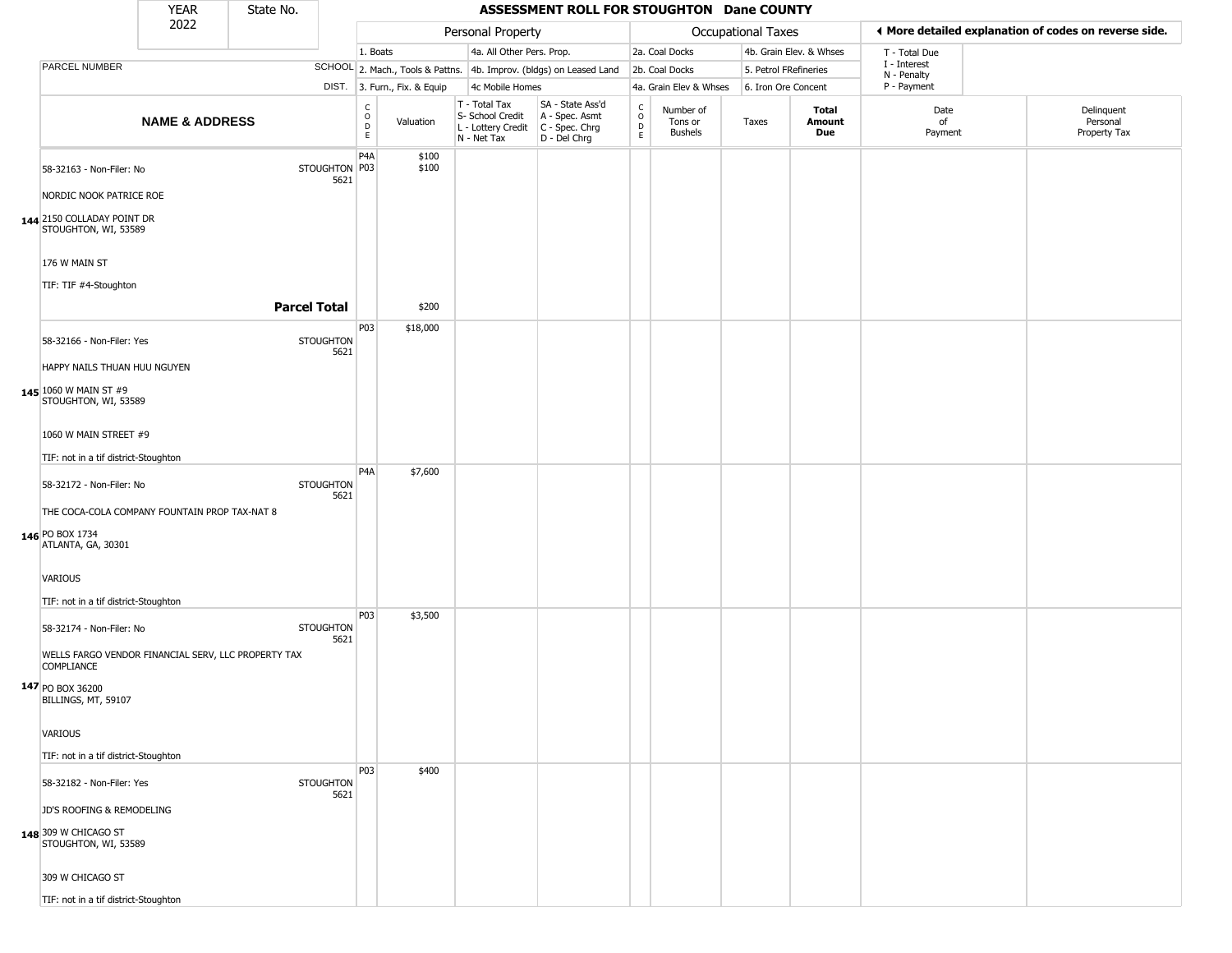|                                                                                                                                                                                  | <b>YEAR</b>               | State No.           |                          |                        |                              |                                                                        | ASSESSMENT ROLL FOR STOUGHTON Dane COUNTY                            |                                                |                                 |                       |                         |                             |                                                       |
|----------------------------------------------------------------------------------------------------------------------------------------------------------------------------------|---------------------------|---------------------|--------------------------|------------------------|------------------------------|------------------------------------------------------------------------|----------------------------------------------------------------------|------------------------------------------------|---------------------------------|-----------------------|-------------------------|-----------------------------|-------------------------------------------------------|
|                                                                                                                                                                                  | 2022                      |                     |                          |                        |                              | Personal Property                                                      |                                                                      |                                                |                                 | Occupational Taxes    |                         |                             | ♦ More detailed explanation of codes on reverse side. |
|                                                                                                                                                                                  |                           |                     |                          | 1. Boats               |                              | 4a. All Other Pers. Prop.                                              |                                                                      |                                                | 2a. Coal Docks                  |                       | 4b. Grain Elev. & Whses | T - Total Due               |                                                       |
| PARCEL NUMBER                                                                                                                                                                    |                           |                     |                          |                        |                              |                                                                        | SCHOOL 2. Mach., Tools & Pattns. 4b. Improv. (bldgs) on Leased Land  |                                                | 2b. Coal Docks                  | 5. Petrol FRefineries |                         | I - Interest<br>N - Penalty |                                                       |
|                                                                                                                                                                                  |                           |                     |                          |                        | DIST. 3. Furn., Fix. & Equip | 4c Mobile Homes                                                        |                                                                      |                                                | 4a. Grain Elev & Whses          | 6. Iron Ore Concent   |                         | P - Payment                 |                                                       |
|                                                                                                                                                                                  | <b>NAME &amp; ADDRESS</b> |                     |                          | C<br>$\circ$<br>D<br>E | Valuation                    | T - Total Tax<br>S- School Credit<br>L - Lottery Credit<br>N - Net Tax | SA - State Ass'd<br>A - Spec. Asmt<br>C - Spec. Chrg<br>D - Del Chrg | $\begin{matrix} 0 \\ 0 \\ 0 \end{matrix}$<br>E | Number of<br>Tons or<br>Bushels | Taxes                 | Total<br>Amount<br>Due  | Date<br>of<br>Payment       | Delinquent<br>Personal<br>Property Tax                |
| 58-32191 - Non-Filer: No<br><b>FASTENAL COMPANY</b><br>149 PO BOX 1206<br>WINONA, MN, 55987                                                                                      |                           |                     | STOUGHTON P03<br>5621    | P4A                    | \$600<br>\$17,400            |                                                                        |                                                                      |                                                |                                 |                       |                         |                             |                                                       |
| 1740 E MAIN ST<br>TIF: not in a tif district-Stoughton                                                                                                                           |                           |                     |                          |                        |                              |                                                                        |                                                                      |                                                |                                 |                       |                         |                             |                                                       |
|                                                                                                                                                                                  |                           | <b>Parcel Total</b> |                          |                        | \$18,000                     |                                                                        |                                                                      |                                                |                                 |                       |                         |                             |                                                       |
| 58-32201 - Non-Filer: Yes<br>LAW OFFICE OF PETER A. BARTELT, LLC<br>150 709 RIDGE ST<br>STOUGHTON, WI, 53589<br>160 BUSINESS PARK CIRCLE<br>TIF: not in a tif district-Stoughton |                           | <b>Parcel Total</b> | STOUGHTON P03<br>5621    | P4A                    | \$100<br>\$1,400<br>\$1,500  |                                                                        |                                                                      |                                                |                                 |                       |                         |                             |                                                       |
| 58-32211 - Non-Filer: No<br>DOLGENCORP, LLC DBA DOLLAR GENERAL STORES #10659<br>151 PO BOX 503410<br>INDIANAPOLIS, IN, 46256<br>1050 W. MAIN ST                                  |                           |                     | STOUGHTON P03<br>5621    | P4A                    | \$15,600<br>\$21,300         |                                                                        |                                                                      |                                                |                                 |                       |                         |                             |                                                       |
| TIF: not in a tif district-Stoughton                                                                                                                                             |                           |                     |                          |                        |                              |                                                                        |                                                                      |                                                |                                 |                       |                         |                             |                                                       |
|                                                                                                                                                                                  |                           | <b>Parcel Total</b> |                          |                        | \$36,900                     |                                                                        |                                                                      |                                                |                                 |                       |                         |                             |                                                       |
| 58-32214 - Non-Filer: Yes<br>TORBLEAU TRIKES, INC<br>152 501 BUSINESS PARK CIRCLE<br>STOUGHTON, WI, 53589                                                                        |                           |                     | <b>STOUGHTON</b><br>5621 | P03                    | \$3,400                      |                                                                        |                                                                      |                                                |                                 |                       |                         |                             |                                                       |
| 501 BUSINESS PARK CIRCLE                                                                                                                                                         |                           |                     |                          |                        |                              |                                                                        |                                                                      |                                                |                                 |                       |                         |                             |                                                       |
| TIF: not in a tif district-Stoughton                                                                                                                                             |                           |                     |                          | P4A                    | \$500                        |                                                                        |                                                                      |                                                |                                 |                       |                         |                             |                                                       |
| 58-32215 - Non-Filer: No<br>WEEBLEWORLD CHILDCARE CENTER, LLC<br>153 1815 CEDARBROOK LANE<br>STOUGHTON, WI, 53589<br>1815 CEDARBROOK LANE                                        |                           |                     | STOUGHTON P03<br>5621    |                        | \$14,800                     |                                                                        |                                                                      |                                                |                                 |                       |                         |                             |                                                       |
| TIF: not in a tif district-Stoughton                                                                                                                                             |                           |                     |                          |                        |                              |                                                                        |                                                                      |                                                |                                 |                       |                         |                             |                                                       |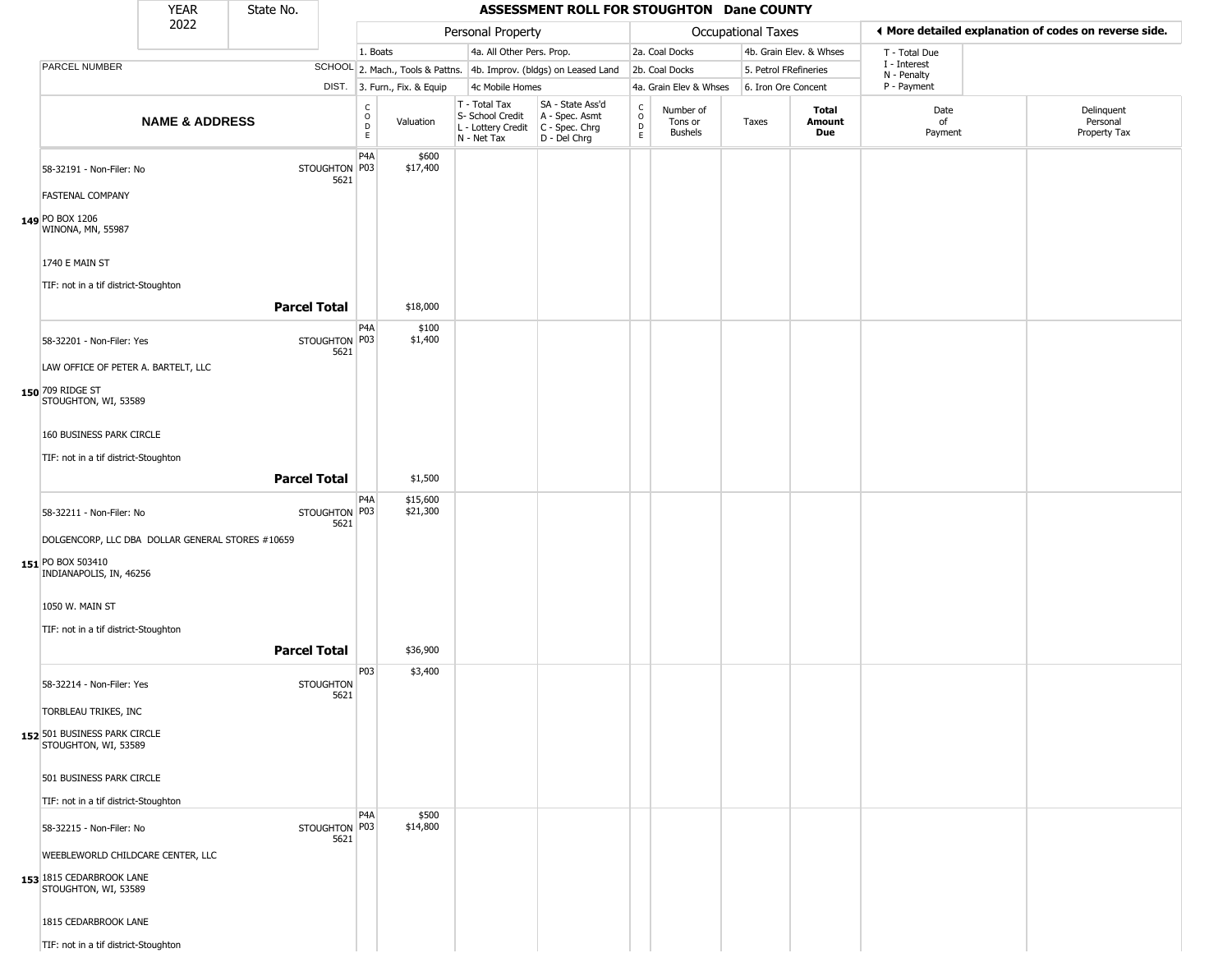|                                                                                              | <b>YEAR</b>               | State No.           |                          |                        |                              |                                                                                         | ASSESSMENT ROLL FOR STOUGHTON Dane COUNTY                           |                                                |                                        |                       |                         |                                                       |                                        |
|----------------------------------------------------------------------------------------------|---------------------------|---------------------|--------------------------|------------------------|------------------------------|-----------------------------------------------------------------------------------------|---------------------------------------------------------------------|------------------------------------------------|----------------------------------------|-----------------------|-------------------------|-------------------------------------------------------|----------------------------------------|
|                                                                                              | 2022                      |                     |                          |                        |                              | Personal Property                                                                       |                                                                     |                                                |                                        | Occupational Taxes    |                         | ◀ More detailed explanation of codes on reverse side. |                                        |
|                                                                                              |                           |                     |                          | 1. Boats               |                              | 4a. All Other Pers. Prop.                                                               |                                                                     |                                                | 2a. Coal Docks                         |                       | 4b. Grain Elev. & Whses | T - Total Due                                         |                                        |
| PARCEL NUMBER                                                                                |                           |                     |                          |                        |                              |                                                                                         | SCHOOL 2. Mach., Tools & Pattns. 4b. Improv. (bldgs) on Leased Land |                                                | 2b. Coal Docks                         | 5. Petrol FRefineries |                         | I - Interest<br>N - Penalty                           |                                        |
|                                                                                              |                           |                     |                          |                        | DIST. 3. Furn., Fix. & Equip | 4c Mobile Homes                                                                         |                                                                     |                                                | 4a. Grain Elev & Whses                 | 6. Iron Ore Concent   |                         | P - Payment                                           |                                        |
|                                                                                              | <b>NAME &amp; ADDRESS</b> |                     |                          | C<br>$\circ$<br>D<br>E | Valuation                    | T - Total Tax<br>S- School Credit<br>L - Lottery Credit   C - Spec. Chrg<br>N - Net Tax | SA - State Ass'd<br>A - Spec. Asmt<br>D - Del Chrg                  | $\begin{matrix} 0 \\ 0 \\ D \end{matrix}$<br>E | Number of<br>Tons or<br><b>Bushels</b> | Taxes                 | Total<br>Amount<br>Due  | Date<br>of<br>Payment                                 | Delinquent<br>Personal<br>Property Tax |
|                                                                                              |                           | <b>Parcel Total</b> |                          |                        | \$15,300                     |                                                                                         |                                                                     |                                                |                                        |                       |                         |                                                       |                                        |
| 58-32216 - Non-Filer: Yes                                                                    |                           |                     | <b>STOUGHTON</b><br>5621 | P03                    | \$3,700                      |                                                                                         |                                                                     |                                                |                                        |                       |                         |                                                       |                                        |
| MDS FITNESS, INC DBA ANYTIME FITNESS MIKE SCHMALTZ<br>154 845 MARKET ST<br>OREGON, WI, 53575 |                           |                     |                          |                        |                              |                                                                                         |                                                                     |                                                |                                        |                       |                         |                                                       |                                        |
| 2330 US HWY 51                                                                               |                           |                     |                          |                        |                              |                                                                                         |                                                                     |                                                |                                        |                       |                         |                                                       |                                        |
| TIF: not in a tif district-Stoughton<br>58-32221 - Non-Filer: No                             |                           |                     | <b>STOUGHTON</b><br>5621 | P03                    | \$32,900                     |                                                                                         |                                                                     |                                                |                                        |                       |                         |                                                       |                                        |
| US BANK NATIONAL ASSOCIATION PROPERTY TAX DEPT                                               |                           |                     |                          |                        |                              |                                                                                         |                                                                     |                                                |                                        |                       |                         |                                                       |                                        |
| 155 1310 MADRID ST STE 100<br>MARSHALL, MN, 56258                                            |                           |                     |                          |                        |                              |                                                                                         |                                                                     |                                                |                                        |                       |                         |                                                       |                                        |
| <b>VARIOUS</b>                                                                               |                           |                     |                          |                        |                              |                                                                                         |                                                                     |                                                |                                        |                       |                         |                                                       |                                        |
| TIF: not in a tif district-Stoughton                                                         |                           |                     |                          |                        |                              |                                                                                         |                                                                     |                                                |                                        |                       |                         |                                                       |                                        |
| 58-32223 - Non-Filer: No                                                                     |                           |                     | STOUGHTON   P03<br>5621  | P4A                    | \$19,500<br>\$41,200         |                                                                                         |                                                                     |                                                |                                        |                       |                         |                                                       |                                        |
| EL RIO GRANDE, LLC JOEL CERVANTES                                                            |                           |                     |                          |                        |                              |                                                                                         |                                                                     |                                                |                                        |                       |                         |                                                       |                                        |
| 156 524 W MAIN ST<br>STOUGHTON, WI, 53589                                                    |                           |                     |                          |                        |                              |                                                                                         |                                                                     |                                                |                                        |                       |                         |                                                       |                                        |
| 524 W MAIN ST                                                                                |                           |                     |                          |                        |                              |                                                                                         |                                                                     |                                                |                                        |                       |                         |                                                       |                                        |
| TIF: not in a tif district-Stoughton                                                         |                           |                     |                          |                        |                              |                                                                                         |                                                                     |                                                |                                        |                       |                         |                                                       |                                        |
|                                                                                              |                           | <b>Parcel Total</b> |                          |                        | \$60,700                     |                                                                                         |                                                                     |                                                |                                        |                       |                         |                                                       |                                        |
| 58-32232 - Non-Filer: No                                                                     |                           |                     | <b>STOUGHTON</b><br>5621 | P03                    | \$4,000                      |                                                                                         |                                                                     |                                                |                                        |                       |                         |                                                       |                                        |
| PITNEY BOWES GLOBAL FINANCIAL SVCS LLC                                                       |                           |                     |                          |                        |                              |                                                                                         |                                                                     |                                                |                                        |                       |                         |                                                       |                                        |
| 157 5310 CYPRESS CENTER DR, STE 110<br>TAMPA, FL, 33609                                      |                           |                     |                          |                        |                              |                                                                                         |                                                                     |                                                |                                        |                       |                         |                                                       |                                        |
| VARIOUS                                                                                      |                           |                     |                          |                        |                              |                                                                                         |                                                                     |                                                |                                        |                       |                         |                                                       |                                        |
| TIF: not in a tif district-Stoughton                                                         |                           |                     |                          | P <sub>4</sub> A       | \$600                        |                                                                                         |                                                                     |                                                |                                        |                       |                         |                                                       |                                        |
| 58-32238 - Non-Filer: No                                                                     |                           |                     | STOUGHTON P03<br>5621    |                        | \$2,000                      |                                                                                         |                                                                     |                                                |                                        |                       |                         |                                                       |                                        |
| CC OF MADISON, INC                                                                           |                           |                     |                          |                        |                              |                                                                                         |                                                                     |                                                |                                        |                       |                         |                                                       |                                        |
| 158 1001 FOURIER DR STE 200<br>MADISON, WI, 53717-1958                                       |                           |                     |                          |                        |                              |                                                                                         |                                                                     |                                                |                                        |                       |                         |                                                       |                                        |
| 2380 JACKSON ST                                                                              |                           |                     |                          |                        |                              |                                                                                         |                                                                     |                                                |                                        |                       |                         |                                                       |                                        |
| TIF: not in a tif district-Stoughton                                                         |                           |                     |                          |                        |                              |                                                                                         |                                                                     |                                                |                                        |                       |                         |                                                       |                                        |
|                                                                                              |                           | <b>Parcel Total</b> |                          |                        | \$2,600                      |                                                                                         |                                                                     |                                                |                                        |                       |                         |                                                       |                                        |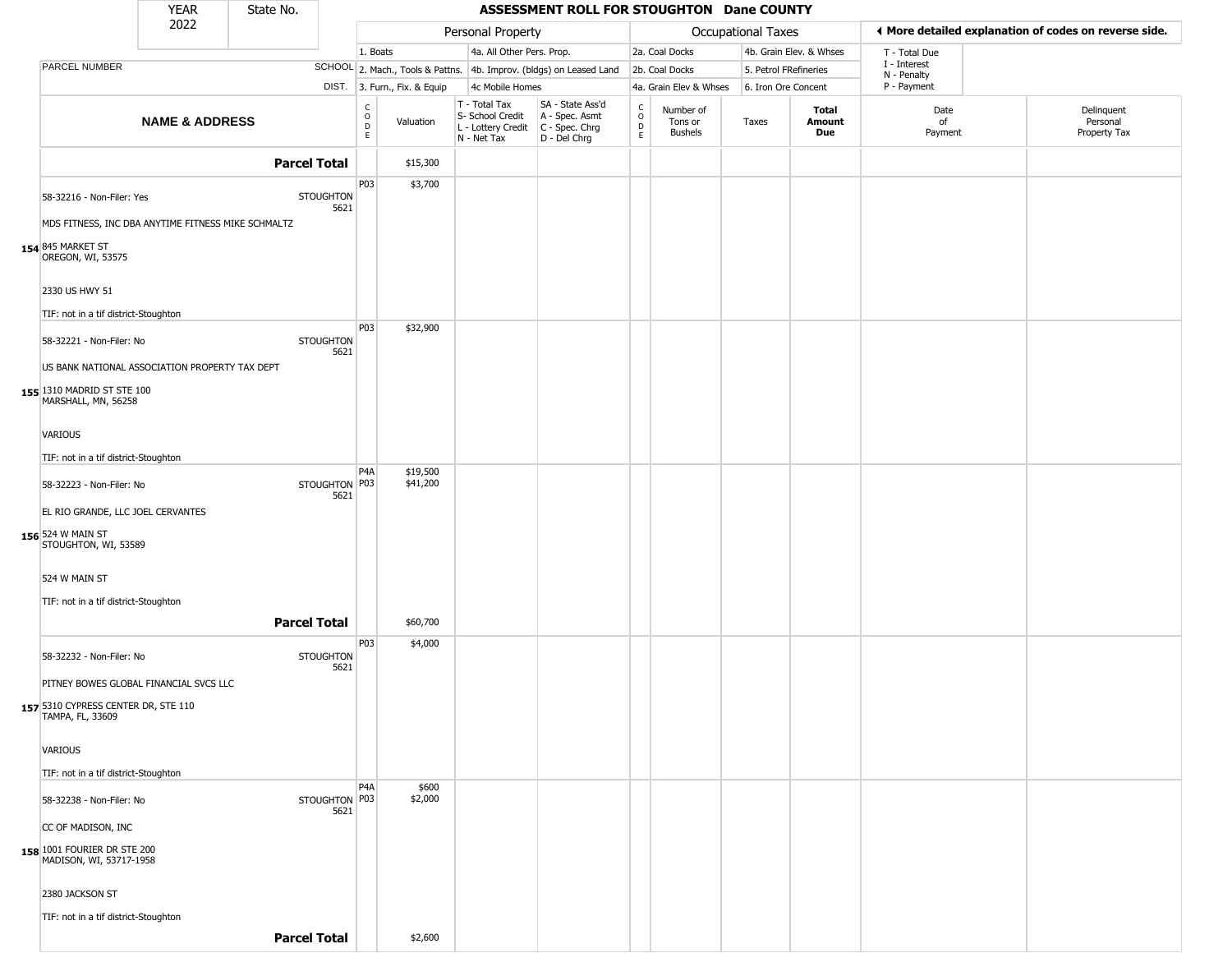|                                                                           | <b>YEAR</b>               | State No.           |                          |                                            |                              |                                                                          | ASSESSMENT ROLL FOR STOUGHTON Dane COUNTY                              |                                           |                                        |                       |                         |                             |                                                       |
|---------------------------------------------------------------------------|---------------------------|---------------------|--------------------------|--------------------------------------------|------------------------------|--------------------------------------------------------------------------|------------------------------------------------------------------------|-------------------------------------------|----------------------------------------|-----------------------|-------------------------|-----------------------------|-------------------------------------------------------|
|                                                                           | 2022                      |                     |                          |                                            |                              | Personal Property                                                        |                                                                        |                                           |                                        | Occupational Taxes    |                         |                             | ♦ More detailed explanation of codes on reverse side. |
|                                                                           |                           |                     |                          | 1. Boats                                   |                              | 4a. All Other Pers. Prop.                                                |                                                                        |                                           | 2a. Coal Docks                         |                       | 4b. Grain Elev. & Whses | T - Total Due               |                                                       |
| PARCEL NUMBER                                                             |                           |                     |                          |                                            |                              |                                                                          | SCHOOL 2. Mach., Tools & Pattns. 4b. Improv. (bldgs) on Leased Land    |                                           | 2b. Coal Docks                         | 5. Petrol FRefineries |                         | I - Interest<br>N - Penalty |                                                       |
|                                                                           |                           |                     |                          |                                            | DIST. 3. Furn., Fix. & Equip | 4c Mobile Homes                                                          |                                                                        |                                           | 4a. Grain Elev & Whses                 | 6. Iron Ore Concent   |                         | P - Payment                 |                                                       |
|                                                                           | <b>NAME &amp; ADDRESS</b> |                     |                          | $\begin{array}{c} C \\ 0 \\ E \end{array}$ | Valuation                    | $T - Total Tax$<br>S- School Credit<br>L - Lottery Credit<br>N - Net Tax | SA - State Ass'd<br>A - Spec. Asmt<br>$C - Spec. Chrg$<br>D - Del Chrg | c<br>$\circ$<br>$\mathsf{D}_{\mathsf{E}}$ | Number of<br>Tons or<br><b>Bushels</b> | Taxes                 | Total<br>Amount<br>Due  | Date<br>of<br>Payment       | Delinquent<br>Personal<br>Property Tax                |
| 58-32240 - Non-Filer: No                                                  |                           |                     | <b>STOUGHTON</b><br>5621 | P03                                        | \$4,900                      |                                                                          |                                                                        |                                           |                                        |                       |                         |                             |                                                       |
| QUADIENT LEASING USA INC FKA MAILFINANCE, INC                             |                           |                     |                          |                                            |                              |                                                                          |                                                                        |                                           |                                        |                       |                         |                             |                                                       |
| 159 478 WHEELERS FARM RD,<br>MILFORD, CT, 06461                           |                           |                     |                          |                                            |                              |                                                                          |                                                                        |                                           |                                        |                       |                         |                             |                                                       |
| <b>VARIOUS</b>                                                            |                           |                     |                          |                                            |                              |                                                                          |                                                                        |                                           |                                        |                       |                         |                             |                                                       |
| TIF: not in a tif district-Stoughton                                      |                           |                     |                          |                                            |                              |                                                                          |                                                                        |                                           |                                        |                       |                         |                             |                                                       |
| 58-32247 - Non-Filer: No                                                  |                           |                     | STOUGHTON mpt<br>5621    | Exe                                        | \$0                          |                                                                          |                                                                        |                                           |                                        |                       |                         |                             |                                                       |
| STOUGHTON HOSPITAL IMAGING, LLC                                           |                           |                     |                          |                                            |                              |                                                                          |                                                                        |                                           |                                        |                       |                         |                             |                                                       |
| 160 900 RIDGE ST<br>STOUGHTON, WI, 53589                                  |                           |                     |                          |                                            |                              |                                                                          |                                                                        |                                           |                                        |                       |                         |                             |                                                       |
| 900 RIDGE ST                                                              |                           |                     |                          |                                            |                              |                                                                          |                                                                        |                                           |                                        |                       |                         |                             |                                                       |
| TIF: not in a tif district-Stoughton                                      |                           |                     |                          |                                            |                              |                                                                          |                                                                        |                                           |                                        |                       |                         |                             |                                                       |
| 58-32260 - Non-Filer: Yes                                                 |                           |                     | STOUGHTON P03            | P <sub>4</sub> A                           | \$19,600<br>\$204,200        |                                                                          |                                                                        |                                           |                                        |                       |                         |                             |                                                       |
|                                                                           |                           |                     | 5621                     |                                            |                              |                                                                          |                                                                        |                                           |                                        |                       |                         |                             |                                                       |
| COMPLETE CARE                                                             |                           |                     |                          |                                            |                              |                                                                          |                                                                        |                                           |                                        |                       |                         |                             |                                                       |
| 161 457 OAK GLEN RD<br>HOWELL, NJ, 00731                                  |                           |                     |                          |                                            |                              |                                                                          |                                                                        |                                           |                                        |                       |                         |                             |                                                       |
| 814 JACKSON ST                                                            |                           |                     |                          |                                            |                              |                                                                          |                                                                        |                                           |                                        |                       |                         |                             |                                                       |
| TIF: not in a tif district-Stoughton                                      |                           |                     |                          |                                            |                              |                                                                          |                                                                        |                                           |                                        |                       |                         |                             |                                                       |
|                                                                           |                           | <b>Parcel Total</b> |                          |                                            | \$223,800                    |                                                                          |                                                                        |                                           |                                        |                       |                         |                             |                                                       |
|                                                                           |                           |                     |                          | P <sub>4</sub> A                           | \$8,300                      |                                                                          |                                                                        |                                           |                                        |                       |                         |                             |                                                       |
| 58-32264 - Non-Filer: No                                                  |                           |                     | <b>STOUGHTON</b><br>5621 |                                            |                              |                                                                          |                                                                        |                                           |                                        |                       |                         |                             |                                                       |
| DE LAGE LANDEN FINANCIAL SERVICES, INC ATTN: CORPORATE TAX<br><b>DEPT</b> |                           |                     |                          |                                            |                              |                                                                          |                                                                        |                                           |                                        |                       |                         |                             |                                                       |
| 162 1111 OLD EAGLE SCHOOL RD<br>WAYNE, PA, 19087                          |                           |                     |                          |                                            |                              |                                                                          |                                                                        |                                           |                                        |                       |                         |                             |                                                       |
| <b>VARIOUS</b>                                                            |                           |                     |                          |                                            |                              |                                                                          |                                                                        |                                           |                                        |                       |                         |                             |                                                       |
| TIF: not in a tif district-Stoughton                                      |                           |                     |                          |                                            |                              |                                                                          |                                                                        |                                           |                                        |                       |                         |                             |                                                       |
| 58-32271 - Non-Filer: No                                                  |                           |                     | STOUGHTON mpt            | Exe                                        | \$0                          |                                                                          |                                                                        |                                           |                                        |                       |                         |                             |                                                       |
| AGILITI HEALTH, INC                                                       |                           |                     | 5621                     |                                            |                              |                                                                          |                                                                        |                                           |                                        |                       |                         |                             |                                                       |
| 163 1301 INTERN'L PKWY, STE 300<br>FORT LAUDERDAL, FL, 33323              |                           |                     |                          |                                            |                              |                                                                          |                                                                        |                                           |                                        |                       |                         |                             |                                                       |
| 900 RIDGE ST                                                              |                           |                     |                          |                                            |                              |                                                                          |                                                                        |                                           |                                        |                       |                         |                             |                                                       |
| TIF: not in a tif district-Stoughton                                      |                           |                     |                          |                                            |                              |                                                                          |                                                                        |                                           |                                        |                       |                         |                             |                                                       |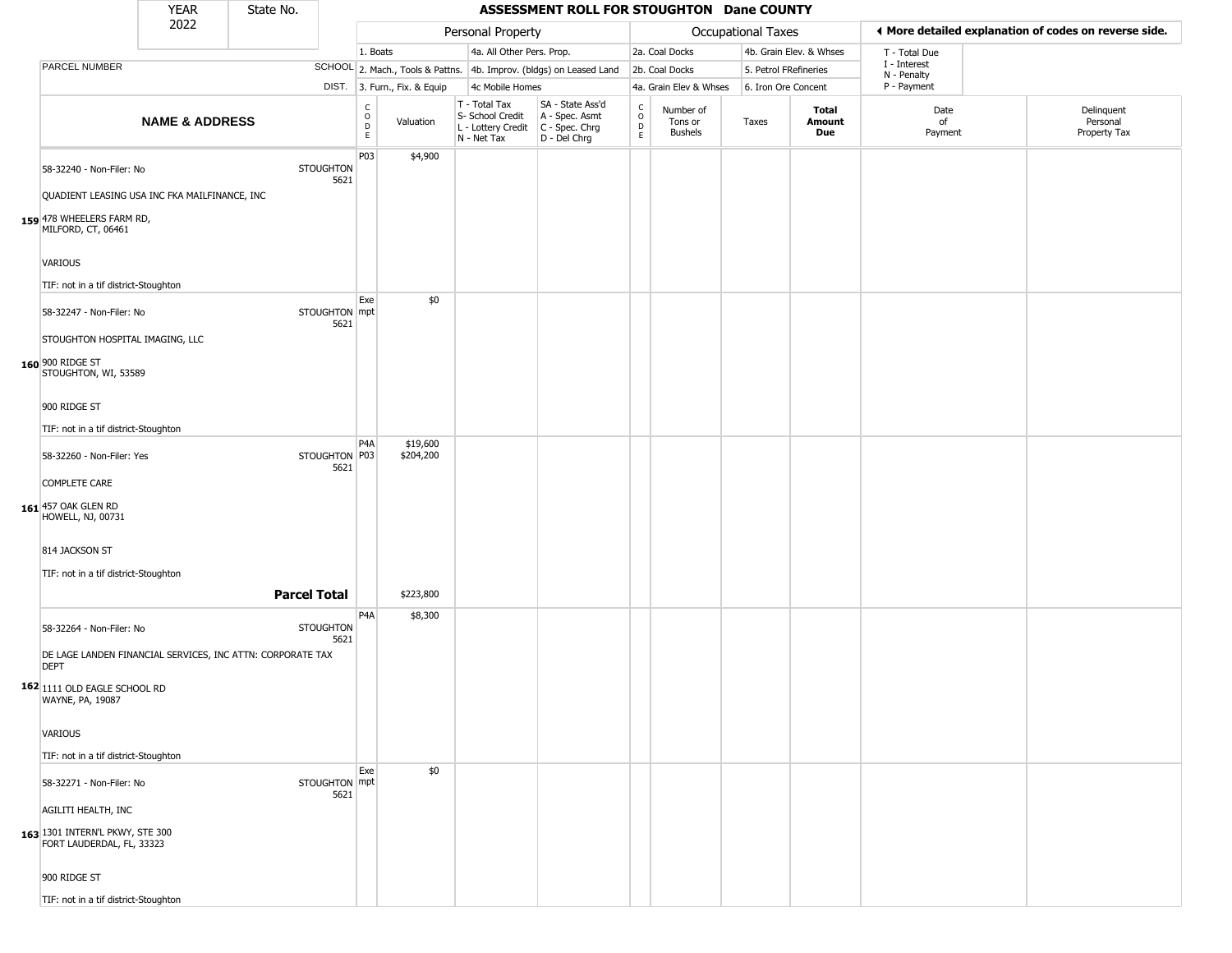|                                                          | <b>YEAR</b>                          | State No.           |                          |                                                |                              |                                                                                         | ASSESSMENT ROLL FOR STOUGHTON Dane COUNTY                           |                                          |                                        |                       |                         |                             |                                                       |
|----------------------------------------------------------|--------------------------------------|---------------------|--------------------------|------------------------------------------------|------------------------------|-----------------------------------------------------------------------------------------|---------------------------------------------------------------------|------------------------------------------|----------------------------------------|-----------------------|-------------------------|-----------------------------|-------------------------------------------------------|
|                                                          | 2022                                 |                     |                          |                                                |                              | Personal Property                                                                       |                                                                     |                                          |                                        | Occupational Taxes    |                         |                             | ♦ More detailed explanation of codes on reverse side. |
|                                                          |                                      |                     |                          | 1. Boats                                       |                              | 4a. All Other Pers. Prop.                                                               |                                                                     |                                          | 2a. Coal Docks                         |                       | 4b. Grain Elev. & Whses | T - Total Due               |                                                       |
| PARCEL NUMBER                                            |                                      |                     |                          |                                                |                              |                                                                                         | SCHOOL 2. Mach., Tools & Pattns. 4b. Improv. (bldgs) on Leased Land |                                          | 2b. Coal Docks                         | 5. Petrol FRefineries |                         | I - Interest<br>N - Penalty |                                                       |
|                                                          |                                      |                     |                          |                                                | DIST. 3. Furn., Fix. & Equip | 4c Mobile Homes                                                                         |                                                                     |                                          | 4a. Grain Elev & Whses                 | 6. Iron Ore Concent   |                         | P - Payment                 |                                                       |
|                                                          | <b>NAME &amp; ADDRESS</b>            |                     |                          | $\begin{matrix} 0 \\ 0 \\ D \end{matrix}$<br>E | Valuation                    | T - Total Tax<br>S- School Credit<br>L - Lottery Credit   C - Spec. Chrg<br>N - Net Tax | SA - State Ass'd<br>A - Spec. Asmt<br>D - Del Chrg                  | $\rm _o^C$<br>$\mathsf D$<br>$\mathsf E$ | Number of<br>Tons or<br><b>Bushels</b> | Taxes                 | Total<br>Amount<br>Due  | Date<br>of<br>Payment       | Delinquent<br>Personal<br>Property Tax                |
| 58-32276 - Non-Filer: Yes<br>HUGHES NETWORK SYSTEMS, LLC |                                      |                     | STOUGHTON mpt<br>5621    | Exe                                            | \$0                          |                                                                                         |                                                                     |                                          |                                        |                       |                         |                             |                                                       |
| 164 11717 EXPLORATION LN<br>GERMANTOWN, MD, 20876-2700   |                                      |                     |                          |                                                |                              |                                                                                         |                                                                     |                                          |                                        |                       |                         |                             |                                                       |
| <b>VARIOUS</b>                                           |                                      |                     |                          |                                                |                              |                                                                                         |                                                                     |                                          |                                        |                       |                         |                             |                                                       |
| TIF: not in a tif district-Stoughton                     |                                      |                     |                          | P <sub>4</sub> A                               | \$300                        |                                                                                         |                                                                     |                                          |                                        |                       |                         |                             |                                                       |
| 58-32277 - Non-Filer: No                                 |                                      |                     | <b>STOUGHTON</b><br>5621 |                                                |                              |                                                                                         |                                                                     |                                          |                                        |                       |                         |                             |                                                       |
| REDBOX AUTOMATED RETAIL, LLC<br>165 PO BOX 72210         |                                      |                     |                          |                                                |                              |                                                                                         |                                                                     |                                          |                                        |                       |                         |                             |                                                       |
| PHOENIX, AZ, 85050                                       |                                      |                     |                          |                                                |                              |                                                                                         |                                                                     |                                          |                                        |                       |                         |                             |                                                       |
| 1705 US HIGHWAY 51                                       |                                      |                     |                          |                                                |                              |                                                                                         |                                                                     |                                          |                                        |                       |                         |                             |                                                       |
| TIF: not in a tif district-Stoughton                     |                                      |                     |                          | P <sub>4</sub> A                               |                              |                                                                                         |                                                                     |                                          |                                        |                       |                         |                             |                                                       |
| 58-32287 - Non-Filer: Yes                                |                                      |                     | STOUGHTON P03<br>5621    |                                                | \$13,200<br>\$50,400         |                                                                                         |                                                                     |                                          |                                        |                       |                         |                             |                                                       |
| <b>EYM GROUP</b>                                         |                                      |                     |                          |                                                |                              |                                                                                         |                                                                     |                                          |                                        |                       |                         |                             |                                                       |
| 166 450 E JOHN CARPENTER FWY #100<br>IRVING, TX, 75062   |                                      |                     |                          |                                                |                              |                                                                                         |                                                                     |                                          |                                        |                       |                         |                             |                                                       |
| 1324 NYGAARD ST                                          |                                      |                     |                          |                                                |                              |                                                                                         |                                                                     |                                          |                                        |                       |                         |                             |                                                       |
| TIF: not in a tif district-Stoughton                     |                                      |                     |                          |                                                |                              |                                                                                         |                                                                     |                                          |                                        |                       |                         |                             |                                                       |
|                                                          |                                      | <b>Parcel Total</b> |                          |                                                | \$63,600                     |                                                                                         |                                                                     |                                          |                                        |                       |                         |                             |                                                       |
| 58-32294 - Non-Filer: No                                 |                                      |                     | STOUGHTON<br>5621        | P03                                            | \$3,100                      |                                                                                         |                                                                     |                                          |                                        |                       |                         |                             |                                                       |
| SMUCKER FOODSERVICE, INC                                 |                                      |                     |                          |                                                |                              |                                                                                         |                                                                     |                                          |                                        |                       |                         |                             |                                                       |
| 167 PO BOX 3576<br>CHICAGO, IL, 60654                    |                                      |                     |                          |                                                |                              |                                                                                         |                                                                     |                                          |                                        |                       |                         |                             |                                                       |
| VARIOUS                                                  |                                      |                     |                          |                                                |                              |                                                                                         |                                                                     |                                          |                                        |                       |                         |                             |                                                       |
| TIF: not in a tif district-Stoughton                     |                                      |                     |                          |                                                |                              |                                                                                         |                                                                     |                                          |                                        |                       |                         |                             |                                                       |
| 58-32295 - Non-Filer: No                                 |                                      |                     | STOUGHTON P03<br>5621    | P <sub>4</sub> A                               | \$4,900<br>\$101,400         |                                                                                         |                                                                     |                                          |                                        |                       |                         |                             |                                                       |
|                                                          | DAIRYLAND ELECTRICAL INDUSTRIES, INC |                     |                          |                                                |                              |                                                                                         |                                                                     |                                          |                                        |                       |                         |                             |                                                       |
| 168 PO BOX 187<br>STOUGHTON, WI, 53589                   |                                      |                     |                          |                                                |                              |                                                                                         |                                                                     |                                          |                                        |                       |                         |                             |                                                       |
| 340 BUSINESS PARK CIR                                    |                                      |                     |                          |                                                |                              |                                                                                         |                                                                     |                                          |                                        |                       |                         |                             |                                                       |
| TIF: not in a tif district-Stoughton                     |                                      |                     |                          |                                                |                              |                                                                                         |                                                                     |                                          |                                        |                       |                         |                             |                                                       |
|                                                          |                                      | <b>Parcel Total</b> |                          |                                                | \$106,300                    |                                                                                         |                                                                     |                                          |                                        |                       |                         |                             |                                                       |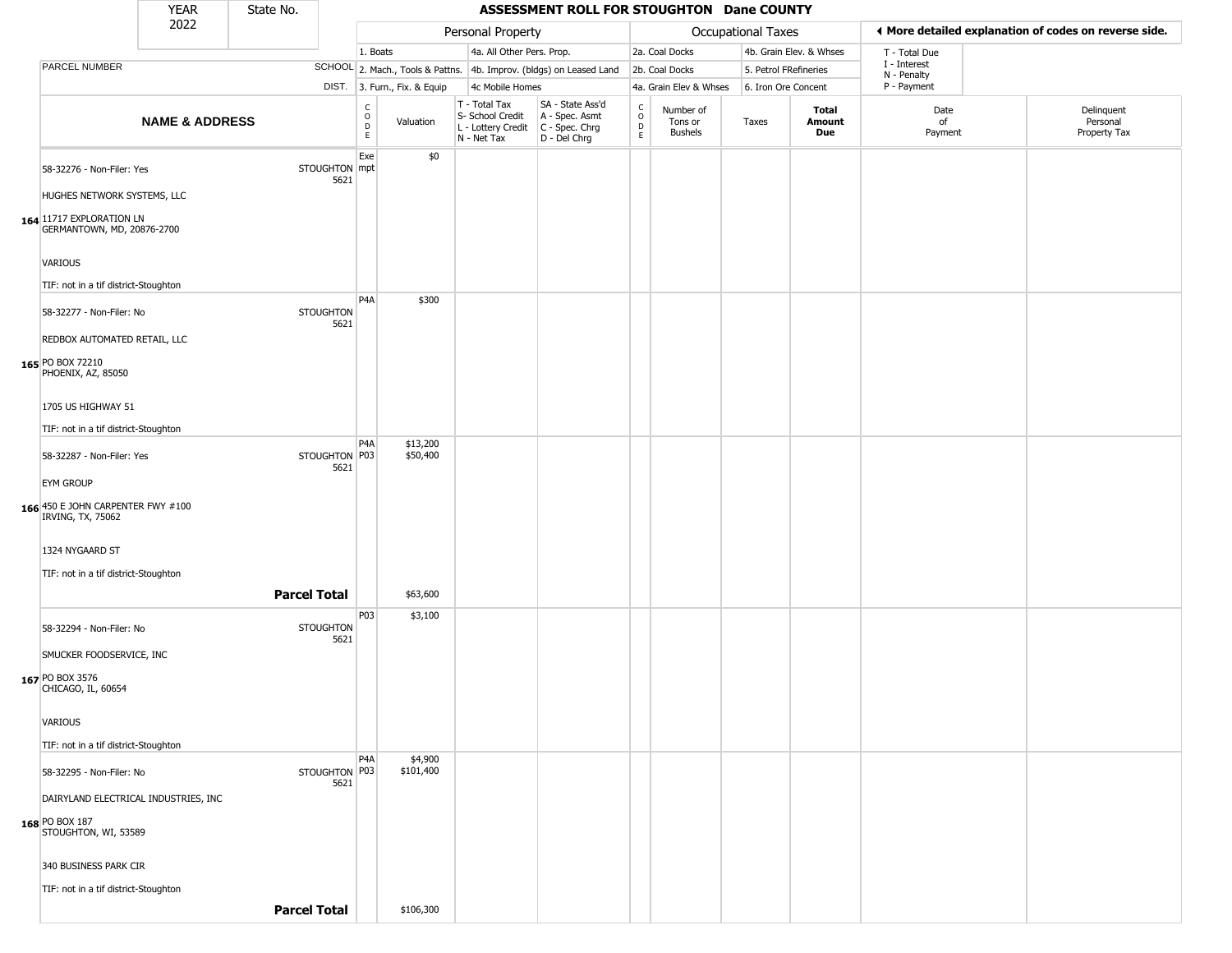|                                                      | <b>YEAR</b>               | State No.                                                |                          |                                              |                              |                                                                                           | ASSESSMENT ROLL FOR STOUGHTON Dane COUNTY                           |                         |                                 |                       |                         |                             |                                                       |
|------------------------------------------------------|---------------------------|----------------------------------------------------------|--------------------------|----------------------------------------------|------------------------------|-------------------------------------------------------------------------------------------|---------------------------------------------------------------------|-------------------------|---------------------------------|-----------------------|-------------------------|-----------------------------|-------------------------------------------------------|
|                                                      | 2022                      |                                                          |                          |                                              |                              | Personal Property                                                                         |                                                                     |                         |                                 | Occupational Taxes    |                         |                             | ♦ More detailed explanation of codes on reverse side. |
|                                                      |                           |                                                          |                          | 1. Boats                                     |                              | 4a. All Other Pers. Prop.                                                                 |                                                                     |                         | 2a. Coal Docks                  |                       | 4b. Grain Elev. & Whses | T - Total Due               |                                                       |
| PARCEL NUMBER                                        |                           |                                                          |                          |                                              |                              |                                                                                           | SCHOOL 2. Mach., Tools & Pattns. 4b. Improv. (bldgs) on Leased Land |                         | 2b. Coal Docks                  | 5. Petrol FRefineries |                         | I - Interest<br>N - Penalty |                                                       |
|                                                      |                           |                                                          |                          |                                              | DIST. 3. Furn., Fix. & Equip | 4c Mobile Homes                                                                           |                                                                     |                         | 4a. Grain Elev & Whses          | 6. Iron Ore Concent   |                         | P - Payment                 |                                                       |
|                                                      | <b>NAME &amp; ADDRESS</b> |                                                          |                          | $\begin{array}{c}\nC \\ O \\ E\n\end{array}$ | Valuation                    | T - Total Tax<br>S- School Credit<br>$L$ - Lottery Credit $C$ - Spec. Chrg<br>N - Net Tax | SA - State Ass'd<br>A - Spec. Asmt<br>D - Del Chrg                  | C<br>$\circ$<br>D<br>E. | Number of<br>Tons or<br>Bushels | Taxes                 | Total<br>Amount<br>Due  | Date<br>of<br>Payment       | Delinquent<br>Personal<br>Property Tax                |
| 58-32297 - Non-Filer: No                             |                           |                                                          | <b>STOUGHTON</b><br>5621 | P <sub>4</sub> A                             | \$2,000                      |                                                                                           |                                                                     |                         |                                 |                       |                         |                             |                                                       |
|                                                      |                           | GM-DI LEASING, LLC C/O RYAN TAX COMPLIANCE SERVICES, LLC |                          |                                              |                              |                                                                                           |                                                                     |                         |                                 |                       |                         |                             |                                                       |
| 169 PO BOX 460169 DEPT 851<br>HOUSTON, TX, 77056     |                           |                                                          |                          |                                              |                              |                                                                                           |                                                                     |                         |                                 |                       |                         |                             |                                                       |
| 1509 HWY 51                                          |                           |                                                          |                          |                                              |                              |                                                                                           |                                                                     |                         |                                 |                       |                         |                             |                                                       |
| TIF: not in a tif district-Stoughton                 |                           |                                                          |                          |                                              |                              |                                                                                           |                                                                     |                         |                                 |                       |                         |                             |                                                       |
| 58-32304 - Non-Filer: Yes                            |                           |                                                          | STOUGHTON P03<br>5621    | P4A                                          | \$200<br>\$600               |                                                                                           |                                                                     |                         |                                 |                       |                         |                             |                                                       |
| PUMPKIN PATCH PRESCHOOL                              |                           |                                                          |                          |                                              |                              |                                                                                           |                                                                     |                         |                                 |                       |                         |                             |                                                       |
| 170 1940 JACKSON ST<br>STOUGHTON, WI, 53589          |                           |                                                          |                          |                                              |                              |                                                                                           |                                                                     |                         |                                 |                       |                         |                             |                                                       |
| 900 W WILSON ST                                      |                           |                                                          |                          |                                              |                              |                                                                                           |                                                                     |                         |                                 |                       |                         |                             |                                                       |
| TIF: not in a tif district-Stoughton                 |                           |                                                          |                          |                                              |                              |                                                                                           |                                                                     |                         |                                 |                       |                         |                             |                                                       |
|                                                      |                           | <b>Parcel Total</b>                                      |                          |                                              | \$800                        |                                                                                           |                                                                     |                         |                                 |                       |                         |                             |                                                       |
| 58-32317 - Non-Filer: Yes                            |                           |                                                          | <b>STOUGHTON</b><br>5621 | P03                                          | \$5,500                      |                                                                                           |                                                                     |                         |                                 |                       |                         |                             |                                                       |
| HAMACHER LAWN CARE                                   |                           |                                                          |                          |                                              |                              |                                                                                           |                                                                     |                         |                                 |                       |                         |                             |                                                       |
| 171 705 HILLDALE LN<br>STOUGHTON, WI, 53589          |                           |                                                          |                          |                                              |                              |                                                                                           |                                                                     |                         |                                 |                       |                         |                             |                                                       |
| 705 HILLDALE LN                                      |                           |                                                          |                          |                                              |                              |                                                                                           |                                                                     |                         |                                 |                       |                         |                             |                                                       |
| TIF: not in a tif district-Stoughton                 |                           |                                                          |                          |                                              |                              |                                                                                           |                                                                     |                         |                                 |                       |                         |                             |                                                       |
| 58-32319 - Non-Filer: No                             |                           |                                                          | <b>STOUGHTON</b><br>5621 | P4A                                          | \$700                        |                                                                                           |                                                                     |                         |                                 |                       |                         |                             |                                                       |
| R & R JANITORIAL & CARPET CLEAN SVC ATTN: NANCY BLUM |                           |                                                          |                          |                                              |                              |                                                                                           |                                                                     |                         |                                 |                       |                         |                             |                                                       |
| 172 310 WEST ST<br>STOUGHTON, WI, 53589              |                           |                                                          |                          |                                              |                              |                                                                                           |                                                                     |                         |                                 |                       |                         |                             |                                                       |
| 310 WEST ST                                          |                           |                                                          |                          |                                              |                              |                                                                                           |                                                                     |                         |                                 |                       |                         |                             |                                                       |
| TIF: not in a tif district-Stoughton                 |                           |                                                          |                          |                                              |                              |                                                                                           |                                                                     |                         |                                 |                       |                         |                             |                                                       |
| 58-32322 - Non-Filer: No                             |                           |                                                          | STOUGHTON P03<br>5621    | P4A                                          | \$700<br>\$15,500            |                                                                                           |                                                                     |                         |                                 |                       |                         |                             |                                                       |
| MIDWEST CONSTRUCTION MATERIALS                       |                           |                                                          |                          |                                              |                              |                                                                                           |                                                                     |                         |                                 |                       |                         |                             |                                                       |
| 173 220 BUSINESS PARK CIR<br>STOUGHTON, WI, 53589    |                           |                                                          |                          |                                              |                              |                                                                                           |                                                                     |                         |                                 |                       |                         |                             |                                                       |
| 220 BUSINESS PARK CIR                                |                           |                                                          |                          |                                              |                              |                                                                                           |                                                                     |                         |                                 |                       |                         |                             |                                                       |
| TIF: not in a tif district-Stoughton                 |                           |                                                          |                          |                                              |                              |                                                                                           |                                                                     |                         |                                 |                       |                         |                             |                                                       |
|                                                      |                           | <b>Parcel Total</b>                                      |                          |                                              | \$16,200                     |                                                                                           |                                                                     |                         |                                 |                       |                         |                             |                                                       |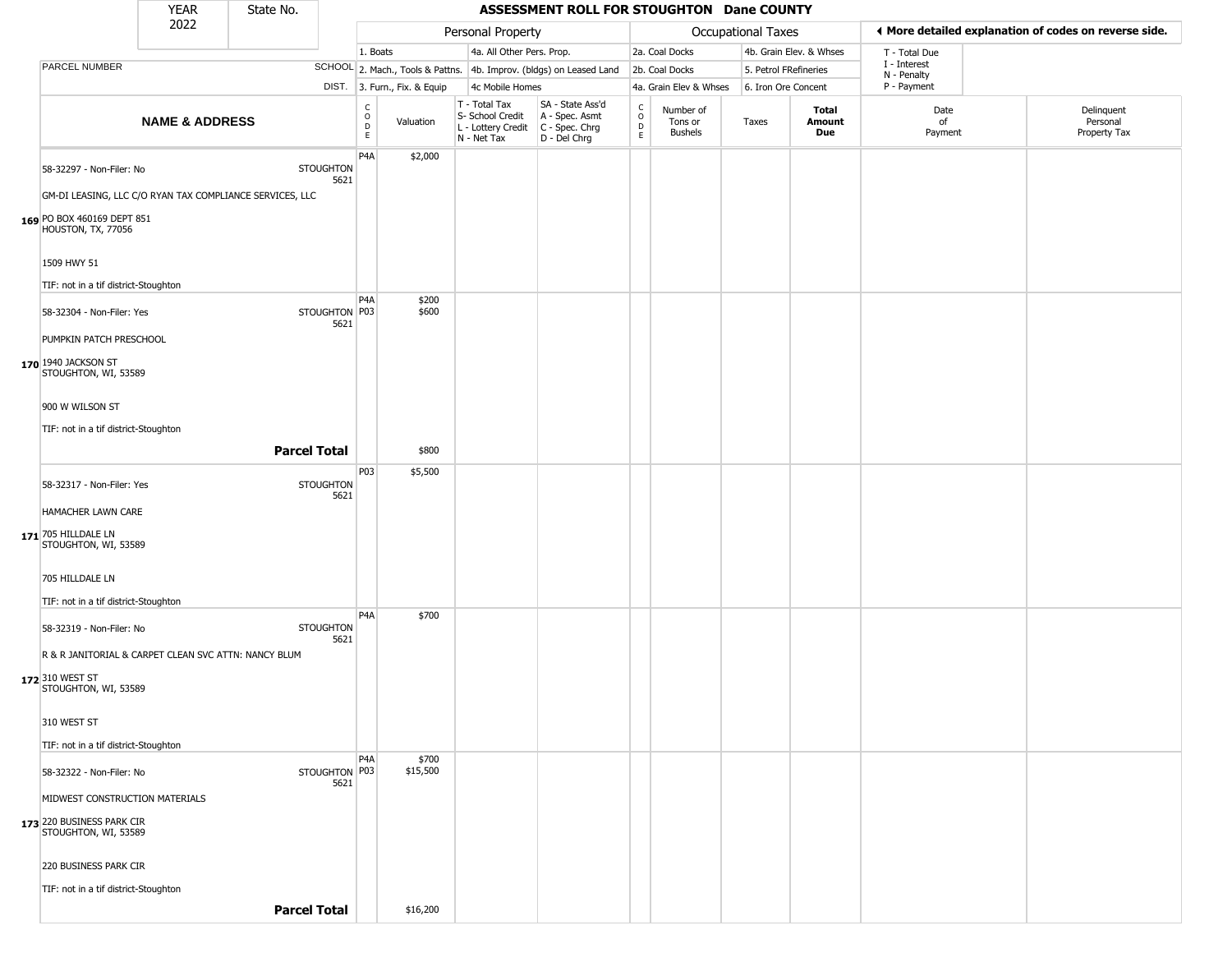|                                                                                             | <b>YEAR</b>               | State No.           |                          |                        |                              |                                                                        | ASSESSMENT ROLL FOR STOUGHTON Dane COUNTY                            |                                                |                                 |                       |                         |                             |                                                       |
|---------------------------------------------------------------------------------------------|---------------------------|---------------------|--------------------------|------------------------|------------------------------|------------------------------------------------------------------------|----------------------------------------------------------------------|------------------------------------------------|---------------------------------|-----------------------|-------------------------|-----------------------------|-------------------------------------------------------|
|                                                                                             | 2022                      |                     |                          |                        |                              | Personal Property                                                      |                                                                      |                                                |                                 | Occupational Taxes    |                         |                             | ◀ More detailed explanation of codes on reverse side. |
|                                                                                             |                           |                     |                          | 1. Boats               |                              | 4a. All Other Pers. Prop.                                              |                                                                      |                                                | 2a. Coal Docks                  |                       | 4b. Grain Elev. & Whses | T - Total Due               |                                                       |
| PARCEL NUMBER                                                                               |                           |                     |                          |                        |                              |                                                                        | SCHOOL 2. Mach., Tools & Pattns. 4b. Improv. (bldgs) on Leased Land  |                                                | 2b. Coal Docks                  | 5. Petrol FRefineries |                         | I - Interest<br>N - Penalty |                                                       |
|                                                                                             |                           |                     |                          |                        | DIST. 3. Furn., Fix. & Equip | 4c Mobile Homes                                                        |                                                                      |                                                | 4a. Grain Elev & Whses          | 6. Iron Ore Concent   |                         | P - Payment                 |                                                       |
|                                                                                             | <b>NAME &amp; ADDRESS</b> |                     |                          | C<br>$\circ$<br>D<br>E | Valuation                    | T - Total Tax<br>S- School Credit<br>L - Lottery Credit<br>N - Net Tax | SA - State Ass'd<br>A - Spec. Asmt<br>C - Spec. Chrg<br>D - Del Chrg | $\begin{matrix} 0 \\ 0 \\ D \end{matrix}$<br>E | Number of<br>Tons or<br>Bushels | Taxes                 | Total<br>Amount<br>Due  | Date<br>of<br>Payment       | Delinquent<br>Personal<br>Property Tax                |
| 58-32323 - Non-Filer: Yes<br>TRIPLE KEY, LLC DBA: THE DIAMOND CENTER                        |                           |                     | STOUGHTON P03<br>5621    | P4A                    | \$800<br>\$8,000             |                                                                        |                                                                      |                                                |                                 |                       |                         |                             |                                                       |
| 174 139 E MAIN ST<br>STOUGHTON, WI, 53589                                                   |                           |                     |                          |                        |                              |                                                                        |                                                                      |                                                |                                 |                       |                         |                             |                                                       |
| 139 E MAIN ST                                                                               |                           |                     |                          |                        |                              |                                                                        |                                                                      |                                                |                                 |                       |                         |                             |                                                       |
| TIF: TIF #4-Stoughton                                                                       |                           | <b>Parcel Total</b> |                          |                        | \$8,800                      |                                                                        |                                                                      |                                                |                                 |                       |                         |                             |                                                       |
| 58-32326 - Non-Filer: No                                                                    |                           |                     | <b>STOUGHTON</b><br>5621 | P4A                    | \$500                        |                                                                        |                                                                      |                                                |                                 |                       |                         |                             |                                                       |
| PRIZE IMPRESSIONS, LLC<br>175 909 PARKVIEW DR<br>STOUGHTON, WI, 53589                       |                           |                     |                          |                        |                              |                                                                        |                                                                      |                                                |                                 |                       |                         |                             |                                                       |
| 909 PARKVIEW DR                                                                             |                           |                     |                          |                        |                              |                                                                        |                                                                      |                                                |                                 |                       |                         |                             |                                                       |
| TIF: not in a tif district-Stoughton                                                        |                           |                     |                          |                        |                              |                                                                        |                                                                      |                                                |                                 |                       |                         |                             |                                                       |
| 58-32327 - Non-Filer: No                                                                    |                           |                     | <b>STOUGHTON</b><br>5621 | P <sub>4</sub> A       | \$0                          |                                                                        |                                                                      |                                                |                                 |                       |                         |                             |                                                       |
| TONE FINANCIAL ADVISORS, LLC<br>176 105 W WILSON ST<br>STOUGHTON, WI, 53589                 |                           |                     |                          |                        |                              |                                                                        |                                                                      |                                                |                                 |                       |                         |                             |                                                       |
| 105 W WILSON ST                                                                             |                           |                     |                          |                        |                              |                                                                        |                                                                      |                                                |                                 |                       |                         |                             |                                                       |
| TIF: TIF #4-Stoughton                                                                       |                           |                     |                          | P4A                    | \$100                        |                                                                        |                                                                      |                                                |                                 |                       |                         |                             |                                                       |
| 58-32329 - Non-Filer: No<br>TRUE CONSTRUCTION, INC                                          |                           |                     | STOUGHTON P03<br>5621    |                        | \$700                        |                                                                        |                                                                      |                                                |                                 |                       |                         |                             |                                                       |
| 177 622 CHRISTIANSEN WAY<br>STOUGHTON, WI, 53589                                            |                           |                     |                          |                        |                              |                                                                        |                                                                      |                                                |                                 |                       |                         |                             |                                                       |
| 622 CHRISTIANSEN WAY<br>TIF: not in a tif district-Stoughton                                |                           |                     |                          |                        |                              |                                                                        |                                                                      |                                                |                                 |                       |                         |                             |                                                       |
|                                                                                             |                           | <b>Parcel Total</b> |                          |                        | \$800                        |                                                                        |                                                                      |                                                |                                 |                       |                         |                             |                                                       |
| 58-32331 - Non-Filer: Yes                                                                   |                           |                     | STOUGHTON P03<br>5621    | P4A                    | \$2,300<br>\$27,100          |                                                                        |                                                                      |                                                |                                 |                       |                         |                             |                                                       |
| QUALITY INN AND SUITES C/O PURVISH PATEL<br>178 11654 LIBERTY LANE<br>PLAINFIELD, IL, 60685 |                           |                     |                          |                        |                              |                                                                        |                                                                      |                                                |                                 |                       |                         |                             |                                                       |
| 640/660/680 NYGAARD ST                                                                      |                           |                     |                          |                        |                              |                                                                        |                                                                      |                                                |                                 |                       |                         |                             |                                                       |
| TIF: not in a tif district-Stoughton                                                        |                           | <b>Parcel Total</b> |                          |                        | \$29,400                     |                                                                        |                                                                      |                                                |                                 |                       |                         |                             |                                                       |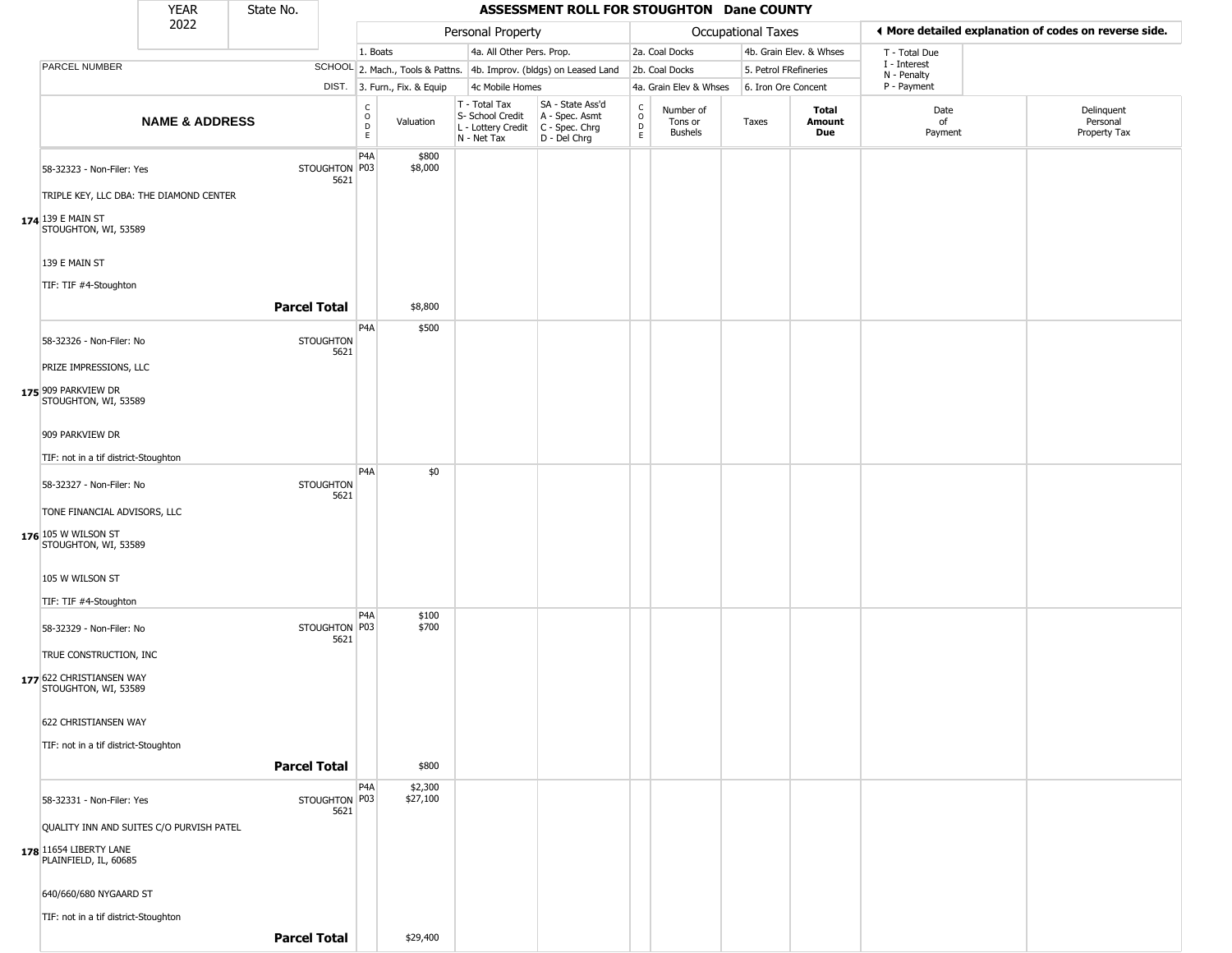|                                                      | <b>YEAR</b>               | State No.           |                          |                                                          |                              |                                                                        | ASSESSMENT ROLL FOR STOUGHTON Dane COUNTY                              |                                                          |                                        |                           |                               |                             |                                                       |
|------------------------------------------------------|---------------------------|---------------------|--------------------------|----------------------------------------------------------|------------------------------|------------------------------------------------------------------------|------------------------------------------------------------------------|----------------------------------------------------------|----------------------------------------|---------------------------|-------------------------------|-----------------------------|-------------------------------------------------------|
|                                                      | 2022                      |                     |                          |                                                          |                              | Personal Property                                                      |                                                                        |                                                          |                                        | <b>Occupational Taxes</b> |                               |                             | ♦ More detailed explanation of codes on reverse side. |
|                                                      |                           |                     |                          | 1. Boats                                                 |                              | 4a. All Other Pers. Prop.                                              |                                                                        |                                                          | 2a. Coal Docks                         |                           | 4b. Grain Elev. & Whses       | T - Total Due               |                                                       |
| PARCEL NUMBER                                        |                           |                     |                          |                                                          |                              |                                                                        | SCHOOL 2. Mach., Tools & Pattns. 4b. Improv. (bldgs) on Leased Land    |                                                          | 2b. Coal Docks                         |                           | 5. Petrol FRefineries         | I - Interest<br>N - Penalty |                                                       |
|                                                      |                           |                     |                          |                                                          | DIST. 3. Furn., Fix. & Equip | 4c Mobile Homes                                                        |                                                                        |                                                          | 4a. Grain Elev & Whses                 |                           | 6. Iron Ore Concent           | P - Payment                 |                                                       |
|                                                      | <b>NAME &amp; ADDRESS</b> |                     |                          | $\begin{matrix} 0 \\ 0 \\ D \end{matrix}$<br>$\mathsf E$ | Valuation                    | T - Total Tax<br>S- School Credit<br>L - Lottery Credit<br>N - Net Tax | SA - State Ass'd<br>A - Spec. Asmt<br>$C - Spec. Chrg$<br>D - Del Chrg | $\begin{smallmatrix} C \\ 0 \\ D \end{smallmatrix}$<br>E | Number of<br>Tons or<br><b>Bushels</b> | Taxes                     | Total<br>Amount<br><b>Due</b> | Date<br>of<br>Payment       | Delinquent<br>Personal<br>Property Tax                |
| 58-32336 - Non-Filer: No                             |                           |                     | STOUGHTON P03<br>5621    | P <sub>4</sub> A                                         | \$1,400<br>\$10,600          |                                                                        |                                                                        |                                                          |                                        |                           |                               |                             |                                                       |
| EDWARD D. JONES & CO., L.P. DBA: BRANCH TAX 35361    |                           |                     |                          |                                                          |                              |                                                                        |                                                                        |                                                          |                                        |                           |                               |                             |                                                       |
| 179 PO BOX 66528<br>ST. LOUIS, MO, 63166             |                           |                     |                          |                                                          |                              |                                                                        |                                                                        |                                                          |                                        |                           |                               |                             |                                                       |
| 154 E MAIN ST                                        |                           |                     |                          |                                                          |                              |                                                                        |                                                                        |                                                          |                                        |                           |                               |                             |                                                       |
| TIF: TIF #4-Stoughton                                |                           |                     |                          |                                                          |                              |                                                                        |                                                                        |                                                          |                                        |                           |                               |                             |                                                       |
|                                                      |                           | <b>Parcel Total</b> |                          |                                                          | \$12,000                     |                                                                        |                                                                        |                                                          |                                        |                           |                               |                             |                                                       |
| 58-32337 - Non-Filer: No                             |                           |                     | <b>STOUGHTON</b><br>5621 | P <sub>4</sub> A                                         | \$700                        |                                                                        |                                                                        |                                                          |                                        |                           |                               |                             |                                                       |
| REDBOX AUTOMATED RETAIL, LLC                         |                           |                     |                          |                                                          |                              |                                                                        |                                                                        |                                                          |                                        |                           |                               |                             |                                                       |
| 180 PO BOX 72210<br>PHOENIX, AZ, 85050               |                           |                     |                          |                                                          |                              |                                                                        |                                                                        |                                                          |                                        |                           |                               |                             |                                                       |
| 1750 US HWY 51                                       |                           |                     |                          |                                                          |                              |                                                                        |                                                                        |                                                          |                                        |                           |                               |                             |                                                       |
| TIF: not in a tif district-Stoughton                 |                           |                     |                          |                                                          |                              |                                                                        |                                                                        |                                                          |                                        |                           |                               |                             |                                                       |
| 58-32338 - Non-Filer: No                             |                           |                     | <b>STOUGHTON</b><br>5621 | P <sub>4</sub> A                                         | \$11,900                     |                                                                        |                                                                        |                                                          |                                        |                           |                               |                             |                                                       |
| GFL SOLID WASTE MIDWEST, LLC                         |                           |                     |                          |                                                          |                              |                                                                        |                                                                        |                                                          |                                        |                           |                               |                             |                                                       |
| 181 PO BOX 80615<br>INDIANAPOLIS, IN, 46280          |                           |                     |                          |                                                          |                              |                                                                        |                                                                        |                                                          |                                        |                           |                               |                             |                                                       |
| <b>VARIOUS</b>                                       |                           |                     |                          |                                                          |                              |                                                                        |                                                                        |                                                          |                                        |                           |                               |                             |                                                       |
| TIF: not in a tif district-Stoughton                 |                           |                     |                          |                                                          |                              |                                                                        |                                                                        |                                                          |                                        |                           |                               |                             |                                                       |
| 58-32344 - Non-Filer: Yes                            |                           |                     | STOUGHTON P03<br>5621    | P4A                                                      | \$800<br>\$3,000             |                                                                        |                                                                        |                                                          |                                        |                           |                               |                             |                                                       |
| SERVICE SOLUTIONS OF EDGE ONE, INC                   |                           |                     |                          |                                                          |                              |                                                                        |                                                                        |                                                          |                                        |                           |                               |                             |                                                       |
| 182 161 BUSINESS PARK CIRCLE<br>STOUGHTON, WI, 53948 |                           |                     |                          |                                                          |                              |                                                                        |                                                                        |                                                          |                                        |                           |                               |                             |                                                       |
| 161 BUSINESS PARK CIRCLE                             |                           |                     |                          |                                                          |                              |                                                                        |                                                                        |                                                          |                                        |                           |                               |                             |                                                       |
| TIF: not in a tif district-Stoughton                 |                           |                     |                          |                                                          |                              |                                                                        |                                                                        |                                                          |                                        |                           |                               |                             |                                                       |
|                                                      |                           | <b>Parcel Total</b> |                          |                                                          | \$3,800                      |                                                                        |                                                                        |                                                          |                                        |                           |                               |                             |                                                       |
|                                                      |                           |                     |                          | P <sub>4</sub> A                                         | \$6,600                      |                                                                        |                                                                        |                                                          |                                        |                           |                               |                             |                                                       |
| 58-32350 - Non-Filer: Yes                            |                           |                     | STOUGHTON P03<br>5621    |                                                          | \$17,600                     |                                                                        |                                                                        |                                                          |                                        |                           |                               |                             |                                                       |
| PIZZA PIT                                            |                           |                     |                          |                                                          |                              |                                                                        |                                                                        |                                                          |                                        |                           |                               |                             |                                                       |
| 183 1060 W MAIN ST<br>STOUGHTON, WI, 53589           |                           |                     |                          |                                                          |                              |                                                                        |                                                                        |                                                          |                                        |                           |                               |                             |                                                       |
| 1060 W MAIN ST                                       |                           |                     |                          |                                                          |                              |                                                                        |                                                                        |                                                          |                                        |                           |                               |                             |                                                       |
| TIF: not in a tif district-Stoughton                 |                           |                     |                          |                                                          |                              |                                                                        |                                                                        |                                                          |                                        |                           |                               |                             |                                                       |
|                                                      |                           | <b>Parcel Total</b> |                          |                                                          | \$24,200                     |                                                                        |                                                                        |                                                          |                                        |                           |                               |                             |                                                       |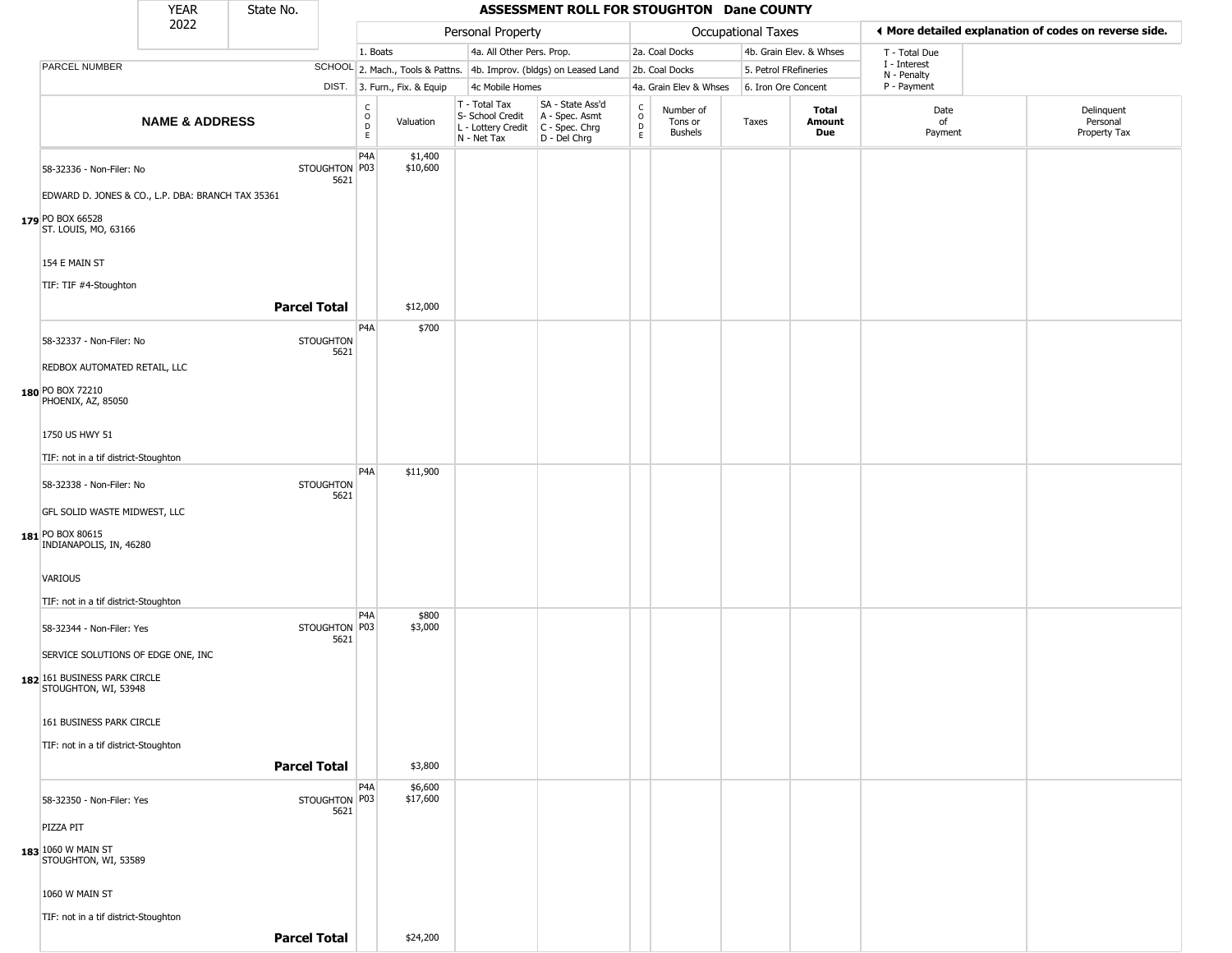|                                                    | <b>YEAR</b>               | State No. |                          |                                      |                              |                                                                        | ASSESSMENT ROLL FOR STOUGHTON Dane COUNTY                            |                                                          |                                        |                     |                         |                             |                                                       |
|----------------------------------------------------|---------------------------|-----------|--------------------------|--------------------------------------|------------------------------|------------------------------------------------------------------------|----------------------------------------------------------------------|----------------------------------------------------------|----------------------------------------|---------------------|-------------------------|-----------------------------|-------------------------------------------------------|
|                                                    | 2022                      |           |                          |                                      |                              | Personal Property                                                      |                                                                      |                                                          |                                        | Occupational Taxes  |                         |                             | ♦ More detailed explanation of codes on reverse side. |
|                                                    |                           |           |                          | 1. Boats                             |                              | 4a. All Other Pers. Prop.                                              |                                                                      |                                                          | 2a. Coal Docks                         |                     | 4b. Grain Elev. & Whses | T - Total Due               |                                                       |
| PARCEL NUMBER                                      |                           |           |                          |                                      |                              |                                                                        | SCHOOL 2. Mach., Tools & Pattns. 4b. Improv. (bldgs) on Leased Land  |                                                          | 2b. Coal Docks                         |                     | 5. Petrol FRefineries   | I - Interest<br>N - Penalty |                                                       |
|                                                    |                           |           |                          |                                      | DIST. 3. Furn., Fix. & Equip | 4c Mobile Homes                                                        |                                                                      |                                                          | 4a. Grain Elev & Whses                 | 6. Iron Ore Concent |                         | P - Payment                 |                                                       |
|                                                    | <b>NAME &amp; ADDRESS</b> |           |                          | c<br>$\circ$<br>$\overline{D}$<br>E. | Valuation                    | T - Total Tax<br>S- School Credit<br>L - Lottery Credit<br>N - Net Tax | SA - State Ass'd<br>A - Spec. Asmt<br>C - Spec. Chrg<br>D - Del Chrg | $\begin{smallmatrix} C \\ O \\ D \end{smallmatrix}$<br>E | Number of<br>Tons or<br><b>Bushels</b> | Taxes               | Total<br>Amount<br>Due  | Date<br>of<br>Payment       | Delinquent<br>Personal<br>Property Tax                |
| 58-32666 - Non-Filer: No                           |                           |           | STOUGHTON e<br>5621 Ass  | Stat                                 | \$0                          |                                                                        |                                                                      |                                                          |                                        |                     |                         |                             |                                                       |
| DURR UNIVERSAL, INC                                |                           |           |                          | ess<br>ed                            |                              |                                                                        |                                                                      |                                                          |                                        |                     |                         |                             |                                                       |
| 184 1925 US HWY 51<br>STOUGHTON, WI, 53589         |                           |           |                          |                                      |                              |                                                                        |                                                                      |                                                          |                                        |                     |                         |                             |                                                       |
| 1925 US HWY 51                                     |                           |           |                          |                                      |                              |                                                                        |                                                                      |                                                          |                                        |                     |                         |                             |                                                       |
| TIF: not in a tif district-Stoughton               |                           |           |                          |                                      |                              |                                                                        |                                                                      |                                                          |                                        |                     |                         |                             |                                                       |
| 58-32678 - Non-Filer: No                           |                           |           | <b>STOUGHTON</b>         | P <sub>4</sub> A                     | \$15,600                     |                                                                        |                                                                      |                                                          |                                        |                     |                         |                             |                                                       |
| CHEP USA ATTN: PROPERTY TAX                        |                           |           | 5621                     |                                      |                              |                                                                        |                                                                      |                                                          |                                        |                     |                         |                             |                                                       |
| 185 5897 WINDWARD PARKWAY<br>ALPHARETTA, GA, 30005 |                           |           |                          |                                      |                              |                                                                        |                                                                      |                                                          |                                        |                     |                         |                             |                                                       |
| 430 INDUSTRIAL CIRCLE                              |                           |           |                          |                                      |                              |                                                                        |                                                                      |                                                          |                                        |                     |                         |                             |                                                       |
| TIF: not in a tif district-Stoughton               |                           |           |                          |                                      |                              |                                                                        |                                                                      |                                                          |                                        |                     |                         |                             |                                                       |
| 58-32679 - Non-Filer: No                           |                           |           | <b>STOUGHTON</b><br>5621 | P03                                  | \$3,800                      |                                                                        |                                                                      |                                                          |                                        |                     |                         |                             |                                                       |
| THE AMERICAN BOTTLING COMPANY                      |                           |           |                          |                                      |                              |                                                                        |                                                                      |                                                          |                                        |                     |                         |                             |                                                       |
| 186 PO BOX 1925<br>FRISCO, TX, 75034               |                           |           |                          |                                      |                              |                                                                        |                                                                      |                                                          |                                        |                     |                         |                             |                                                       |
| VARIOUS                                            |                           |           |                          |                                      |                              |                                                                        |                                                                      |                                                          |                                        |                     |                         |                             |                                                       |
| TIF: not in a tif district-Stoughton               |                           |           |                          |                                      |                              |                                                                        |                                                                      |                                                          |                                        |                     |                         |                             |                                                       |
| 58-32685 - Non-Filer: No                           |                           |           | STOUGHTON P03<br>5621    | P4A                                  | \$500<br>\$87,500            |                                                                        |                                                                      |                                                          |                                        |                     |                         |                             |                                                       |
| LIFETIME STOUGHTON, LLC                            |                           |           |                          |                                      |                              |                                                                        |                                                                      |                                                          |                                        |                     |                         |                             |                                                       |
| 187 101 W MAIN ST<br>STOUGHTON, WI, 53589          |                           |           |                          |                                      |                              |                                                                        |                                                                      |                                                          |                                        |                     |                         |                             |                                                       |
| 101 W MAIN ST                                      |                           |           |                          |                                      |                              |                                                                        |                                                                      |                                                          |                                        |                     |                         |                             |                                                       |
| TIF: not in a tif district-Stoughton               |                           |           |                          |                                      |                              |                                                                        |                                                                      |                                                          |                                        |                     |                         |                             |                                                       |
|                                                    |                           |           | <b>Parcel Total</b>      |                                      | \$88,000                     |                                                                        |                                                                      |                                                          |                                        |                     |                         |                             |                                                       |
| 58-32687 - Non-Filer: No                           |                           |           | STOUGHTON P03            | P <sub>4</sub> A                     | \$30,900<br>\$48,200         |                                                                        |                                                                      |                                                          |                                        |                     |                         |                             |                                                       |
| BLACKHAWK COMMUNITY CREDIT UNION                   |                           |           | 5621                     |                                      |                              |                                                                        |                                                                      |                                                          |                                        |                     |                         |                             |                                                       |
| 188 PO BOX 1366                                    |                           |           |                          |                                      |                              |                                                                        |                                                                      |                                                          |                                        |                     |                         |                             |                                                       |
| JANESVILLE, WI, 53547                              |                           |           |                          |                                      |                              |                                                                        |                                                                      |                                                          |                                        |                     |                         |                             |                                                       |
| 1525 US HIGHWAY 51 & 138                           |                           |           |                          |                                      |                              |                                                                        |                                                                      |                                                          |                                        |                     |                         |                             |                                                       |
| TIF: not in a tif district-Stoughton               |                           |           |                          |                                      |                              |                                                                        |                                                                      |                                                          |                                        |                     |                         |                             |                                                       |
|                                                    |                           |           | <b>Parcel Total</b>      |                                      | \$79,100                     |                                                                        |                                                                      |                                                          |                                        |                     |                         |                             |                                                       |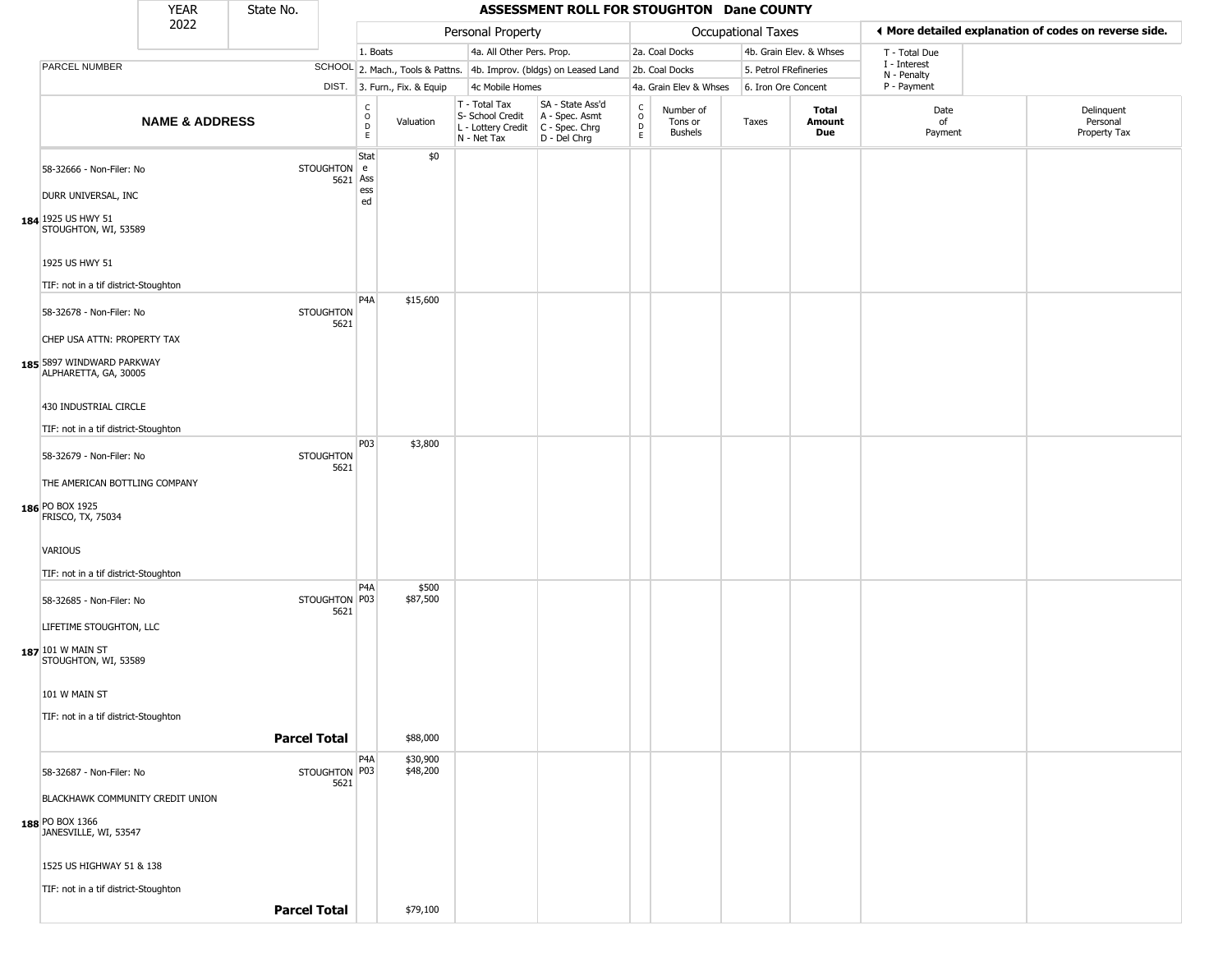|                                                                                                                                                         | <b>YEAR</b>               | State No. |                          |                                                             |                              |                                                                        | ASSESSMENT ROLL FOR STOUGHTON Dane COUNTY                            |                                 |                                        |                       |                               |                             |                                                       |
|---------------------------------------------------------------------------------------------------------------------------------------------------------|---------------------------|-----------|--------------------------|-------------------------------------------------------------|------------------------------|------------------------------------------------------------------------|----------------------------------------------------------------------|---------------------------------|----------------------------------------|-----------------------|-------------------------------|-----------------------------|-------------------------------------------------------|
|                                                                                                                                                         | 2022                      |           |                          |                                                             |                              | Personal Property                                                      |                                                                      |                                 |                                        | Occupational Taxes    |                               |                             | ◀ More detailed explanation of codes on reverse side. |
|                                                                                                                                                         |                           |           |                          | 1. Boats                                                    |                              | 4a. All Other Pers. Prop.                                              |                                                                      |                                 | 2a. Coal Docks                         |                       | 4b. Grain Elev. & Whses       | T - Total Due               |                                                       |
| PARCEL NUMBER                                                                                                                                           |                           |           |                          |                                                             |                              |                                                                        | SCHOOL 2. Mach., Tools & Pattns. 4b. Improv. (bldgs) on Leased Land  |                                 | 2b. Coal Docks                         | 5. Petrol FRefineries |                               | I - Interest<br>N - Penalty |                                                       |
|                                                                                                                                                         |                           |           |                          |                                                             | DIST. 3. Furn., Fix. & Equip | 4c Mobile Homes                                                        |                                                                      |                                 | 4a. Grain Elev & Whses                 | 6. Iron Ore Concent   |                               | P - Payment                 |                                                       |
|                                                                                                                                                         | <b>NAME &amp; ADDRESS</b> |           |                          | $\mathsf{C}$<br>$\circ$<br>$\mathop{\mathsf{D}}_\mathsf{E}$ | Valuation                    | T - Total Tax<br>S- School Credit<br>L - Lottery Credit<br>N - Net Tax | SA - State Ass'd<br>A - Spec. Asmt<br>C - Spec. Chrg<br>D - Del Chrg | $\rm ^c_o$<br>$\mathsf{D}$<br>E | Number of<br>Tons or<br><b>Bushels</b> | Taxes                 | <b>Total</b><br>Amount<br>Due | Date<br>of<br>Payment       | Delinquent<br>Personal<br>Property Tax                |
| 58-32690 - Non-Filer: No<br>STANLEY CONVERGENT SECURITY SOLUTIONS C/O MILLENIUM TAX<br>SVCS, LLC                                                        |                           |           | <b>STOUGHTON</b><br>5621 | P03                                                         | \$100                        |                                                                        |                                                                      |                                 |                                        |                       |                               |                             |                                                       |
| 189 PO BOX 1029<br>DUBLIN, PA, 18917-1029<br>1009 W MAIN ST                                                                                             |                           |           |                          |                                                             |                              |                                                                        |                                                                      |                                 |                                        |                       |                               |                             |                                                       |
| TIF: not in a tif district-Stoughton                                                                                                                    |                           |           |                          |                                                             |                              |                                                                        |                                                                      |                                 |                                        |                       |                               |                             |                                                       |
| 58-32691 - Non-Filer: Yes<br><b>JIMMY JOHNS</b>                                                                                                         |                           |           | STOUGHTON P03<br>5621    | P <sub>4</sub> A                                            | \$2,600<br>\$17,800          |                                                                        |                                                                      |                                 |                                        |                       |                               |                             |                                                       |
| 190 3595 E GLACIER PL<br>CHANDLER, AZ, 85249<br>2376 JACKSON ST                                                                                         |                           |           |                          |                                                             |                              |                                                                        |                                                                      |                                 |                                        |                       |                               |                             |                                                       |
| TIF: not in a tif district-Stoughton                                                                                                                    |                           |           |                          |                                                             |                              |                                                                        |                                                                      |                                 |                                        |                       |                               |                             |                                                       |
|                                                                                                                                                         |                           |           | <b>Parcel Total</b>      |                                                             | \$20,400                     |                                                                        |                                                                      |                                 |                                        |                       |                               |                             |                                                       |
| 58-38697 - Non-Filer: No<br>JOHNSON CONTROLS SECURITY SOLUTIONS, LLC ATTN: PROPERTY TAX<br><b>DEPT</b><br>191 PO BOX 5006<br>BOCA RATON, FL, 33431-0806 |                           |           | <b>STOUGHTON</b><br>5621 | P03                                                         | \$1,500                      |                                                                        |                                                                      |                                 |                                        |                       |                               |                             |                                                       |
| VARIOUS<br>TIF: not in a tif district-Stoughton                                                                                                         |                           |           |                          |                                                             |                              |                                                                        |                                                                      |                                 |                                        |                       |                               |                             |                                                       |
| 58-38701 - Non-Filer: No                                                                                                                                |                           |           | <b>STOUGHTON</b><br>5621 | P03                                                         | \$500                        |                                                                        |                                                                      |                                 |                                        |                       |                               |                             |                                                       |
| AMERICAN GREETING CORPORATION ATTN: TAX DEPARTMENT<br>192 ONE AMERICAN BLVD<br>CLEVELAND, OH, 44145                                                     |                           |           |                          |                                                             |                              |                                                                        |                                                                      |                                 |                                        |                       |                               |                             |                                                       |
| 1050 W MAIN ST                                                                                                                                          |                           |           |                          |                                                             |                              |                                                                        |                                                                      |                                 |                                        |                       |                               |                             |                                                       |
| TIF: not in a tif district-Stoughton                                                                                                                    |                           |           |                          |                                                             |                              |                                                                        |                                                                      |                                 |                                        |                       |                               |                             |                                                       |
| 58-38702 - Non-Filer: Yes<br>MERITER MEDICAL GROUP<br>193 202 S PARK STREET<br>MADISCON, WI, 53715                                                      |                           |           | STOUGHTON P03<br>5621    | P <sub>4</sub> A                                            | \$14,800<br>\$35,200         |                                                                        |                                                                      |                                 |                                        |                       |                               |                             |                                                       |
| 100 SILVERADO DR                                                                                                                                        |                           |           |                          |                                                             |                              |                                                                        |                                                                      |                                 |                                        |                       |                               |                             |                                                       |
| TIF: not in a tif district-Stoughton                                                                                                                    |                           |           |                          |                                                             |                              |                                                                        |                                                                      |                                 |                                        |                       |                               |                             |                                                       |
|                                                                                                                                                         |                           |           | <b>Parcel Total</b>      |                                                             | \$50,000                     |                                                                        |                                                                      |                                 |                                        |                       |                               |                             |                                                       |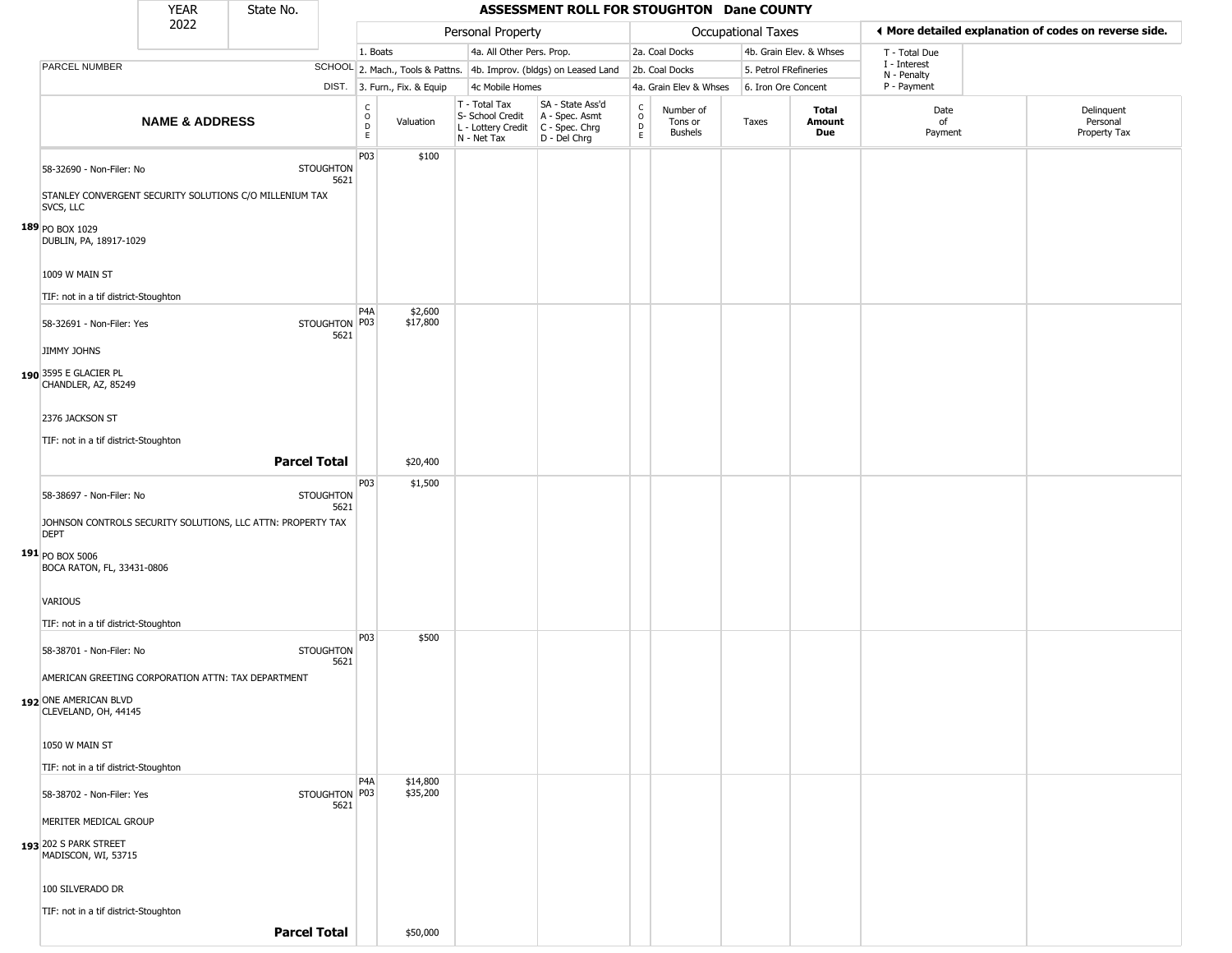|                                                                                                       | <b>YEAR</b>               | State No.           |                          |                                     |                              |                                                                                         | ASSESSMENT ROLL FOR STOUGHTON Dane COUNTY                           |                                |                                 |                       |                         |                             |                                                       |
|-------------------------------------------------------------------------------------------------------|---------------------------|---------------------|--------------------------|-------------------------------------|------------------------------|-----------------------------------------------------------------------------------------|---------------------------------------------------------------------|--------------------------------|---------------------------------|-----------------------|-------------------------|-----------------------------|-------------------------------------------------------|
|                                                                                                       | 2022                      |                     |                          |                                     |                              | Personal Property                                                                       |                                                                     |                                |                                 | Occupational Taxes    |                         |                             | ♦ More detailed explanation of codes on reverse side. |
|                                                                                                       |                           |                     |                          | 1. Boats                            |                              | 4a. All Other Pers. Prop.                                                               |                                                                     |                                | 2a. Coal Docks                  |                       | 4b. Grain Elev. & Whses | T - Total Due               |                                                       |
| PARCEL NUMBER                                                                                         |                           |                     |                          |                                     |                              |                                                                                         | SCHOOL 2. Mach., Tools & Pattns. 4b. Improv. (bldgs) on Leased Land |                                | 2b. Coal Docks                  | 5. Petrol FRefineries |                         | I - Interest<br>N - Penalty |                                                       |
|                                                                                                       |                           |                     |                          |                                     | DIST. 3. Furn., Fix. & Equip | 4c Mobile Homes                                                                         |                                                                     |                                | 4a. Grain Elev & Whses          | 6. Iron Ore Concent   |                         | P - Payment                 |                                                       |
|                                                                                                       | <b>NAME &amp; ADDRESS</b> |                     |                          | $\mathsf{C}$<br>$\overline{D}$<br>E | Valuation                    | T - Total Tax<br>S- School Credit<br>L - Lottery Credit   C - Spec. Chrg<br>N - Net Tax | SA - State Ass'd<br>A - Spec. Asmt<br>D - Del Chrg                  | $\frac{c}{0}$<br>$\frac{D}{E}$ | Number of<br>Tons or<br>Bushels | Taxes                 | Total<br>Amount<br>Due  | Date<br>of<br>Payment       | Delinquent<br>Personal<br>Property Tax                |
| 58-38711 - Non-Filer: No<br>CAREFUSION SOLUTIONS, LLC C/O RYAN TAX COMPLIANCE SERVICES,<br><b>LLC</b> |                           |                     | STOUGHTON mpt<br>5621    | Exe                                 | \$0                          |                                                                                         |                                                                     |                                |                                 |                       |                         |                             |                                                       |
| 194 PO BOX 460169<br>HOUSTON, TX, 77056<br>900 RIDGE ST                                               |                           |                     |                          |                                     |                              |                                                                                         |                                                                     |                                |                                 |                       |                         |                             |                                                       |
| TIF: not in a tif district-Stoughton                                                                  |                           |                     |                          |                                     |                              |                                                                                         |                                                                     |                                |                                 |                       |                         |                             |                                                       |
| 58-38712 - Non-Filer: No<br>RICOH USA, INC                                                            |                           |                     | <b>STOUGHTON</b><br>5621 | P03                                 | \$2,700                      |                                                                                         |                                                                     |                                |                                 |                       |                         |                             |                                                       |
| 195 PO BOX 3850<br>MANCHESTER, NH, 03105-3850                                                         |                           |                     |                          |                                     |                              |                                                                                         |                                                                     |                                |                                 |                       |                         |                             |                                                       |
| <b>VARIOUS</b>                                                                                        |                           |                     |                          |                                     |                              |                                                                                         |                                                                     |                                |                                 |                       |                         |                             |                                                       |
| TIF: not in a tif district-Stoughton                                                                  |                           |                     |                          |                                     |                              |                                                                                         |                                                                     |                                |                                 |                       |                         |                             |                                                       |
|                                                                                                       |                           |                     |                          | P03                                 | \$137,700                    |                                                                                         |                                                                     |                                |                                 |                       |                         |                             |                                                       |
| 58-38714 - Non-Filer: No                                                                              |                           |                     | <b>STOUGHTON</b><br>5621 |                                     |                              |                                                                                         |                                                                     |                                |                                 |                       |                         |                             |                                                       |
| GREATAMERICA FINANCIAL SERVICES CORP                                                                  |                           |                     |                          |                                     |                              |                                                                                         |                                                                     |                                |                                 |                       |                         |                             |                                                       |
| 196 625 1ST ST SE, STE 800<br>CEDAR RAPIDS, IA, 52401                                                 |                           |                     |                          |                                     |                              |                                                                                         |                                                                     |                                |                                 |                       |                         |                             |                                                       |
| <b>VARIOUS</b>                                                                                        |                           |                     |                          |                                     |                              |                                                                                         |                                                                     |                                |                                 |                       |                         |                             |                                                       |
| TIF: not in a tif district-Stoughton                                                                  |                           |                     |                          |                                     |                              |                                                                                         |                                                                     |                                |                                 |                       |                         |                             |                                                       |
| 58-38715 - Non-Filer: No                                                                              |                           |                     | STOUGHTON P03<br>5621    | P <sub>4</sub> A                    | \$200<br>\$3,200             |                                                                                         |                                                                     |                                |                                 |                       |                         |                             |                                                       |
| LAZ BISTRO & BAE, LLC<br>197 419 E MAIN ST<br>STOUGHTON, WI, 53589                                    |                           |                     |                          |                                     |                              |                                                                                         |                                                                     |                                |                                 |                       |                         |                             |                                                       |
| 419 E MAIN ST                                                                                         |                           |                     |                          |                                     |                              |                                                                                         |                                                                     |                                |                                 |                       |                         |                             |                                                       |
| TIF: TIF #5-Stoughton                                                                                 |                           |                     |                          |                                     |                              |                                                                                         |                                                                     |                                |                                 |                       |                         |                             |                                                       |
|                                                                                                       |                           | <b>Parcel Total</b> |                          |                                     | \$3,400                      |                                                                                         |                                                                     |                                |                                 |                       |                         |                             |                                                       |
|                                                                                                       |                           |                     |                          | P4A                                 | \$700                        |                                                                                         |                                                                     |                                |                                 |                       |                         |                             |                                                       |
| 58-38719 - Non-Filer: No                                                                              |                           |                     | STOUGHTON   P03<br>5621  |                                     | \$84,200                     |                                                                                         |                                                                     |                                |                                 |                       |                         |                             |                                                       |
| DRM, INC DBA ARBY'S #8415                                                                             |                           |                     |                          |                                     |                              |                                                                                         |                                                                     |                                |                                 |                       |                         |                             |                                                       |
| 198 5324 N 134 AVE<br>OMAHA, NE, 68164                                                                |                           |                     |                          |                                     |                              |                                                                                         |                                                                     |                                |                                 |                       |                         |                             |                                                       |
| 900 NYGAARD ST                                                                                        |                           |                     |                          |                                     |                              |                                                                                         |                                                                     |                                |                                 |                       |                         |                             |                                                       |
| TIF: not in a tif district-Stoughton                                                                  |                           |                     |                          |                                     |                              |                                                                                         |                                                                     |                                |                                 |                       |                         |                             |                                                       |
|                                                                                                       |                           | <b>Parcel Total</b> |                          |                                     | \$84,900                     |                                                                                         |                                                                     |                                |                                 |                       |                         |                             |                                                       |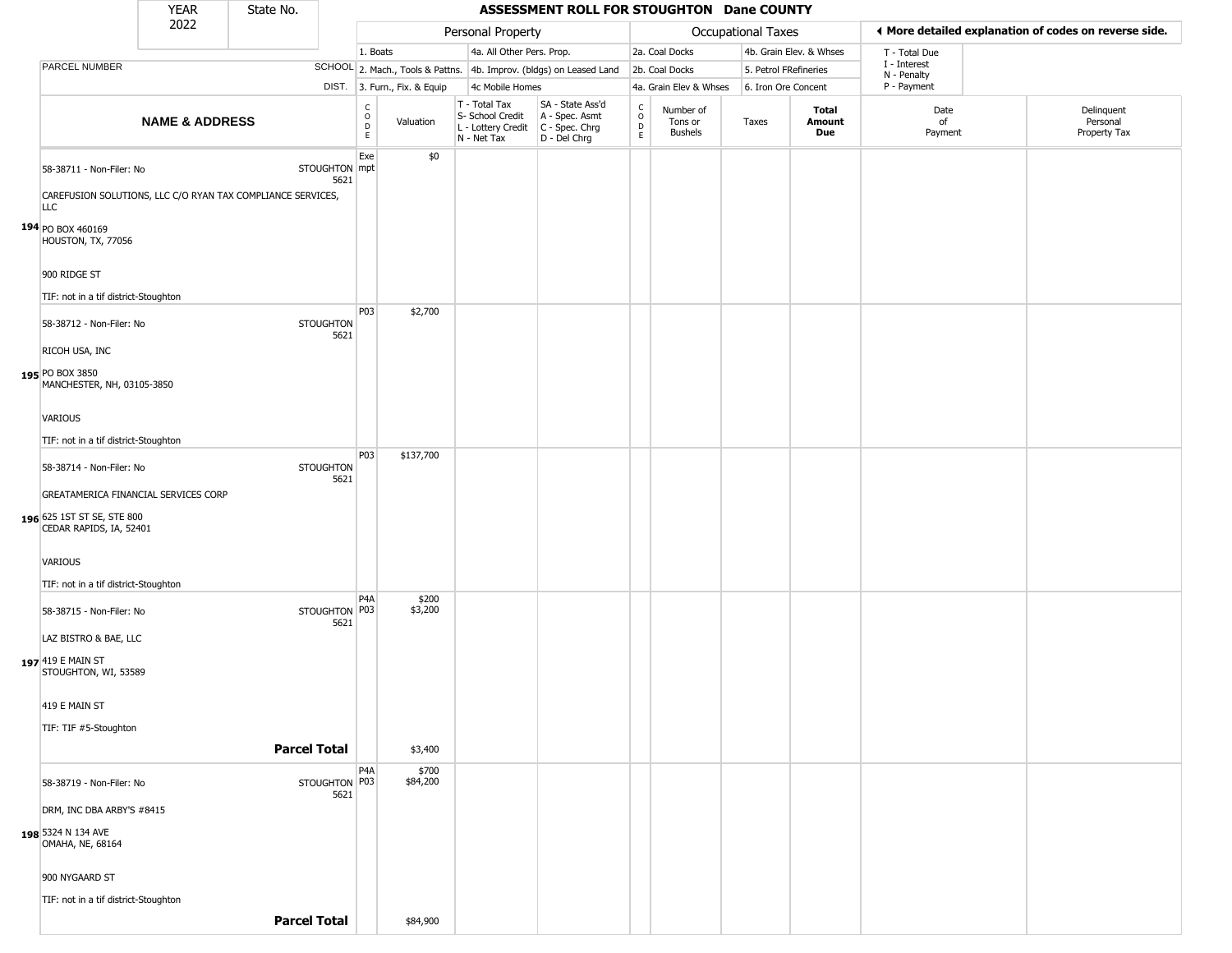|                                                                                                                                                                | <b>YEAR</b>               | State No.           |                          |                                   |                              |                                                                        | ASSESSMENT ROLL FOR STOUGHTON Dane COUNTY                              |                                            |                                        |                       |                         |                             |                                                       |
|----------------------------------------------------------------------------------------------------------------------------------------------------------------|---------------------------|---------------------|--------------------------|-----------------------------------|------------------------------|------------------------------------------------------------------------|------------------------------------------------------------------------|--------------------------------------------|----------------------------------------|-----------------------|-------------------------|-----------------------------|-------------------------------------------------------|
|                                                                                                                                                                | 2022                      |                     |                          |                                   |                              | Personal Property                                                      |                                                                        |                                            |                                        | Occupational Taxes    |                         |                             | ◀ More detailed explanation of codes on reverse side. |
|                                                                                                                                                                |                           |                     |                          | 1. Boats                          |                              | 4a. All Other Pers. Prop.                                              |                                                                        |                                            | 2a. Coal Docks                         |                       | 4b. Grain Elev. & Whses | T - Total Due               |                                                       |
| PARCEL NUMBER                                                                                                                                                  |                           |                     |                          |                                   |                              |                                                                        | SCHOOL 2. Mach., Tools & Pattns. 4b. Improv. (bldgs) on Leased Land    |                                            | 2b. Coal Docks                         | 5. Petrol FRefineries |                         | I - Interest<br>N - Penalty |                                                       |
|                                                                                                                                                                |                           |                     |                          |                                   | DIST. 3. Furn., Fix. & Equip | 4c Mobile Homes                                                        |                                                                        |                                            | 4a. Grain Elev & Whses                 | 6. Iron Ore Concent   |                         | P - Payment                 |                                                       |
|                                                                                                                                                                | <b>NAME &amp; ADDRESS</b> |                     |                          | $\frac{c}{0}$<br>$\mathsf D$<br>E | Valuation                    | T - Total Tax<br>S- School Credit<br>L - Lottery Credit<br>N - Net Tax | SA - State Ass'd<br>A - Spec. Asmt<br>$C - Spec. Chrg$<br>D - Del Chrg | $\begin{array}{c} C \\ 0 \\ E \end{array}$ | Number of<br>Tons or<br><b>Bushels</b> | Taxes                 | Total<br>Amount<br>Due  | Date<br>of<br>Payment       | Delinquent<br>Personal<br>Property Tax                |
| 58-38720 - Non-Filer: Yes<br>MIKE MANSON, LLC DBA G&K CUSTOM<br>199 PO BOX 211<br>MCFARLAND, WI, 53558                                                         |                           |                     | <b>STOUGHTON</b><br>5621 | P03                               | \$600                        |                                                                        |                                                                        |                                            |                                        |                       |                         |                             |                                                       |
| 103 INDUSTRIAL CIRCLE<br>TIF: not in a tif district-Stoughton                                                                                                  |                           |                     |                          | P <sub>4</sub> A                  |                              |                                                                        |                                                                        |                                            |                                        |                       |                         |                             |                                                       |
| 58-38722 - Non-Filer: No<br>SUMMIT CREDIT UNION                                                                                                                |                           |                     | STOUGHTON P03<br>5621    |                                   | \$1,600<br>\$88,900          |                                                                        |                                                                        |                                            |                                        |                       |                         |                             |                                                       |
| 200 PO BOX 8046<br>MADISON, WI, 53708<br>2105 MCCOMB RD<br>TIF: not in a tif district-Stoughton                                                                |                           |                     |                          |                                   |                              |                                                                        |                                                                        |                                            |                                        |                       |                         |                             |                                                       |
|                                                                                                                                                                |                           | <b>Parcel Total</b> |                          |                                   | \$90,500                     |                                                                        |                                                                        |                                            |                                        |                       |                         |                             |                                                       |
|                                                                                                                                                                |                           |                     |                          | P <sub>4</sub> A                  | \$300                        |                                                                        |                                                                        |                                            |                                        |                       |                         |                             |                                                       |
| 58-38738 - Non-Filer: No<br>EAST SIDE AUTOMOTIVE SERVICE CENTER, LLC<br>201 1641 E. MAIN<br>STOUGHTON, WI, 53589                                               |                           |                     | STOUGHTON P03<br>5621    |                                   | \$1,600                      |                                                                        |                                                                        |                                            |                                        |                       |                         |                             |                                                       |
| 1641 E. MAIN                                                                                                                                                   |                           |                     |                          |                                   |                              |                                                                        |                                                                        |                                            |                                        |                       |                         |                             |                                                       |
| TIF: not in a tif district-Stoughton                                                                                                                           |                           | <b>Parcel Total</b> |                          |                                   | \$1,900                      |                                                                        |                                                                        |                                            |                                        |                       |                         |                             |                                                       |
| 58-38741 - Non-Filer: No<br>SPANGLER PROFESSIONAL SERVICES, LLC                                                                                                |                           |                     | STOUGHTON P03<br>5621    | P4A                               | \$200<br>\$4,300             |                                                                        |                                                                        |                                            |                                        |                       |                         |                             |                                                       |
| <b>202</b> 809 W MAIN ST #2<br>STOUGHTON, WI, 53589                                                                                                            |                           |                     |                          |                                   |                              |                                                                        |                                                                        |                                            |                                        |                       |                         |                             |                                                       |
| 809 W MAIN ST #2                                                                                                                                               |                           |                     |                          |                                   |                              |                                                                        |                                                                        |                                            |                                        |                       |                         |                             |                                                       |
| TIF: not in a tif district-Stoughton                                                                                                                           |                           | <b>Parcel Total</b> |                          |                                   | \$4,500                      |                                                                        |                                                                        |                                            |                                        |                       |                         |                             |                                                       |
| 58-38742 - Non-Filer: No<br>NATIONAL ENTERTAINMENT NETWORK, LLC<br>203 246 S TAYLOR AVE #200<br>LOUISVILLE, CO, 80027<br>2600 HWY 138<br>TIF: TIF #7-Stoughton |                           |                     | <b>STOUGHTON</b><br>5621 | P03                               | \$1,700                      |                                                                        |                                                                        |                                            |                                        |                       |                         |                             |                                                       |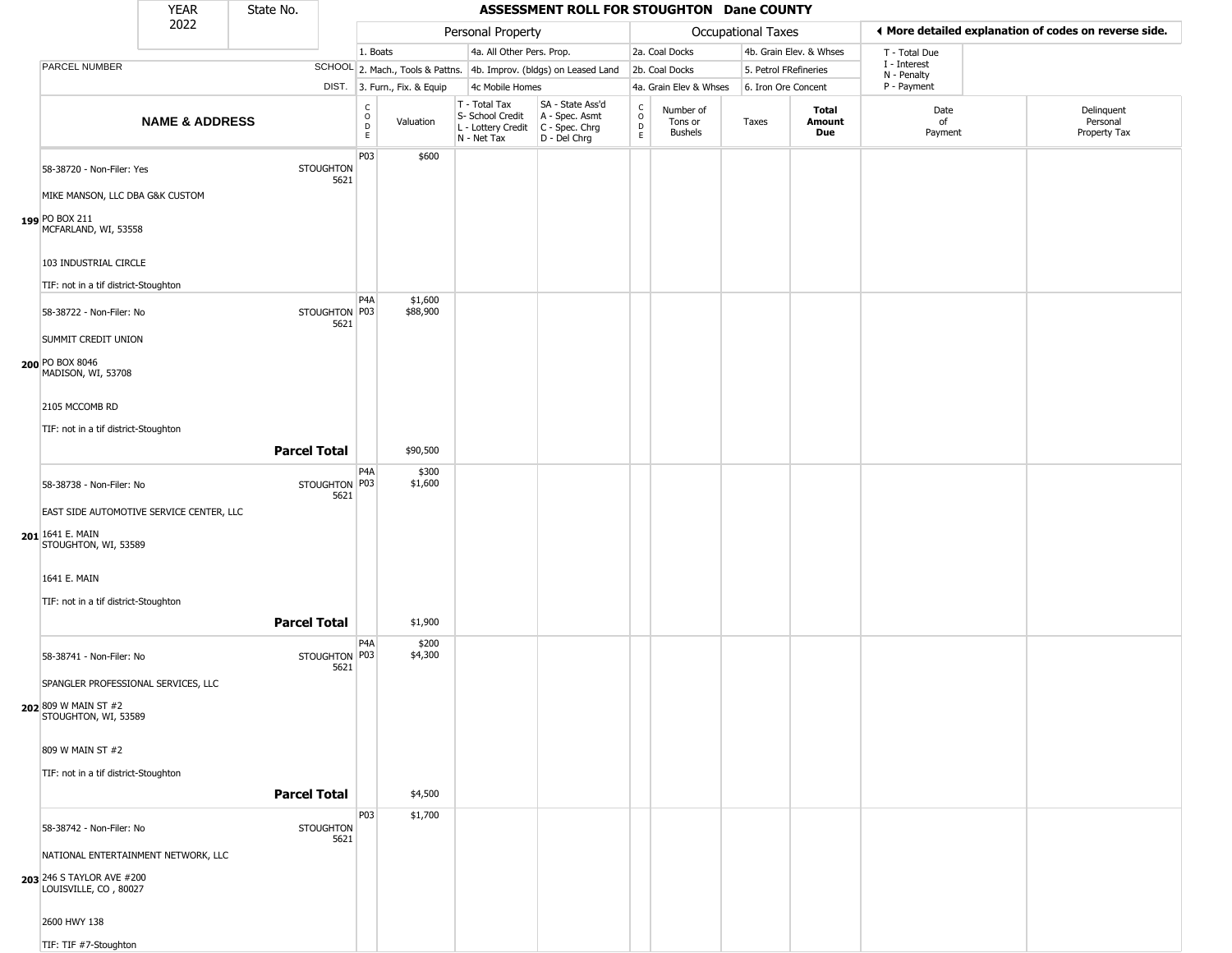|                                                                     | <b>YEAR</b>               | State No.           |                          |                                                |                              |                                                                                       | ASSESSMENT ROLL FOR STOUGHTON Dane COUNTY                           |                         |                                        |                       |                         |                             |                                                        |
|---------------------------------------------------------------------|---------------------------|---------------------|--------------------------|------------------------------------------------|------------------------------|---------------------------------------------------------------------------------------|---------------------------------------------------------------------|-------------------------|----------------------------------------|-----------------------|-------------------------|-----------------------------|--------------------------------------------------------|
|                                                                     | 2022                      |                     |                          |                                                |                              | Personal Property                                                                     |                                                                     |                         |                                        | Occupational Taxes    |                         |                             | If More detailed explanation of codes on reverse side. |
|                                                                     |                           |                     |                          | 1. Boats                                       |                              | 4a. All Other Pers. Prop.                                                             |                                                                     |                         | 2a. Coal Docks                         |                       | 4b. Grain Elev. & Whses | T - Total Due               |                                                        |
| PARCEL NUMBER                                                       |                           |                     |                          |                                                |                              |                                                                                       | SCHOOL 2. Mach., Tools & Pattns. 4b. Improv. (bldgs) on Leased Land |                         | 2b. Coal Docks                         | 5. Petrol FRefineries |                         | I - Interest<br>N - Penalty |                                                        |
|                                                                     |                           |                     |                          |                                                | DIST. 3. Furn., Fix. & Equip | 4c Mobile Homes                                                                       |                                                                     |                         | 4a. Grain Elev & Whses                 | 6. Iron Ore Concent   |                         | P - Payment                 |                                                        |
|                                                                     | <b>NAME &amp; ADDRESS</b> |                     |                          | $\begin{matrix} 0 \\ 0 \\ D \end{matrix}$<br>E | Valuation                    | T - Total Tax<br>S- School Credit<br>L - Lottery Credit C - Spec. Chrg<br>N - Net Tax | SA - State Ass'd<br>A - Spec. Asmt<br>D - Del Chrg                  | $\frac{c}{0}$<br>D<br>E | Number of<br>Tons or<br><b>Bushels</b> | Taxes                 | Total<br>Amount<br>Due  | Date<br>of<br>Payment       | Delinquent<br>Personal<br>Property Tax                 |
| 58-38744 - Non-Filer: No<br>COMPLIANT PHARMACY ALLIANCE COOPERATIVE |                           |                     | STOUGHTON P03<br>5621    | P <sub>4</sub> A                               | \$1,100<br>\$213,300         |                                                                                       |                                                                     |                         |                                        |                       |                         |                             |                                                        |
| 204 170 BUSINESS PARK CIRCLE<br>STOUGHTON, WI, 53589                |                           |                     |                          |                                                |                              |                                                                                       |                                                                     |                         |                                        |                       |                         |                             |                                                        |
| 170 BUSINESS PARK CIRCLE<br>TIF: not in a tif district-Stoughton    |                           |                     |                          |                                                |                              |                                                                                       |                                                                     |                         |                                        |                       |                         |                             |                                                        |
|                                                                     |                           | <b>Parcel Total</b> |                          |                                                | \$214,400                    |                                                                                       |                                                                     |                         |                                        |                       |                         |                             |                                                        |
| 58-39676 - Non-Filer: Yes                                           |                           |                     | <b>STOUGHTON</b><br>5621 | P03                                            | \$7,500                      |                                                                                       |                                                                     |                         |                                        |                       |                         |                             |                                                        |
| THE STUDIOS HAIR SALON                                              |                           |                     |                          |                                                |                              |                                                                                       |                                                                     |                         |                                        |                       |                         |                             |                                                        |
| 205 1740 E MAIN ST<br>STOUGHTON, WI, 53589                          |                           |                     |                          |                                                |                              |                                                                                       |                                                                     |                         |                                        |                       |                         |                             |                                                        |
| 1740 E MAIN ST                                                      |                           |                     |                          |                                                |                              |                                                                                       |                                                                     |                         |                                        |                       |                         |                             |                                                        |
| TIF: not in a tif district-Stoughton                                |                           |                     |                          |                                                |                              |                                                                                       |                                                                     |                         |                                        |                       |                         |                             |                                                        |
| 58-39679 - Non-Filer: No                                            |                           |                     | <b>STOUGHTON</b><br>5621 | P03                                            | \$1,900                      |                                                                                       |                                                                     |                         |                                        |                       |                         |                             |                                                        |
| ADP, INC                                                            |                           |                     |                          |                                                |                              |                                                                                       |                                                                     |                         |                                        |                       |                         |                             |                                                        |
| 206 1 ADP BLVD, MS #B401<br>ROSELAND, NJ, 07068                     |                           |                     |                          |                                                |                              |                                                                                       |                                                                     |                         |                                        |                       |                         |                             |                                                        |
| <b>VARIOUS</b>                                                      |                           |                     |                          |                                                |                              |                                                                                       |                                                                     |                         |                                        |                       |                         |                             |                                                        |
| TIF: not in a tif district-Stoughton                                |                           |                     |                          |                                                |                              |                                                                                       |                                                                     |                         |                                        |                       |                         |                             |                                                        |
| 58-39681 - Non-Filer: No                                            |                           |                     | STOUGHTON P03<br>5621    | P <sub>4</sub> A                               | \$1,200<br>\$45,900          |                                                                                       |                                                                     |                         |                                        |                       |                         |                             |                                                        |
| DANE COUNTY AUTO SALES                                              |                           |                     |                          |                                                |                              |                                                                                       |                                                                     |                         |                                        |                       |                         |                             |                                                        |
| 207 1411 US HWY 51<br>STOUGHTON, WI, 53589                          |                           |                     |                          |                                                |                              |                                                                                       |                                                                     |                         |                                        |                       |                         |                             |                                                        |
| 1411 US HWY 51                                                      |                           |                     |                          |                                                |                              |                                                                                       |                                                                     |                         |                                        |                       |                         |                             |                                                        |
| TIF: not in a tif district-Stoughton                                |                           |                     |                          |                                                |                              |                                                                                       |                                                                     |                         |                                        |                       |                         |                             |                                                        |
|                                                                     |                           | <b>Parcel Total</b> |                          |                                                | \$47,100                     |                                                                                       |                                                                     |                         |                                        |                       |                         |                             |                                                        |
| 58-39689 - Non-Filer: No                                            |                           |                     | STOUGHTON P03<br>5621    | P <sub>4</sub> A                               | \$100<br>\$300               |                                                                                       |                                                                     |                         |                                        |                       |                         |                             |                                                        |
| STOTON CYCLE, INC                                                   |                           |                     |                          |                                                |                              |                                                                                       |                                                                     |                         |                                        |                       |                         |                             |                                                        |
| 208 100 W WASHINGTON ST<br>STOUGHTON, WI, 53589                     |                           |                     |                          |                                                |                              |                                                                                       |                                                                     |                         |                                        |                       |                         |                             |                                                        |
| 100 W WASHINGTON ST                                                 |                           |                     |                          |                                                |                              |                                                                                       |                                                                     |                         |                                        |                       |                         |                             |                                                        |
| TIF: TIF #4-Stoughton                                               |                           |                     |                          |                                                |                              |                                                                                       |                                                                     |                         |                                        |                       |                         |                             |                                                        |
|                                                                     |                           | <b>Parcel Total</b> |                          |                                                | \$400                        |                                                                                       |                                                                     |                         |                                        |                       |                         |                             |                                                        |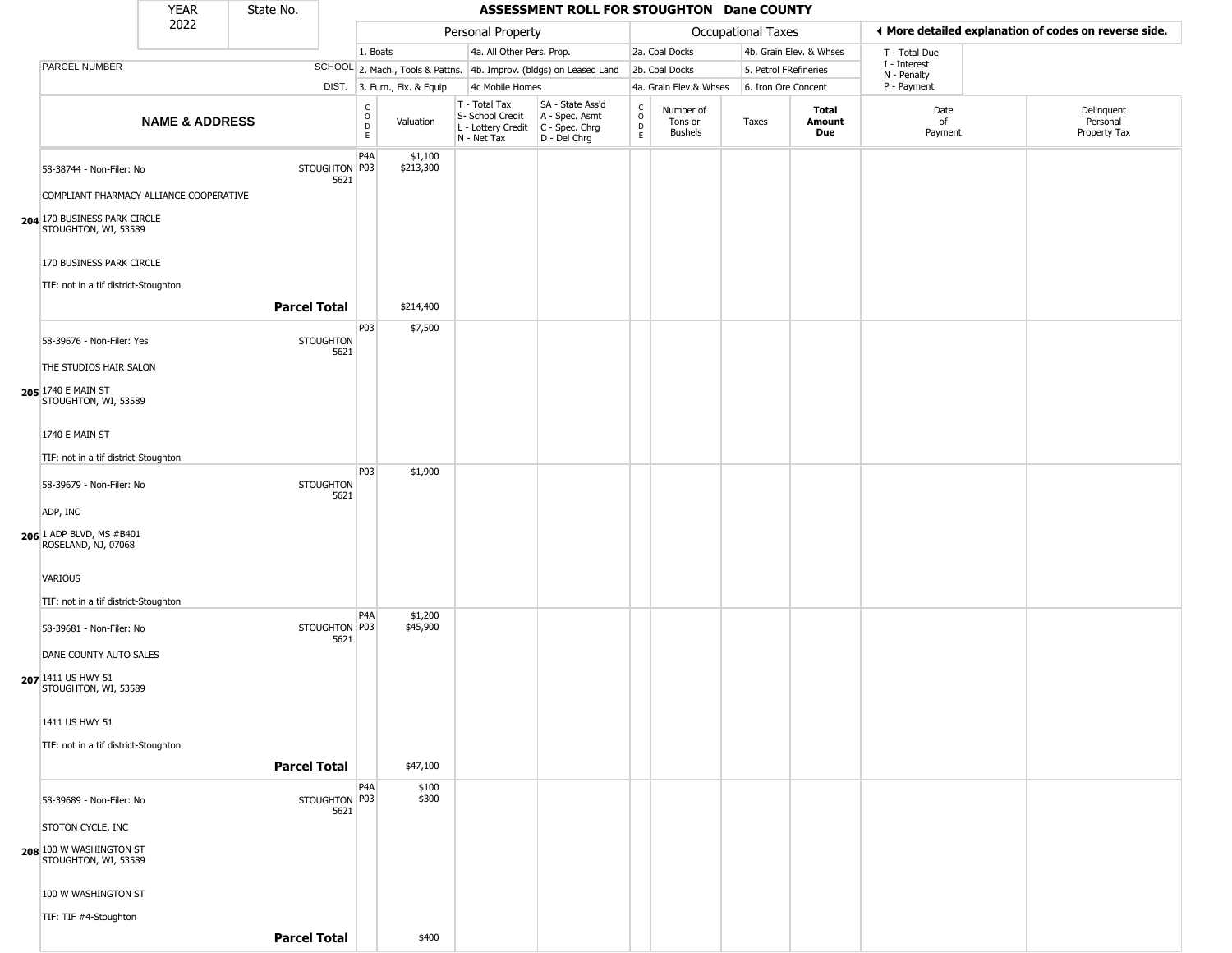|                                                                                       | <b>YEAR</b>               | State No.           |                       |                                   |                              |                                                                        | ASSESSMENT ROLL FOR STOUGHTON Dane COUNTY                            |                                   |                                        |                           |                         |                                                       |                                        |
|---------------------------------------------------------------------------------------|---------------------------|---------------------|-----------------------|-----------------------------------|------------------------------|------------------------------------------------------------------------|----------------------------------------------------------------------|-----------------------------------|----------------------------------------|---------------------------|-------------------------|-------------------------------------------------------|----------------------------------------|
|                                                                                       | 2022                      |                     |                       |                                   |                              | Personal Property                                                      |                                                                      |                                   |                                        | <b>Occupational Taxes</b> |                         | ♦ More detailed explanation of codes on reverse side. |                                        |
|                                                                                       |                           |                     |                       | 1. Boats                          |                              | 4a. All Other Pers. Prop.                                              |                                                                      |                                   | 2a. Coal Docks                         |                           | 4b. Grain Elev. & Whses | T - Total Due                                         |                                        |
| PARCEL NUMBER                                                                         |                           |                     |                       |                                   |                              |                                                                        | SCHOOL 2. Mach., Tools & Pattns. 4b. Improv. (bldgs) on Leased Land  |                                   | 2b. Coal Docks                         | 5. Petrol FRefineries     |                         | I - Interest                                          |                                        |
|                                                                                       |                           |                     |                       |                                   | DIST. 3. Furn., Fix. & Equip | 4c Mobile Homes                                                        |                                                                      |                                   | 4a. Grain Elev & Whses                 | 6. Iron Ore Concent       |                         | N - Penalty<br>P - Payment                            |                                        |
|                                                                                       | <b>NAME &amp; ADDRESS</b> |                     |                       | $\frac{C}{O}$<br>$\mathsf D$<br>E | Valuation                    | T - Total Tax<br>S- School Credit<br>L - Lottery Credit<br>N - Net Tax | SA - State Ass'd<br>A - Spec. Asmt<br>C - Spec. Chrg<br>D - Del Chrg | $\mathsf{C}$<br>$\circ$<br>D<br>E | Number of<br>Tons or<br><b>Bushels</b> | Taxes                     | Total<br>Amount<br>Due  | Date<br>of<br>Payment                                 | Delinquent<br>Personal<br>Property Tax |
| 58-39691 - Non-Filer: No<br>NO LIMIT KARATE STOUGHTON, LLC KICKS UNLIMITED, STOUGHTON |                           |                     | STOUGHTON P03<br>5621 | P <sub>4</sub> A                  | \$200<br>\$1,100             |                                                                        |                                                                      |                                   |                                        |                           |                         |                                                       |                                        |
| 209 1740 E MAIN STREET<br>STOUGHTON, WI, 53589                                        |                           |                     |                       |                                   |                              |                                                                        |                                                                      |                                   |                                        |                           |                         |                                                       |                                        |
| 1740 E MAIN ST<br>TIF: not in a tif district-Stoughton                                |                           |                     |                       |                                   |                              |                                                                        |                                                                      |                                   |                                        |                           |                         |                                                       |                                        |
|                                                                                       |                           | <b>Parcel Total</b> |                       |                                   | \$1,300                      |                                                                        |                                                                      |                                   |                                        |                           |                         |                                                       |                                        |
| 58-39693 - Non-Filer: Yes                                                             |                           |                     | STOUGHTON P03<br>5621 | P <sub>4</sub> A                  | \$1,400<br>\$10,100          |                                                                        |                                                                      |                                   |                                        |                           |                         |                                                       |                                        |
| FAHRENHEIT 364 TAVERN                                                                 |                           |                     |                       |                                   |                              |                                                                        |                                                                      |                                   |                                        |                           |                         |                                                       |                                        |
| 210 364 E MAIN ST<br>STOUGHTON, WI, 53589                                             |                           |                     |                       |                                   |                              |                                                                        |                                                                      |                                   |                                        |                           |                         |                                                       |                                        |
| 364 E MAIN ST                                                                         |                           |                     |                       |                                   |                              |                                                                        |                                                                      |                                   |                                        |                           |                         |                                                       |                                        |
| TIF: TIF #4-Stoughton                                                                 |                           |                     |                       |                                   |                              |                                                                        |                                                                      |                                   |                                        |                           |                         |                                                       |                                        |
|                                                                                       |                           | <b>Parcel Total</b> |                       |                                   | \$11,500                     |                                                                        |                                                                      |                                   |                                        |                           |                         |                                                       |                                        |
| 58-39694 - Non-Filer: Yes                                                             |                           |                     | STOUGHTON P03<br>5621 | P <sub>4</sub> A                  | \$100<br>\$39,800            |                                                                        |                                                                      |                                   |                                        |                           |                         |                                                       |                                        |
| <b>BANUSHIS BAR &amp; GRILL</b><br>211 800 NYGAARD ST<br>STOUGHTON, WI, 53589         |                           |                     |                       |                                   |                              |                                                                        |                                                                      |                                   |                                        |                           |                         |                                                       |                                        |
| 800 NYGAARD ST<br>TIF: not in a tif district-Stoughton                                |                           |                     |                       |                                   |                              |                                                                        |                                                                      |                                   |                                        |                           |                         |                                                       |                                        |
|                                                                                       |                           | <b>Parcel Total</b> |                       |                                   | \$39,900                     |                                                                        |                                                                      |                                   |                                        |                           |                         |                                                       |                                        |
|                                                                                       |                           |                     |                       | Exe                               | \$0                          |                                                                        |                                                                      |                                   |                                        |                           |                         |                                                       |                                        |
| 58-39698 - Non-Filer: No                                                              |                           |                     | STOUGHTON mpt         |                                   |                              |                                                                        |                                                                      |                                   |                                        |                           |                         |                                                       |                                        |
| 3M COMPANY C/O RYAN, LLC                                                              |                           |                     | 5621                  |                                   |                              |                                                                        |                                                                      |                                   |                                        |                           |                         |                                                       |                                        |
| 212 PO BOX 4900 DEPT 575<br>SCOTTSDALE, AZ, 85261-4900                                |                           |                     |                       |                                   |                              |                                                                        |                                                                      |                                   |                                        |                           |                         |                                                       |                                        |
| 900 RIDGE ST                                                                          |                           |                     |                       |                                   |                              |                                                                        |                                                                      |                                   |                                        |                           |                         |                                                       |                                        |
| TIF: not in a tif district-Stoughton                                                  |                           |                     |                       |                                   |                              |                                                                        |                                                                      |                                   |                                        |                           |                         |                                                       |                                        |
| 58-39700 - Non-Filer: Yes                                                             |                           |                     | STOUGHTON P03<br>5621 | P <sub>4</sub> A                  | \$6,100<br>\$16,000          |                                                                        |                                                                      |                                   |                                        |                           |                         |                                                       |                                        |
| <b>VIKING BREW PUB</b>                                                                |                           |                     |                       |                                   |                              |                                                                        |                                                                      |                                   |                                        |                           |                         |                                                       |                                        |
| 213 211 E MAIN ST<br>STOUGHTON, WI, 53589                                             |                           |                     |                       |                                   |                              |                                                                        |                                                                      |                                   |                                        |                           |                         |                                                       |                                        |
| 211 E MAIN ST                                                                         |                           |                     |                       |                                   |                              |                                                                        |                                                                      |                                   |                                        |                           |                         |                                                       |                                        |
| TIF: TIF #4-Stoughton                                                                 |                           |                     |                       |                                   |                              |                                                                        |                                                                      |                                   |                                        |                           |                         |                                                       |                                        |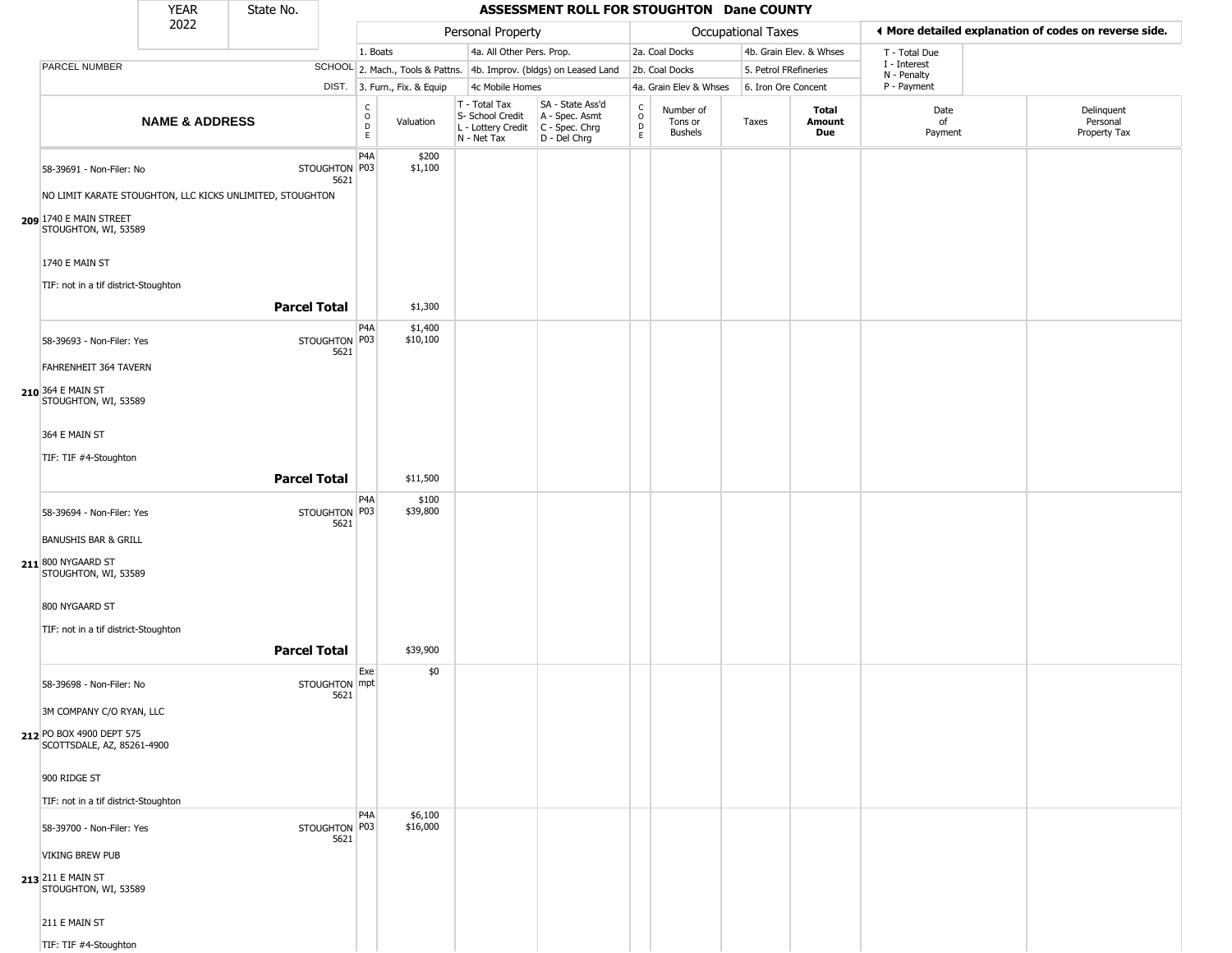|                                                                                             | <b>YEAR</b>               | State No.           |                          |                                                              |                                                                        | ASSESSMENT ROLL FOR STOUGHTON Dane COUNTY                            |                                           |                                 |                       |                         |                             |                                                       |
|---------------------------------------------------------------------------------------------|---------------------------|---------------------|--------------------------|--------------------------------------------------------------|------------------------------------------------------------------------|----------------------------------------------------------------------|-------------------------------------------|---------------------------------|-----------------------|-------------------------|-----------------------------|-------------------------------------------------------|
|                                                                                             | 2022                      |                     |                          |                                                              | Personal Property                                                      |                                                                      |                                           |                                 | Occupational Taxes    |                         |                             | ♦ More detailed explanation of codes on reverse side. |
|                                                                                             |                           |                     |                          | 1. Boats                                                     | 4a. All Other Pers. Prop.                                              |                                                                      |                                           | 2a. Coal Docks                  |                       | 4b. Grain Elev. & Whses | T - Total Due               |                                                       |
| PARCEL NUMBER                                                                               |                           |                     |                          |                                                              |                                                                        | SCHOOL 2. Mach., Tools & Pattns. 4b. Improv. (bldgs) on Leased Land  |                                           | 2b. Coal Docks                  | 5. Petrol FRefineries |                         | I - Interest<br>N - Penalty |                                                       |
|                                                                                             |                           |                     |                          | DIST. 3. Furn., Fix. & Equip                                 | 4c Mobile Homes                                                        |                                                                      |                                           | 4a. Grain Elev & Whses          | 6. Iron Ore Concent   |                         | P - Payment                 |                                                       |
|                                                                                             | <b>NAME &amp; ADDRESS</b> |                     |                          | $\begin{array}{c} C \\ O \\ D \\ E \end{array}$<br>Valuation | T - Total Tax<br>S- School Credit<br>L - Lottery Credit<br>N - Net Tax | SA - State Ass'd<br>A - Spec. Asmt<br>C - Spec. Chrg<br>D - Del Chrg | C<br>$\circ$<br>$\mathsf{D}_{\mathsf{E}}$ | Number of<br>Tons or<br>Bushels | Taxes                 | Total<br>Amount<br>Due  | Date<br>of<br>Payment       | Delinquent<br>Personal<br>Property Tax                |
|                                                                                             |                           | <b>Parcel Total</b> |                          | \$22,100                                                     |                                                                        |                                                                      |                                           |                                 |                       |                         |                             |                                                       |
| 58-39703 - Non-Filer: Yes<br>VIKING LAUNDRY IBRAHIM SALEH                                   |                           |                     | <b>STOUGHTON</b><br>5621 | P03<br>\$15,700                                              |                                                                        |                                                                      |                                           |                                 |                       |                         |                             |                                                       |
| 214 1425 E MAIN ST<br>STOUGHTON, WI, 53589                                                  |                           |                     |                          |                                                              |                                                                        |                                                                      |                                           |                                 |                       |                         |                             |                                                       |
| 1425 E MAIN ST<br>TIF: not in a tif district-Stoughton                                      |                           |                     |                          |                                                              |                                                                        |                                                                      |                                           |                                 |                       |                         |                             |                                                       |
| 58-39704 - Non-Filer: No                                                                    |                           |                     | STOUGHTON P03<br>5621    | P <sub>4</sub> A<br>\$9,700<br>\$22,200                      |                                                                        |                                                                      |                                           |                                 |                       |                         |                             |                                                       |
| O'REILLY AUTOMOTIVE STORES, INC DBA O'REILLY AUTO PARTS                                     |                           |                     |                          |                                                              |                                                                        |                                                                      |                                           |                                 |                       |                         |                             |                                                       |
| 215 PO BOX 9167<br>SPRINGFIELD, MO, 65801                                                   |                           |                     |                          |                                                              |                                                                        |                                                                      |                                           |                                 |                       |                         |                             |                                                       |
| 1512 USH 51-138                                                                             |                           |                     |                          |                                                              |                                                                        |                                                                      |                                           |                                 |                       |                         |                             |                                                       |
| TIF: not in a tif district-Stoughton                                                        |                           |                     |                          |                                                              |                                                                        |                                                                      |                                           |                                 |                       |                         |                             |                                                       |
|                                                                                             |                           | <b>Parcel Total</b> |                          | \$31,900                                                     |                                                                        |                                                                      |                                           |                                 |                       |                         |                             |                                                       |
| 58-39706 - Non-Filer: Yes                                                                   |                           |                     | STOUGHTON P03<br>5621    | P <sub>4</sub> A<br>\$1,300<br>\$10,800                      |                                                                        |                                                                      |                                           |                                 |                       |                         |                             |                                                       |
| STARK BUICK GMC, INC BUDGET CENTER<br>216 1431 HIGHWAY 51<br>STOUGHTON, WI, 53589           |                           |                     |                          |                                                              |                                                                        |                                                                      |                                           |                                 |                       |                         |                             |                                                       |
| 1431 HIGHWAY 51                                                                             |                           |                     |                          |                                                              |                                                                        |                                                                      |                                           |                                 |                       |                         |                             |                                                       |
| TIF: not in a tif district-Stoughton                                                        |                           | <b>Parcel Total</b> |                          | \$12,100                                                     |                                                                        |                                                                      |                                           |                                 |                       |                         |                             |                                                       |
|                                                                                             |                           |                     |                          | P <sub>4</sub> A<br>\$1,700                                  |                                                                        |                                                                      |                                           |                                 |                       |                         |                             |                                                       |
| 58-39707 - Non-Filer: No                                                                    |                           |                     | STOUGHTON P03<br>5621    | \$12,800                                                     |                                                                        |                                                                      |                                           |                                 |                       |                         |                             |                                                       |
| KUNES COUNTRY SUPER STORE OF STOUGHTON<br><b>217</b> 1234 E GENEVA ST<br>DELAVAN, WI, 53115 |                           |                     |                          |                                                              |                                                                        |                                                                      |                                           |                                 |                       |                         |                             |                                                       |
| 1423 HIGHWAY 51                                                                             |                           |                     |                          |                                                              |                                                                        |                                                                      |                                           |                                 |                       |                         |                             |                                                       |
| TIF: not in a tif district-Stoughton                                                        |                           |                     |                          |                                                              |                                                                        |                                                                      |                                           |                                 |                       |                         |                             |                                                       |
|                                                                                             |                           | <b>Parcel Total</b> |                          | \$14,500                                                     |                                                                        |                                                                      |                                           |                                 |                       |                         |                             |                                                       |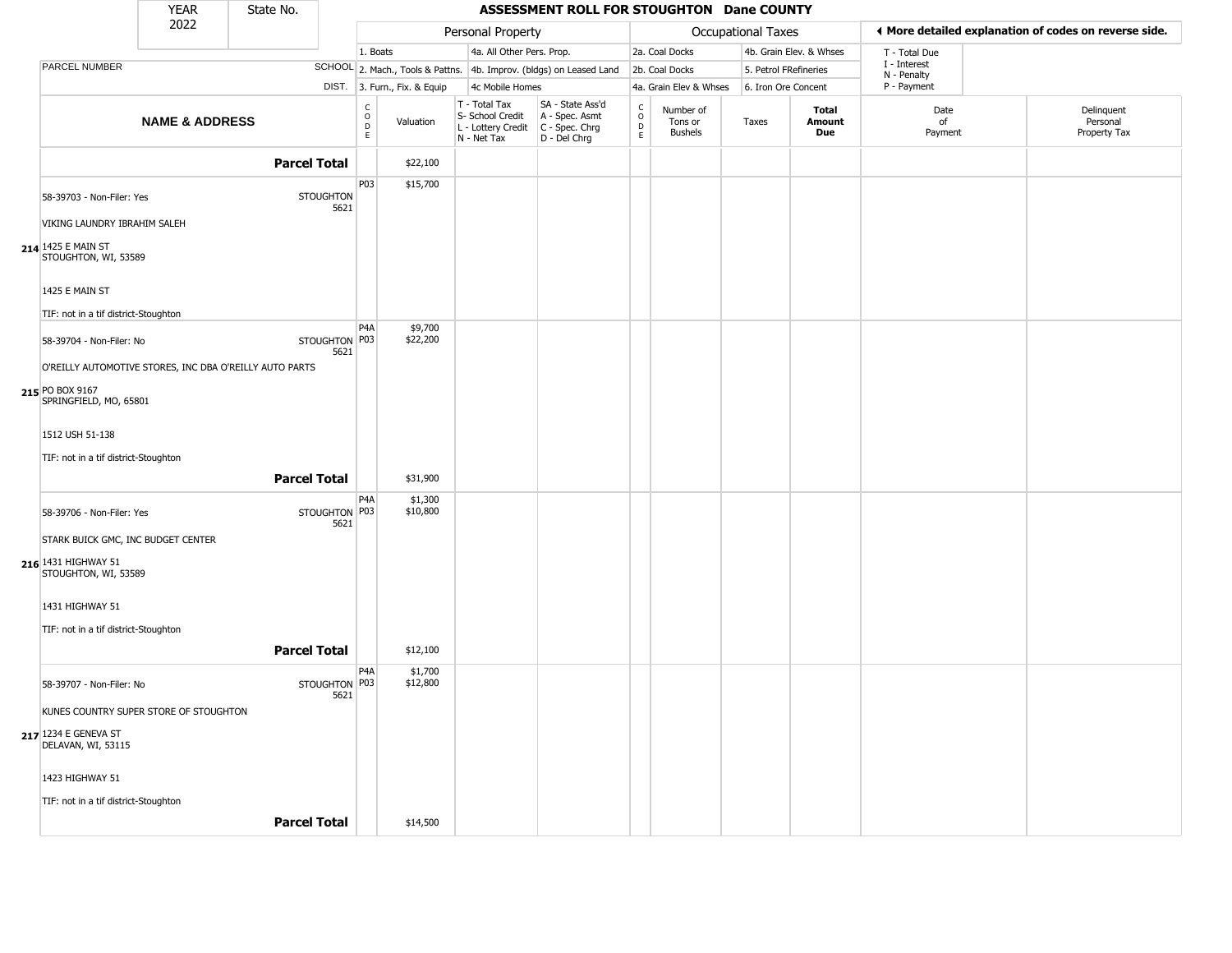|                                                                                                             | <b>YEAR</b>               | State No.           |                          |                                   |                              |                                                                        | ASSESSMENT ROLL FOR STOUGHTON Dane COUNTY                              |                                    |                                        |                       |                         |                             |                                                       |
|-------------------------------------------------------------------------------------------------------------|---------------------------|---------------------|--------------------------|-----------------------------------|------------------------------|------------------------------------------------------------------------|------------------------------------------------------------------------|------------------------------------|----------------------------------------|-----------------------|-------------------------|-----------------------------|-------------------------------------------------------|
|                                                                                                             | 2022                      |                     |                          |                                   |                              | Personal Property                                                      |                                                                        |                                    |                                        | Occupational Taxes    |                         |                             | ♦ More detailed explanation of codes on reverse side. |
|                                                                                                             |                           |                     |                          | 1. Boats                          |                              | 4a. All Other Pers. Prop.                                              |                                                                        |                                    | 2a. Coal Docks                         |                       | 4b. Grain Elev. & Whses | T - Total Due               |                                                       |
| PARCEL NUMBER                                                                                               |                           |                     |                          |                                   |                              |                                                                        | SCHOOL 2. Mach., Tools & Pattns. 4b. Improv. (bldgs) on Leased Land    |                                    | 2b. Coal Docks                         | 5. Petrol FRefineries |                         | I - Interest<br>N - Penalty |                                                       |
|                                                                                                             |                           |                     |                          |                                   | DIST. 3. Furn., Fix. & Equip | 4c Mobile Homes                                                        |                                                                        |                                    | 4a. Grain Elev & Whses                 | 6. Iron Ore Concent   |                         | P - Payment                 |                                                       |
|                                                                                                             | <b>NAME &amp; ADDRESS</b> |                     |                          | C<br>$\circ$<br>$\mathsf{D}$<br>E | Valuation                    | T - Total Tax<br>S- School Credit<br>L - Lottery Credit<br>N - Net Tax | SA - State Ass'd<br>A - Spec. Asmt<br>$C - Spec. Chrg$<br>D - Del Chrg | $\rm_{o}^{c}$<br>$\mathsf{D}$<br>E | Number of<br>Tons or<br><b>Bushels</b> | Taxes                 | Total<br>Amount<br>Due  | Date<br>of<br>Payment       | Delinquent<br>Personal<br>Property Tax                |
| 58-39713 - Non-Filer: No<br>IVY LANE, CORP DBA: VALVOLINE OIL CHANGE                                        |                           |                     | STOUGHTON P03<br>5621    | P <sub>4</sub> A                  | \$500<br>\$6,400             |                                                                        |                                                                        |                                    |                                        |                       |                         |                             |                                                       |
| 218 1001 GRAND AVE<br>WEST DES MOINES, IA, 50265                                                            |                           |                     |                          |                                   |                              |                                                                        |                                                                        |                                    |                                        |                       |                         |                             |                                                       |
| 1108 WEST MAIN ST<br>TIF: not in a tif district-Stoughton                                                   |                           |                     |                          |                                   |                              |                                                                        |                                                                        |                                    |                                        |                       |                         |                             |                                                       |
|                                                                                                             |                           | <b>Parcel Total</b> |                          |                                   | \$6,900                      |                                                                        |                                                                        |                                    |                                        |                       |                         |                             |                                                       |
| 58-39715 - Non-Filer: No                                                                                    |                           |                     | <b>STOUGHTON</b><br>5621 | P03                               | \$8,000                      |                                                                        |                                                                        |                                    |                                        |                       |                         |                             |                                                       |
| HUNTINGTON TECHNOLOGY FINANCE & SUB<br>219 2285 FRANKLIN ROAD, P.O. BOX 2017<br>BLOOMFIELD HILLS, MI, 48302 |                           |                     |                          |                                   |                              |                                                                        |                                                                        |                                    |                                        |                       |                         |                             |                                                       |
| 900 RIDGE ST                                                                                                |                           |                     |                          |                                   |                              |                                                                        |                                                                        |                                    |                                        |                       |                         |                             |                                                       |
| TIF: not in a tif district-Stoughton                                                                        |                           |                     |                          |                                   |                              |                                                                        |                                                                        |                                    |                                        |                       |                         |                             |                                                       |
| 58-39716 - Non-Filer: Yes                                                                                   |                           |                     | <b>STOUGHTON</b><br>5621 | P03                               | \$5,000                      |                                                                        |                                                                        |                                    |                                        |                       |                         |                             |                                                       |
| <b>GRAYHAWK LEASING, LLC</b>                                                                                |                           |                     |                          |                                   |                              |                                                                        |                                                                        |                                    |                                        |                       |                         |                             |                                                       |
| 220 1412 MAIN ST SUITE 1500<br>DALLAS, TX, 75202                                                            |                           |                     |                          |                                   |                              |                                                                        |                                                                        |                                    |                                        |                       |                         |                             |                                                       |
| VARIOUS                                                                                                     |                           |                     |                          |                                   |                              |                                                                        |                                                                        |                                    |                                        |                       |                         |                             |                                                       |
| TIF: not in a tif district-Stoughton                                                                        |                           |                     |                          |                                   |                              |                                                                        |                                                                        |                                    |                                        |                       |                         |                             |                                                       |
| 58-39724 - Non-Filer: Yes                                                                                   |                           |                     | STOUGHTON P03<br>5621    | P <sub>4</sub> A                  | \$900<br>\$16,700            |                                                                        |                                                                        |                                    |                                        |                       |                         |                             |                                                       |
| SPINNERS PIZZA                                                                                              |                           |                     |                          |                                   |                              |                                                                        |                                                                        |                                    |                                        |                       |                         |                             |                                                       |
| 221 1929 SKYLINE DR<br>STOUGHTON, WI, 53589                                                                 |                           |                     |                          |                                   |                              |                                                                        |                                                                        |                                    |                                        |                       |                         |                             |                                                       |
| 2125 MCCOMB RD, STE 110                                                                                     |                           |                     |                          |                                   |                              |                                                                        |                                                                        |                                    |                                        |                       |                         |                             |                                                       |
| TIF: not in a tif district-Stoughton                                                                        |                           |                     |                          |                                   |                              |                                                                        |                                                                        |                                    |                                        |                       |                         |                             |                                                       |
|                                                                                                             |                           | <b>Parcel Total</b> |                          |                                   | \$17,600                     |                                                                        |                                                                        |                                    |                                        |                       |                         |                             |                                                       |
| 58-39725 - Non-Filer: Yes                                                                                   |                           |                     | <b>STOUGHTON</b><br>5621 | P03                               | \$20,000                     |                                                                        |                                                                        |                                    |                                        |                       |                         |                             |                                                       |
| LAKELAND VETERINARY CARE                                                                                    |                           |                     |                          |                                   |                              |                                                                        |                                                                        |                                    |                                        |                       |                         |                             |                                                       |
| 222 2125 MCCOMB RD, STE 106<br>STOUGHTON, WI, 53589                                                         |                           |                     |                          |                                   |                              |                                                                        |                                                                        |                                    |                                        |                       |                         |                             |                                                       |
| 2125 MCCOMB RD, STE 106                                                                                     |                           |                     |                          |                                   |                              |                                                                        |                                                                        |                                    |                                        |                       |                         |                             |                                                       |
| TIF: not in a tif district-Stoughton                                                                        |                           |                     |                          |                                   |                              |                                                                        |                                                                        |                                    |                                        |                       |                         |                             |                                                       |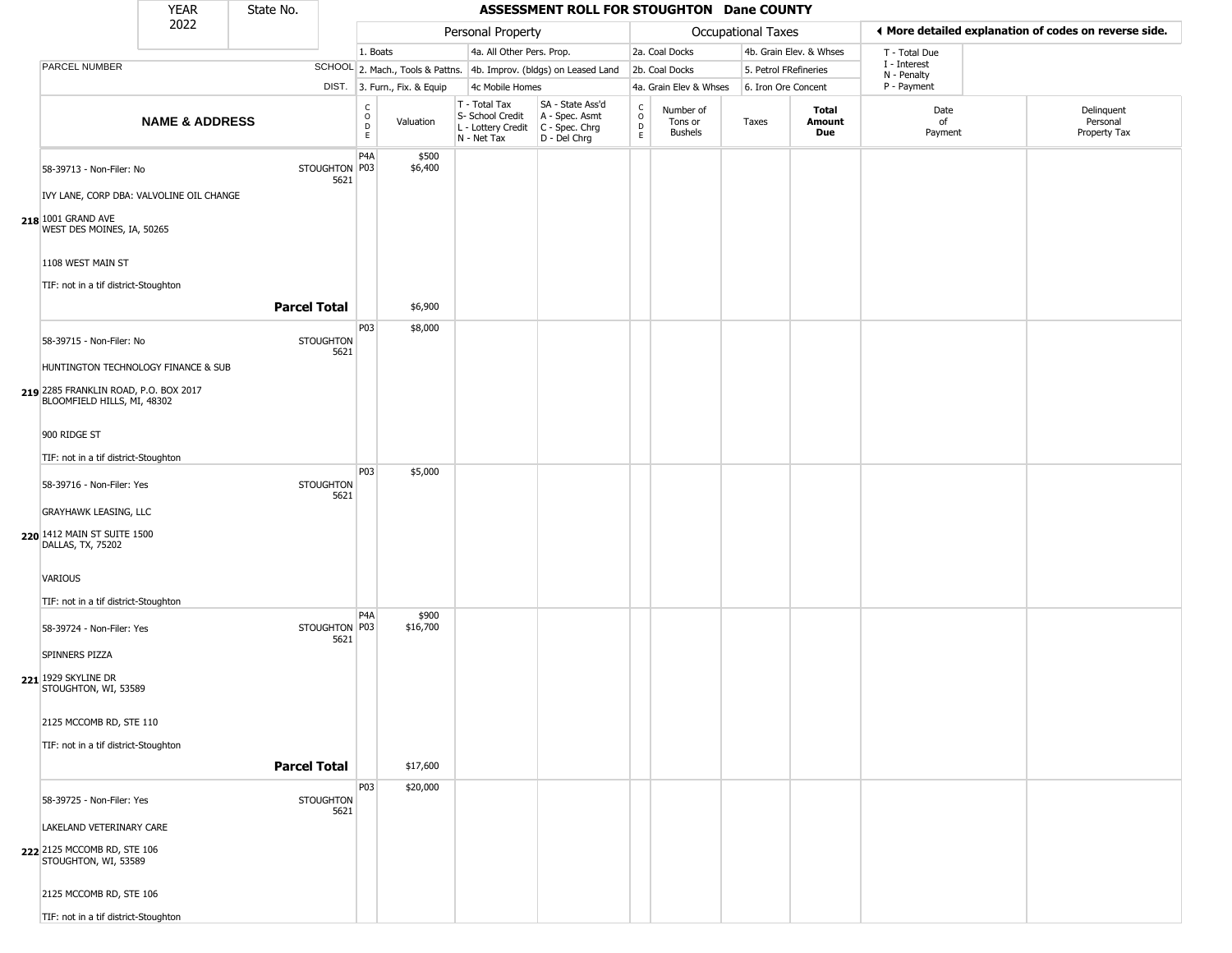|                                            | <b>YEAR</b>                                | State No.           |                          |                                                 |                              |                                                  | ASSESSMENT ROLL FOR STOUGHTON Dane COUNTY                                                   |                        |                                        |                       |                         |                             |                                                       |
|--------------------------------------------|--------------------------------------------|---------------------|--------------------------|-------------------------------------------------|------------------------------|--------------------------------------------------|---------------------------------------------------------------------------------------------|------------------------|----------------------------------------|-----------------------|-------------------------|-----------------------------|-------------------------------------------------------|
|                                            | 2022                                       |                     |                          |                                                 |                              | Personal Property                                |                                                                                             |                        |                                        | Occupational Taxes    |                         |                             | ♦ More detailed explanation of codes on reverse side. |
|                                            |                                            |                     |                          | 1. Boats                                        |                              | 4a. All Other Pers. Prop.                        |                                                                                             |                        | 2a. Coal Docks                         |                       | 4b. Grain Elev. & Whses | T - Total Due               |                                                       |
| PARCEL NUMBER                              |                                            |                     |                          |                                                 |                              |                                                  | SCHOOL 2. Mach., Tools & Pattns. 4b. Improv. (bldgs) on Leased Land                         |                        | 2b. Coal Docks                         | 5. Petrol FRefineries |                         | I - Interest<br>N - Penalty |                                                       |
|                                            |                                            |                     |                          |                                                 | DIST. 3. Furn., Fix. & Equip | 4c Mobile Homes                                  |                                                                                             |                        | 4a. Grain Elev & Whses                 | 6. Iron Ore Concent   |                         | P - Payment                 |                                                       |
|                                            | <b>NAME &amp; ADDRESS</b>                  |                     |                          | $\begin{array}{c} C \\ O \\ D \\ E \end{array}$ | Valuation                    | T - Total Tax<br>S- School Credit<br>N - Net Tax | SA - State Ass'd<br>A - Spec. Asmt<br>$L$ - Lottery Credit $C$ - Spec. Chrg<br>D - Del Chrg | C<br>$\circ$<br>D<br>E | Number of<br>Tons or<br><b>Bushels</b> | Taxes                 | Total<br>Amount<br>Due  | Date<br>of<br>Payment       | Delinquent<br>Personal<br>Property Tax                |
| 58-39727 - Non-Filer: Yes                  |                                            |                     | <b>STOUGHTON</b><br>5621 | P03                                             | \$400                        |                                                  |                                                                                             |                        |                                        |                       |                         |                             |                                                       |
| <b>KING ELECTRIC</b>                       |                                            |                     |                          |                                                 |                              |                                                  |                                                                                             |                        |                                        |                       |                         |                             |                                                       |
| 223 1030 N PAGE ST<br>STOUGHTON, WI, 53589 |                                            |                     |                          |                                                 |                              |                                                  |                                                                                             |                        |                                        |                       |                         |                             |                                                       |
| 1030 N PAGE ST                             |                                            |                     |                          |                                                 |                              |                                                  |                                                                                             |                        |                                        |                       |                         |                             |                                                       |
|                                            | TIF: not in a tif district-Stoughton       |                     |                          |                                                 |                              |                                                  |                                                                                             |                        |                                        |                       |                         |                             |                                                       |
| 58-39731 - Non-Filer: No                   |                                            |                     | STOUGHTON mpt<br>5621    | Exe                                             | \$0                          |                                                  |                                                                                             |                        |                                        |                       |                         |                             |                                                       |
|                                            | NORWEIGEN HISTORCAL CENTER                 |                     |                          |                                                 |                              |                                                  |                                                                                             |                        |                                        |                       |                         |                             |                                                       |
| 224 277 W MAIN ST<br>STOUGHTON, WI, 53589  |                                            |                     |                          |                                                 |                              |                                                  |                                                                                             |                        |                                        |                       |                         |                             |                                                       |
| 277 W MAIN ST                              |                                            |                     |                          |                                                 |                              |                                                  |                                                                                             |                        |                                        |                       |                         |                             |                                                       |
| TIF: TIF #4-Stoughton                      |                                            |                     |                          |                                                 |                              |                                                  |                                                                                             |                        |                                        |                       |                         |                             |                                                       |
| 58-39732 - Non-Filer: Yes                  |                                            |                     | <b>STOUGHTON</b><br>5621 | P03                                             | \$12,100                     |                                                  |                                                                                             |                        |                                        |                       |                         |                             |                                                       |
| <b>SPRY WHIMSY</b>                         |                                            |                     |                          |                                                 |                              |                                                  |                                                                                             |                        |                                        |                       |                         |                             |                                                       |
| 225 168 W MAIN ST<br>STOUGHTON, WI, 53589  |                                            |                     |                          |                                                 |                              |                                                  |                                                                                             |                        |                                        |                       |                         |                             |                                                       |
| 171 W MAIN ST                              |                                            |                     |                          |                                                 |                              |                                                  |                                                                                             |                        |                                        |                       |                         |                             |                                                       |
| TIF: TIF #4-Stoughton                      |                                            |                     |                          |                                                 |                              |                                                  |                                                                                             |                        |                                        |                       |                         |                             |                                                       |
| 58-39733 - Non-Filer: No                   |                                            |                     | STOUGHTON P03<br>5621    | P <sub>4</sub> A                                | \$1,300<br>\$62,000          |                                                  |                                                                                             |                        |                                        |                       |                         |                             |                                                       |
| GW VAN KEPPEL CO                           |                                            |                     |                          |                                                 |                              |                                                  |                                                                                             |                        |                                        |                       |                         |                             |                                                       |
| 226 1801 N 9TH ST                          | KANSAS CITY, KS, 66101-2023                |                     |                          |                                                 |                              |                                                  |                                                                                             |                        |                                        |                       |                         |                             |                                                       |
| 180 BUSINESS PARK CIRCLE                   |                                            |                     |                          |                                                 |                              |                                                  |                                                                                             |                        |                                        |                       |                         |                             |                                                       |
|                                            | TIF: not in a tif district-Stoughton       |                     |                          |                                                 |                              |                                                  |                                                                                             |                        |                                        |                       |                         |                             |                                                       |
|                                            |                                            | <b>Parcel Total</b> |                          |                                                 | \$63,300                     |                                                  |                                                                                             |                        |                                        |                       |                         |                             |                                                       |
|                                            |                                            |                     |                          | P4A                                             | \$100                        |                                                  |                                                                                             |                        |                                        |                       |                         |                             |                                                       |
| 58-39735 - Non-Filer: No                   |                                            |                     | STOUGHTON P03<br>5621    |                                                 | \$700                        |                                                  |                                                                                             |                        |                                        |                       |                         |                             |                                                       |
|                                            | PERFORMANCE EXTERIORS AND CONTRACTING, LLC |                     |                          |                                                 |                              |                                                  |                                                                                             |                        |                                        |                       |                         |                             |                                                       |
| 227 PO BOX 186<br>STOUGHTON, WI, 53589     |                                            |                     |                          |                                                 |                              |                                                  |                                                                                             |                        |                                        |                       |                         |                             |                                                       |
| 140 BUSINESS PARK CIRCLE                   |                                            |                     |                          |                                                 |                              |                                                  |                                                                                             |                        |                                        |                       |                         |                             |                                                       |
|                                            | TIF: not in a tif district-Stoughton       |                     |                          |                                                 |                              |                                                  |                                                                                             |                        |                                        |                       |                         |                             |                                                       |
|                                            |                                            | <b>Parcel Total</b> |                          |                                                 | \$800                        |                                                  |                                                                                             |                        |                                        |                       |                         |                             |                                                       |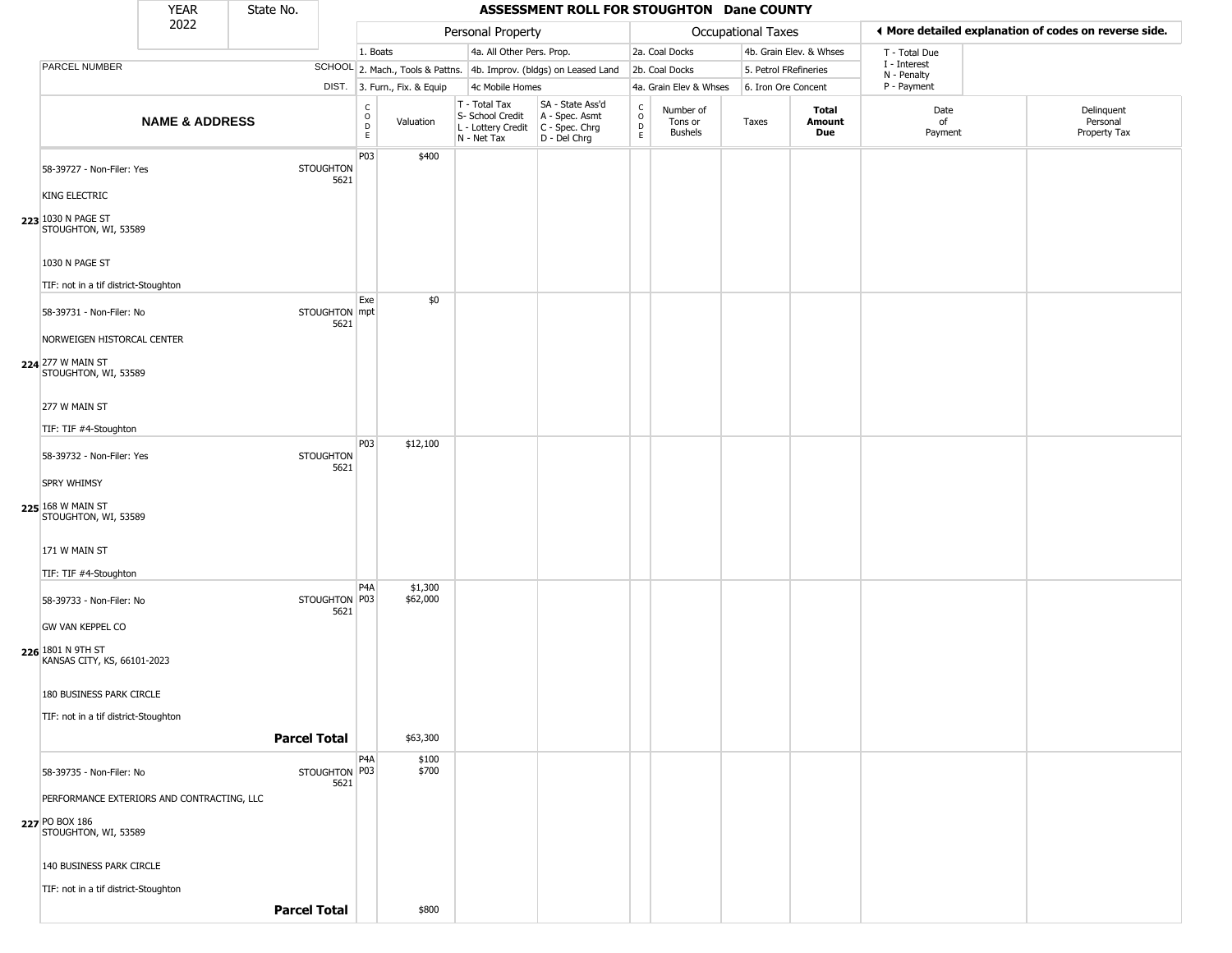|                                                                  | <b>YEAR</b>               | State No.                                                 |                          |                                                     |                              |                                                                        | ASSESSMENT ROLL FOR STOUGHTON Dane COUNTY                            |                                                 |                                        |                       |                         |                             |                                                       |
|------------------------------------------------------------------|---------------------------|-----------------------------------------------------------|--------------------------|-----------------------------------------------------|------------------------------|------------------------------------------------------------------------|----------------------------------------------------------------------|-------------------------------------------------|----------------------------------------|-----------------------|-------------------------|-----------------------------|-------------------------------------------------------|
|                                                                  | 2022                      |                                                           |                          |                                                     |                              | Personal Property                                                      |                                                                      |                                                 |                                        | Occupational Taxes    |                         |                             | ♦ More detailed explanation of codes on reverse side. |
|                                                                  |                           |                                                           |                          | 1. Boats                                            |                              | 4a. All Other Pers. Prop.                                              |                                                                      |                                                 | 2a. Coal Docks                         |                       | 4b. Grain Elev. & Whses | T - Total Due               |                                                       |
| PARCEL NUMBER                                                    |                           |                                                           |                          |                                                     |                              |                                                                        | SCHOOL 2. Mach., Tools & Pattns. 4b. Improv. (bldgs) on Leased Land  |                                                 | 2b. Coal Docks                         | 5. Petrol FRefineries |                         | I - Interest<br>N - Penalty |                                                       |
|                                                                  |                           |                                                           |                          |                                                     | DIST. 3. Furn., Fix. & Equip | 4c Mobile Homes                                                        |                                                                      |                                                 | 4a. Grain Elev & Whses                 | 6. Iron Ore Concent   |                         | P - Payment                 |                                                       |
|                                                                  | <b>NAME &amp; ADDRESS</b> |                                                           |                          | C<br>$\circ$<br>$\mathrel{\mathsf{D}}_{\mathsf{E}}$ | Valuation                    | T - Total Tax<br>S- School Credit<br>L - Lottery Credit<br>N - Net Tax | SA - State Ass'd<br>A - Spec. Asmt<br>C - Spec. Chrg<br>D - Del Chrg | $\begin{array}{c} C \\ O \\ D \\ E \end{array}$ | Number of<br>Tons or<br><b>Bushels</b> | Taxes                 | Total<br>Amount<br>Due  | Date<br>of<br>Payment       | Delinquent<br>Personal<br>Property Tax                |
| 58-39739 - Non-Filer: No                                         |                           |                                                           | STOUGHTON P4A<br>5621    | P03                                                 | \$200<br>\$300               |                                                                        |                                                                      |                                                 |                                        |                       |                         |                             |                                                       |
| PRAIRIEWOOD MASSAGE                                              |                           |                                                           |                          |                                                     |                              |                                                                        |                                                                      |                                                 |                                        |                       |                         |                             |                                                       |
| 228 1200 NYGAARD ST, STE 203<br>STOUGHTON, WI, 53589             |                           |                                                           |                          |                                                     |                              |                                                                        |                                                                      |                                                 |                                        |                       |                         |                             |                                                       |
| 1200 NYGAARD ST, STE 203<br>TIF: not in a tif district-Stoughton |                           |                                                           |                          |                                                     |                              |                                                                        |                                                                      |                                                 |                                        |                       |                         |                             |                                                       |
|                                                                  |                           | <b>Parcel Total</b>                                       |                          |                                                     | \$500                        |                                                                        |                                                                      |                                                 |                                        |                       |                         |                             |                                                       |
| 58-39740 - Non-Filer: Yes                                        |                           |                                                           | <b>STOUGHTON</b><br>5621 | P03                                                 | \$8,500                      |                                                                        |                                                                      |                                                 |                                        |                       |                         |                             |                                                       |
| PEARL ORAL CARE                                                  |                           |                                                           |                          |                                                     |                              |                                                                        |                                                                      |                                                 |                                        |                       |                         |                             |                                                       |
| 229 1200 NYGAARD ST, STE 204<br>STOUGHTON, WI, 53589             |                           |                                                           |                          |                                                     |                              |                                                                        |                                                                      |                                                 |                                        |                       |                         |                             |                                                       |
| 1200 NYGAARD ST, STE 204                                         |                           |                                                           |                          |                                                     |                              |                                                                        |                                                                      |                                                 |                                        |                       |                         |                             |                                                       |
| TIF: not in a tif district-Stoughton                             |                           |                                                           |                          |                                                     |                              |                                                                        |                                                                      |                                                 |                                        |                       |                         |                             |                                                       |
| 58-39741 - Non-Filer: Yes                                        |                           |                                                           | STOUGHTON P03<br>5621    | P <sub>4</sub> A                                    | \$5,500<br>\$21,400          |                                                                        |                                                                      |                                                 |                                        |                       |                         |                             |                                                       |
| <b>BRICK HOUSE</b>                                               |                           |                                                           |                          |                                                     |                              |                                                                        |                                                                      |                                                 |                                        |                       |                         |                             |                                                       |
| 230 1124 W MAIN ST<br>STOUGHTON, WI, 53589                       |                           |                                                           |                          |                                                     |                              |                                                                        |                                                                      |                                                 |                                        |                       |                         |                             |                                                       |
| 111 CHALET DR                                                    |                           |                                                           |                          |                                                     |                              |                                                                        |                                                                      |                                                 |                                        |                       |                         |                             |                                                       |
| TIF: not in a tif district-Stoughton                             |                           |                                                           |                          |                                                     |                              |                                                                        |                                                                      |                                                 |                                        |                       |                         |                             |                                                       |
|                                                                  |                           | <b>Parcel Total</b>                                       |                          |                                                     | \$26,900                     |                                                                        |                                                                      |                                                 |                                        |                       |                         |                             |                                                       |
| 58-39744 - Non-Filer: No                                         |                           |                                                           | STOUGHTON P03<br>5621    | P <sub>4</sub> A                                    | \$6,100<br>\$6,800           |                                                                        |                                                                      |                                                 |                                        |                       |                         |                             |                                                       |
|                                                                  |                           | DS SERVICES OF AMERICA, INC DBA PRIMO WATER NORTH AMERICA |                          |                                                     |                              |                                                                        |                                                                      |                                                 |                                        |                       |                         |                             |                                                       |
| 231 4221 W BOY SCOUT BLVD STE 400<br>TAMPA, FL, 33607            |                           |                                                           |                          |                                                     |                              |                                                                        |                                                                      |                                                 |                                        |                       |                         |                             |                                                       |
| VARIOUS                                                          |                           |                                                           |                          |                                                     |                              |                                                                        |                                                                      |                                                 |                                        |                       |                         |                             |                                                       |
| TIF: not in a tif district-Stoughton                             |                           |                                                           |                          |                                                     |                              |                                                                        |                                                                      |                                                 |                                        |                       |                         |                             |                                                       |
|                                                                  |                           | <b>Parcel Total</b>                                       |                          |                                                     | \$12,900                     |                                                                        |                                                                      |                                                 |                                        |                       |                         |                             |                                                       |
| 58-39749 - Non-Filer: No                                         |                           |                                                           | <b>STOUGHTON</b>         | P03                                                 | \$10,700                     |                                                                        |                                                                      |                                                 |                                        |                       |                         |                             |                                                       |
| PP ACQUISITION COMPANY, LLC                                      |                           |                                                           | 5621                     |                                                     |                              |                                                                        |                                                                      |                                                 |                                        |                       |                         |                             |                                                       |
| 232 PO BOX 72000<br>PHOENIX, AZ, 85050                           |                           |                                                           |                          |                                                     |                              |                                                                        |                                                                      |                                                 |                                        |                       |                         |                             |                                                       |
| VARIOUS                                                          |                           |                                                           |                          |                                                     |                              |                                                                        |                                                                      |                                                 |                                        |                       |                         |                             |                                                       |
| TIF: not in a tif district-Stoughton                             |                           |                                                           |                          |                                                     |                              |                                                                        |                                                                      |                                                 |                                        |                       |                         |                             |                                                       |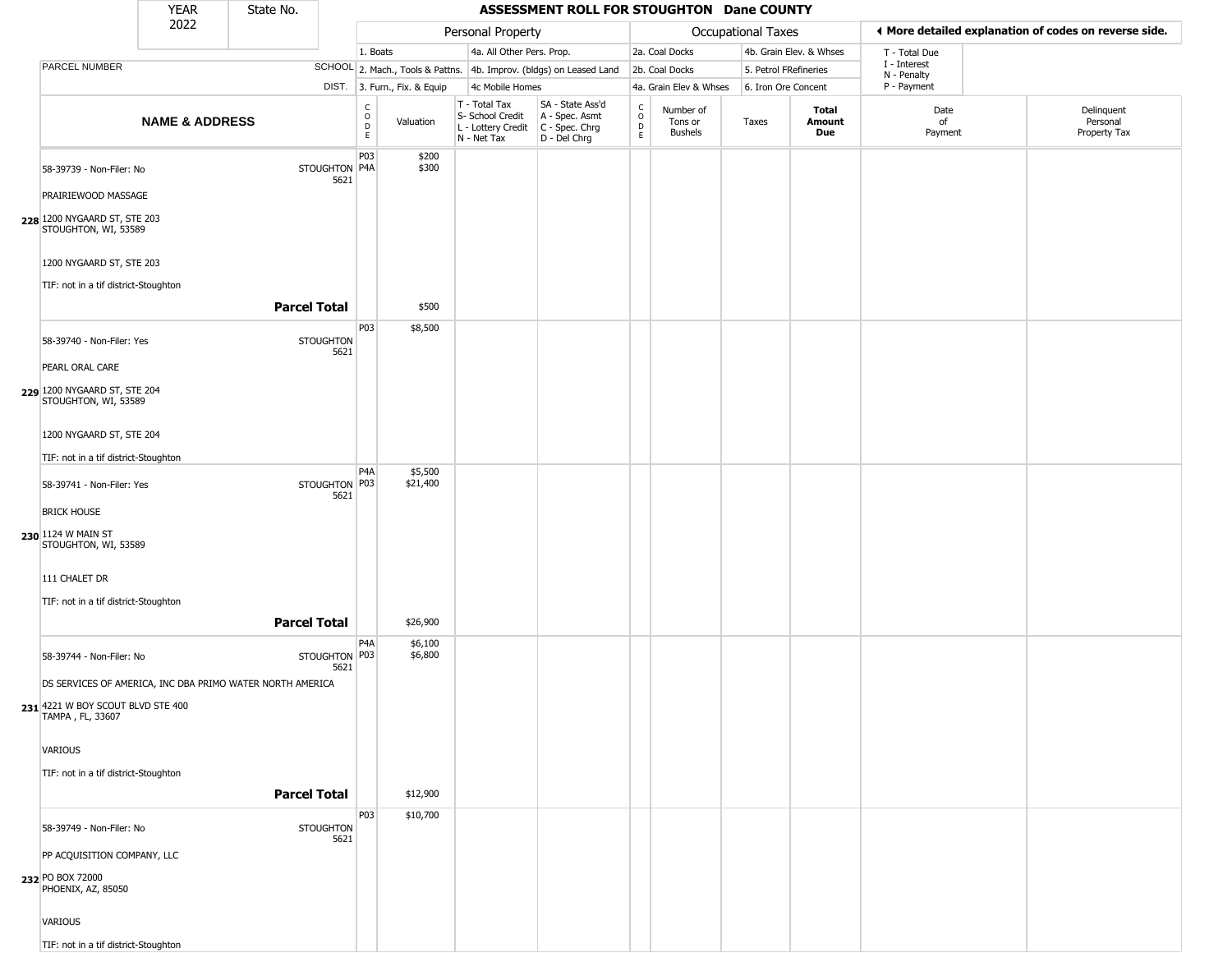|                                                                                           | <b>YEAR</b>               | State No.           |                          |                                                 |                              |                                                                                           | ASSESSMENT ROLL FOR STOUGHTON Dane COUNTY                           |                        |                                        |                       |                         |                             |                                                       |
|-------------------------------------------------------------------------------------------|---------------------------|---------------------|--------------------------|-------------------------------------------------|------------------------------|-------------------------------------------------------------------------------------------|---------------------------------------------------------------------|------------------------|----------------------------------------|-----------------------|-------------------------|-----------------------------|-------------------------------------------------------|
|                                                                                           | 2022                      |                     |                          |                                                 |                              | Personal Property                                                                         |                                                                     |                        |                                        | Occupational Taxes    |                         |                             | ♦ More detailed explanation of codes on reverse side. |
|                                                                                           |                           |                     |                          | 1. Boats                                        |                              | 4a. All Other Pers. Prop.                                                                 |                                                                     |                        | 2a. Coal Docks                         |                       | 4b. Grain Elev. & Whses | T - Total Due               |                                                       |
| PARCEL NUMBER                                                                             |                           |                     |                          |                                                 |                              |                                                                                           | SCHOOL 2. Mach., Tools & Pattns. 4b. Improv. (bldgs) on Leased Land |                        | 2b. Coal Docks                         | 5. Petrol FRefineries |                         | I - Interest<br>N - Penalty |                                                       |
|                                                                                           |                           |                     |                          |                                                 | DIST. 3. Furn., Fix. & Equip | 4c Mobile Homes                                                                           |                                                                     |                        | 4a. Grain Elev & Whses                 | 6. Iron Ore Concent   |                         | P - Payment                 |                                                       |
|                                                                                           | <b>NAME &amp; ADDRESS</b> |                     |                          | $\begin{array}{c} C \\ O \\ D \\ E \end{array}$ | Valuation                    | T - Total Tax<br>S- School Credit<br>$L$ - Lottery Credit $C$ - Spec. Chrg<br>N - Net Tax | SA - State Ass'd<br>A - Spec. Asmt<br>D - Del Chrg                  | C<br>$\circ$<br>D<br>E | Number of<br>Tons or<br><b>Bushels</b> | Taxes                 | Total<br>Amount<br>Due  | Date<br>of<br>Payment       | Delinquent<br>Personal<br>Property Tax                |
| 58-39751 - Non-Filer: No<br>GREAT LAKES COCA-COLA DISTRIBUTION, LLC C/O PROPERTY TAX DEPT |                           |                     | <b>STOUGHTON</b><br>5621 | P03                                             | \$15,500                     |                                                                                           |                                                                     |                        |                                        |                       |                         |                             |                                                       |
| 233 6250 N RIVER RD, STE 9000<br>ROSEMONT, IL, 60018                                      |                           |                     |                          |                                                 |                              |                                                                                           |                                                                     |                        |                                        |                       |                         |                             |                                                       |
| <b>VARIOUS</b>                                                                            |                           |                     |                          |                                                 |                              |                                                                                           |                                                                     |                        |                                        |                       |                         |                             |                                                       |
| TIF: not in a tif district-Stoughton                                                      |                           |                     |                          |                                                 |                              |                                                                                           |                                                                     |                        |                                        |                       |                         |                             |                                                       |
| 58-39758 - Non-Filer: No<br>EDWARD D JONES & CO, LP DBA: BRANCH TAX 05362                 |                           |                     | STOUGHTON P03<br>5621    | P <sub>4</sub> A                                | \$1,000<br>\$1,700           |                                                                                           |                                                                     |                        |                                        |                       |                         |                             |                                                       |
| 234 PO BOX 66528<br>ST LOUIS, MO, 63166-6528                                              |                           |                     |                          |                                                 |                              |                                                                                           |                                                                     |                        |                                        |                       |                         |                             |                                                       |
| 205 S DIVISION ST                                                                         |                           |                     |                          |                                                 |                              |                                                                                           |                                                                     |                        |                                        |                       |                         |                             |                                                       |
| TIF: not in a tif district-Stoughton                                                      |                           |                     |                          |                                                 |                              |                                                                                           |                                                                     |                        |                                        |                       |                         |                             |                                                       |
|                                                                                           |                           | <b>Parcel Total</b> |                          |                                                 | \$2,700                      |                                                                                           |                                                                     |                        |                                        |                       |                         |                             |                                                       |
| 58-39762 - Non-Filer: No                                                                  |                           |                     | <b>STOUGHTON</b><br>5621 | P <sub>4</sub> A                                | \$800                        |                                                                                           |                                                                     |                        |                                        |                       |                         |                             |                                                       |
| BECKY'S SUITE - SALON<br>235 1050 W MAIN ST, STE 3<br>STOUGHTON, WI, 53589                |                           |                     |                          |                                                 |                              |                                                                                           |                                                                     |                        |                                        |                       |                         |                             |                                                       |
| 1050 W MAIN ST, STE 3                                                                     |                           |                     |                          |                                                 |                              |                                                                                           |                                                                     |                        |                                        |                       |                         |                             |                                                       |
| TIF: not in a tif district-Stoughton                                                      |                           |                     |                          | P <sub>4</sub> A                                | \$300                        |                                                                                           |                                                                     |                        |                                        |                       |                         |                             |                                                       |
| 58-39767 - Non-Filer: Yes<br>NAUTI NORSKE                                                 |                           |                     | STOUGHTON P03<br>5621    |                                                 | \$22,700                     |                                                                                           |                                                                     |                        |                                        |                       |                         |                             |                                                       |
| 236 10634 N BAY SHORE LN<br>MILTON, WI, 53563                                             |                           |                     |                          |                                                 |                              |                                                                                           |                                                                     |                        |                                        |                       |                         |                             |                                                       |
| 324 S WATER ST                                                                            |                           |                     |                          |                                                 |                              |                                                                                           |                                                                     |                        |                                        |                       |                         |                             |                                                       |
| TIF: not in a tif district-Stoughton                                                      |                           |                     | <b>Parcel Total</b>      |                                                 | \$23,000                     |                                                                                           |                                                                     |                        |                                        |                       |                         |                             |                                                       |
| 58-39768 - Non-Filer: Yes                                                                 |                           |                     | <b>STOUGHTON</b><br>5621 | <b>P03</b>                                      | \$6,100                      |                                                                                           |                                                                     |                        |                                        |                       |                         |                             |                                                       |
| PUPS UNLEASHED<br><b>237</b> 2858 UNIVERSITY AVE #206<br>MADISON, WI, 53705               |                           |                     |                          |                                                 |                              |                                                                                           |                                                                     |                        |                                        |                       |                         |                             |                                                       |
| 1115 W MAIN ST                                                                            |                           |                     |                          |                                                 |                              |                                                                                           |                                                                     |                        |                                        |                       |                         |                             |                                                       |
| TIF: not in a tif district-Stoughton                                                      |                           |                     |                          |                                                 |                              |                                                                                           |                                                                     |                        |                                        |                       |                         |                             |                                                       |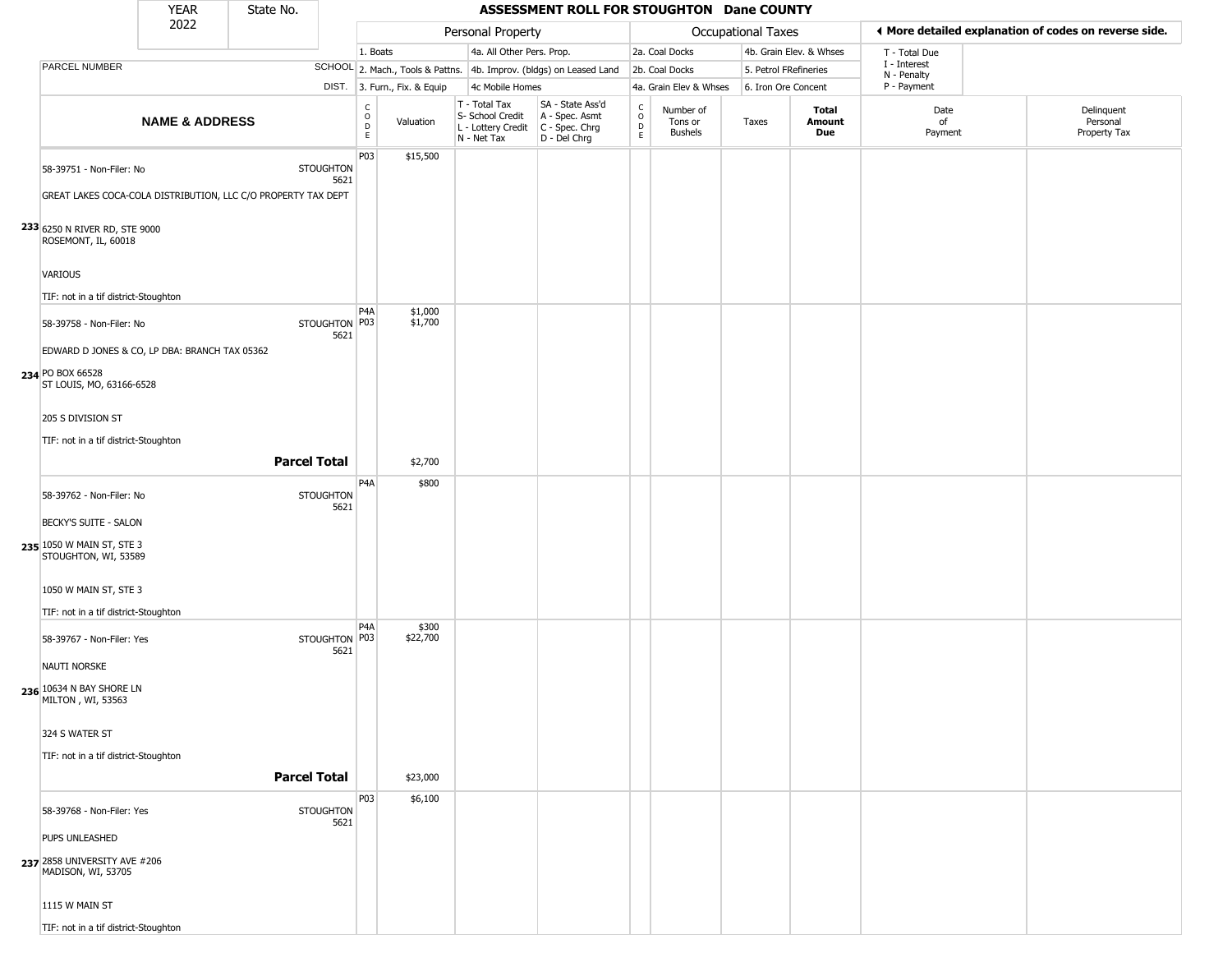|                                                                                         | YEAR                      | State No.           |                                           |                                                              |                                                                        | ASSESSMENT ROLL FOR STOUGHTON Dane COUNTY                            |                                           |                                        |                       |                         |                             |                                                       |
|-----------------------------------------------------------------------------------------|---------------------------|---------------------|-------------------------------------------|--------------------------------------------------------------|------------------------------------------------------------------------|----------------------------------------------------------------------|-------------------------------------------|----------------------------------------|-----------------------|-------------------------|-----------------------------|-------------------------------------------------------|
|                                                                                         | 2022                      |                     |                                           |                                                              | Personal Property                                                      |                                                                      |                                           |                                        | Occupational Taxes    |                         |                             | ♦ More detailed explanation of codes on reverse side. |
|                                                                                         |                           |                     |                                           | 1. Boats                                                     | 4a. All Other Pers. Prop.                                              |                                                                      |                                           | 2a. Coal Docks                         |                       | 4b. Grain Elev. & Whses | T - Total Due               |                                                       |
| PARCEL NUMBER                                                                           |                           |                     |                                           |                                                              |                                                                        | SCHOOL 2. Mach., Tools & Pattns. 4b. Improv. (bldgs) on Leased Land  |                                           | 2b. Coal Docks                         | 5. Petrol FRefineries |                         | I - Interest<br>N - Penalty |                                                       |
|                                                                                         |                           |                     |                                           | DIST. 3. Furn., Fix. & Equip                                 | 4c Mobile Homes                                                        |                                                                      |                                           | 4a. Grain Elev & Whses                 | 6. Iron Ore Concent   |                         | P - Payment                 |                                                       |
|                                                                                         | <b>NAME &amp; ADDRESS</b> |                     |                                           | $\begin{array}{c} C \\ O \\ D \\ E \end{array}$<br>Valuation | T - Total Tax<br>S- School Credit<br>L - Lottery Credit<br>N - Net Tax | SA - State Ass'd<br>A - Spec. Asmt<br>C - Spec. Chrg<br>D - Del Chrg | $\rm _o^C$<br>$\mathsf{D}$<br>$\mathsf E$ | Number of<br>Tons or<br><b>Bushels</b> | Taxes                 | Total<br>Amount<br>Due  | Date<br>of<br>Payment       | Delinquent<br>Personal<br>Property Tax                |
| 58-39769 - Non-Filer: Yes                                                               |                           |                     | <b>P03</b><br>STOUGHTON P4A<br>5621       | \$500<br>\$12,000                                            |                                                                        |                                                                      |                                           |                                        |                       |                         |                             |                                                       |
| LOTUS SALON BREE                                                                        |                           |                     |                                           |                                                              |                                                                        |                                                                      |                                           |                                        |                       |                         |                             |                                                       |
| 238 907 NYGAARD ST<br>STOUGHTON, WI, 53589                                              |                           |                     |                                           |                                                              |                                                                        |                                                                      |                                           |                                        |                       |                         |                             |                                                       |
| 907 NYGAARD ST                                                                          |                           |                     |                                           |                                                              |                                                                        |                                                                      |                                           |                                        |                       |                         |                             |                                                       |
| TIF: not in a tif district-Stoughton                                                    |                           |                     |                                           |                                                              |                                                                        |                                                                      |                                           |                                        |                       |                         |                             |                                                       |
|                                                                                         |                           | <b>Parcel Total</b> |                                           | \$12,500                                                     |                                                                        |                                                                      |                                           |                                        |                       |                         |                             |                                                       |
| 58-39770 - Non-Filer: No                                                                |                           |                     | P <sub>4</sub> A<br>STOUGHTON P03<br>5621 | \$200<br>\$1,400                                             |                                                                        |                                                                      |                                           |                                        |                       |                         |                             |                                                       |
| CHINA KING                                                                              |                           |                     |                                           |                                                              |                                                                        |                                                                      |                                           |                                        |                       |                         |                             |                                                       |
| 239 319 S DIVISION ST<br>STOUGHTON, WI, 53589                                           |                           |                     |                                           |                                                              |                                                                        |                                                                      |                                           |                                        |                       |                         |                             |                                                       |
| 319 S DIVISION ST                                                                       |                           |                     |                                           |                                                              |                                                                        |                                                                      |                                           |                                        |                       |                         |                             |                                                       |
| TIF: not in a tif district-Stoughton                                                    |                           |                     |                                           |                                                              |                                                                        |                                                                      |                                           |                                        |                       |                         |                             |                                                       |
|                                                                                         |                           | <b>Parcel Total</b> |                                           | \$1,600                                                      |                                                                        |                                                                      |                                           |                                        |                       |                         |                             |                                                       |
| 58-39771 - Non-Filer: Yes                                                               |                           |                     | P <sub>4</sub> A<br>STOUGHTON P03<br>5621 | \$1,500<br>\$9,000                                           |                                                                        |                                                                      |                                           |                                        |                       |                         |                             |                                                       |
| <b>AUTUMN PEARL SALON</b><br>240 175 E MAIN ST<br>STOUGHTON, WI, 53589                  |                           |                     |                                           |                                                              |                                                                        |                                                                      |                                           |                                        |                       |                         |                             |                                                       |
| 175 E MAIN ST                                                                           |                           |                     |                                           |                                                              |                                                                        |                                                                      |                                           |                                        |                       |                         |                             |                                                       |
| TIF: TIF #4-Stoughton                                                                   |                           | <b>Parcel Total</b> |                                           | \$10,500                                                     |                                                                        |                                                                      |                                           |                                        |                       |                         |                             |                                                       |
| 58-39774 - Non-Filer: Yes                                                               |                           |                     | P <sub>4</sub> A<br>STOUGHTON P03<br>5621 | \$1,600<br>\$3,000                                           |                                                                        |                                                                      |                                           |                                        |                       |                         |                             |                                                       |
| ABBEY WISHAU STATE FARM INS AGENT<br>241 2360 JACKSON ST, STE B<br>STOUGHTON, WI, 53589 |                           |                     |                                           |                                                              |                                                                        |                                                                      |                                           |                                        |                       |                         |                             |                                                       |
| 2360 JACKSON ST, STE B                                                                  |                           |                     |                                           |                                                              |                                                                        |                                                                      |                                           |                                        |                       |                         |                             |                                                       |
| TIF: not in a tif district-Stoughton                                                    |                           | <b>Parcel Total</b> |                                           | \$4,600                                                      |                                                                        |                                                                      |                                           |                                        |                       |                         |                             |                                                       |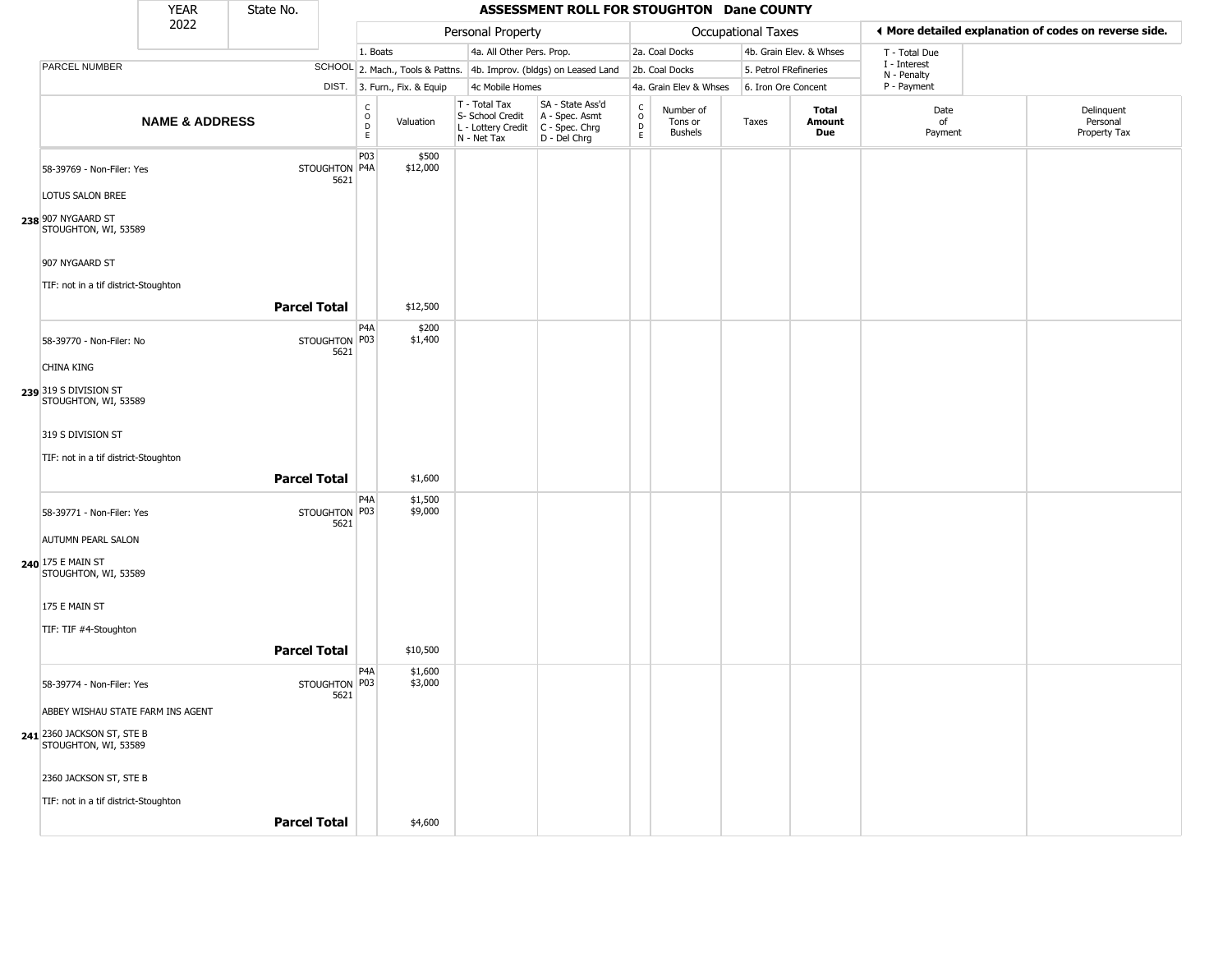|                                                                       | <b>YEAR</b>                                | State No. |                          |                                                 |                              |                                                                                         | ASSESSMENT ROLL FOR STOUGHTON Dane COUNTY                           |                                        |                                 |                       |                         |                             |                                                       |
|-----------------------------------------------------------------------|--------------------------------------------|-----------|--------------------------|-------------------------------------------------|------------------------------|-----------------------------------------------------------------------------------------|---------------------------------------------------------------------|----------------------------------------|---------------------------------|-----------------------|-------------------------|-----------------------------|-------------------------------------------------------|
|                                                                       | 2022                                       |           |                          |                                                 |                              | Personal Property                                                                       |                                                                     |                                        |                                 | Occupational Taxes    |                         |                             | ◀ More detailed explanation of codes on reverse side. |
|                                                                       |                                            |           |                          | 1. Boats                                        |                              | 4a. All Other Pers. Prop.                                                               |                                                                     |                                        | 2a. Coal Docks                  |                       | 4b. Grain Elev. & Whses | T - Total Due               |                                                       |
| <b>PARCEL NUMBER</b>                                                  |                                            |           |                          |                                                 |                              |                                                                                         | SCHOOL 2. Mach., Tools & Pattns. 4b. Improv. (bldgs) on Leased Land |                                        | 2b. Coal Docks                  | 5. Petrol FRefineries |                         | I - Interest<br>N - Penalty |                                                       |
|                                                                       |                                            |           |                          |                                                 | DIST. 3. Furn., Fix. & Equip | 4c Mobile Homes                                                                         |                                                                     |                                        | 4a. Grain Elev & Whses          | 6. Iron Ore Concent   |                         | P - Payment                 |                                                       |
|                                                                       | <b>NAME &amp; ADDRESS</b>                  |           |                          | $\begin{matrix} 0 \\ 0 \\ D \end{matrix}$<br>E. | Valuation                    | T - Total Tax<br>S- School Credit<br>L - Lottery Credit   C - Spec. Chrg<br>N - Net Tax | SA - State Ass'd<br>A - Spec. Asmt<br>D - Del Chrg                  | $_{\rm o}^{\rm c}$<br>$\mathsf D$<br>E | Number of<br>Tons or<br>Bushels | Taxes                 | Total<br>Amount<br>Due  | Date<br>of<br>Payment       | Delinquent<br>Personal<br>Property Tax                |
| 58-39775 - Non-Filer: Yes                                             |                                            |           | <b>STOUGHTON</b><br>5621 | P03                                             | \$8,500                      |                                                                                         |                                                                     |                                        |                                 |                       |                         |                             |                                                       |
| <b>TABBY AND JACKS</b><br>242 2392 JACKSON ST<br>STOUGHTON, WI, 53589 |                                            |           |                          |                                                 |                              |                                                                                         |                                                                     |                                        |                                 |                       |                         |                             |                                                       |
| 2392 JACKSON ST                                                       |                                            |           |                          |                                                 |                              |                                                                                         |                                                                     |                                        |                                 |                       |                         |                             |                                                       |
| TIF: not in a tif district-Stoughton                                  |                                            |           |                          |                                                 |                              |                                                                                         |                                                                     |                                        |                                 |                       |                         |                             |                                                       |
| 58-39777 - Non-Filer: Yes                                             |                                            |           | <b>STOUGHTON</b><br>5621 | P03                                             | \$30,800                     |                                                                                         |                                                                     |                                        |                                 |                       |                         |                             |                                                       |
| POWER CURVES TECHNOLOGIES                                             |                                            |           |                          |                                                 |                              |                                                                                         |                                                                     |                                        |                                 |                       |                         |                             |                                                       |
| 243 709 LARVIK LANE<br>STOUGHTON, WI, 53589                           |                                            |           |                          |                                                 |                              |                                                                                         |                                                                     |                                        |                                 |                       |                         |                             |                                                       |
| 521 BUSINESS PARK CIRCLE                                              |                                            |           |                          |                                                 |                              |                                                                                         |                                                                     |                                        |                                 |                       |                         |                             |                                                       |
| TIF: not in a tif district-Stoughton                                  |                                            |           |                          |                                                 |                              |                                                                                         |                                                                     |                                        |                                 |                       |                         |                             |                                                       |
| 58-39778 - Non-Filer: Yes                                             |                                            |           | <b>STOUGHTON</b><br>5621 | P03                                             | \$24,200                     |                                                                                         |                                                                     |                                        |                                 |                       |                         |                             |                                                       |
| LEVEL UP FITNESS, INC                                                 |                                            |           |                          |                                                 |                              |                                                                                         |                                                                     |                                        |                                 |                       |                         |                             |                                                       |
| 244 225 HOEL AVE<br>STOUGHTON, WI, 53589                              |                                            |           |                          |                                                 |                              |                                                                                         |                                                                     |                                        |                                 |                       |                         |                             |                                                       |
| 225 HOEL AVE                                                          |                                            |           |                          |                                                 |                              |                                                                                         |                                                                     |                                        |                                 |                       |                         |                             |                                                       |
| TIF: not in a tif district-Stoughton                                  |                                            |           |                          |                                                 |                              |                                                                                         |                                                                     |                                        |                                 |                       |                         |                             |                                                       |
| 58-39779 - Non-Filer: Yes                                             |                                            |           | <b>STOUGHTON</b><br>5621 | P03                                             | \$5,000                      |                                                                                         |                                                                     |                                        |                                 |                       |                         |                             |                                                       |
| NATURE'S GARDEN PRESCHOOL                                             |                                            |           |                          |                                                 |                              |                                                                                         |                                                                     |                                        |                                 |                       |                         |                             |                                                       |
| 245 120 CHALET DR<br>STOUGHTON, WI, 53589                             |                                            |           |                          |                                                 |                              |                                                                                         |                                                                     |                                        |                                 |                       |                         |                             |                                                       |
| 120 CHALET DR                                                         |                                            |           |                          |                                                 |                              |                                                                                         |                                                                     |                                        |                                 |                       |                         |                             |                                                       |
| TIF: not in a tif district-Stoughton                                  |                                            |           |                          |                                                 |                              |                                                                                         |                                                                     |                                        |                                 |                       |                         |                             |                                                       |
| 58-39780 - Non-Filer: No                                              |                                            |           | STOUGHTON P03<br>5621    | P <sub>4</sub> A                                | \$500<br>\$533,000           |                                                                                         |                                                                     |                                        |                                 |                       |                         |                             |                                                       |
|                                                                       | FIRST CHOICE DENTAL GROUP, SC KEVIN KLAGOS |           |                          |                                                 |                              |                                                                                         |                                                                     |                                        |                                 |                       |                         |                             |                                                       |
| 246 440 SCIENCE DR, STE 100<br>MADISON, WI, 53711                     |                                            |           |                          |                                                 |                              |                                                                                         |                                                                     |                                        |                                 |                       |                         |                             |                                                       |
| 1300 NYGAARD ST                                                       |                                            |           |                          |                                                 |                              |                                                                                         |                                                                     |                                        |                                 |                       |                         |                             |                                                       |
| TIF: not in a tif district-Stoughton                                  |                                            |           | <b>Parcel Total</b>      |                                                 | \$533,500                    |                                                                                         |                                                                     |                                        |                                 |                       |                         |                             |                                                       |
|                                                                       |                                            |           |                          |                                                 |                              |                                                                                         |                                                                     |                                        |                                 |                       |                         |                             |                                                       |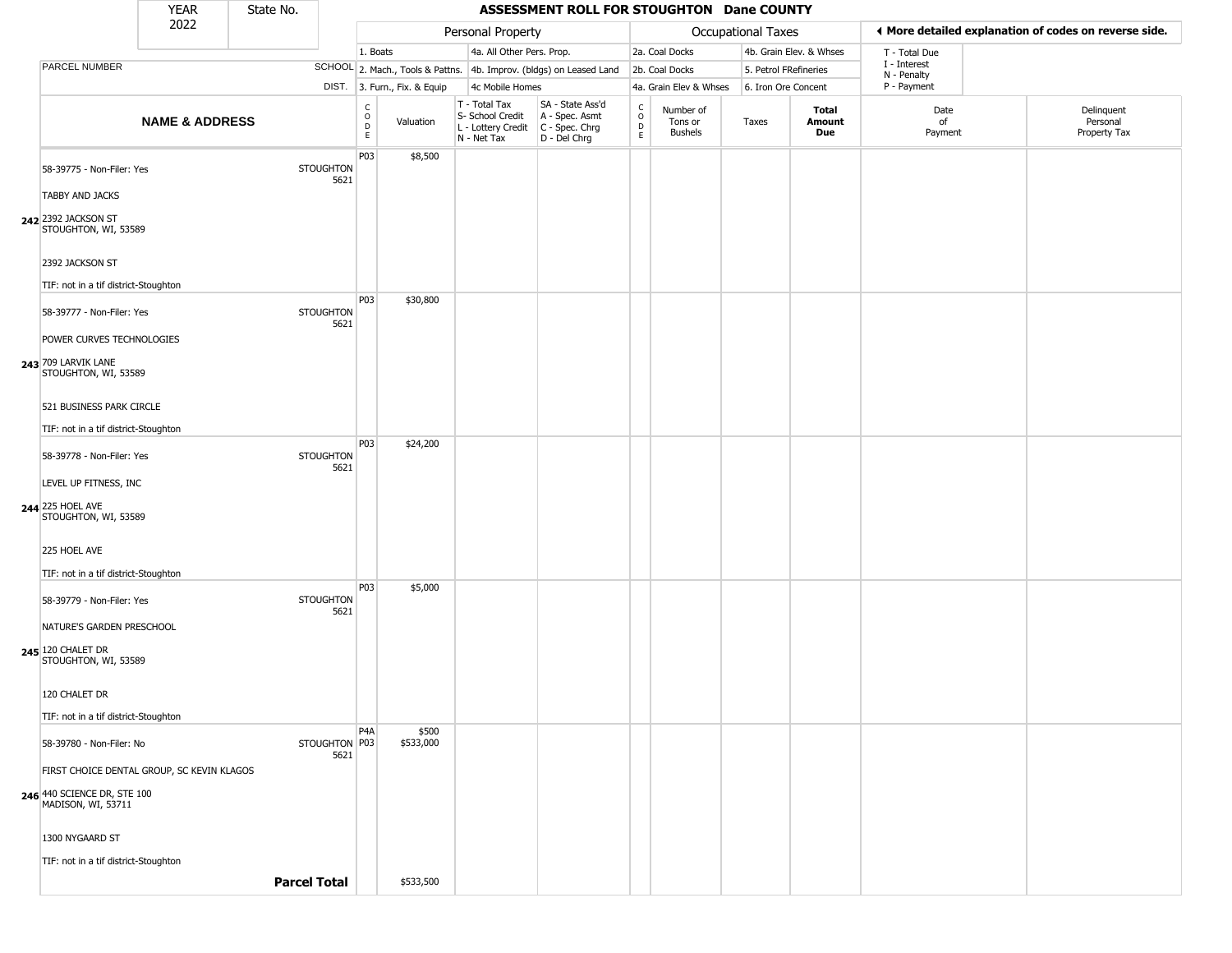|                                                                                                | <b>YEAR</b>               | State No.           |                          |                        |                              |                                                                        | ASSESSMENT ROLL FOR STOUGHTON Dane COUNTY                            |                                              |                                 |                       |                         |                             |                                                       |
|------------------------------------------------------------------------------------------------|---------------------------|---------------------|--------------------------|------------------------|------------------------------|------------------------------------------------------------------------|----------------------------------------------------------------------|----------------------------------------------|---------------------------------|-----------------------|-------------------------|-----------------------------|-------------------------------------------------------|
|                                                                                                | 2022                      |                     |                          |                        |                              | Personal Property                                                      |                                                                      |                                              |                                 | Occupational Taxes    |                         |                             | ◀ More detailed explanation of codes on reverse side. |
|                                                                                                |                           |                     |                          | 1. Boats               |                              | 4a. All Other Pers. Prop.                                              |                                                                      |                                              | 2a. Coal Docks                  |                       | 4b. Grain Elev. & Whses | T - Total Due               |                                                       |
| PARCEL NUMBER                                                                                  |                           |                     |                          |                        |                              |                                                                        | SCHOOL 2. Mach., Tools & Pattns. 4b. Improv. (bldgs) on Leased Land  |                                              | 2b. Coal Docks                  | 5. Petrol FRefineries |                         | I - Interest<br>N - Penalty |                                                       |
|                                                                                                |                           |                     |                          |                        | DIST. 3. Furn., Fix. & Equip | 4c Mobile Homes                                                        |                                                                      |                                              | 4a. Grain Elev & Whses          | 6. Iron Ore Concent   |                         | P - Payment                 |                                                       |
|                                                                                                | <b>NAME &amp; ADDRESS</b> |                     |                          | C<br>$\circ$<br>D<br>E | Valuation                    | T - Total Tax<br>S- School Credit<br>L - Lottery Credit<br>N - Net Tax | SA - State Ass'd<br>A - Spec. Asmt<br>C - Spec. Chrg<br>D - Del Chrg | $\int_{0}^{c}$<br>$\mathsf D$<br>$\mathsf E$ | Number of<br>Tons or<br>Bushels | Taxes                 | Total<br>Amount<br>Due  | Date<br>of<br>Payment       | Delinquent<br>Personal<br>Property Tax                |
| 58-39781 - Non-Filer: No                                                                       |                           |                     | STOUGHTON P03<br>5621    | P4A                    | \$20,600<br>\$265,000        |                                                                        |                                                                      |                                              |                                 |                       |                         |                             |                                                       |
| ALDI, INC C/O RYAN TAX COMPLIANCE SVS, LLC<br>247 PO BOX 460049 DEPT 801<br>HOUSTON, TX, 77056 |                           |                     |                          |                        |                              |                                                                        |                                                                      |                                              |                                 |                       |                         |                             |                                                       |
| 1399 US HWY 51                                                                                 |                           |                     |                          |                        |                              |                                                                        |                                                                      |                                              |                                 |                       |                         |                             |                                                       |
| TIF: not in a tif district-Stoughton                                                           |                           |                     |                          |                        |                              |                                                                        |                                                                      |                                              |                                 |                       |                         |                             |                                                       |
|                                                                                                |                           | <b>Parcel Total</b> |                          |                        | \$285,600                    |                                                                        |                                                                      |                                              |                                 |                       |                         |                             |                                                       |
| 58-39782 - Non-Filer: No                                                                       |                           |                     | STOUGHTON mpt<br>5621    | Exe                    | \$0                          |                                                                        |                                                                      |                                              |                                 |                       |                         |                             |                                                       |
| <b>SCAA RESALE STORE</b>                                                                       |                           |                     |                          |                        |                              |                                                                        |                                                                      |                                              |                                 |                       |                         |                             |                                                       |
| 248 1321 E MAIN ST<br>STOUGHTON, WI, 53589                                                     |                           |                     |                          |                        |                              |                                                                        |                                                                      |                                              |                                 |                       |                         |                             |                                                       |
| 1321 E MAIN ST                                                                                 |                           |                     |                          |                        |                              |                                                                        |                                                                      |                                              |                                 |                       |                         |                             |                                                       |
| TIF: not in a tif district-Stoughton                                                           |                           |                     |                          |                        |                              |                                                                        |                                                                      |                                              |                                 |                       |                         |                             |                                                       |
| 58-39783 - Non-Filer: Yes                                                                      |                           |                     | <b>STOUGHTON</b><br>5621 | P03                    | \$6,100                      |                                                                        |                                                                      |                                              |                                 |                       |                         |                             |                                                       |
| SMOKES ON THE WATER                                                                            |                           |                     |                          |                        |                              |                                                                        |                                                                      |                                              |                                 |                       |                         |                             |                                                       |
| 249 233 W MAIN ST<br>STOUGHTON, WI, 53589                                                      |                           |                     |                          |                        |                              |                                                                        |                                                                      |                                              |                                 |                       |                         |                             |                                                       |
| 233 W MAIN ST                                                                                  |                           |                     |                          |                        |                              |                                                                        |                                                                      |                                              |                                 |                       |                         |                             |                                                       |
| TIF: TIF #4-Stoughton                                                                          |                           |                     |                          | P03                    | \$6,000                      |                                                                        |                                                                      |                                              |                                 |                       |                         |                             |                                                       |
| 58-39784 - Non-Filer: No                                                                       |                           |                     | <b>STOUGHTON</b><br>5621 |                        |                              |                                                                        |                                                                      |                                              |                                 |                       |                         |                             |                                                       |
| CANON FINANCIAL SERVICES, INC                                                                  |                           |                     |                          |                        |                              |                                                                        |                                                                      |                                              |                                 |                       |                         |                             |                                                       |
| 250 158 GAITHER DR, PO BOX 5008<br>MOUNT LAUREL, NJ, 08054                                     |                           |                     |                          |                        |                              |                                                                        |                                                                      |                                              |                                 |                       |                         |                             |                                                       |
| 2220 LINCOLN AVE                                                                               |                           |                     |                          |                        |                              |                                                                        |                                                                      |                                              |                                 |                       |                         |                             |                                                       |
| TIF: not in a tif district-Stoughton                                                           |                           |                     |                          |                        |                              |                                                                        |                                                                      |                                              |                                 |                       |                         |                             |                                                       |
| 58-39786 - Non-Filer: No                                                                       |                           |                     | <b>STOUGHTON</b><br>5621 | P03                    | \$1,200                      |                                                                        |                                                                      |                                              |                                 |                       |                         |                             |                                                       |
| AVAYA, INC                                                                                     |                           |                     |                          |                        |                              |                                                                        |                                                                      |                                              |                                 |                       |                         |                             |                                                       |
| 251 350 MOUNT KEMBLE AVE<br>MORRISTOWN, NJ, 07960                                              |                           |                     |                          |                        |                              |                                                                        |                                                                      |                                              |                                 |                       |                         |                             |                                                       |
| 1127 EAST STREET                                                                               |                           |                     |                          |                        |                              |                                                                        |                                                                      |                                              |                                 |                       |                         |                             |                                                       |
| TIF: not in a tif district-Stoughton                                                           |                           |                     |                          |                        |                              |                                                                        |                                                                      |                                              |                                 |                       |                         |                             |                                                       |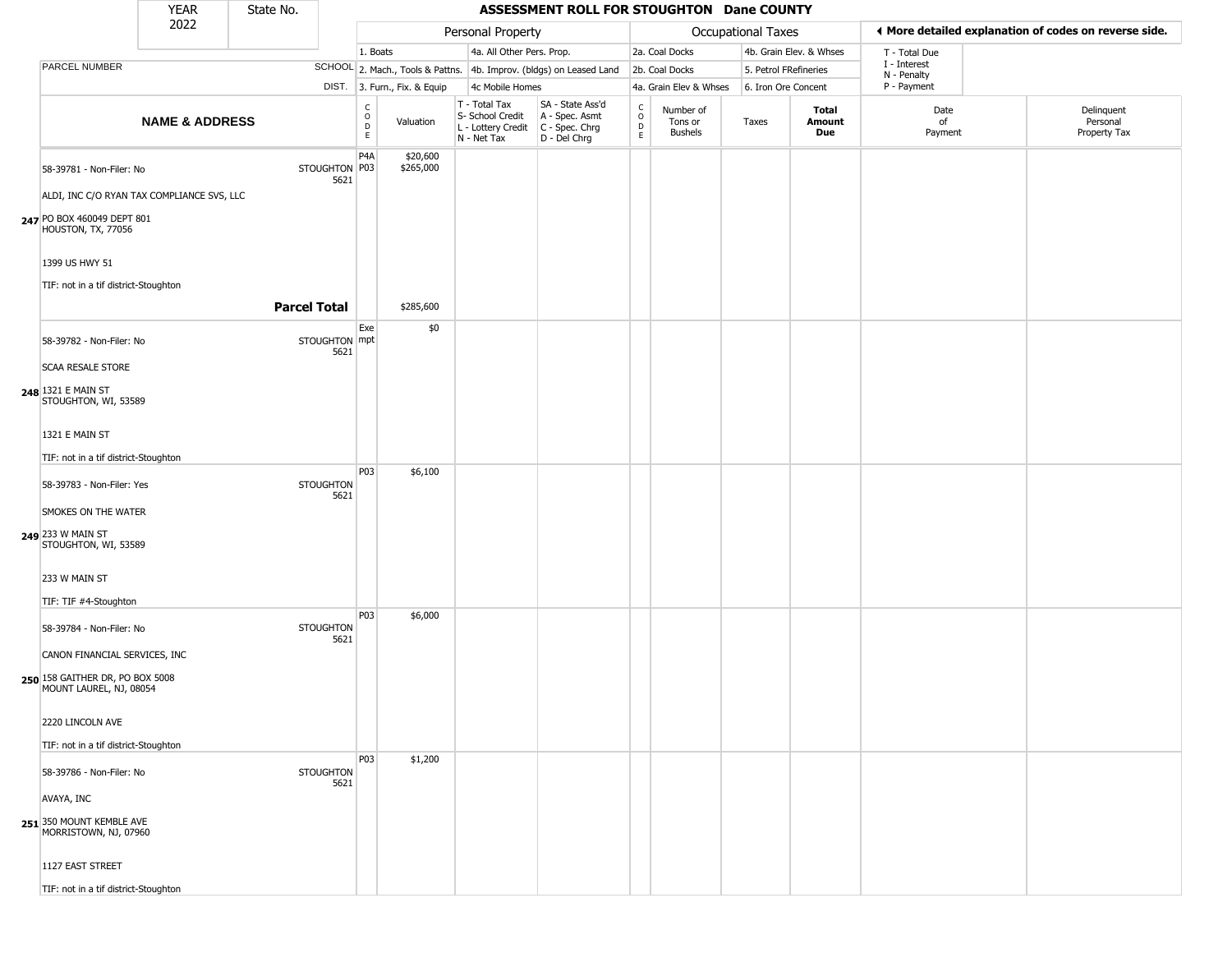|                                                                                                                   | <b>YEAR</b>               | State No.           |                          |                         |                              |                                                                        | ASSESSMENT ROLL FOR STOUGHTON Dane COUNTY                            |                                            |                                        |                       |                         |                             |                                                       |
|-------------------------------------------------------------------------------------------------------------------|---------------------------|---------------------|--------------------------|-------------------------|------------------------------|------------------------------------------------------------------------|----------------------------------------------------------------------|--------------------------------------------|----------------------------------------|-----------------------|-------------------------|-----------------------------|-------------------------------------------------------|
|                                                                                                                   | 2022                      |                     |                          |                         |                              | Personal Property                                                      |                                                                      |                                            |                                        | Occupational Taxes    |                         |                             | ◀ More detailed explanation of codes on reverse side. |
|                                                                                                                   |                           |                     |                          | 1. Boats                |                              | 4a. All Other Pers. Prop.                                              |                                                                      |                                            | 2a. Coal Docks                         |                       | 4b. Grain Elev. & Whses | T - Total Due               |                                                       |
| PARCEL NUMBER                                                                                                     |                           |                     |                          |                         |                              |                                                                        | SCHOOL 2. Mach., Tools & Pattns. 4b. Improv. (bldgs) on Leased Land  |                                            | 2b. Coal Docks                         | 5. Petrol FRefineries |                         | I - Interest<br>N - Penalty |                                                       |
|                                                                                                                   |                           |                     |                          |                         | DIST. 3. Furn., Fix. & Equip | 4c Mobile Homes                                                        |                                                                      |                                            | 4a. Grain Elev & Whses                 | 6. Iron Ore Concent   |                         | P - Payment                 |                                                       |
|                                                                                                                   | <b>NAME &amp; ADDRESS</b> |                     |                          | C<br>$\circ$<br>D<br>E. | Valuation                    | T - Total Tax<br>S- School Credit<br>L - Lottery Credit<br>N - Net Tax | SA - State Ass'd<br>A - Spec. Asmt<br>C - Spec. Chrg<br>D - Del Chrg | $\begin{array}{c} C \\ O \\ E \end{array}$ | Number of<br>Tons or<br><b>Bushels</b> | Taxes                 | Total<br>Amount<br>Due  | Date<br>of<br>Payment       | Delinquent<br>Personal<br>Property Tax                |
| 58-39787 - Non-Filer: No<br>TRACTOR SUPPLY CO STORE #2236<br>252 11000 RICHMOND AVE STE 350<br>HOUSTON, TX, 77042 |                           |                     | STOUGHTON P03<br>5621    | P <sub>4</sub> A        | \$10,700<br>\$93,200         |                                                                        |                                                                      |                                            |                                        |                       |                         |                             |                                                       |
| 1800 US HIGHWAY 51/138                                                                                            |                           |                     |                          |                         |                              |                                                                        |                                                                      |                                            |                                        |                       |                         |                             |                                                       |
| TIF: not in a tif district-Stoughton                                                                              |                           | <b>Parcel Total</b> |                          |                         | \$103,900                    |                                                                        |                                                                      |                                            |                                        |                       |                         |                             |                                                       |
|                                                                                                                   |                           |                     |                          | P <sub>4</sub> A        | \$300                        |                                                                        |                                                                      |                                            |                                        |                       |                         |                             |                                                       |
| 58-39788 - Non-Filer: No                                                                                          |                           |                     | <b>STOUGHTON</b><br>5621 |                         |                              |                                                                        |                                                                      |                                            |                                        |                       |                         |                             |                                                       |
| REDBOX AUTOMATED RETAIL, LLC                                                                                      |                           |                     |                          |                         |                              |                                                                        |                                                                      |                                            |                                        |                       |                         |                             |                                                       |
| 253 PO BOX 72210<br>PHOENIX, AZ, 85050                                                                            |                           |                     |                          |                         |                              |                                                                        |                                                                      |                                            |                                        |                       |                         |                             |                                                       |
| 2600 ST HWY 138                                                                                                   |                           |                     |                          |                         |                              |                                                                        |                                                                      |                                            |                                        |                       |                         |                             |                                                       |
|                                                                                                                   |                           |                     |                          |                         |                              |                                                                        |                                                                      |                                            |                                        |                       |                         |                             |                                                       |
| TIF: TIF #7-Stoughton                                                                                             |                           |                     |                          | P03                     | \$16,700                     |                                                                        |                                                                      |                                            |                                        |                       |                         |                             |                                                       |
| 58-39790 - Non-Filer: No                                                                                          |                           |                     | <b>STOUGHTON</b>         |                         |                              |                                                                        |                                                                      |                                            |                                        |                       |                         |                             |                                                       |
| VALVOLINE INSTANT OIL CHANGE FRANCHISE                                                                            |                           |                     | 5621                     |                         |                              |                                                                        |                                                                      |                                            |                                        |                       |                         |                             |                                                       |
|                                                                                                                   |                           |                     |                          |                         |                              |                                                                        |                                                                      |                                            |                                        |                       |                         |                             |                                                       |
| 254 PO BOX 55630<br>LEXINGTON, KY, 40555                                                                          |                           |                     |                          |                         |                              |                                                                        |                                                                      |                                            |                                        |                       |                         |                             |                                                       |
| 1108 W MAIN ST                                                                                                    |                           |                     |                          |                         |                              |                                                                        |                                                                      |                                            |                                        |                       |                         |                             |                                                       |
| TIF: not in a tif district-Stoughton                                                                              |                           |                     |                          |                         |                              |                                                                        |                                                                      |                                            |                                        |                       |                         |                             |                                                       |
| 58-39791 - Non-Filer: No                                                                                          |                           |                     | <b>STOUGHTON</b><br>5621 | P <sub>4</sub> A        | \$10,400                     |                                                                        |                                                                      |                                            |                                        |                       |                         |                             |                                                       |
| SPECTRASITE COMMUNICATIONS, INC                                                                                   |                           |                     |                          |                         |                              |                                                                        |                                                                      |                                            |                                        |                       |                         |                             |                                                       |
| 255 PO BOX 723597<br>ATLANTA, GA, 31139                                                                           |                           |                     |                          |                         |                              |                                                                        |                                                                      |                                            |                                        |                       |                         |                             |                                                       |
| 1412 HIGHWAY 51 & 138 - TOWER                                                                                     |                           |                     |                          |                         |                              |                                                                        |                                                                      |                                            |                                        |                       |                         |                             |                                                       |
| TIF: not in a tif district-Stoughton                                                                              |                           |                     |                          |                         |                              |                                                                        |                                                                      |                                            |                                        |                       |                         |                             |                                                       |
|                                                                                                                   |                           |                     |                          | P03                     | \$6,100                      |                                                                        |                                                                      |                                            |                                        |                       |                         |                             |                                                       |
| 58-39793 - Non-Filer: Yes                                                                                         |                           |                     | <b>STOUGHTON</b><br>5621 |                         |                              |                                                                        |                                                                      |                                            |                                        |                       |                         |                             |                                                       |
| <b>LEARN EMC</b>                                                                                                  |                           |                     |                          |                         |                              |                                                                        |                                                                      |                                            |                                        |                       |                         |                             |                                                       |
| 256 PO BOX 729<br>STOUGHTON, WI, 53589                                                                            |                           |                     |                          |                         |                              |                                                                        |                                                                      |                                            |                                        |                       |                         |                             |                                                       |
| 129 E MAIN ST                                                                                                     |                           |                     |                          |                         |                              |                                                                        |                                                                      |                                            |                                        |                       |                         |                             |                                                       |
| TIF: TIF #4-Stoughton                                                                                             |                           |                     |                          |                         |                              |                                                                        |                                                                      |                                            |                                        |                       |                         |                             |                                                       |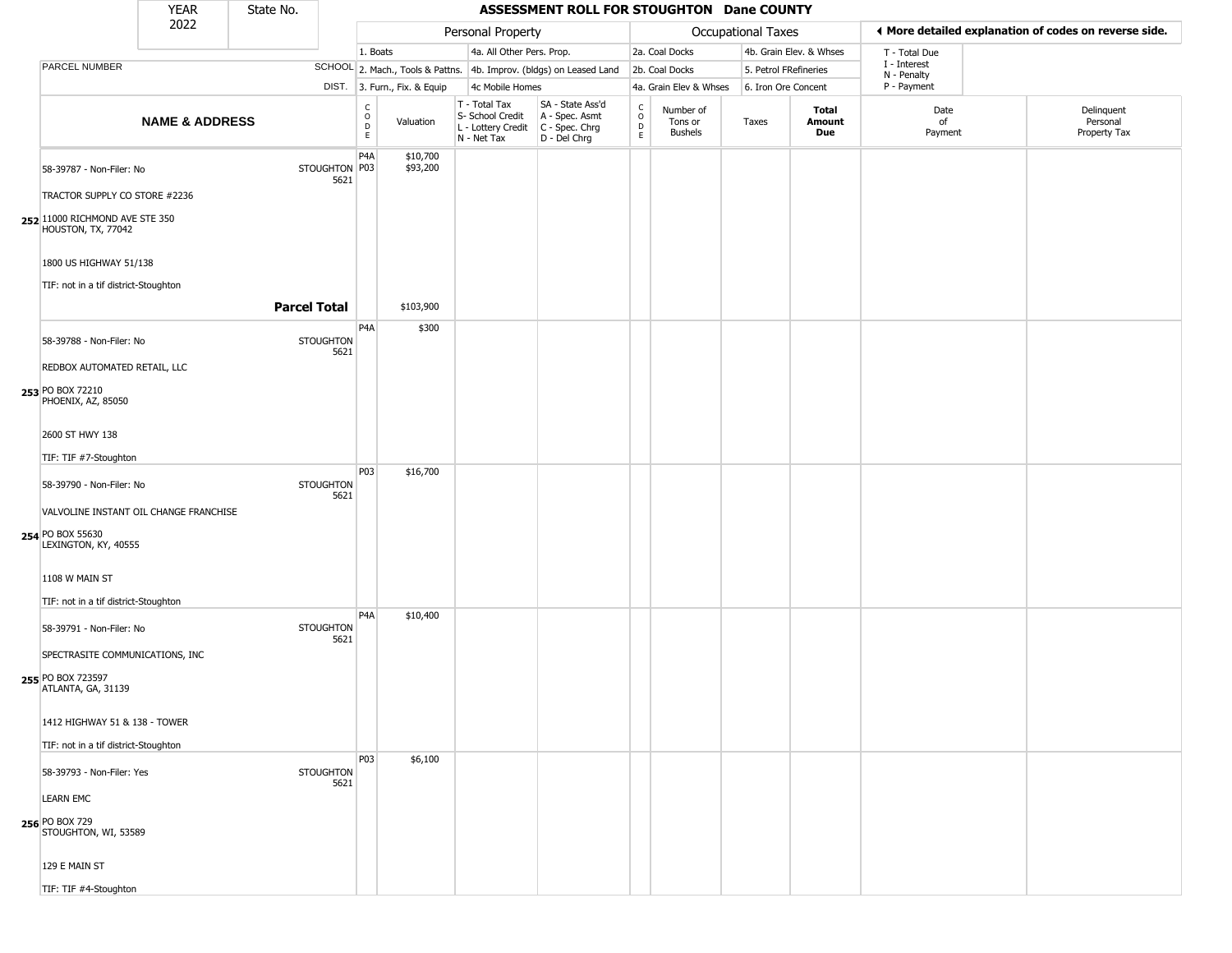|                                                                     | <b>YEAR</b>               | State No. |                          |                                                 |                              |                                                                                         | ASSESSMENT ROLL FOR STOUGHTON Dane COUNTY                           |                                          |                                        |                       |                               |                             |                                                       |
|---------------------------------------------------------------------|---------------------------|-----------|--------------------------|-------------------------------------------------|------------------------------|-----------------------------------------------------------------------------------------|---------------------------------------------------------------------|------------------------------------------|----------------------------------------|-----------------------|-------------------------------|-----------------------------|-------------------------------------------------------|
|                                                                     | 2022                      |           |                          |                                                 |                              | Personal Property                                                                       |                                                                     |                                          |                                        | Occupational Taxes    |                               |                             | ◀ More detailed explanation of codes on reverse side. |
|                                                                     |                           |           |                          | 1. Boats                                        |                              | 4a. All Other Pers. Prop.                                                               |                                                                     |                                          | 2a. Coal Docks                         |                       | 4b. Grain Elev. & Whses       | T - Total Due               |                                                       |
| PARCEL NUMBER                                                       |                           |           |                          |                                                 |                              |                                                                                         | SCHOOL 2. Mach., Tools & Pattns. 4b. Improv. (bldgs) on Leased Land |                                          | 2b. Coal Docks                         | 5. Petrol FRefineries |                               | I - Interest<br>N - Penalty |                                                       |
|                                                                     |                           |           |                          |                                                 | DIST. 3. Furn., Fix. & Equip | 4c Mobile Homes                                                                         |                                                                     |                                          | 4a. Grain Elev & Whses                 | 6. Iron Ore Concent   |                               | P - Payment                 |                                                       |
|                                                                     | <b>NAME &amp; ADDRESS</b> |           |                          | $\begin{matrix} 0 \\ 0 \\ D \end{matrix}$<br>E. | Valuation                    | T - Total Tax<br>S- School Credit<br>L - Lottery Credit   C - Spec. Chrg<br>N - Net Tax | SA - State Ass'd<br>A - Spec. Asmt<br>D - Del Chrg                  | $\rm _o^C$<br>$\mathsf D$<br>$\mathsf E$ | Number of<br>Tons or<br><b>Bushels</b> | Taxes                 | <b>Total</b><br>Amount<br>Due | Date<br>of<br>Payment       | Delinquent<br>Personal<br>Property Tax                |
| 58-39795 - Non-Filer: Yes<br><b>BADGER WATER</b>                    |                           |           | <b>STOUGHTON</b><br>5621 | P03                                             | \$8,500                      |                                                                                         |                                                                     |                                          |                                        |                       |                               |                             |                                                       |
| 257 1001 PAGE ST<br>STOUGHTON, WI, 53589                            |                           |           |                          |                                                 |                              |                                                                                         |                                                                     |                                          |                                        |                       |                               |                             |                                                       |
| 1001 PAGE ST<br>TIF: not in a tif district-Stoughton                |                           |           |                          | P03                                             |                              |                                                                                         |                                                                     |                                          |                                        |                       |                               |                             |                                                       |
| 58-39796 - Non-Filer: Yes<br>ELI'S AUTOMOTIVE                       |                           |           | <b>STOUGHTON</b><br>5621 |                                                 | \$6,100                      |                                                                                         |                                                                     |                                          |                                        |                       |                               |                             |                                                       |
| 258 1005 PAGE ST<br>STOUGHTON, WI, 53589                            |                           |           |                          |                                                 |                              |                                                                                         |                                                                     |                                          |                                        |                       |                               |                             |                                                       |
| 1005 PAGE ST<br>TIF: not in a tif district-Stoughton                |                           |           |                          |                                                 |                              |                                                                                         |                                                                     |                                          |                                        |                       |                               |                             |                                                       |
| 58-39797 - Non-Filer: Yes                                           |                           |           | <b>STOUGHTON</b><br>5621 | P03                                             | \$18,200                     |                                                                                         |                                                                     |                                          |                                        |                       |                               |                             |                                                       |
| <b>GRAND CHINA</b><br>259 2388 JACKSON ST<br>STOUGHTON, WI, 53589   |                           |           |                          |                                                 |                              |                                                                                         |                                                                     |                                          |                                        |                       |                               |                             |                                                       |
| 2388 JACKSON ST<br>TIF: not in a tif district-Stoughton             |                           |           |                          |                                                 |                              |                                                                                         |                                                                     |                                          |                                        |                       |                               |                             |                                                       |
| 58-39798 - Non-Filer: Yes                                           |                           |           | <b>STOUGHTON</b><br>5621 | P03                                             | \$8,500                      |                                                                                         |                                                                     |                                          |                                        |                       |                               |                             |                                                       |
| <b>VERIZON STORE</b><br>260 2368 JACKSON ST<br>STOUGHTON, WI, 53589 |                           |           |                          |                                                 |                              |                                                                                         |                                                                     |                                          |                                        |                       |                               |                             |                                                       |
| 2368 JACKSON ST<br>TIF: not in a tif district-Stoughton             |                           |           |                          |                                                 |                              |                                                                                         |                                                                     |                                          |                                        |                       |                               |                             |                                                       |
| 58-39800 - Non-Filer: Yes                                           |                           |           | <b>STOUGHTON</b><br>5621 | P03                                             | \$7,300                      |                                                                                         |                                                                     |                                          |                                        |                       |                               |                             |                                                       |
| STOUGHTON SWEET SHOPPE<br>261 603 W MAIN ST                         |                           |           |                          |                                                 |                              |                                                                                         |                                                                     |                                          |                                        |                       |                               |                             |                                                       |
| STOUGHTON, WI, 53589<br>603 W MAIN ST                               |                           |           |                          |                                                 |                              |                                                                                         |                                                                     |                                          |                                        |                       |                               |                             |                                                       |
| TIF: not in a tif district-Stoughton                                |                           |           |                          |                                                 |                              |                                                                                         |                                                                     |                                          |                                        |                       |                               |                             |                                                       |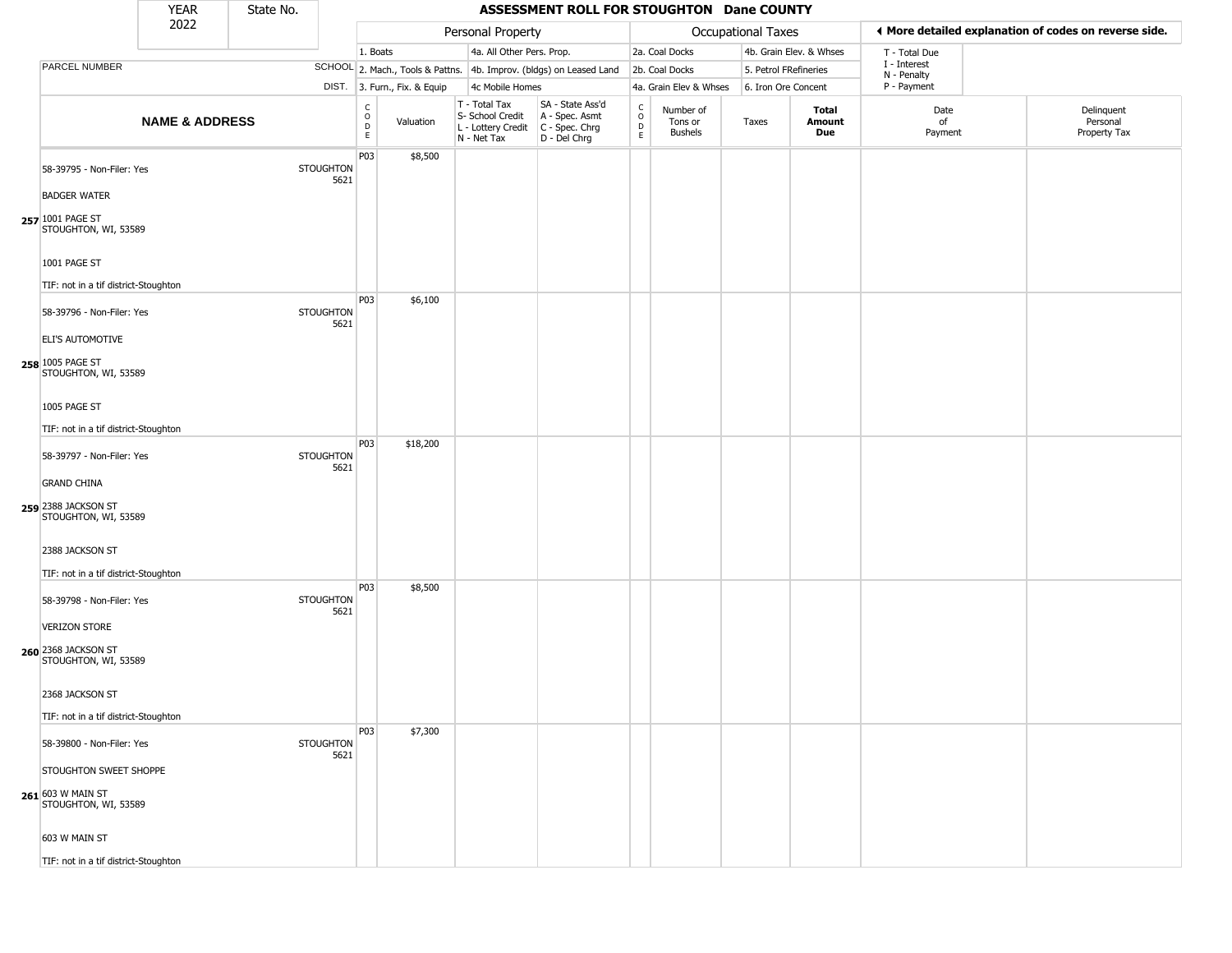| <b>YEAR</b><br>State No.                                                                                 |                           |                     |                          |                                             |                              |                                                                                         | ASSESSMENT ROLL FOR STOUGHTON Dane COUNTY                           |                                   |                                        |                    |                         |                             |                                                       |
|----------------------------------------------------------------------------------------------------------|---------------------------|---------------------|--------------------------|---------------------------------------------|------------------------------|-----------------------------------------------------------------------------------------|---------------------------------------------------------------------|-----------------------------------|----------------------------------------|--------------------|-------------------------|-----------------------------|-------------------------------------------------------|
|                                                                                                          | 2022                      |                     |                          |                                             |                              | Personal Property                                                                       |                                                                     |                                   |                                        | Occupational Taxes |                         |                             | ◀ More detailed explanation of codes on reverse side. |
|                                                                                                          |                           |                     |                          | 1. Boats                                    |                              | 4a. All Other Pers. Prop.                                                               |                                                                     |                                   | 2a. Coal Docks                         |                    | 4b. Grain Elev. & Whses | T - Total Due               |                                                       |
| PARCEL NUMBER                                                                                            |                           |                     |                          |                                             |                              |                                                                                         | SCHOOL 2. Mach., Tools & Pattns. 4b. Improv. (bldgs) on Leased Land |                                   | 2b. Coal Docks                         |                    | 5. Petrol FRefineries   | I - Interest<br>N - Penalty |                                                       |
|                                                                                                          |                           |                     |                          |                                             | DIST. 3. Furn., Fix. & Equip | 4c Mobile Homes                                                                         |                                                                     |                                   | 4a. Grain Elev & Whses                 |                    | 6. Iron Ore Concent     | P - Payment                 |                                                       |
|                                                                                                          | <b>NAME &amp; ADDRESS</b> |                     |                          | $\frac{c}{0}$<br>$\mathsf D$<br>$\mathsf E$ | Valuation                    | T - Total Tax<br>S- School Credit<br>L - Lottery Credit   C - Spec. Chrg<br>N - Net Tax | SA - State Ass'd<br>A - Spec. Asmt<br>$D - Del Chrg$                | $\rm_{o}^{c}$<br>$\mathsf D$<br>E | Number of<br>Tons or<br><b>Bushels</b> | Taxes              | Total<br>Amount<br>Due  | Date<br>of<br>Payment       | Delinquent<br>Personal<br>Property Tax                |
| 58-39801 - Non-Filer: Yes                                                                                |                           |                     | STOUGHTON P03<br>5621    | P4A                                         | \$5,600<br>\$8,200           |                                                                                         |                                                                     |                                   |                                        |                    |                         |                             |                                                       |
| PANCAKE CAFE STOUGHTON, LLC CHRISTIAN PETERSON FAMILY TRUST<br>262 148 E WILSON ST<br>MADISON, WI, 53703 |                           |                     |                          |                                             |                              |                                                                                         |                                                                     |                                   |                                        |                    |                         |                             |                                                       |
| 2420 STATE HWY 138, #106                                                                                 |                           |                     |                          |                                             |                              |                                                                                         |                                                                     |                                   |                                        |                    |                         |                             |                                                       |
| TIF: TIF #7-Stoughton                                                                                    |                           |                     |                          |                                             |                              |                                                                                         |                                                                     |                                   |                                        |                    |                         |                             |                                                       |
|                                                                                                          |                           | <b>Parcel Total</b> |                          |                                             | \$13,800                     |                                                                                         |                                                                     |                                   |                                        |                    |                         |                             |                                                       |
| 58-39804 - Non-Filer: No                                                                                 |                           |                     | <b>STOUGHTON</b><br>5621 | P03                                         | \$13,200                     |                                                                                         |                                                                     |                                   |                                        |                    |                         |                             |                                                       |
| DUNKIN DONUTS TMART OPERATIONS I, LLC                                                                    |                           |                     |                          |                                             |                              |                                                                                         |                                                                     |                                   |                                        |                    |                         |                             |                                                       |
| 263 PO BOX 120<br>WISCONSIN DELLS, WI, 53965                                                             |                           |                     |                          |                                             |                              |                                                                                         |                                                                     |                                   |                                        |                    |                         |                             |                                                       |
| 2480 STATE HIGHWAY, STE 138                                                                              |                           |                     |                          |                                             |                              |                                                                                         |                                                                     |                                   |                                        |                    |                         |                             |                                                       |
| TIF: TIF #7-Stoughton                                                                                    |                           |                     |                          |                                             |                              |                                                                                         |                                                                     |                                   |                                        |                    |                         |                             |                                                       |
| 58-39806 - Non-Filer: Yes                                                                                |                           |                     | <b>STOUGHTON</b><br>5621 | P03                                         | \$2,400                      |                                                                                         |                                                                     |                                   |                                        |                    |                         |                             |                                                       |
| CONANT AUTOMOTIVE                                                                                        |                           |                     |                          |                                             |                              |                                                                                         |                                                                     |                                   |                                        |                    |                         |                             |                                                       |
| 264 1324 HIGHWAY 51-138<br>STOUGHTON, WI, 53589                                                          |                           |                     |                          |                                             |                              |                                                                                         |                                                                     |                                   |                                        |                    |                         |                             |                                                       |
| 1324 HIGHWAY 51-138                                                                                      |                           |                     |                          |                                             |                              |                                                                                         |                                                                     |                                   |                                        |                    |                         |                             |                                                       |
| TIF: not in a tif district-Stoughton                                                                     |                           |                     |                          | P03                                         | \$313,700                    |                                                                                         |                                                                     |                                   |                                        |                    |                         |                             |                                                       |
| 58-39807 - Non-Filer: No                                                                                 |                           |                     | <b>STOUGHTON</b><br>5621 |                                             |                              |                                                                                         |                                                                     |                                   |                                        |                    |                         |                             |                                                       |
| ONE COMMUNITY BANK                                                                                       |                           |                     |                          |                                             |                              |                                                                                         |                                                                     |                                   |                                        |                    |                         |                             |                                                       |
| 265 2401 JACKSON ST<br>STOUGHTON, WI, 53589                                                              |                           |                     |                          |                                             |                              |                                                                                         |                                                                     |                                   |                                        |                    |                         |                             |                                                       |
| 2401 JACKSON ST                                                                                          |                           |                     |                          |                                             |                              |                                                                                         |                                                                     |                                   |                                        |                    |                         |                             |                                                       |
| TIF: TIF #7-Stoughton                                                                                    |                           |                     |                          |                                             |                              |                                                                                         |                                                                     |                                   |                                        |                    |                         |                             |                                                       |
| 58-39810 - Non-Filer: No                                                                                 |                           |                     | <b>STOUGHTON</b><br>5621 | P <sub>4</sub> A                            | \$5,500                      |                                                                                         |                                                                     |                                   |                                        |                    |                         |                             |                                                       |
| VITALITY FOODSERVICE, INC                                                                                |                           |                     |                          |                                             |                              |                                                                                         |                                                                     |                                   |                                        |                    |                         |                             |                                                       |
| 266 PO BOX 330219<br>NASHVILLE, TN, 37203                                                                |                           |                     |                          |                                             |                              |                                                                                         |                                                                     |                                   |                                        |                    |                         |                             |                                                       |
| VARIOUS                                                                                                  |                           |                     |                          |                                             |                              |                                                                                         |                                                                     |                                   |                                        |                    |                         |                             |                                                       |
| TIF: not in a tif district-Stoughton                                                                     |                           |                     |                          |                                             |                              |                                                                                         |                                                                     |                                   |                                        |                    |                         |                             |                                                       |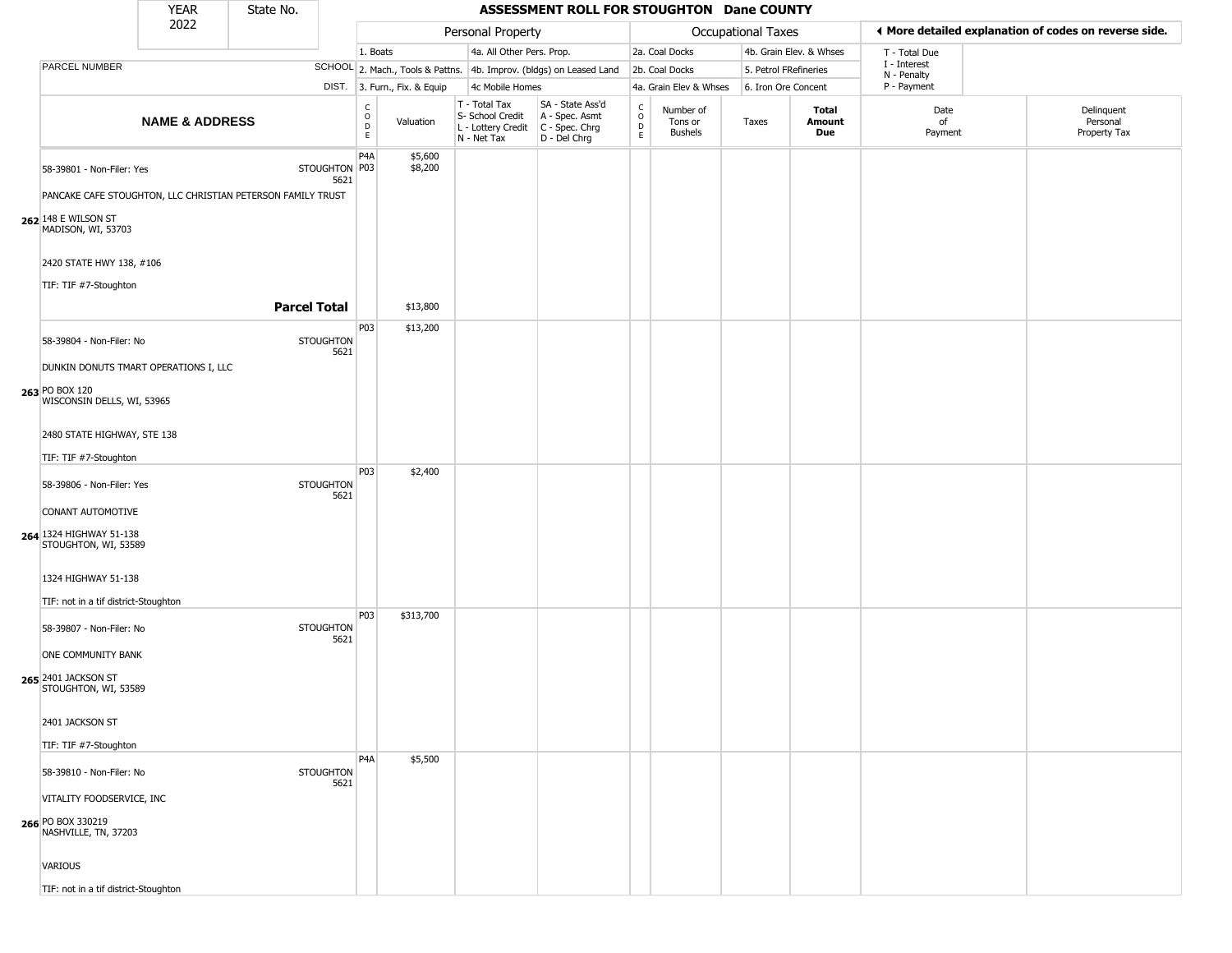|                                                                                                                   | <b>YEAR</b>               | State No.           |                          |                        |                              |                                                                                         | ASSESSMENT ROLL FOR STOUGHTON Dane COUNTY                           |                                              |                                        |                       |                         |                             |                                                       |
|-------------------------------------------------------------------------------------------------------------------|---------------------------|---------------------|--------------------------|------------------------|------------------------------|-----------------------------------------------------------------------------------------|---------------------------------------------------------------------|----------------------------------------------|----------------------------------------|-----------------------|-------------------------|-----------------------------|-------------------------------------------------------|
|                                                                                                                   | 2022                      |                     |                          |                        |                              | Personal Property                                                                       |                                                                     |                                              |                                        | Occupational Taxes    |                         |                             | ◀ More detailed explanation of codes on reverse side. |
|                                                                                                                   |                           |                     |                          | 1. Boats               |                              | 4a. All Other Pers. Prop.                                                               |                                                                     |                                              | 2a. Coal Docks                         |                       | 4b. Grain Elev. & Whses | T - Total Due               |                                                       |
| PARCEL NUMBER                                                                                                     |                           |                     |                          |                        |                              |                                                                                         | SCHOOL 2. Mach., Tools & Pattns. 4b. Improv. (bldgs) on Leased Land |                                              | 2b. Coal Docks                         | 5. Petrol FRefineries |                         | I - Interest<br>N - Penalty |                                                       |
|                                                                                                                   |                           |                     |                          |                        | DIST. 3. Furn., Fix. & Equip | 4c Mobile Homes                                                                         |                                                                     |                                              | 4a. Grain Elev & Whses                 | 6. Iron Ore Concent   |                         | P - Payment                 |                                                       |
|                                                                                                                   | <b>NAME &amp; ADDRESS</b> |                     |                          | C<br>$\circ$<br>D<br>E | Valuation                    | T - Total Tax<br>S- School Credit<br>L - Lottery Credit   C - Spec. Chrg<br>N - Net Tax | SA - State Ass'd<br>A - Spec. Asmt<br>D - Del Chrg                  | $\mathsf{C}$<br>$\circ$<br>$\mathsf{D}$<br>E | Number of<br>Tons or<br><b>Bushels</b> | Taxes                 | Total<br>Amount<br>Due  | Date<br>of<br>Payment       | Delinquent<br>Personal<br>Property Tax                |
| 58-39812 - Non-Filer: No                                                                                          |                           |                     | STOUGHTON P03<br>5621    | P <sub>4</sub> A       | \$100<br>\$18,900            |                                                                                         |                                                                     |                                              |                                        |                       |                         |                             |                                                       |
| CULVER'S BAJR BURGERS, LLC<br>267 2024 MEADOW DR<br>STOUGHTON, WI, 53589                                          |                           |                     |                          |                        |                              |                                                                                         |                                                                     |                                              |                                        |                       |                         |                             |                                                       |
| 916 NYGAARD ST                                                                                                    |                           |                     |                          |                        |                              |                                                                                         |                                                                     |                                              |                                        |                       |                         |                             |                                                       |
| TIF: not in a tif district-Stoughton                                                                              |                           |                     |                          |                        |                              |                                                                                         |                                                                     |                                              |                                        |                       |                         |                             |                                                       |
|                                                                                                                   |                           | <b>Parcel Total</b> |                          |                        | \$19,000                     |                                                                                         |                                                                     |                                              |                                        |                       |                         |                             |                                                       |
| 58-39813 - Non-Filer: No                                                                                          |                           |                     | <b>STOUGHTON</b><br>5621 | P03                    | \$2,400                      |                                                                                         |                                                                     |                                              |                                        |                       |                         |                             |                                                       |
| RUG DOCTOR, LLC                                                                                                   |                           |                     |                          |                        |                              |                                                                                         |                                                                     |                                              |                                        |                       |                         |                             |                                                       |
| 268 2201 W PLANO PARKWAY, STE 100<br>PLANO, TX, 75075                                                             |                           |                     |                          |                        |                              |                                                                                         |                                                                     |                                              |                                        |                       |                         |                             |                                                       |
| VARIOUS                                                                                                           |                           |                     |                          |                        |                              |                                                                                         |                                                                     |                                              |                                        |                       |                         |                             |                                                       |
| TIF: not in a tif district-Stoughton                                                                              |                           |                     |                          |                        |                              |                                                                                         |                                                                     |                                              |                                        |                       |                         |                             |                                                       |
| 58-39814 - Non-Filer: Yes                                                                                         |                           |                     | <b>STOUGHTON</b><br>5621 | P03                    | \$700                        |                                                                                         |                                                                     |                                              |                                        |                       |                         |                             |                                                       |
| PURE HEALTH SOLUTIONS, INC                                                                                        |                           |                     |                          |                        |                              |                                                                                         |                                                                     |                                              |                                        |                       |                         |                             |                                                       |
| 269 PO BOX 505<br>NORTHBROOK, IL, 60065                                                                           |                           |                     |                          |                        |                              |                                                                                         |                                                                     |                                              |                                        |                       |                         |                             |                                                       |
| 340 BUSINESS PARK CIRCLE                                                                                          |                           |                     |                          |                        |                              |                                                                                         |                                                                     |                                              |                                        |                       |                         |                             |                                                       |
| TIF: not in a tif district-Stoughton                                                                              |                           |                     |                          | P03                    | \$5,400                      |                                                                                         |                                                                     |                                              |                                        |                       |                         |                             |                                                       |
| 58-39815 - Non-Filer: No                                                                                          |                           |                     | <b>STOUGHTON</b><br>5621 |                        |                              |                                                                                         |                                                                     |                                              |                                        |                       |                         |                             |                                                       |
| FIFTH THIRD BANK DBA CURRENCY PROCESSING SOLUTIONS<br>270 38 FOUNTAIN SQ PLAZA MD 1090R9<br>CINCINNATI, OH, 45263 |                           |                     |                          |                        |                              |                                                                                         |                                                                     |                                              |                                        |                       |                         |                             |                                                       |
| 1780 US 51                                                                                                        |                           |                     |                          |                        |                              |                                                                                         |                                                                     |                                              |                                        |                       |                         |                             |                                                       |
| TIF: not in a tif district-Stoughton                                                                              |                           |                     |                          |                        |                              |                                                                                         |                                                                     |                                              |                                        |                       |                         |                             |                                                       |
| 58-39816 - Non-Filer: Yes                                                                                         |                           |                     | <b>STOUGHTON</b><br>5621 | P03                    | \$300                        |                                                                                         |                                                                     |                                              |                                        |                       |                         |                             |                                                       |
| FLORIDA'S NATURAL FOOD SERVICE, INC<br>271 20205 HWY 27                                                           |                           |                     |                          |                        |                              |                                                                                         |                                                                     |                                              |                                        |                       |                         |                             |                                                       |
| LAKES WALES, FL, 33853                                                                                            |                           |                     |                          |                        |                              |                                                                                         |                                                                     |                                              |                                        |                       |                         |                             |                                                       |
| 1124 W MAIN ST                                                                                                    |                           |                     |                          |                        |                              |                                                                                         |                                                                     |                                              |                                        |                       |                         |                             |                                                       |
| TIF: not in a tif district-Stoughton                                                                              |                           |                     |                          |                        |                              |                                                                                         |                                                                     |                                              |                                        |                       |                         |                             |                                                       |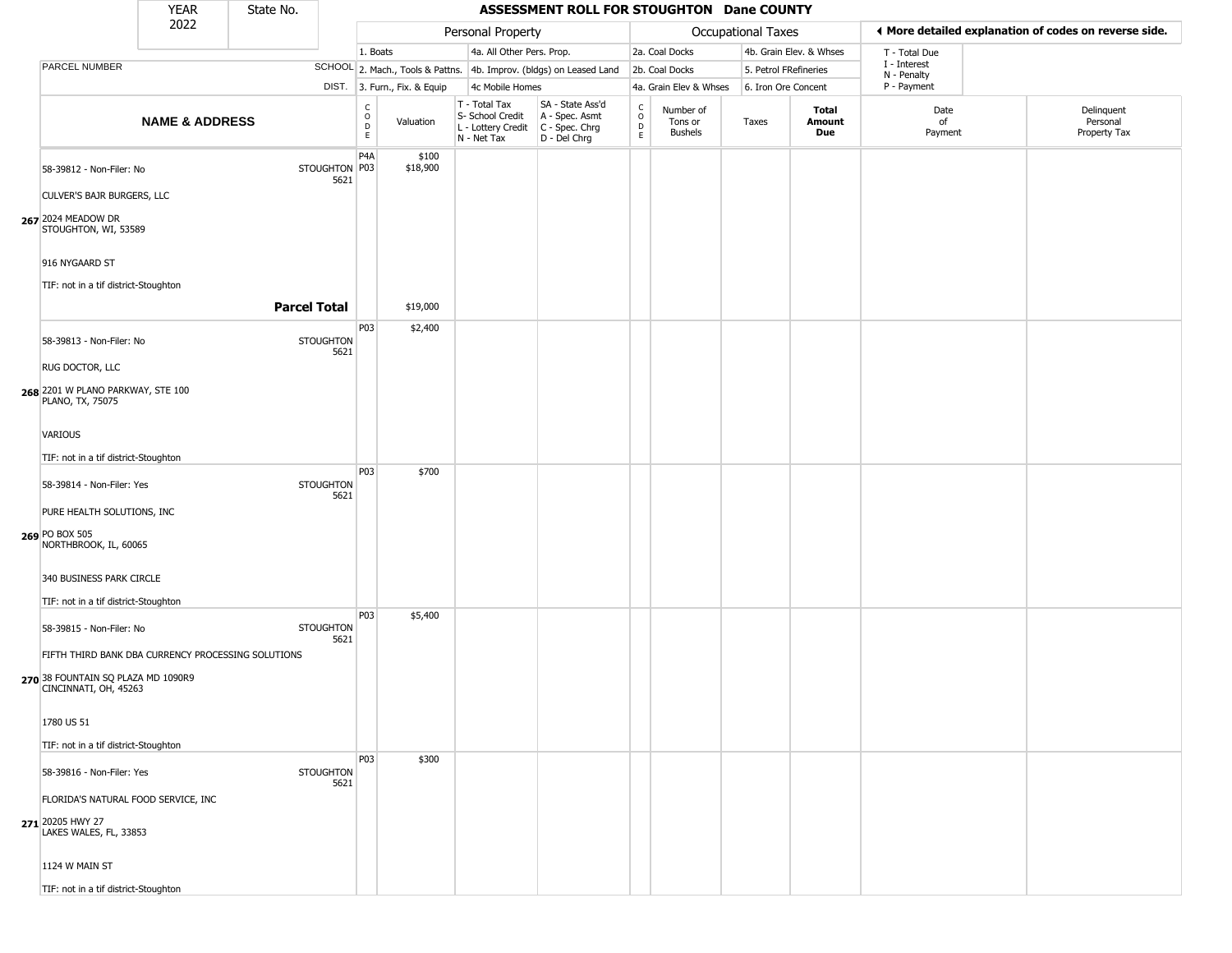|                                                                      | YEAR                      | State No. |                          |                      |                              |                                                                                         | ASSESSMENT ROLL FOR STOUGHTON Dane COUNTY                           |                                                      |                                 |                       |                         |                             |                                                       |
|----------------------------------------------------------------------|---------------------------|-----------|--------------------------|----------------------|------------------------------|-----------------------------------------------------------------------------------------|---------------------------------------------------------------------|------------------------------------------------------|---------------------------------|-----------------------|-------------------------|-----------------------------|-------------------------------------------------------|
|                                                                      | 2022                      |           |                          |                      |                              | Personal Property                                                                       |                                                                     |                                                      |                                 | Occupational Taxes    |                         |                             | ◀ More detailed explanation of codes on reverse side. |
|                                                                      |                           |           |                          | 1. Boats             |                              | 4a. All Other Pers. Prop.                                                               |                                                                     |                                                      | 2a. Coal Docks                  |                       | 4b. Grain Elev. & Whses | T - Total Due               |                                                       |
| PARCEL NUMBER                                                        |                           |           |                          |                      |                              |                                                                                         | SCHOOL 2. Mach., Tools & Pattns. 4b. Improv. (bldgs) on Leased Land |                                                      | 2b. Coal Docks                  | 5. Petrol FRefineries |                         | I - Interest<br>N - Penalty |                                                       |
|                                                                      |                           |           |                          |                      | DIST. 3. Furn., Fix. & Equip | 4c Mobile Homes                                                                         |                                                                     |                                                      | 4a. Grain Elev & Whses          | 6. Iron Ore Concent   |                         | P - Payment                 |                                                       |
|                                                                      | <b>NAME &amp; ADDRESS</b> |           |                          | $\rm _o^C$<br>D<br>E | Valuation                    | T - Total Tax<br>S- School Credit<br>L - Lottery Credit   C - Spec. Chrg<br>N - Net Tax | SA - State Ass'd<br>A - Spec. Asmt<br>D - Del Chrg                  | $\frac{c}{0}$<br>$\mathrel{\mathsf{D}}_{\mathsf{E}}$ | Number of<br>Tons or<br>Bushels | Taxes                 | Total<br>Amount<br>Due  | Date<br>of<br>Payment       | Delinquent<br>Personal<br>Property Tax                |
| 58-39817 - Non-Filer: Yes<br>WABASHA LEASING, LLC                    |                           |           | <b>STOUGHTON</b><br>5621 | P03                  | \$20,700                     |                                                                                         |                                                                     |                                                      |                                 |                       |                         |                             |                                                       |
| 272 PO BOX 80615<br>INDIANAPOLIS, IN, 46280                          |                           |           |                          |                      |                              |                                                                                         |                                                                     |                                                      |                                 |                       |                         |                             |                                                       |
| <b>VARIOUS</b><br>TIF: not in a tif district-Stoughton               |                           |           |                          |                      |                              |                                                                                         |                                                                     |                                                      |                                 |                       |                         |                             |                                                       |
| 58-39818 - Non-Filer: Yes<br>MIDWEST MORTAGE OF AMERICA CORP         |                           |           | <b>STOUGHTON</b><br>5621 | P <sub>0</sub> 3     | \$12,100                     |                                                                                         |                                                                     |                                                      |                                 |                       |                         |                             |                                                       |
| 273 135 W MAIN ST<br>STOUGHTON, WI, 53589                            |                           |           |                          |                      |                              |                                                                                         |                                                                     |                                                      |                                 |                       |                         |                             |                                                       |
| 135 W MAIN ST<br>TIF: TIF #4-Stoughton                               |                           |           |                          |                      |                              |                                                                                         |                                                                     |                                                      |                                 |                       |                         |                             |                                                       |
| 58-39819 - Non-Filer: Yes                                            |                           |           | <b>STOUGHTON</b><br>5621 | P03                  | \$6,100                      |                                                                                         |                                                                     |                                                      |                                 |                       |                         |                             |                                                       |
| <b>DIAKONOS DESIGNS</b><br>274 187 E MAIN ST<br>STOUGHTON, WI, 53589 |                           |           |                          |                      |                              |                                                                                         |                                                                     |                                                      |                                 |                       |                         |                             |                                                       |
| 187 E MAIN ST<br>TIF: TIF #4-Stoughton                               |                           |           |                          |                      |                              |                                                                                         |                                                                     |                                                      |                                 |                       |                         |                             |                                                       |
| 58-39820 - Non-Filer: Yes                                            |                           |           | <b>STOUGHTON</b><br>5621 | P <sub>0</sub> 3     | \$7,300                      |                                                                                         |                                                                     |                                                      |                                 |                       |                         |                             |                                                       |
| DUNE GIFT AND HOME<br>275 155 W MAIN ST<br>STOUGHTON, WI, 53589      |                           |           |                          |                      |                              |                                                                                         |                                                                     |                                                      |                                 |                       |                         |                             |                                                       |
| 155 W MAIN ST<br>TIF: TIF #4-Stoughton                               |                           |           |                          |                      |                              |                                                                                         |                                                                     |                                                      |                                 |                       |                         |                             |                                                       |
| 58-39823 - Non-Filer: Yes                                            |                           |           | <b>STOUGHTON</b><br>5621 | P03                  | \$8,500                      |                                                                                         |                                                                     |                                                      |                                 |                       |                         |                             |                                                       |
| PUSH FITNESS<br>276 135 W MAIN ST, #202<br>STOUGHTON, WI, 53589      |                           |           |                          |                      |                              |                                                                                         |                                                                     |                                                      |                                 |                       |                         |                             |                                                       |
| 135 W MAIN ST, #202                                                  |                           |           |                          |                      |                              |                                                                                         |                                                                     |                                                      |                                 |                       |                         |                             |                                                       |
| TIF: TIF #4-Stoughton                                                |                           |           |                          |                      |                              |                                                                                         |                                                                     |                                                      |                                 |                       |                         |                             |                                                       |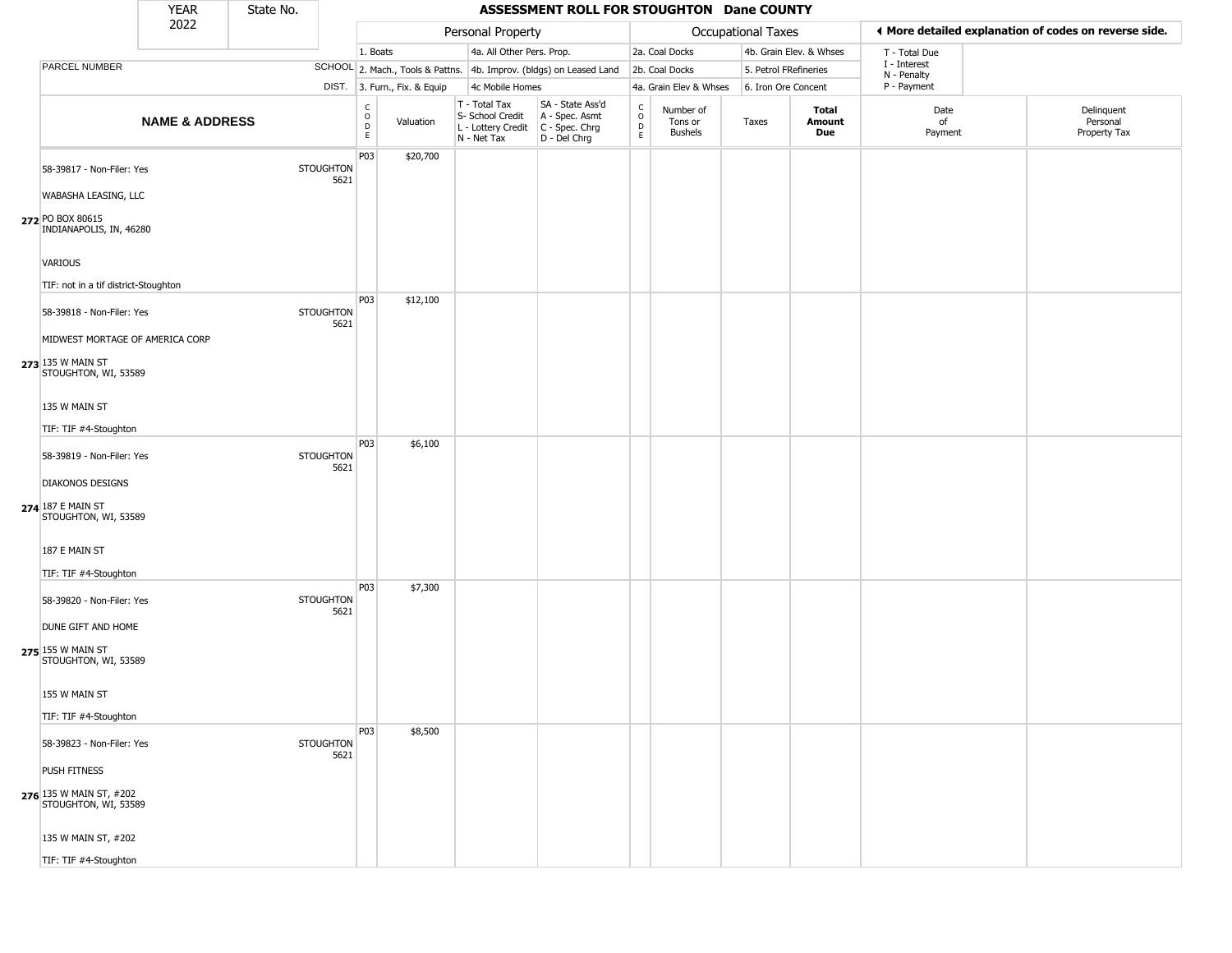|                                                                 | <b>YEAR</b>               | State No.           |                          |                                             |                              |                                                                        | ASSESSMENT ROLL FOR STOUGHTON Dane COUNTY                            |                                              |                                        |                       |                         |                             |                                                       |
|-----------------------------------------------------------------|---------------------------|---------------------|--------------------------|---------------------------------------------|------------------------------|------------------------------------------------------------------------|----------------------------------------------------------------------|----------------------------------------------|----------------------------------------|-----------------------|-------------------------|-----------------------------|-------------------------------------------------------|
|                                                                 | 2022                      |                     |                          |                                             |                              | Personal Property                                                      |                                                                      |                                              |                                        | Occupational Taxes    |                         |                             | ◀ More detailed explanation of codes on reverse side. |
|                                                                 |                           |                     |                          | 1. Boats                                    |                              | 4a. All Other Pers. Prop.                                              |                                                                      |                                              | 2a. Coal Docks                         |                       | 4b. Grain Elev. & Whses | T - Total Due               |                                                       |
| PARCEL NUMBER                                                   |                           |                     |                          |                                             |                              |                                                                        | SCHOOL 2. Mach., Tools & Pattns. 4b. Improv. (bldgs) on Leased Land  |                                              | 2b. Coal Docks                         | 5. Petrol FRefineries |                         | I - Interest<br>N - Penalty |                                                       |
|                                                                 |                           |                     |                          |                                             | DIST. 3. Furn., Fix. & Equip | 4c Mobile Homes                                                        |                                                                      |                                              | 4a. Grain Elev & Whses                 | 6. Iron Ore Concent   |                         | P - Payment                 |                                                       |
|                                                                 | <b>NAME &amp; ADDRESS</b> |                     |                          | $\frac{c}{0}$<br>$\mathsf D$<br>$\mathsf E$ | Valuation                    | T - Total Tax<br>S- School Credit<br>L - Lottery Credit<br>N - Net Tax | SA - State Ass'd<br>A - Spec. Asmt<br>C - Spec. Chrg<br>D - Del Chrg | $\int_{0}^{c}$<br>$\mathsf D$<br>$\mathsf E$ | Number of<br>Tons or<br><b>Bushels</b> | Taxes                 | Total<br>Amount<br>Due  | Date<br>of<br>Payment       | Delinquent<br>Personal<br>Property Tax                |
| 58-39824 - Non-Filer: Yes                                       |                           |                     | <b>STOUGHTON</b><br>5621 | P03                                         | \$8,500                      |                                                                        |                                                                      |                                              |                                        |                       |                         |                             |                                                       |
| STOUGHTON EYE CARE AND EYEWEAR<br>277 2300 US HWY 51-138, STE E |                           |                     |                          |                                             |                              |                                                                        |                                                                      |                                              |                                        |                       |                         |                             |                                                       |
| STOUGHTON, WI, 53589                                            |                           |                     |                          |                                             |                              |                                                                        |                                                                      |                                              |                                        |                       |                         |                             |                                                       |
| 2300 US HWY 51-138, STE E                                       |                           |                     |                          |                                             |                              |                                                                        |                                                                      |                                              |                                        |                       |                         |                             |                                                       |
| TIF: not in a tif district-Stoughton                            |                           |                     |                          |                                             |                              |                                                                        |                                                                      |                                              |                                        |                       |                         |                             |                                                       |
| 58-39825 - Non-Filer: Yes                                       |                           |                     | <b>STOUGHTON</b><br>5621 | P03                                         | \$7,300                      |                                                                        |                                                                      |                                              |                                        |                       |                         |                             |                                                       |
| FIRED UP NUTRITION                                              |                           |                     |                          |                                             |                              |                                                                        |                                                                      |                                              |                                        |                       |                         |                             |                                                       |
| 278 1060 W MAIN ST #9<br>STOUGHTON, WI, 53589                   |                           |                     |                          |                                             |                              |                                                                        |                                                                      |                                              |                                        |                       |                         |                             |                                                       |
| 1060 W MAIN ST #9                                               |                           |                     |                          |                                             |                              |                                                                        |                                                                      |                                              |                                        |                       |                         |                             |                                                       |
| TIF: TIF #4-Stoughton                                           |                           |                     |                          |                                             |                              |                                                                        |                                                                      |                                              |                                        |                       |                         |                             |                                                       |
| 58-39826 - Non-Filer: Yes                                       |                           |                     | <b>STOUGHTON</b><br>5621 | P <sub>0</sub> 3                            | \$8,500                      |                                                                        |                                                                      |                                              |                                        |                       |                         |                             |                                                       |
| MERSHON'S CEDERY                                                |                           |                     |                          |                                             |                              |                                                                        |                                                                      |                                              |                                        |                       |                         |                             |                                                       |
| 279 280 BUSINESS PARK CIR #8<br>STOUGHTON, WI, 53589            |                           |                     |                          |                                             |                              |                                                                        |                                                                      |                                              |                                        |                       |                         |                             |                                                       |
| 280 BUSINESS PARK CIR #8                                        |                           |                     |                          |                                             |                              |                                                                        |                                                                      |                                              |                                        |                       |                         |                             |                                                       |
| TIF: not in a tif district-Stoughton                            |                           |                     |                          |                                             |                              |                                                                        |                                                                      |                                              |                                        |                       |                         |                             |                                                       |
| 58-39827 - Non-Filer: No                                        |                           |                     | STOUGHTON P03<br>5621    | P <sub>4</sub> A                            | \$200<br>\$900               |                                                                        |                                                                      |                                              |                                        |                       |                         |                             |                                                       |
| WOODLAND STUDIOS, LLC                                           |                           |                     |                          |                                             |                              |                                                                        |                                                                      |                                              |                                        |                       |                         |                             |                                                       |
| 280 195 E MAIN ST<br>STOUGHTON, WI, 53589                       |                           |                     |                          |                                             |                              |                                                                        |                                                                      |                                              |                                        |                       |                         |                             |                                                       |
| 195 E MAIN ST                                                   |                           |                     |                          |                                             |                              |                                                                        |                                                                      |                                              |                                        |                       |                         |                             |                                                       |
| TIF: TIF #4-Stoughton                                           |                           |                     |                          |                                             |                              |                                                                        |                                                                      |                                              |                                        |                       |                         |                             |                                                       |
|                                                                 |                           | <b>Parcel Total</b> |                          |                                             | \$1,100                      |                                                                        |                                                                      |                                              |                                        |                       |                         |                             |                                                       |
| 58-39828 - Non-Filer: Yes                                       |                           |                     | <b>STOUGHTON</b><br>5621 | P03                                         | \$18,200                     |                                                                        |                                                                      |                                              |                                        |                       |                         |                             |                                                       |
| CHORUS PUBLIC HOUSE                                             |                           |                     |                          |                                             |                              |                                                                        |                                                                      |                                              |                                        |                       |                         |                             |                                                       |
| $281$ 154 W MAIN ST<br>STOUGHTON, WI, 53589                     |                           |                     |                          |                                             |                              |                                                                        |                                                                      |                                              |                                        |                       |                         |                             |                                                       |
| 154 W MAIN ST                                                   |                           |                     |                          |                                             |                              |                                                                        |                                                                      |                                              |                                        |                       |                         |                             |                                                       |
| TIF: TIF #4-Stoughton                                           |                           |                     |                          |                                             |                              |                                                                        |                                                                      |                                              |                                        |                       |                         |                             |                                                       |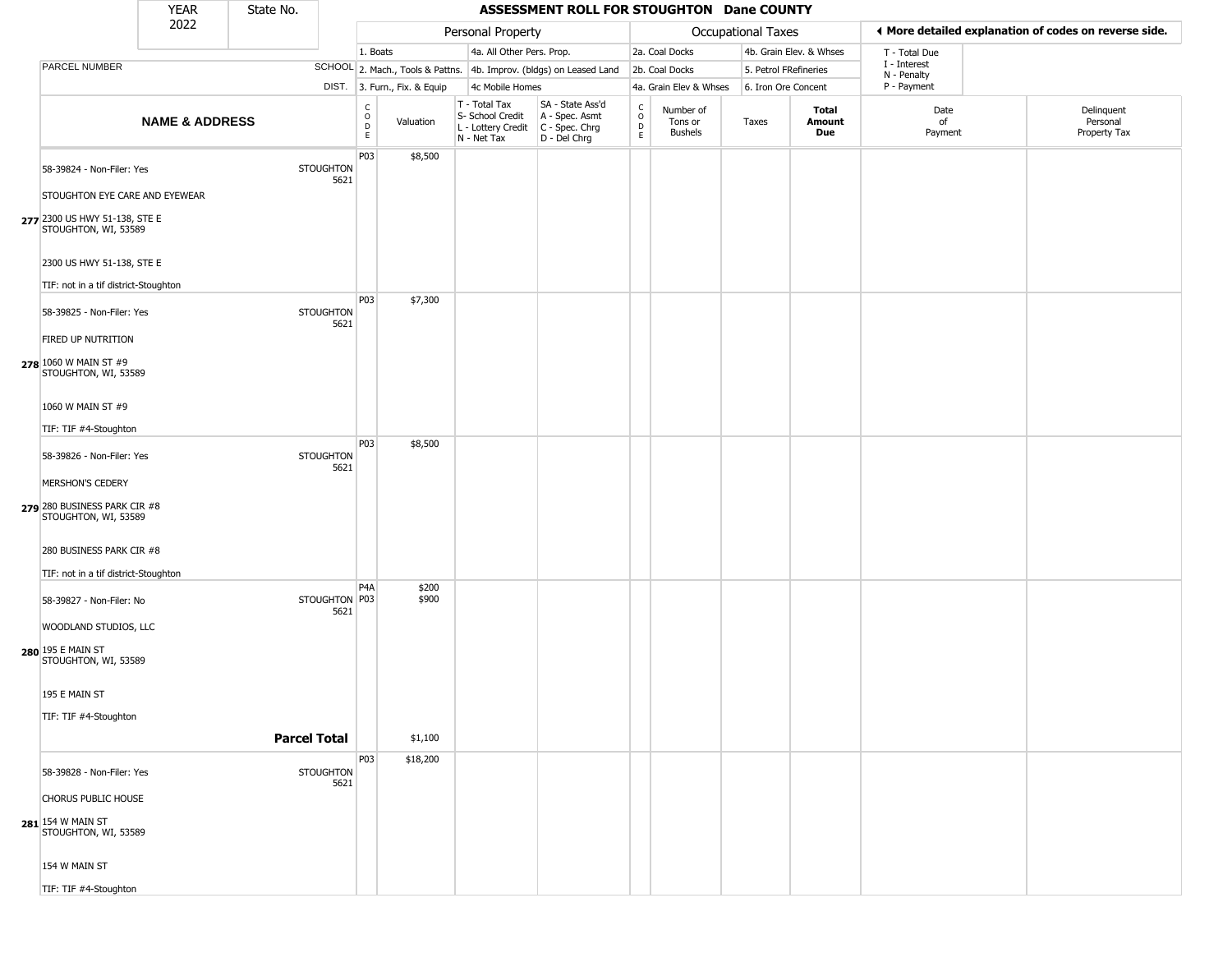|                                                                                                                                                   | <b>YEAR</b>               | State No.           |                          |                                              |                              |                                                                        | ASSESSMENT ROLL FOR STOUGHTON Dane COUNTY                              |                                              |                                        |                       |                               |                             |                                                       |
|---------------------------------------------------------------------------------------------------------------------------------------------------|---------------------------|---------------------|--------------------------|----------------------------------------------|------------------------------|------------------------------------------------------------------------|------------------------------------------------------------------------|----------------------------------------------|----------------------------------------|-----------------------|-------------------------------|-----------------------------|-------------------------------------------------------|
|                                                                                                                                                   | 2022                      |                     |                          |                                              |                              | Personal Property                                                      |                                                                        |                                              |                                        | Occupational Taxes    |                               |                             | ◀ More detailed explanation of codes on reverse side. |
|                                                                                                                                                   |                           |                     |                          | 1. Boats                                     |                              | 4a. All Other Pers. Prop.                                              |                                                                        |                                              | 2a. Coal Docks                         |                       | 4b. Grain Elev. & Whses       | T - Total Due               |                                                       |
| <b>PARCEL NUMBER</b>                                                                                                                              |                           |                     |                          |                                              |                              |                                                                        | SCHOOL 2. Mach., Tools & Pattns. 4b. Improv. (bldgs) on Leased Land    |                                              | 2b. Coal Docks                         | 5. Petrol FRefineries |                               | I - Interest<br>N - Penalty |                                                       |
|                                                                                                                                                   |                           |                     |                          |                                              | DIST. 3. Furn., Fix. & Equip | 4c Mobile Homes                                                        |                                                                        |                                              | 4a. Grain Elev & Whses                 | 6. Iron Ore Concent   |                               | P - Payment                 |                                                       |
|                                                                                                                                                   | <b>NAME &amp; ADDRESS</b> |                     |                          | $\int_{0}^{c}$<br>$\mathsf D$<br>$\mathsf E$ | Valuation                    | T - Total Tax<br>S- School Credit<br>L - Lottery Credit<br>N - Net Tax | SA - State Ass'd<br>A - Spec. Asmt<br>$C - Spec. Chrg$<br>D - Del Chrg | $\mathsf{C}$<br>$\circ$<br>$\mathsf{D}$<br>E | Number of<br>Tons or<br><b>Bushels</b> | Taxes                 | <b>Total</b><br>Amount<br>Due | Date<br>of<br>Payment       | Delinquent<br>Personal<br>Property Tax                |
| 58-39829 - Non-Filer: No<br>ARTISAN GALLERY LLC DBA ABEL CONTEMPORARY GALLERY<br>282 524 E MAIN ST<br>STOUGHTON, WI, 53589                        |                           |                     | <b>STOUGHTON</b><br>5621 | P03                                          | \$2,700                      |                                                                        |                                                                        |                                              |                                        |                       |                               |                             |                                                       |
| 524 E MAIN ST<br>TIF: TIF #5-Stoughton                                                                                                            |                           |                     |                          | P03                                          | \$2,300                      |                                                                        |                                                                        |                                              |                                        |                       |                               |                             |                                                       |
| 58-39830 - Non-Filer: No<br>DATA SALES CO, INC                                                                                                    |                           |                     | <b>STOUGHTON</b><br>5621 |                                              |                              |                                                                        |                                                                        |                                              |                                        |                       |                               |                             |                                                       |
| 283 3450 W BURNSVILLE PKWY<br>BURNSVILLE, MN, 55337<br>VARIOUS                                                                                    |                           |                     |                          |                                              |                              |                                                                        |                                                                        |                                              |                                        |                       |                               |                             |                                                       |
| TIF: TIF #4-Stoughton                                                                                                                             |                           |                     |                          | P03                                          | \$3,500                      |                                                                        |                                                                        |                                              |                                        |                       |                               |                             |                                                       |
| 58-39831 - Non-Filer: No<br>MANUFACTURER SERVICES GROUP/WELLS FARGO<br>284 PO BOX 36200<br>BILLINGS, MT, 59107<br>310 E WASHINGTON ST             |                           |                     | <b>STOUGHTON</b><br>5621 |                                              |                              |                                                                        |                                                                        |                                              |                                        |                       |                               |                             |                                                       |
|                                                                                                                                                   |                           |                     |                          |                                              |                              |                                                                        |                                                                        |                                              |                                        |                       |                               |                             |                                                       |
| TIF: not in a tif district-Stoughton<br>58-39832 - Non-Filer: No<br>SCHOLL'S WELLNESS COMPANY, LLC<br>285 PO BOX 80615<br>INDIANAPOLIS, IN, 46280 |                           |                     | <b>STOUGHTON</b><br>5621 | P03                                          | \$2,800                      |                                                                        |                                                                        |                                              |                                        |                       |                               |                             |                                                       |
| 2600 STATE HWY 138<br>TIF: TIF #7-Stoughton                                                                                                       |                           |                     |                          |                                              |                              |                                                                        |                                                                        |                                              |                                        |                       |                               |                             |                                                       |
| 58-39833 - Non-Filer: No<br>ADVANCE AMERICA, CAC OF WI INC DBA ADVANCE AMERICA #2655                                                              |                           |                     | STOUGHTON P4A<br>5621    | <b>P03</b>                                   | \$400<br>\$8,900             |                                                                        |                                                                        |                                              |                                        |                       |                               |                             |                                                       |
| <b>286 PO BOX 3058</b><br>SPARTANBURG, SC, 29304<br>2372 JACKSON ST<br>TIF: not in a tif district-Stoughton                                       |                           |                     |                          |                                              |                              |                                                                        |                                                                        |                                              |                                        |                       |                               |                             |                                                       |
|                                                                                                                                                   |                           | <b>Parcel Total</b> |                          |                                              | \$9,300                      |                                                                        |                                                                        |                                              |                                        |                       |                               |                             |                                                       |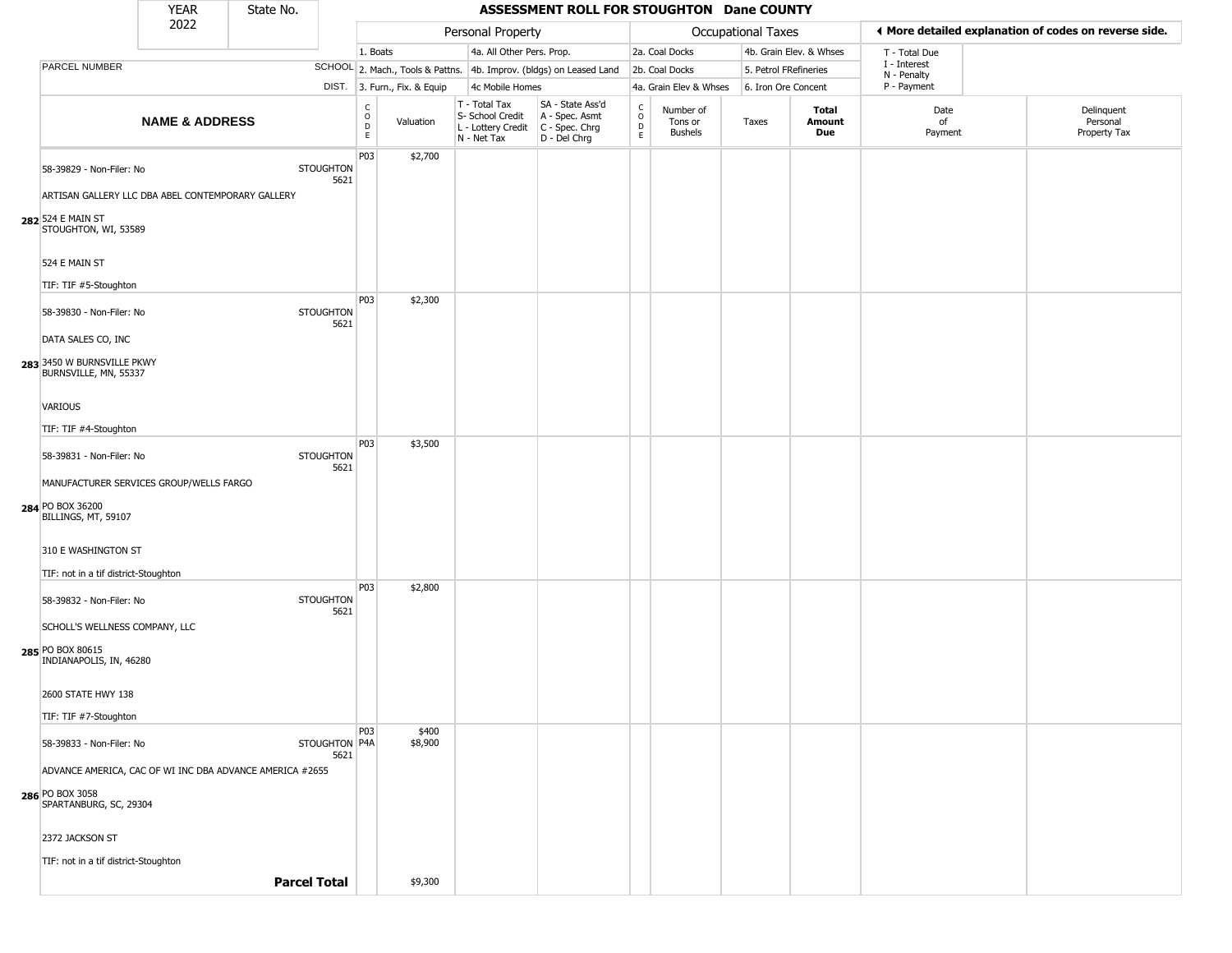|                                                                                            | <b>YEAR</b>               | State No.           |                          |                        |                              |                                                                        | ASSESSMENT ROLL FOR STOUGHTON Dane COUNTY                              |                              |                                        |                       |                         |                             |                                                       |
|--------------------------------------------------------------------------------------------|---------------------------|---------------------|--------------------------|------------------------|------------------------------|------------------------------------------------------------------------|------------------------------------------------------------------------|------------------------------|----------------------------------------|-----------------------|-------------------------|-----------------------------|-------------------------------------------------------|
|                                                                                            | 2022                      |                     |                          |                        |                              | Personal Property                                                      |                                                                        |                              |                                        | Occupational Taxes    |                         |                             | ♦ More detailed explanation of codes on reverse side. |
|                                                                                            |                           |                     |                          | 1. Boats               |                              | 4a. All Other Pers. Prop.                                              |                                                                        |                              | 2a. Coal Docks                         |                       | 4b. Grain Elev. & Whses | T - Total Due               |                                                       |
| PARCEL NUMBER                                                                              |                           |                     |                          |                        |                              |                                                                        | SCHOOL 2. Mach., Tools & Pattns. 4b. Improv. (bldgs) on Leased Land    |                              | 2b. Coal Docks                         | 5. Petrol FRefineries |                         | I - Interest<br>N - Penalty |                                                       |
|                                                                                            |                           |                     |                          |                        | DIST. 3. Furn., Fix. & Equip | 4c Mobile Homes                                                        |                                                                        |                              | 4a. Grain Elev & Whses                 | 6. Iron Ore Concent   |                         | P - Payment                 |                                                       |
|                                                                                            | <b>NAME &amp; ADDRESS</b> |                     |                          | C<br>$\circ$<br>D<br>E | Valuation                    | T - Total Tax<br>S- School Credit<br>L - Lottery Credit<br>N - Net Tax | SA - State Ass'd<br>A - Spec. Asmt<br>$C - Spec. Chrg$<br>D - Del Chrg | $_{\rm o}^{\rm c}$<br>D<br>E | Number of<br>Tons or<br><b>Bushels</b> | Taxes                 | Total<br>Amount<br>Due  | Date<br>of<br>Payment       | Delinquent<br>Personal<br>Property Tax                |
| 58-39834 - Non-Filer: Yes                                                                  |                           |                     | <b>STOUGHTON</b><br>5621 | P <sub>4</sub> A       | \$700                        |                                                                        |                                                                        |                              |                                        |                       |                         |                             |                                                       |
| PINNACLE PROPANE EXPRESS, LLC<br>287 600 E LAS COLINAS BLVD, STE 2000<br>IRVING, TX, 75039 |                           |                     |                          |                        |                              |                                                                        |                                                                        |                              |                                        |                       |                         |                             |                                                       |
| 981 N PAGE ST                                                                              |                           |                     |                          |                        |                              |                                                                        |                                                                        |                              |                                        |                       |                         |                             |                                                       |
| TIF: not in a tif district-Stoughton                                                       |                           |                     |                          |                        |                              |                                                                        |                                                                        |                              |                                        |                       |                         |                             |                                                       |
| 58-39835 - Non-Filer: Yes                                                                  |                           |                     | <b>STOUGHTON</b><br>5621 | P <sub>4</sub> A       | \$100                        |                                                                        |                                                                        |                              |                                        |                       |                         |                             |                                                       |
| DR SPLICING SERVICES                                                                       |                           |                     |                          |                        |                              |                                                                        |                                                                        |                              |                                        |                       |                         |                             |                                                       |
| 288 1000 EAST ST<br>STOUGHTON, WI, 53589                                                   |                           |                     |                          |                        |                              |                                                                        |                                                                        |                              |                                        |                       |                         |                             |                                                       |
| 1000 EAST ST                                                                               |                           |                     |                          |                        |                              |                                                                        |                                                                        |                              |                                        |                       |                         |                             |                                                       |
| TIF: not in a tif district-Stoughton                                                       |                           |                     |                          |                        |                              |                                                                        |                                                                        |                              |                                        |                       |                         |                             |                                                       |
| 58-39836 - Non-Filer: No                                                                   |                           |                     | <b>STOUGHTON</b><br>5621 | P03                    | \$2,400                      |                                                                        |                                                                        |                              |                                        |                       |                         |                             |                                                       |
| <b>TIMEPAYMENT CORP</b><br>289 PO BOX 7<br>SOUTH BEND, IN, 46624-0007                      |                           |                     |                          |                        |                              |                                                                        |                                                                        |                              |                                        |                       |                         |                             |                                                       |
| 1056 W MAIN ST                                                                             |                           |                     |                          |                        |                              |                                                                        |                                                                        |                              |                                        |                       |                         |                             |                                                       |
| TIF: not in a tif district-Stoughton                                                       |                           |                     |                          |                        |                              |                                                                        |                                                                        |                              |                                        |                       |                         |                             |                                                       |
| 58-39837 - Non-Filer: No                                                                   |                           |                     | STOUGHTON P03<br>5621    | P4A                    | \$200<br>\$2,100             |                                                                        |                                                                        |                              |                                        |                       |                         |                             |                                                       |
| <b>TEC APPRAISERS</b>                                                                      |                           |                     |                          |                        |                              |                                                                        |                                                                        |                              |                                        |                       |                         |                             |                                                       |
| 290 135 W MAIN ST<br>STOUGHTON, WI, 53589                                                  |                           |                     |                          |                        |                              |                                                                        |                                                                        |                              |                                        |                       |                         |                             |                                                       |
| 135 W MAIN ST                                                                              |                           |                     |                          |                        |                              |                                                                        |                                                                        |                              |                                        |                       |                         |                             |                                                       |
| TIF: TIF #4-Stoughton                                                                      |                           |                     |                          |                        |                              |                                                                        |                                                                        |                              |                                        |                       |                         |                             |                                                       |
|                                                                                            |                           | <b>Parcel Total</b> |                          |                        | \$2,300                      |                                                                        |                                                                        |                              |                                        |                       |                         |                             |                                                       |
| 58-39838 - Non-Filer: No                                                                   |                           |                     | <b>STOUGHTON</b>         | P03                    | \$400                        |                                                                        |                                                                        |                              |                                        |                       |                         |                             |                                                       |
| AMERICAN FAMILY MUTUAL INSURANCE CO, SI                                                    |                           |                     | 5621                     |                        |                              |                                                                        |                                                                        |                              |                                        |                       |                         |                             |                                                       |
| 291 PO BOX 4747<br>OAK BROOK, IL, 60522                                                    |                           |                     |                          |                        |                              |                                                                        |                                                                        |                              |                                        |                       |                         |                             |                                                       |
| 809 W MAIN ST                                                                              |                           |                     |                          |                        |                              |                                                                        |                                                                        |                              |                                        |                       |                         |                             |                                                       |
| TIF: not in a tif district-Stoughton                                                       |                           |                     |                          |                        |                              |                                                                        |                                                                        |                              |                                        |                       |                         |                             |                                                       |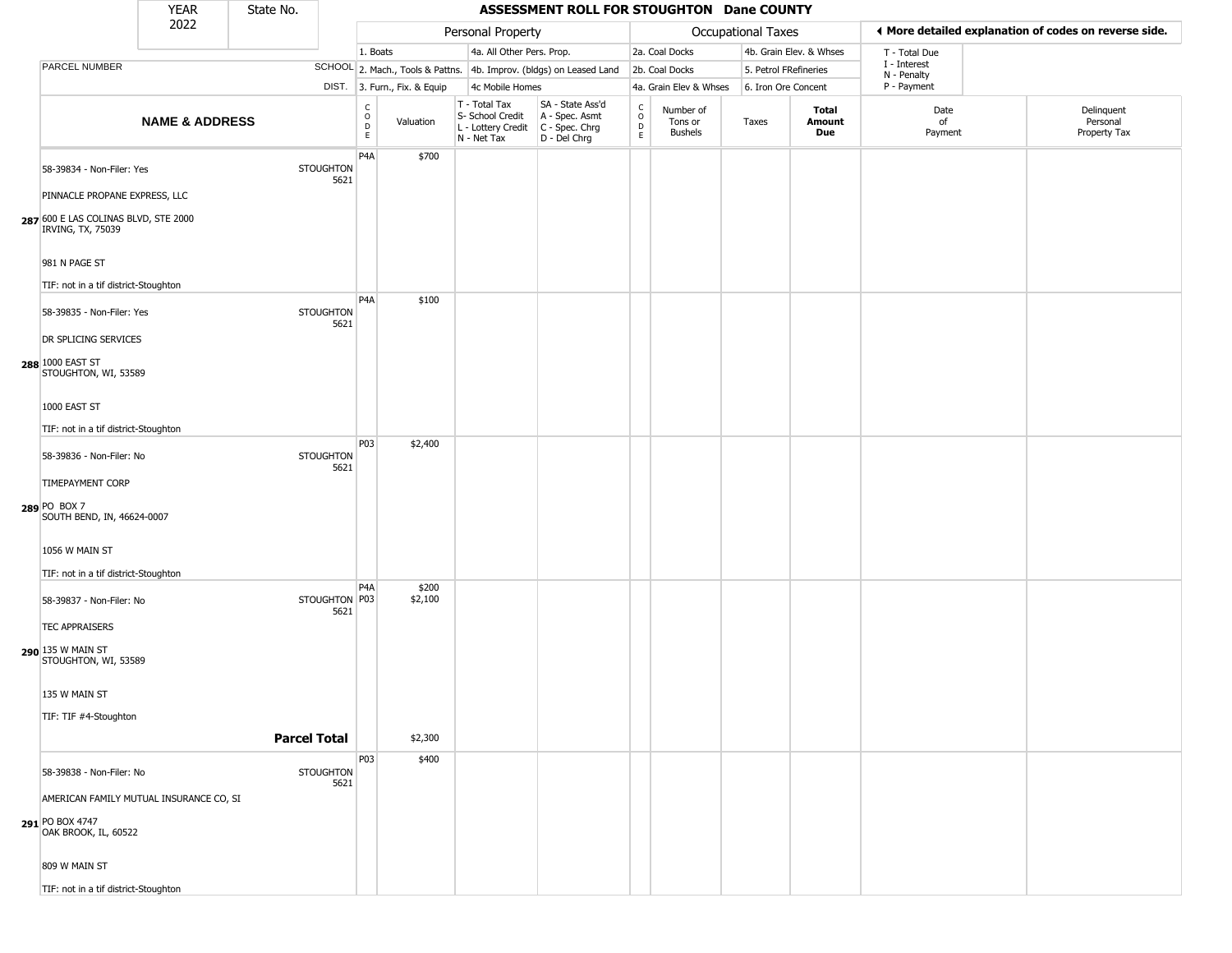|                                                                              | <b>YEAR</b>               | State No.           |                          |                                                   |                              |                                                                        | ASSESSMENT ROLL FOR STOUGHTON Dane COUNTY                            |                                                 |                                        |                       |                         |                             |                                                       |
|------------------------------------------------------------------------------|---------------------------|---------------------|--------------------------|---------------------------------------------------|------------------------------|------------------------------------------------------------------------|----------------------------------------------------------------------|-------------------------------------------------|----------------------------------------|-----------------------|-------------------------|-----------------------------|-------------------------------------------------------|
|                                                                              | 2022                      |                     |                          |                                                   |                              | Personal Property                                                      |                                                                      |                                                 |                                        | Occupational Taxes    |                         |                             | ◀ More detailed explanation of codes on reverse side. |
|                                                                              |                           |                     |                          | 1. Boats                                          |                              | 4a. All Other Pers. Prop.                                              |                                                                      |                                                 | 2a. Coal Docks                         |                       | 4b. Grain Elev. & Whses | T - Total Due               |                                                       |
| PARCEL NUMBER                                                                |                           |                     |                          |                                                   |                              |                                                                        | SCHOOL 2. Mach., Tools & Pattns. 4b. Improv. (bldgs) on Leased Land  |                                                 | 2b. Coal Docks                         | 5. Petrol FRefineries |                         | I - Interest<br>N - Penalty |                                                       |
|                                                                              |                           |                     |                          |                                                   | DIST. 3. Furn., Fix. & Equip | 4c Mobile Homes                                                        |                                                                      |                                                 | 4a. Grain Elev & Whses                 | 6. Iron Ore Concent   |                         | P - Payment                 |                                                       |
|                                                                              | <b>NAME &amp; ADDRESS</b> |                     |                          | $\begin{array}{c}\nC \\ O \\ D \\ E\n\end{array}$ | Valuation                    | T - Total Tax<br>S- School Credit<br>L - Lottery Credit<br>N - Net Tax | SA - State Ass'd<br>A - Spec. Asmt<br>C - Spec. Chrg<br>D - Del Chrg | $\begin{array}{c} C \\ O \\ D \\ E \end{array}$ | Number of<br>Tons or<br><b>Bushels</b> | Taxes                 | Total<br>Amount<br>Due  | Date<br>of<br>Payment       | Delinquent<br>Personal<br>Property Tax                |
| 58-39839 - Non-Filer: No<br>COINSTAR ASSET HOLDINGS, LLC                     |                           |                     | <b>STOUGHTON</b><br>5621 | P03                                               | \$3,300                      |                                                                        |                                                                      |                                                 |                                        |                       |                         |                             |                                                       |
| 292 PO BOX 72210<br>PHOENIX, AZ, 85050<br>2600 STATE HWY 138                 |                           |                     |                          |                                                   |                              |                                                                        |                                                                      |                                                 |                                        |                       |                         |                             |                                                       |
| TIF: TIF #7-Stoughton                                                        |                           |                     |                          |                                                   |                              |                                                                        |                                                                      |                                                 |                                        |                       |                         |                             |                                                       |
| 58-39840 - Non-Filer: Yes<br>BLUE LOTUS TATTOO AND THE PIERCING LOUNGE       |                           |                     | STOUGHTON P03<br>5621    | P4A                                               | \$600<br>\$4,400             |                                                                        |                                                                      |                                                 |                                        |                       |                         |                             |                                                       |
| 293 220 S WATER ST<br>STOUGHTON, WI, 53589                                   |                           |                     |                          |                                                   |                              |                                                                        |                                                                      |                                                 |                                        |                       |                         |                             |                                                       |
| 220 S WATER ST<br>TIF: not in a tif district-Stoughton                       |                           |                     |                          |                                                   |                              |                                                                        |                                                                      |                                                 |                                        |                       |                         |                             |                                                       |
|                                                                              |                           | <b>Parcel Total</b> |                          |                                                   | \$5,000                      |                                                                        |                                                                      |                                                 |                                        |                       |                         |                             |                                                       |
|                                                                              |                           |                     |                          | P03                                               | \$5,500                      |                                                                        |                                                                      |                                                 |                                        |                       |                         |                             |                                                       |
| 58-39842 - Non-Filer: Yes<br><b>GREEN ROAD POTTERY</b>                       |                           |                     | <b>STOUGHTON</b><br>5621 |                                                   |                              |                                                                        |                                                                      |                                                 |                                        |                       |                         |                             |                                                       |
| 294 261 W MAIN STREET<br>STOUGHTON, WI, 53589                                |                           |                     |                          |                                                   |                              |                                                                        |                                                                      |                                                 |                                        |                       |                         |                             |                                                       |
| 261 W MAIN STREET<br>TIF: TIF #4-Stoughton                                   |                           |                     |                          |                                                   |                              |                                                                        |                                                                      |                                                 |                                        |                       |                         |                             |                                                       |
| 58-39843 - Non-Filer: Yes                                                    |                           |                     | <b>STOUGHTON</b><br>5621 | P03                                               | \$5,500                      |                                                                        |                                                                      |                                                 |                                        |                       |                         |                             |                                                       |
| YAHARA CHOCOLATE<br>295 261 W MAIN ST<br>STOUGHTON, WI, 53589                |                           |                     |                          |                                                   |                              |                                                                        |                                                                      |                                                 |                                        |                       |                         |                             |                                                       |
| 261 W MAIN ST<br>TIF: TIF #4-Stoughton                                       |                           |                     |                          |                                                   |                              |                                                                        |                                                                      |                                                 |                                        |                       |                         |                             |                                                       |
| 58-39844 - Non-Filer: Yes                                                    |                           |                     | <b>STOUGHTON</b><br>5621 | P03                                               | \$5,500                      |                                                                        |                                                                      |                                                 |                                        |                       |                         |                             |                                                       |
| <b>GREAT CLIPS</b><br>296 2420 STATE HWY 138 STE 102<br>STOUGHTON, WI, 53589 |                           |                     |                          |                                                   |                              |                                                                        |                                                                      |                                                 |                                        |                       |                         |                             |                                                       |
| 2420 STATE HWY 138 STE 102<br>TIF: TIF #7-Stoughton                          |                           |                     |                          |                                                   |                              |                                                                        |                                                                      |                                                 |                                        |                       |                         |                             |                                                       |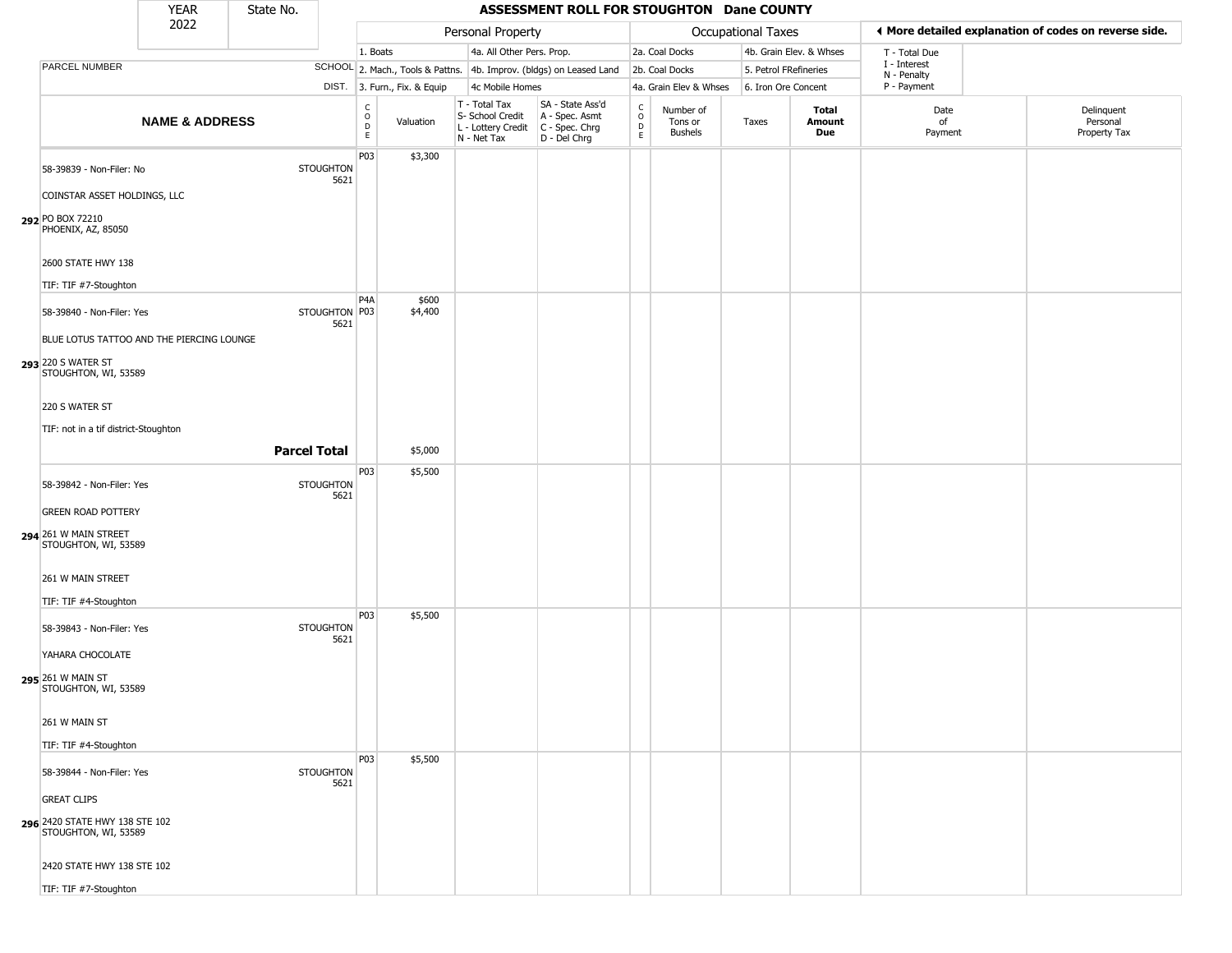|                                                                                                             | <b>YEAR</b>               | State No. |                          |                                              |                              |                                                                        | ASSESSMENT ROLL FOR STOUGHTON Dane COUNTY                            |                                          |                                 |                       |                         |                             |                                                       |
|-------------------------------------------------------------------------------------------------------------|---------------------------|-----------|--------------------------|----------------------------------------------|------------------------------|------------------------------------------------------------------------|----------------------------------------------------------------------|------------------------------------------|---------------------------------|-----------------------|-------------------------|-----------------------------|-------------------------------------------------------|
|                                                                                                             | 2022                      |           |                          |                                              |                              | Personal Property                                                      |                                                                      |                                          |                                 | Occupational Taxes    |                         |                             | ◀ More detailed explanation of codes on reverse side. |
|                                                                                                             |                           |           |                          | 1. Boats                                     |                              | 4a. All Other Pers. Prop.                                              |                                                                      |                                          | 2a. Coal Docks                  |                       | 4b. Grain Elev. & Whses | T - Total Due               |                                                       |
| PARCEL NUMBER                                                                                               |                           |           |                          |                                              |                              |                                                                        | SCHOOL 2. Mach., Tools & Pattns. 4b. Improv. (bldgs) on Leased Land  |                                          | 2b. Coal Docks                  | 5. Petrol FRefineries |                         | I - Interest<br>N - Penalty |                                                       |
|                                                                                                             |                           |           |                          |                                              | DIST. 3. Furn., Fix. & Equip | 4c Mobile Homes                                                        |                                                                      |                                          | 4a. Grain Elev & Whses          | 6. Iron Ore Concent   |                         | P - Payment                 |                                                       |
|                                                                                                             | <b>NAME &amp; ADDRESS</b> |           |                          | $\int_{0}^{c}$<br>$\mathsf D$<br>$\mathsf E$ | Valuation                    | T - Total Tax<br>S- School Credit<br>L - Lottery Credit<br>N - Net Tax | SA - State Ass'd<br>A - Spec. Asmt<br>C - Spec. Chrg<br>D - Del Chrg | $\rm _o^C$<br>$\mathsf D$<br>$\mathsf E$ | Number of<br>Tons or<br>Bushels | Taxes                 | Total<br>Amount<br>Due  | Date<br>of<br>Payment       | Delinquent<br>Personal<br>Property Tax                |
| 58-39845 - Non-Filer: Yes<br>WILDWOOD CAFE<br>297 218 S FORREST ST                                          |                           |           | <b>STOUGHTON</b><br>5621 | P03                                          | \$5,500                      |                                                                        |                                                                      |                                          |                                 |                       |                         |                             |                                                       |
| STOUGHTON, WI, 53589<br>218 S FORREST ST<br>TIF: not in a tif district-Stoughton                            |                           |           |                          | P03                                          | \$11,000                     |                                                                        |                                                                      |                                          |                                 |                       |                         |                             |                                                       |
| 58-39846 - Non-Filer: Yes<br>MORALES FAMILY RESTAURANT<br>298 135 W MAIN ST STE 107<br>STOUGHTON, WI, 53589 |                           |           | <b>STOUGHTON</b><br>5621 |                                              |                              |                                                                        |                                                                      |                                          |                                 |                       |                         |                             |                                                       |
| 135 W MAIN ST STE 107<br>TIF: TIF #4-Stoughton                                                              |                           |           |                          |                                              |                              |                                                                        |                                                                      |                                          |                                 |                       |                         |                             |                                                       |
| 58-39847 - Non-Filer: Yes<br><b>BIG SKY RESTAURANT</b><br>299 176 E MAIN ST<br>STOUGHTON, WI, 53589         |                           |           | <b>STOUGHTON</b><br>5621 | P03                                          | \$11,000                     |                                                                        |                                                                      |                                          |                                 |                       |                         |                             |                                                       |
| 176 E MAIN ST<br>TIF: TIF #4-Stoughton                                                                      |                           |           |                          |                                              |                              |                                                                        |                                                                      |                                          |                                 |                       |                         |                             |                                                       |
| 58-39848 - Non-Filer: Yes<br>FAMOUS YETI'S PIZZA<br>300 971 N PAGE ST<br>STOUGHTON, WI, 53589               |                           |           | <b>STOUGHTON</b><br>5621 | P03                                          | \$11,000                     |                                                                        |                                                                      |                                          |                                 |                       |                         |                             |                                                       |
| 971 N PAGE ST<br>TIF: not in a tif district-Stoughton                                                       |                           |           |                          |                                              |                              |                                                                        |                                                                      |                                          |                                 |                       |                         |                             |                                                       |
| 58-39849 - Non-Filer: Yes<br>LA CANTINA MEXICAN RESTAURANT                                                  |                           |           | <b>STOUGHTON</b><br>5621 | P03                                          | \$11,000                     |                                                                        |                                                                      |                                          |                                 |                       |                         |                             |                                                       |
| 301 620 NYGAARD ST<br>STOUGHTON, WI, 53589                                                                  |                           |           |                          |                                              |                              |                                                                        |                                                                      |                                          |                                 |                       |                         |                             |                                                       |
| 620 NYGAARD ST<br>TIF: not in a tif district-Stoughton                                                      |                           |           |                          |                                              |                              |                                                                        |                                                                      |                                          |                                 |                       |                         |                             |                                                       |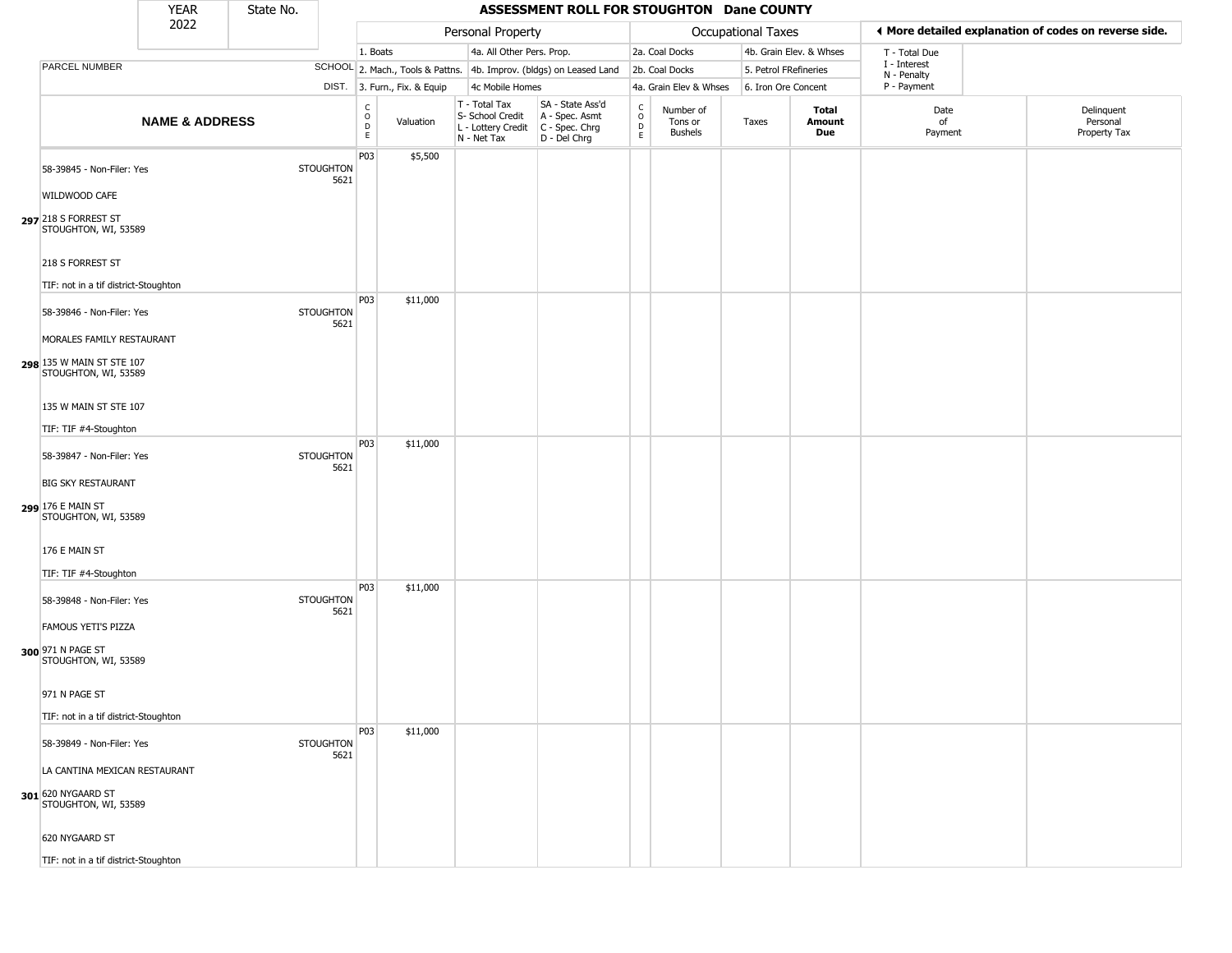| <b>YEAR</b><br>State No.<br>2022                                           |                           |                     |                          |                                   |                              |                                                                        | ASSESSMENT ROLL FOR STOUGHTON Dane COUNTY                            |                                      |                                        |                       |                         |                             |                                                       |
|----------------------------------------------------------------------------|---------------------------|---------------------|--------------------------|-----------------------------------|------------------------------|------------------------------------------------------------------------|----------------------------------------------------------------------|--------------------------------------|----------------------------------------|-----------------------|-------------------------|-----------------------------|-------------------------------------------------------|
|                                                                            |                           |                     |                          |                                   |                              | Personal Property                                                      |                                                                      |                                      |                                        | Occupational Taxes    |                         |                             | ♦ More detailed explanation of codes on reverse side. |
|                                                                            |                           |                     |                          | 1. Boats                          |                              | 4a. All Other Pers. Prop.                                              |                                                                      |                                      | 2a. Coal Docks                         |                       | 4b. Grain Elev. & Whses | T - Total Due               |                                                       |
| PARCEL NUMBER                                                              |                           |                     |                          |                                   |                              |                                                                        | SCHOOL 2. Mach., Tools & Pattns. 4b. Improv. (bldgs) on Leased Land  |                                      | 2b. Coal Docks                         | 5. Petrol FRefineries |                         | I - Interest<br>N - Penalty |                                                       |
|                                                                            |                           |                     |                          |                                   | DIST. 3. Furn., Fix. & Equip | 4c Mobile Homes                                                        |                                                                      |                                      | 4a. Grain Elev & Whses                 | 6. Iron Ore Concent   |                         | P - Payment                 |                                                       |
|                                                                            | <b>NAME &amp; ADDRESS</b> |                     |                          | $\rm ^c_{o}$<br>$\mathsf{D}$<br>E | Valuation                    | T - Total Tax<br>S- School Credit<br>L - Lottery Credit<br>N - Net Tax | SA - State Ass'd<br>A - Spec. Asmt<br>C - Spec. Chrg<br>D - Del Chrg | C<br>$\mathsf O$<br>$\mathsf D$<br>E | Number of<br>Tons or<br><b>Bushels</b> | Taxes                 | Total<br>Amount<br>Due  | Date<br>of<br>Payment       | Delinquent<br>Personal<br>Property Tax                |
| 58-39850 - Non-Filer: Yes                                                  |                           |                     | STOUGHTON P4A<br>5621    | P <sub>0</sub> 3                  | \$5,500<br>\$5,500           |                                                                        |                                                                      |                                      |                                        |                       |                         |                             |                                                       |
| <b>WENDIGO</b>                                                             |                           |                     |                          |                                   |                              |                                                                        |                                                                      |                                      |                                        |                       |                         |                             |                                                       |
| 302 121 E MAIN ST<br>STOUGHTON, WI, 53589                                  |                           |                     |                          |                                   |                              |                                                                        |                                                                      |                                      |                                        |                       |                         |                             |                                                       |
| 121 E MAIN ST                                                              |                           |                     |                          |                                   |                              |                                                                        |                                                                      |                                      |                                        |                       |                         |                             |                                                       |
| TIF: TIF #4-Stoughton                                                      |                           | <b>Parcel Total</b> |                          |                                   | \$11,000                     |                                                                        |                                                                      |                                      |                                        |                       |                         |                             |                                                       |
| 58-39851 - Non-Filer: Yes                                                  |                           |                     | <b>STOUGHTON</b>         | P03                               | \$5,500                      |                                                                        |                                                                      |                                      |                                        |                       |                         |                             |                                                       |
| T & T NAILS                                                                |                           |                     | 5621                     |                                   |                              |                                                                        |                                                                      |                                      |                                        |                       |                         |                             |                                                       |
| 303 2420 STATE HWY 138 #105<br>STOUGHTON, WI, 53589                        |                           |                     |                          |                                   |                              |                                                                        |                                                                      |                                      |                                        |                       |                         |                             |                                                       |
| 2420 STATE HWY 138 #105                                                    |                           |                     |                          |                                   |                              |                                                                        |                                                                      |                                      |                                        |                       |                         |                             |                                                       |
| TIF: TIF #7-Stoughton                                                      |                           |                     |                          |                                   |                              |                                                                        |                                                                      |                                      |                                        |                       |                         |                             |                                                       |
| 58-39852 - Non-Filer: Yes                                                  |                           |                     | <b>STOUGHTON</b><br>5621 | P03                               | \$5,500                      |                                                                        |                                                                      |                                      |                                        |                       |                         |                             |                                                       |
| MIDWEST BEST CBD                                                           |                           |                     |                          |                                   |                              |                                                                        |                                                                      |                                      |                                        |                       |                         |                             |                                                       |
| 304 183 W MAIN ST<br>STOUGHTON, WI, 53589                                  |                           |                     |                          |                                   |                              |                                                                        |                                                                      |                                      |                                        |                       |                         |                             |                                                       |
| 183 W MAIN ST<br>TIF: TIF #4-Stoughton                                     |                           |                     |                          |                                   |                              |                                                                        |                                                                      |                                      |                                        |                       |                         |                             |                                                       |
| 58-39853 - Non-Filer: Yes                                                  |                           |                     | <b>STOUGHTON</b>         | P03                               | \$11,000                     |                                                                        |                                                                      |                                      |                                        |                       |                         |                             |                                                       |
| SHAKERS SALOON                                                             |                           |                     | 5621                     |                                   |                              |                                                                        |                                                                      |                                      |                                        |                       |                         |                             |                                                       |
| 305 111 CHALET DR<br>STOUGHTON, WI, 53589                                  |                           |                     |                          |                                   |                              |                                                                        |                                                                      |                                      |                                        |                       |                         |                             |                                                       |
| 111 CHALET DR                                                              |                           |                     |                          |                                   |                              |                                                                        |                                                                      |                                      |                                        |                       |                         |                             |                                                       |
| TIF: not in a tif district-Stoughton                                       |                           |                     |                          | P03                               | \$5,500                      |                                                                        |                                                                      |                                      |                                        |                       |                         |                             |                                                       |
| 58-39854 - Non-Filer: Yes                                                  |                           |                     | <b>STOUGHTON</b><br>5621 |                                   |                              |                                                                        |                                                                      |                                      |                                        |                       |                         |                             |                                                       |
| FINANCIAL INNOVATIONS LLC<br>306 1321 E MAIN ST #B<br>STOUGHTON, WI, 53589 |                           |                     |                          |                                   |                              |                                                                        |                                                                      |                                      |                                        |                       |                         |                             |                                                       |
| 1321 E MAIN ST #B                                                          |                           |                     |                          |                                   |                              |                                                                        |                                                                      |                                      |                                        |                       |                         |                             |                                                       |
| TIF: not in a tif district-Stoughton                                       |                           |                     |                          |                                   |                              |                                                                        |                                                                      |                                      |                                        |                       |                         |                             |                                                       |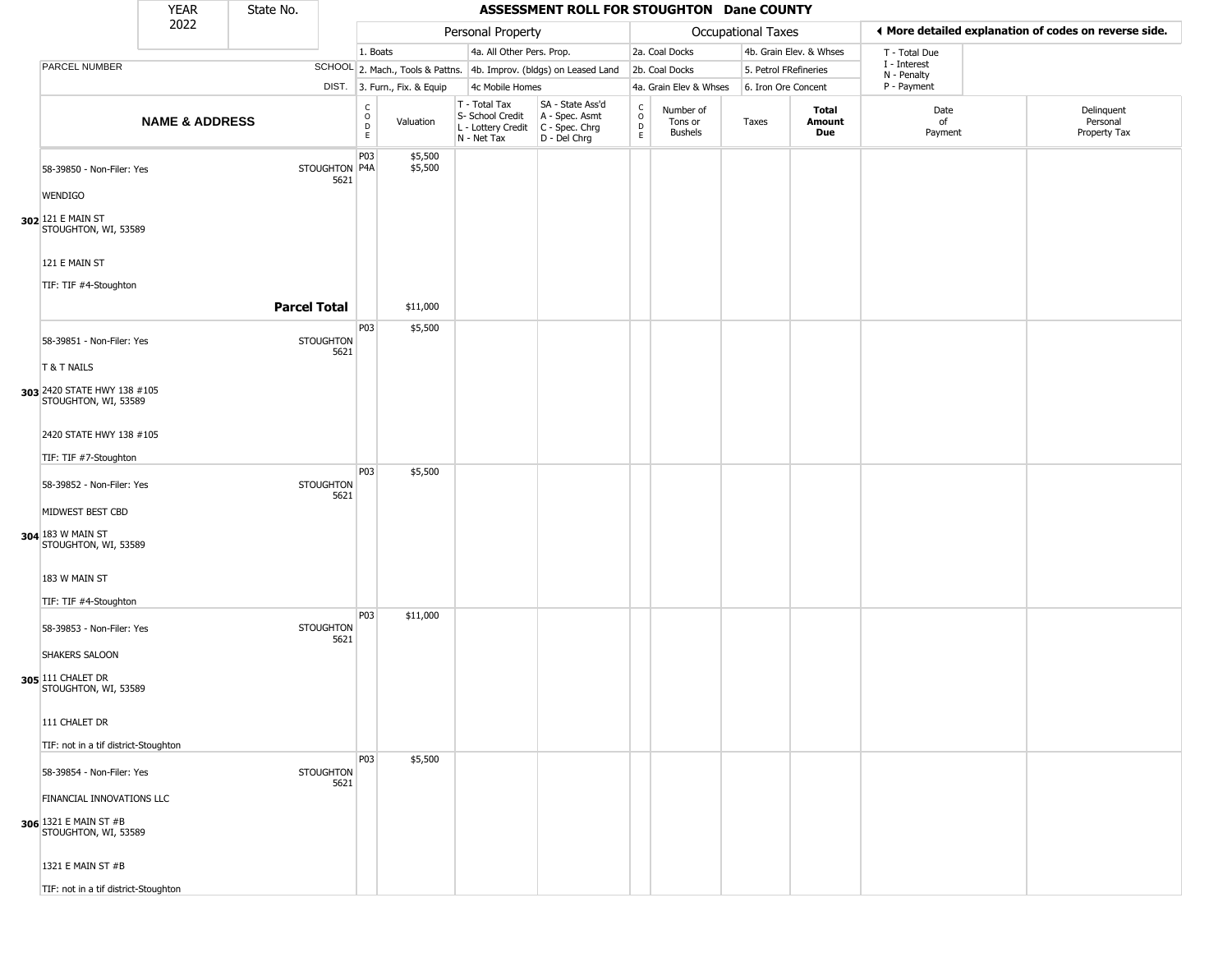|                                                                             | <b>YEAR</b>               | State No. |                          |                        |                              |                                                                        | ASSESSMENT ROLL FOR STOUGHTON Dane COUNTY                            |                         |                                        |                       |                         |                            |                                                        |
|-----------------------------------------------------------------------------|---------------------------|-----------|--------------------------|------------------------|------------------------------|------------------------------------------------------------------------|----------------------------------------------------------------------|-------------------------|----------------------------------------|-----------------------|-------------------------|----------------------------|--------------------------------------------------------|
|                                                                             | 2022                      |           |                          |                        |                              | Personal Property                                                      |                                                                      |                         |                                        | Occupational Taxes    |                         |                            | If More detailed explanation of codes on reverse side. |
|                                                                             |                           |           |                          | 1. Boats               |                              | 4a. All Other Pers. Prop.                                              |                                                                      |                         | 2a. Coal Docks                         |                       | 4b. Grain Elev. & Whses | T - Total Due              |                                                        |
| PARCEL NUMBER                                                               |                           |           |                          |                        |                              |                                                                        | SCHOOL 2. Mach., Tools & Pattns. 4b. Improv. (bldgs) on Leased Land  |                         | 2b. Coal Docks                         | 5. Petrol FRefineries |                         | I - Interest               |                                                        |
|                                                                             |                           |           |                          |                        | DIST. 3. Furn., Fix. & Equip | 4c Mobile Homes                                                        |                                                                      |                         | 4a. Grain Elev & Whses                 | 6. Iron Ore Concent   |                         | N - Penalty<br>P - Payment |                                                        |
|                                                                             | <b>NAME &amp; ADDRESS</b> |           |                          | C<br>$\circ$<br>D<br>E | Valuation                    | T - Total Tax<br>S- School Credit<br>L - Lottery Credit<br>N - Net Tax | SA - State Ass'd<br>A - Spec. Asmt<br>C - Spec. Chrg<br>D - Del Chrg | $\frac{c}{0}$<br>D<br>E | Number of<br>Tons or<br><b>Bushels</b> | Taxes                 | Total<br>Amount<br>Due  | Date<br>of<br>Payment      | Delinquent<br>Personal<br>Property Tax                 |
| 58-39855 - Non-Filer: Yes<br><b>OCEANHAWK</b>                               |                           |           | <b>STOUGHTON</b><br>5621 | P03                    | \$5,500                      |                                                                        |                                                                      |                         |                                        |                       |                         |                            |                                                        |
| 307 3185 DEER POINT DR SUITE A<br>STOUGHTON, WI, 53589                      |                           |           |                          |                        |                              |                                                                        |                                                                      |                         |                                        |                       |                         |                            |                                                        |
| 3185 DEER POINT DR SUITE A<br>TIF: not in a tif district-Stoughton          |                           |           |                          | P03                    | \$5,500                      |                                                                        |                                                                      |                         |                                        |                       |                         |                            |                                                        |
| 58-39856 - Non-Filer: Yes<br>MAIN & PAGE AUTO & TOWING                      |                           |           | <b>STOUGHTON</b><br>5621 |                        |                              |                                                                        |                                                                      |                         |                                        |                       |                         |                            |                                                        |
| 308 304 W MAIN ST<br>STOUGHTON, WI, 53589                                   |                           |           |                          |                        |                              |                                                                        |                                                                      |                         |                                        |                       |                         |                            |                                                        |
| 304 W MAIN ST<br>TIF: TIF #4-Stoughton                                      |                           |           |                          |                        |                              |                                                                        |                                                                      |                         |                                        |                       |                         |                            |                                                        |
| 58-39857 - Non-Filer: Yes                                                   |                           |           | <b>STOUGHTON</b><br>5621 | P03                    | \$5,500                      |                                                                        |                                                                      |                         |                                        |                       |                         |                            |                                                        |
| <b>GEMINI GAMES</b><br>309 193 W MAIN ST<br>STOUGHTON, WI, 53589            |                           |           |                          |                        |                              |                                                                        |                                                                      |                         |                                        |                       |                         |                            |                                                        |
| 193 W MAIN ST<br>TIF: TIF #4-Stoughton                                      |                           |           |                          |                        |                              |                                                                        |                                                                      |                         |                                        |                       |                         |                            |                                                        |
| 58-39859 - Non-Filer: Yes                                                   |                           |           | <b>STOUGHTON</b><br>5621 | P03                    | \$11,000                     |                                                                        |                                                                      |                         |                                        |                       |                         |                            |                                                        |
| PRIMAL STRENGTH AND FITNESS<br>310 318 S FORREST ST<br>STOUGHTON, WI, 53589 |                           |           |                          |                        |                              |                                                                        |                                                                      |                         |                                        |                       |                         |                            |                                                        |
| 318 S FORREST ST<br>TIF: not in a tif district-Stoughton                    |                           |           |                          |                        |                              |                                                                        |                                                                      |                         |                                        |                       |                         |                            |                                                        |
| 58-39860 - Non-Filer: Yes                                                   |                           |           | <b>STOUGHTON</b><br>5621 | P03                    | \$5,500                      |                                                                        |                                                                      |                         |                                        |                       |                         |                            |                                                        |
| NATES CLASSIC BARBERSHOP<br>311 135 W MAIN ST #202                          |                           |           |                          |                        |                              |                                                                        |                                                                      |                         |                                        |                       |                         |                            |                                                        |
| STOUGHTON, WI, 53589                                                        |                           |           |                          |                        |                              |                                                                        |                                                                      |                         |                                        |                       |                         |                            |                                                        |
| 135 W MAIN ST #202                                                          |                           |           |                          |                        |                              |                                                                        |                                                                      |                         |                                        |                       |                         |                            |                                                        |
| TIF: TIF #4-Stoughton                                                       |                           |           |                          |                        |                              |                                                                        |                                                                      |                         |                                        |                       |                         |                            |                                                        |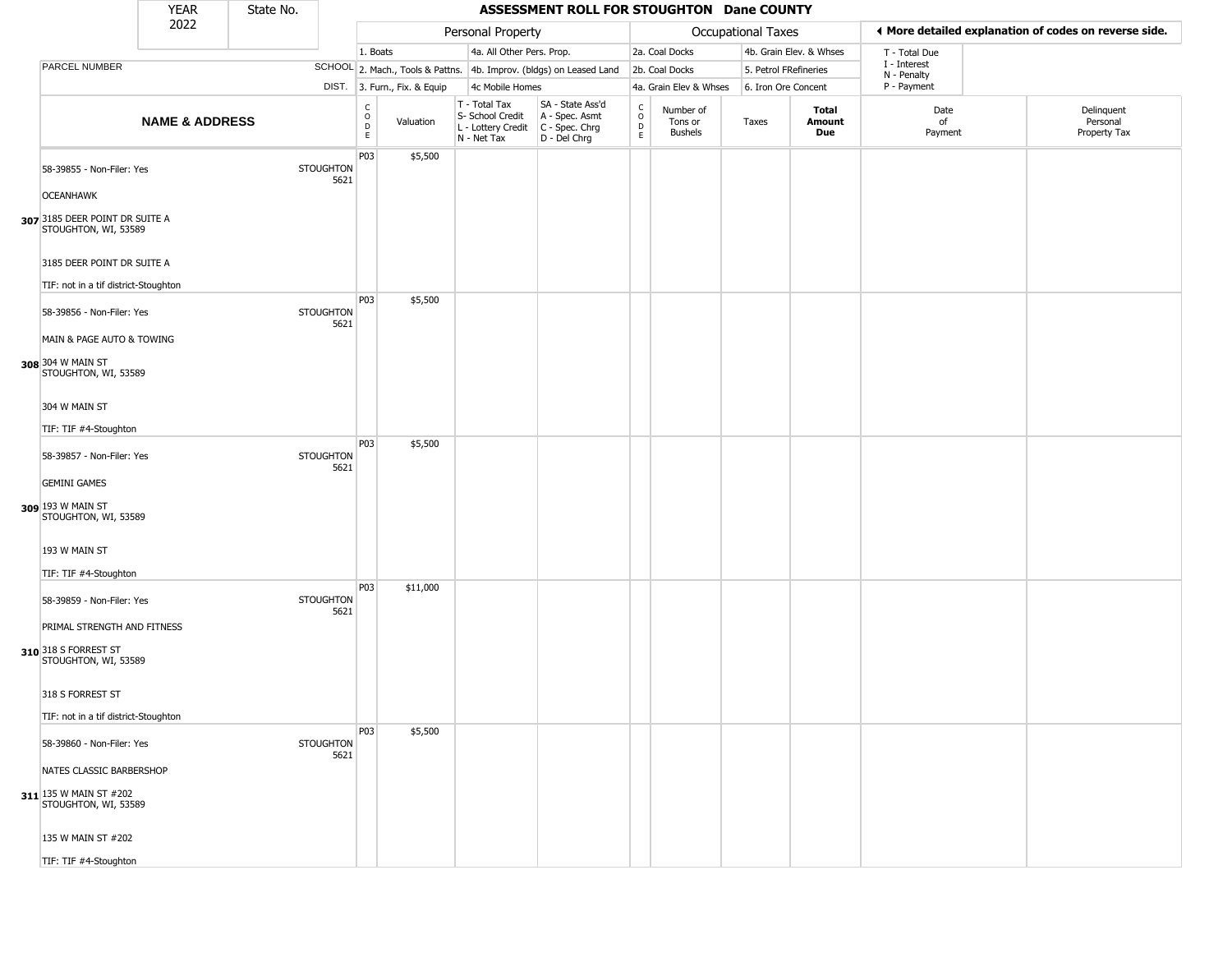|                                                       | <b>YEAR</b>               | State No.           |                          |                                    |                              |                                                                        | ASSESSMENT ROLL FOR STOUGHTON Dane COUNTY                            |                         |                                 |                       |                         |                             |                                                       |
|-------------------------------------------------------|---------------------------|---------------------|--------------------------|------------------------------------|------------------------------|------------------------------------------------------------------------|----------------------------------------------------------------------|-------------------------|---------------------------------|-----------------------|-------------------------|-----------------------------|-------------------------------------------------------|
|                                                       | 2022                      |                     |                          |                                    |                              | Personal Property                                                      |                                                                      |                         |                                 | Occupational Taxes    |                         |                             | ◀ More detailed explanation of codes on reverse side. |
|                                                       |                           |                     |                          | 1. Boats                           |                              | 4a. All Other Pers. Prop.                                              |                                                                      |                         | 2a. Coal Docks                  |                       | 4b. Grain Elev. & Whses | T - Total Due               |                                                       |
| PARCEL NUMBER                                         |                           |                     |                          |                                    |                              |                                                                        | SCHOOL 2. Mach., Tools & Pattns. 4b. Improv. (bldgs) on Leased Land  |                         | 2b. Coal Docks                  | 5. Petrol FRefineries |                         | I - Interest<br>N - Penalty |                                                       |
|                                                       |                           |                     |                          |                                    | DIST. 3. Furn., Fix. & Equip | 4c Mobile Homes                                                        |                                                                      |                         | 4a. Grain Elev & Whses          | 6. Iron Ore Concent   |                         | P - Payment                 |                                                       |
|                                                       | <b>NAME &amp; ADDRESS</b> |                     |                          | $\int_{0}^{c}$<br>D<br>$\mathsf E$ | Valuation                    | T - Total Tax<br>S- School Credit<br>L - Lottery Credit<br>N - Net Tax | SA - State Ass'd<br>A - Spec. Asmt<br>C - Spec. Chrg<br>D - Del Chrg | C<br>$\circ$<br>D<br>E. | Number of<br>Tons or<br>Bushels | Taxes                 | Total<br>Amount<br>Due  | Date<br>of<br>Payment       | Delinquent<br>Personal<br>Property Tax                |
| 58-39861 - Non-Filer: Yes<br><b>VIKING DAY CAMP</b>   |                           |                     | <b>STOUGHTON</b><br>5621 | P03                                | \$5,500                      |                                                                        |                                                                      |                         |                                 |                       |                         |                             |                                                       |
| 312 2125 MCCOMB RD SUITE #102<br>STOUGHTON, WI, 53589 |                           |                     |                          |                                    |                              |                                                                        |                                                                      |                         |                                 |                       |                         |                             |                                                       |
| 2125 MCCOMB RD SUITE #102                             |                           |                     |                          |                                    |                              |                                                                        |                                                                      |                         |                                 |                       |                         |                             |                                                       |
| TIF: not in a tif district-Stoughton                  |                           |                     |                          | P03                                | \$5,500                      |                                                                        |                                                                      |                         |                                 |                       |                         |                             |                                                       |
| 58-39862 - Non-Filer: Yes                             |                           |                     | <b>STOUGHTON</b><br>5621 |                                    |                              |                                                                        |                                                                      |                         |                                 |                       |                         |                             |                                                       |
| THE POSH BEAUTY BAR                                   |                           |                     |                          |                                    |                              |                                                                        |                                                                      |                         |                                 |                       |                         |                             |                                                       |
| 313 1060 W MAIN ST<br>STOUGHTON, WI, 53589            |                           |                     |                          |                                    |                              |                                                                        |                                                                      |                         |                                 |                       |                         |                             |                                                       |
| 1060 W MAIN ST                                        |                           |                     |                          |                                    |                              |                                                                        |                                                                      |                         |                                 |                       |                         |                             |                                                       |
| TIF: not in a tif district-Stoughton                  |                           |                     |                          |                                    |                              |                                                                        |                                                                      |                         |                                 |                       |                         |                             |                                                       |
| 58-39863 - Non-Filer: Yes                             |                           |                     | <b>STOUGHTON</b><br>5621 | P03                                | \$1,100                      |                                                                        |                                                                      |                         |                                 |                       |                         |                             |                                                       |
| <b>GRASSHOPPER GOODS</b>                              |                           |                     |                          |                                    |                              |                                                                        |                                                                      |                         |                                 |                       |                         |                             |                                                       |
| 314 171 W MAIN ST<br>STOUGHTON, WI, 53589             |                           |                     |                          |                                    |                              |                                                                        |                                                                      |                         |                                 |                       |                         |                             |                                                       |
| 171 W MAIN ST                                         |                           |                     |                          |                                    |                              |                                                                        |                                                                      |                         |                                 |                       |                         |                             |                                                       |
| TIF: TIF #4-Stoughton                                 |                           |                     |                          |                                    |                              |                                                                        |                                                                      |                         |                                 |                       |                         |                             |                                                       |
| 58-39864 - Non-Filer: No                              |                           |                     | STOUGHTON P4A<br>5621    | P03                                | \$10,300<br>\$11,300         |                                                                        |                                                                      |                         |                                 |                       |                         |                             |                                                       |
| LUEDTKE-STORM MACKEY CHIROPRACTIC                     |                           |                     |                          |                                    |                              |                                                                        |                                                                      |                         |                                 |                       |                         |                             |                                                       |
| 315 105 CLARMAR DR<br>SUN PRAIRIE, WI, 53590          |                           |                     |                          |                                    |                              |                                                                        |                                                                      |                         |                                 |                       |                         |                             |                                                       |
| 720 NYGAARD STREET                                    |                           |                     |                          |                                    |                              |                                                                        |                                                                      |                         |                                 |                       |                         |                             |                                                       |
| TIF: not in a tif district-Stoughton                  |                           |                     |                          |                                    |                              |                                                                        |                                                                      |                         |                                 |                       |                         |                             |                                                       |
|                                                       |                           | <b>Parcel Total</b> |                          |                                    | \$21,600                     |                                                                        |                                                                      |                         |                                 |                       |                         |                             |                                                       |
|                                                       |                           |                     |                          | P03                                | \$5,500                      |                                                                        |                                                                      |                         |                                 |                       |                         |                             |                                                       |
| 58-39865 - Non-Filer: Yes                             |                           |                     | <b>STOUGHTON</b><br>5621 |                                    |                              |                                                                        |                                                                      |                         |                                 |                       |                         |                             |                                                       |
| <b>TRAVERO</b>                                        |                           |                     |                          |                                    |                              |                                                                        |                                                                      |                         |                                 |                       |                         |                             |                                                       |
| 316 PO BOX 619<br>STOUGHTON, WI, 53589                |                           |                     |                          |                                    |                              |                                                                        |                                                                      |                         |                                 |                       |                         |                             |                                                       |
| 380 BUSINESS PARK CIRCLE                              |                           |                     |                          |                                    |                              |                                                                        |                                                                      |                         |                                 |                       |                         |                             |                                                       |
| TIF: not in a tif district-Stoughton                  |                           |                     |                          |                                    |                              |                                                                        |                                                                      |                         |                                 |                       |                         |                             |                                                       |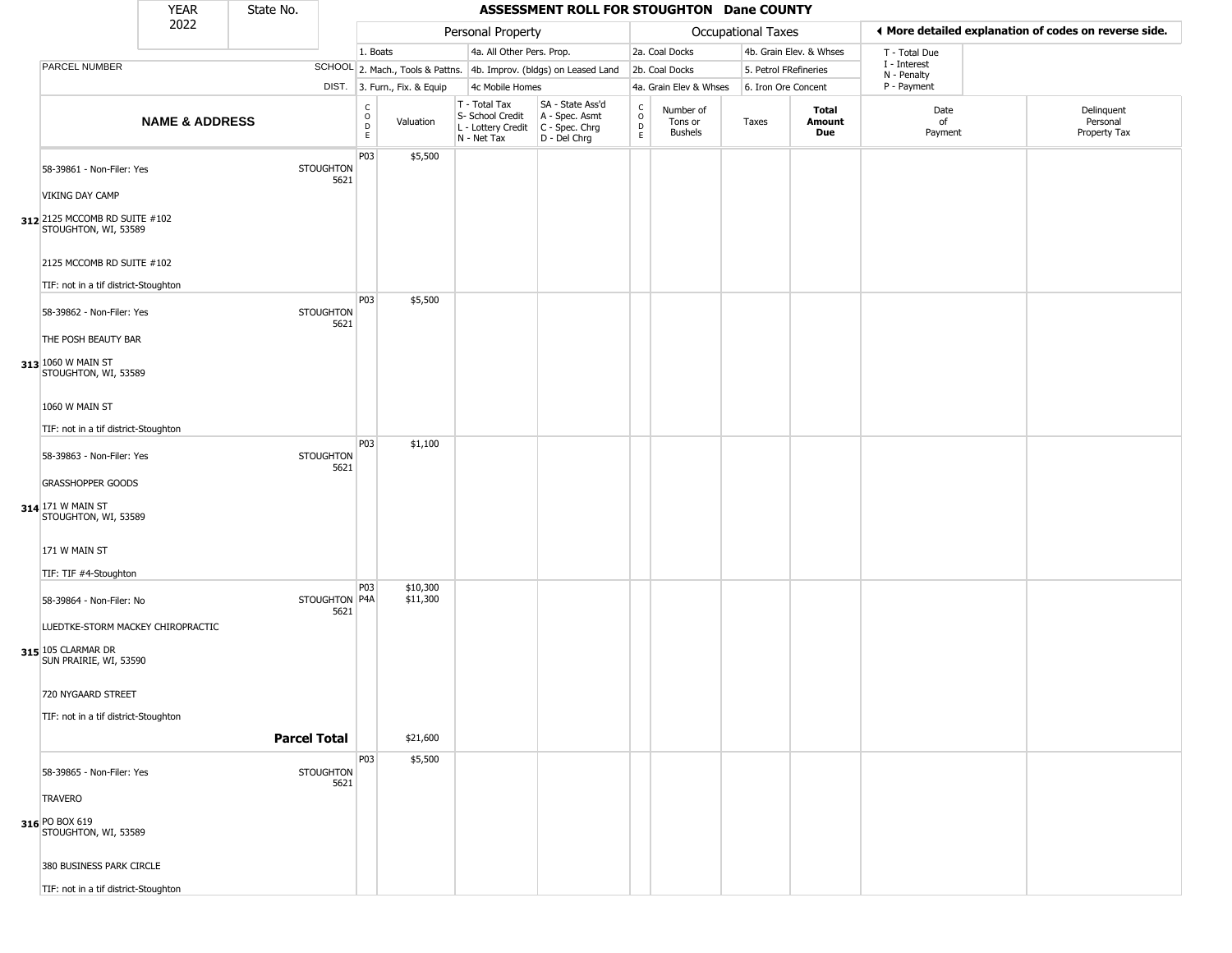|                                                                                                                    | <b>YEAR</b>               | State No.           |                          |                                  |                              |                                                                                         | ASSESSMENT ROLL FOR STOUGHTON Dane COUNTY                           |                                              |                                        |                       |                         |                             |                                                       |
|--------------------------------------------------------------------------------------------------------------------|---------------------------|---------------------|--------------------------|----------------------------------|------------------------------|-----------------------------------------------------------------------------------------|---------------------------------------------------------------------|----------------------------------------------|----------------------------------------|-----------------------|-------------------------|-----------------------------|-------------------------------------------------------|
|                                                                                                                    | 2022                      |                     |                          |                                  |                              | Personal Property                                                                       |                                                                     |                                              |                                        | Occupational Taxes    |                         |                             | ♦ More detailed explanation of codes on reverse side. |
|                                                                                                                    |                           |                     |                          | 1. Boats                         |                              | 4a. All Other Pers. Prop.                                                               |                                                                     |                                              | 2a. Coal Docks                         |                       | 4b. Grain Elev. & Whses | T - Total Due               |                                                       |
| PARCEL NUMBER                                                                                                      |                           |                     |                          |                                  |                              |                                                                                         | SCHOOL 2. Mach., Tools & Pattns. 4b. Improv. (bldgs) on Leased Land |                                              | 2b. Coal Docks                         | 5. Petrol FRefineries |                         | I - Interest<br>N - Penalty |                                                       |
|                                                                                                                    |                           |                     |                          |                                  | DIST. 3. Furn., Fix. & Equip | 4c Mobile Homes                                                                         |                                                                     |                                              | 4a. Grain Elev & Whses                 | 6. Iron Ore Concent   |                         | P - Payment                 |                                                       |
|                                                                                                                    | <b>NAME &amp; ADDRESS</b> |                     |                          | C<br>$\circ$<br>$\mathsf D$<br>E | Valuation                    | T - Total Tax<br>S- School Credit<br>L - Lottery Credit   C - Spec. Chrg<br>N - Net Tax | SA - State Ass'd<br>A - Spec. Asmt<br>D - Del Chrg                  | $\mathsf{C}$<br>$\circ$<br>$\mathsf{D}$<br>E | Number of<br>Tons or<br><b>Bushels</b> | Taxes                 | Total<br>Amount<br>Due  | Date<br>of<br>Payment       | Delinquent<br>Personal<br>Property Tax                |
| 58-39866 - Non-Filer: Yes<br><b>BIG RIG TIRE &amp; REPAIR</b><br>317 315 INDUSTRIAL CIRCLE<br>STOUGHTON, WI, 53589 |                           |                     | STOUGHTON P4A<br>5621    | P03                              | \$5,500<br>\$5,500           |                                                                                         |                                                                     |                                              |                                        |                       |                         |                             |                                                       |
| 315 INDUSTRIAL CIRCLE<br>TIF: not in a tif district-Stoughton                                                      |                           |                     |                          |                                  |                              |                                                                                         |                                                                     |                                              |                                        |                       |                         |                             |                                                       |
|                                                                                                                    |                           | <b>Parcel Total</b> |                          |                                  | \$11,000                     |                                                                                         |                                                                     |                                              |                                        |                       |                         |                             |                                                       |
| 58-39867 - Non-Filer: Yes<br>FARMERS INSURANCE MICHAEL CHANDLER                                                    |                           |                     | <b>STOUGHTON</b><br>5621 | P03                              | \$5,500                      |                                                                                         |                                                                     |                                              |                                        |                       |                         |                             |                                                       |
| 318 334 E MAIN ST<br>STOUGHTON, WI, 53589<br>334 E MAIN ST                                                         |                           |                     |                          |                                  |                              |                                                                                         |                                                                     |                                              |                                        |                       |                         |                             |                                                       |
| TIF: TIF #4-Stoughton                                                                                              |                           |                     |                          |                                  |                              |                                                                                         |                                                                     |                                              |                                        |                       |                         |                             |                                                       |
| 58-39868 - Non-Filer: Yes<br>DREYER'S GRAND ICE CREAM                                                              |                           |                     | <b>STOUGHTON</b><br>5621 | P03                              | \$300                        |                                                                                         |                                                                     |                                              |                                        |                       |                         |                             |                                                       |
| 319 PO BOX 4900 DEPT 660<br>SCOTTSDALE, AZ, 85261                                                                  |                           |                     |                          |                                  |                              |                                                                                         |                                                                     |                                              |                                        |                       |                         |                             |                                                       |
| VARIOUS<br>TIF: not in a tif district-Stoughton                                                                    |                           |                     |                          |                                  |                              |                                                                                         |                                                                     |                                              |                                        |                       |                         |                             |                                                       |
| 58-39869 - Non-Filer: Yes<br><b>NEW AQUA</b><br>320 7785 E US HIGHWAY 36<br>AVON, IN, 46123                        |                           |                     | <b>STOUGHTON</b><br>5621 | P03                              | \$1,900                      |                                                                                         |                                                                     |                                              |                                        |                       |                         |                             |                                                       |
| VARIOUS                                                                                                            |                           |                     |                          |                                  |                              |                                                                                         |                                                                     |                                              |                                        |                       |                         |                             |                                                       |
| TIF: not in a tif district-Stoughton                                                                               |                           |                     |                          |                                  |                              |                                                                                         |                                                                     |                                              |                                        |                       |                         |                             |                                                       |
| 58-39870 - Non-Filer: Yes                                                                                          |                           |                     | <b>STOUGHTON</b><br>5621 | P03                              | \$5,500                      |                                                                                         |                                                                     |                                              |                                        |                       |                         |                             |                                                       |
| ERI FLORAL AND FLORICITY.COM<br>321 421 GLACIER MORAINE DR<br>STOUGHTON, WI, 53589                                 |                           |                     |                          |                                  |                              |                                                                                         |                                                                     |                                              |                                        |                       |                         |                             |                                                       |
| 421 GLACIER MORAINE DR                                                                                             |                           |                     |                          |                                  |                              |                                                                                         |                                                                     |                                              |                                        |                       |                         |                             |                                                       |
| TIF: TIF #6-Stoughton                                                                                              |                           |                     |                          |                                  |                              |                                                                                         |                                                                     |                                              |                                        |                       |                         |                             |                                                       |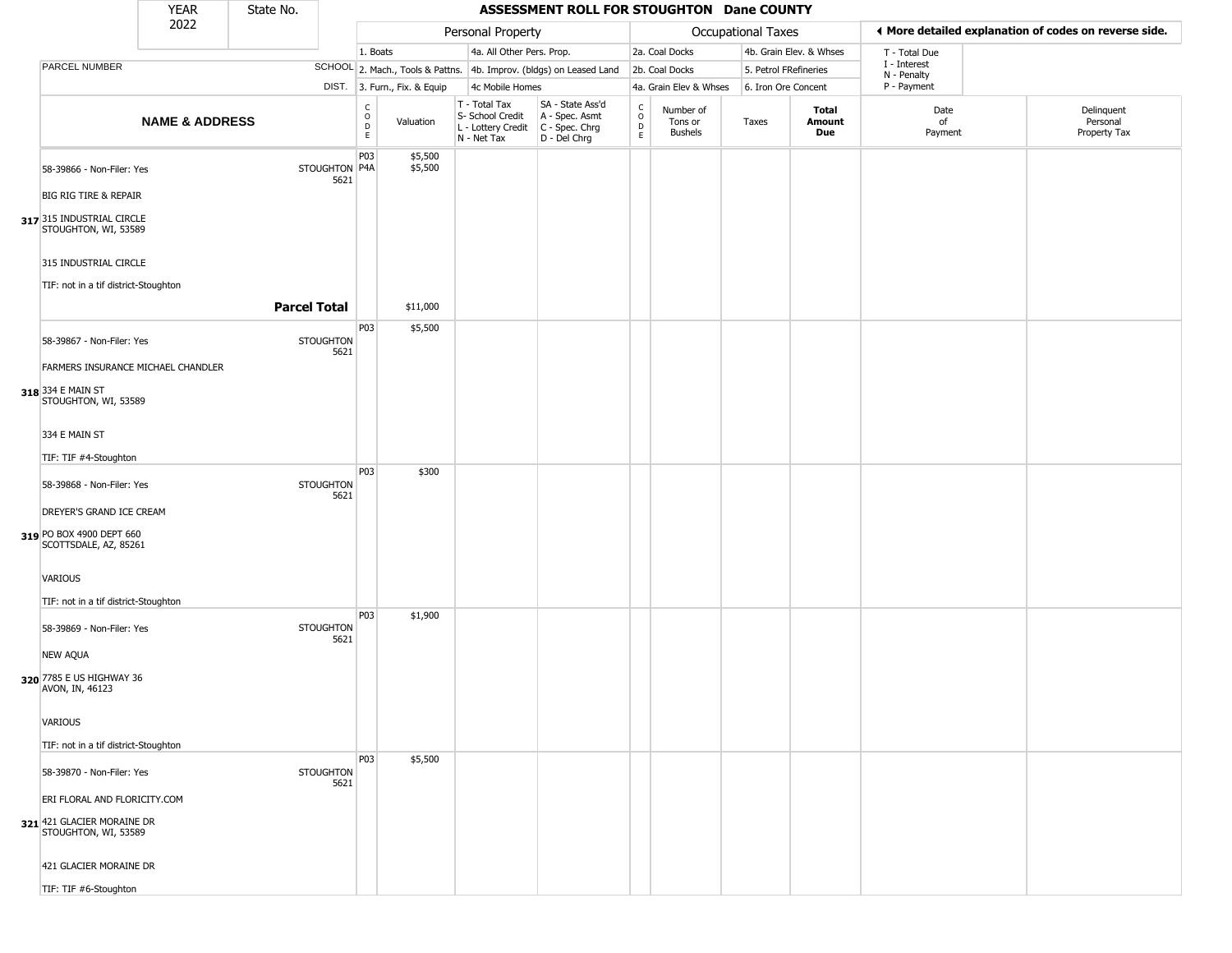|                                                                                | <b>YEAR</b>               | State No. |                          |                         |                                  |                                                                        | ASSESSMENT ROLL FOR STOUGHTON Dane COUNTY                              |                                    |                                        |                       |                         |                             |                                                       |
|--------------------------------------------------------------------------------|---------------------------|-----------|--------------------------|-------------------------|----------------------------------|------------------------------------------------------------------------|------------------------------------------------------------------------|------------------------------------|----------------------------------------|-----------------------|-------------------------|-----------------------------|-------------------------------------------------------|
|                                                                                | 2022                      |           |                          |                         |                                  | Personal Property                                                      |                                                                        |                                    |                                        | Occupational Taxes    |                         |                             | ♦ More detailed explanation of codes on reverse side. |
|                                                                                |                           |           |                          | 1. Boats                |                                  | 4a. All Other Pers. Prop.                                              |                                                                        |                                    | 2a. Coal Docks                         |                       | 4b. Grain Elev. & Whses | T - Total Due               |                                                       |
| PARCEL NUMBER                                                                  |                           |           |                          |                         | SCHOOL 2. Mach., Tools & Pattns. |                                                                        | 4b. Improv. (bldgs) on Leased Land                                     |                                    | 2b. Coal Docks                         | 5. Petrol FRefineries |                         | I - Interest<br>N - Penalty |                                                       |
|                                                                                |                           |           |                          |                         | DIST. 3. Furn., Fix. & Equip     | 4c Mobile Homes                                                        |                                                                        |                                    | 4a. Grain Elev & Whses                 | 6. Iron Ore Concent   |                         | P - Payment                 |                                                       |
|                                                                                | <b>NAME &amp; ADDRESS</b> |           |                          | C<br>$\circ$<br>D<br>E. | Valuation                        | T - Total Tax<br>S- School Credit<br>L - Lottery Credit<br>N - Net Tax | SA - State Ass'd<br>A - Spec. Asmt<br>$C - Spec. Chrg$<br>D - Del Chrg | $\mathsf{C}$<br>$\circ$<br>D<br>E. | Number of<br>Tons or<br><b>Bushels</b> | Taxes                 | Total<br>Amount<br>Due  | Date<br>of<br>Payment       | Delinquent<br>Personal<br>Property Tax                |
| 58-39871 - Non-Filer: Yes<br>SIMS EXTERIOR & REMODELING INC                    |                           |           | <b>STOUGHTON</b><br>5621 | P03                     | \$5,500                          |                                                                        |                                                                        |                                    |                                        |                       |                         |                             |                                                       |
| 322 221 BUSINESS PARK CIRCLE<br>STOUGHTON, WI, 53589                           |                           |           |                          |                         |                                  |                                                                        |                                                                        |                                    |                                        |                       |                         |                             |                                                       |
| 221 BUSINESS PARK CIRCLE<br>TIF: not in a tif district-Stoughton               |                           |           |                          |                         |                                  |                                                                        |                                                                        |                                    |                                        |                       |                         |                             |                                                       |
| 58-39872 - Non-Filer: Yes                                                      |                           |           | <b>STOUGHTON</b><br>5621 | P03                     | \$5,500                          |                                                                        |                                                                        |                                    |                                        |                       |                         |                             |                                                       |
| FLIPPED TABLE GAMES<br>323 2125 MCCOMB RD UNIT 109<br>STOUGHTON, WI, 53589     |                           |           |                          |                         |                                  |                                                                        |                                                                        |                                    |                                        |                       |                         |                             |                                                       |
| 2125 MCCOMB RD UNIT 109<br>TIF: not in a tif district-Stoughton                |                           |           |                          |                         |                                  |                                                                        |                                                                        |                                    |                                        |                       |                         |                             |                                                       |
| 58-39873 - Non-Filer: Yes                                                      |                           |           | <b>STOUGHTON</b><br>5621 | P03                     | \$1,100                          |                                                                        |                                                                        |                                    |                                        |                       |                         |                             |                                                       |
| <b>CLAIRE PHOTOGRAPHY</b><br>324 1060 W MAIN ST STE 10<br>STOUGHTON, WI, 53589 |                           |           |                          |                         |                                  |                                                                        |                                                                        |                                    |                                        |                       |                         |                             |                                                       |
| 1060 W MAIN ST STE 10<br>TIF: not in a tif district-Stoughton                  |                           |           |                          |                         |                                  |                                                                        |                                                                        |                                    |                                        |                       |                         |                             |                                                       |
| 58-39874 - Non-Filer: Yes                                                      |                           |           | <b>STOUGHTON</b><br>5621 | P03                     | \$5,300                          |                                                                        |                                                                        |                                    |                                        |                       |                         |                             |                                                       |
| WABASHA LEASING LLC<br>325 PO BOX 80615<br>INDIANAPOLIS, IN, 46280             |                           |           |                          |                         |                                  |                                                                        |                                                                        |                                    |                                        |                       |                         |                             |                                                       |
| VARIOUS<br>TIF: TIF #4-Stoughton                                               |                           |           |                          |                         |                                  |                                                                        |                                                                        |                                    |                                        |                       |                         |                             |                                                       |
| 58-39875 - Non-Filer: No                                                       |                           |           | <b>STOUGHTON</b><br>5621 | P03                     | \$5,300                          |                                                                        |                                                                        |                                    |                                        |                       |                         |                             |                                                       |
| GREATAMERICA FINANCIAL SERVICES CORP<br>326 625 1ST STREET SE STE 800          |                           |           |                          |                         |                                  |                                                                        |                                                                        |                                    |                                        |                       |                         |                             |                                                       |
| CEDAR RAPIDS, IA, 52401<br>421 GLACIER MORAINE DR                              |                           |           |                          |                         |                                  |                                                                        |                                                                        |                                    |                                        |                       |                         |                             |                                                       |
| TIF: TIF #6-Stoughton                                                          |                           |           |                          |                         |                                  |                                                                        |                                                                        |                                    |                                        |                       |                         |                             |                                                       |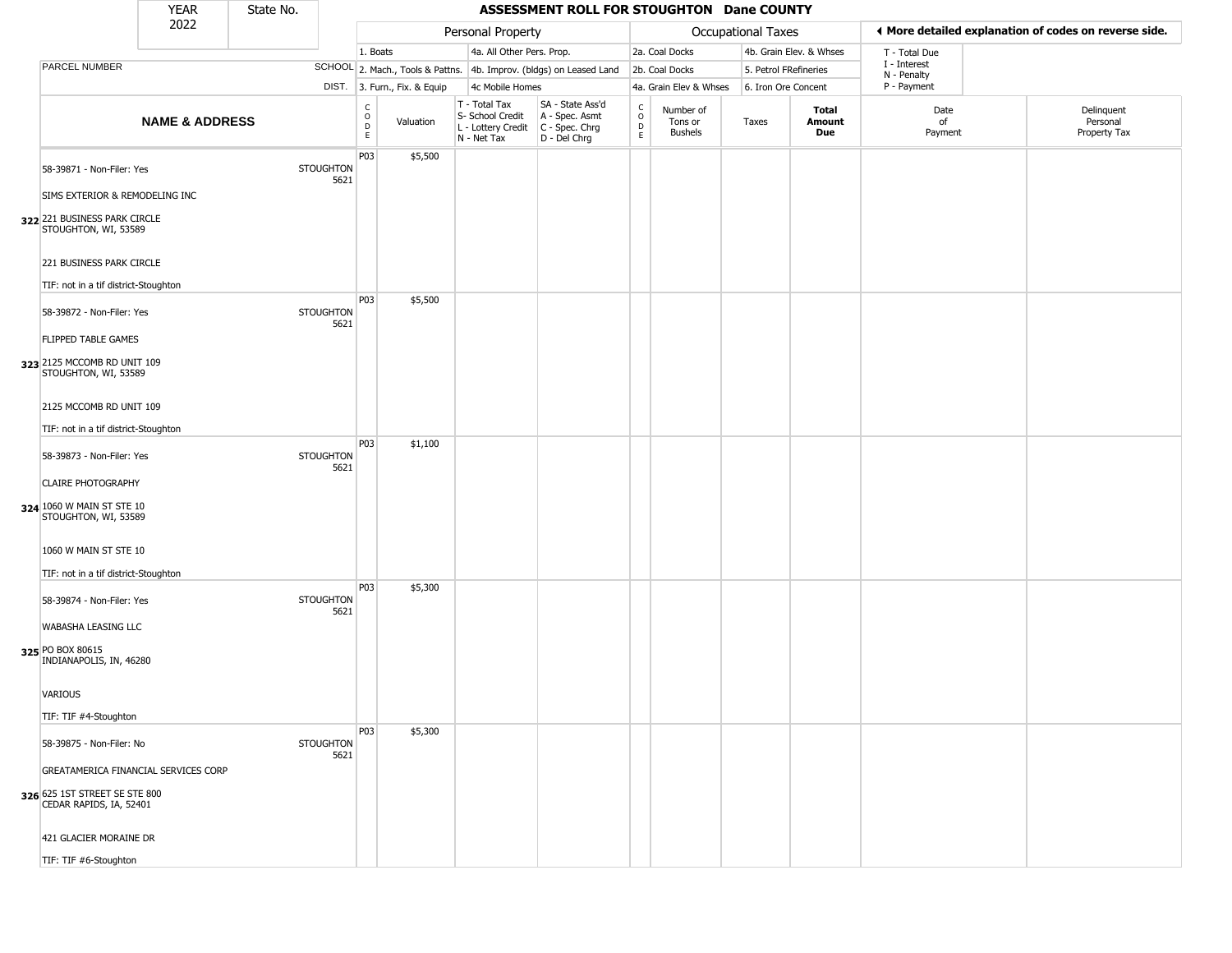|                                                            | <b>YEAR</b>               | State No.           |                          |                                                 |                              |                                                                                         | ASSESSMENT ROLL FOR STOUGHTON Dane COUNTY                           |                                            |                                 |                       |                         |                             |                                                       |
|------------------------------------------------------------|---------------------------|---------------------|--------------------------|-------------------------------------------------|------------------------------|-----------------------------------------------------------------------------------------|---------------------------------------------------------------------|--------------------------------------------|---------------------------------|-----------------------|-------------------------|-----------------------------|-------------------------------------------------------|
|                                                            | 2022                      |                     |                          |                                                 |                              | Personal Property                                                                       |                                                                     |                                            |                                 | Occupational Taxes    |                         |                             | ♦ More detailed explanation of codes on reverse side. |
|                                                            |                           |                     |                          | 1. Boats                                        |                              | 4a. All Other Pers. Prop.                                                               |                                                                     |                                            | 2a. Coal Docks                  |                       | 4b. Grain Elev. & Whses | T - Total Due               |                                                       |
| PARCEL NUMBER                                              |                           |                     |                          |                                                 |                              |                                                                                         | SCHOOL 2. Mach., Tools & Pattns. 4b. Improv. (bldgs) on Leased Land |                                            | 2b. Coal Docks                  | 5. Petrol FRefineries |                         | I - Interest<br>N - Penalty |                                                       |
|                                                            |                           |                     |                          |                                                 | DIST. 3. Furn., Fix. & Equip | 4c Mobile Homes                                                                         |                                                                     |                                            | 4a. Grain Elev & Whses          | 6. Iron Ore Concent   |                         | P - Payment                 |                                                       |
|                                                            | <b>NAME &amp; ADDRESS</b> |                     |                          | $\begin{array}{c} C \\ O \\ D \\ E \end{array}$ | Valuation                    | T - Total Tax<br>S- School Credit<br>L - Lottery Credit   C - Spec. Chrg<br>N - Net Tax | SA - State Ass'd<br>A - Spec. Asmt<br>D - Del Chrg                  | $\begin{array}{c} C \\ O \\ E \end{array}$ | Number of<br>Tons or<br>Bushels | Taxes                 | Total<br>Amount<br>Due  | Date<br>of<br>Payment       | Delinquent<br>Personal<br>Property Tax                |
| 58-39876 - Non-Filer: No                                   |                           |                     | <b>STOUGHTON</b><br>5621 | P03                                             | \$1,400                      |                                                                                         |                                                                     |                                            |                                 |                       |                         |                             |                                                       |
| ADT COMMERCIAL, LLC                                        |                           |                     |                          |                                                 |                              |                                                                                         |                                                                     |                                            |                                 |                       |                         |                             |                                                       |
| 327 PO BOX 54767<br>LEXINGTON, KY, 40555                   |                           |                     |                          |                                                 |                              |                                                                                         |                                                                     |                                            |                                 |                       |                         |                             |                                                       |
| VARIOUS                                                    |                           |                     |                          |                                                 |                              |                                                                                         |                                                                     |                                            |                                 |                       |                         |                             |                                                       |
| TIF: not in a tif district-Stoughton                       |                           |                     |                          | P03                                             |                              |                                                                                         |                                                                     |                                            |                                 |                       |                         |                             |                                                       |
| 58-39877 - Non-Filer: No                                   |                           |                     | <b>STOUGHTON</b><br>5621 |                                                 | \$200                        |                                                                                         |                                                                     |                                            |                                 |                       |                         |                             |                                                       |
| CSC LEASING CO                                             |                           |                     |                          |                                                 |                              |                                                                                         |                                                                     |                                            |                                 |                       |                         |                             |                                                       |
| 328 6802 PARAGON PLACE STE 350<br>RICHMOND, VA, 23230-1650 |                           |                     |                          |                                                 |                              |                                                                                         |                                                                     |                                            |                                 |                       |                         |                             |                                                       |
| 2372 JACKSON ST                                            |                           |                     |                          |                                                 |                              |                                                                                         |                                                                     |                                            |                                 |                       |                         |                             |                                                       |
| TIF: not in a tif district-Stoughton                       |                           |                     |                          |                                                 |                              |                                                                                         |                                                                     |                                            |                                 |                       |                         |                             |                                                       |
| 58-39878 - Non-Filer: No                                   |                           |                     | STOUGHTON P03            | P <sub>4</sub> A                                | \$500<br>\$135,300           |                                                                                         |                                                                     |                                            |                                 |                       |                         |                             |                                                       |
| DOLLAR TREE STORES, INC                                    |                           |                     | 5621                     |                                                 |                              |                                                                                         |                                                                     |                                            |                                 |                       |                         |                             |                                                       |
| 329 PO BOX 460389 DEPT 120<br>HOUSTON, TX, 77056           |                           |                     |                          |                                                 |                              |                                                                                         |                                                                     |                                            |                                 |                       |                         |                             |                                                       |
| 1008 NYGAARD ST                                            |                           |                     |                          |                                                 |                              |                                                                                         |                                                                     |                                            |                                 |                       |                         |                             |                                                       |
| TIF: not in a tif district-Stoughton                       |                           |                     |                          |                                                 |                              |                                                                                         |                                                                     |                                            |                                 |                       |                         |                             |                                                       |
|                                                            |                           | <b>Parcel Total</b> |                          |                                                 | \$135,800                    |                                                                                         |                                                                     |                                            |                                 |                       |                         |                             |                                                       |
| 58-39879 - Non-Filer: No                                   |                           |                     | <b>STOUGHTON</b><br>5621 | P03                                             | \$1,500                      |                                                                                         |                                                                     |                                            |                                 |                       |                         |                             |                                                       |
| LYTX, INC                                                  |                           |                     |                          |                                                 |                              |                                                                                         |                                                                     |                                            |                                 |                       |                         |                             |                                                       |
| 330 PO BOX 80615<br>INDIANAPOLIS, IN, 46280                |                           |                     |                          |                                                 |                              |                                                                                         |                                                                     |                                            |                                 |                       |                         |                             |                                                       |
| 301 BUSINESS PARK                                          |                           |                     |                          |                                                 |                              |                                                                                         |                                                                     |                                            |                                 |                       |                         |                             |                                                       |
| TIF: TIF #3 (deleted)-Stoughton                            |                           |                     |                          |                                                 |                              |                                                                                         |                                                                     |                                            |                                 |                       |                         |                             |                                                       |
| 58-39880 - Non-Filer: No                                   |                           |                     | STOUGHTON P03<br>5621    | P <sub>4</sub> A                                | \$3,000<br>\$210,500         |                                                                                         |                                                                     |                                            |                                 |                       |                         |                             |                                                       |
| SHOPKO OPTICAL #4247 SHOPTIKAL, LLC TAX DEPT               |                           |                     |                          |                                                 |                              |                                                                                         |                                                                     |                                            |                                 |                       |                         |                             |                                                       |
| 331 PO BOX 19060<br>GREEN BAY, WI, 5430-9060               |                           |                     |                          |                                                 |                              |                                                                                         |                                                                     |                                            |                                 |                       |                         |                             |                                                       |
| 2480 STATE HWY 138                                         |                           |                     |                          |                                                 |                              |                                                                                         |                                                                     |                                            |                                 |                       |                         |                             |                                                       |
| TIF: TIF #7-Stoughton                                      |                           |                     |                          |                                                 |                              |                                                                                         |                                                                     |                                            |                                 |                       |                         |                             |                                                       |
|                                                            |                           | <b>Parcel Total</b> |                          |                                                 | \$213,500                    |                                                                                         |                                                                     |                                            |                                 |                       |                         |                             |                                                       |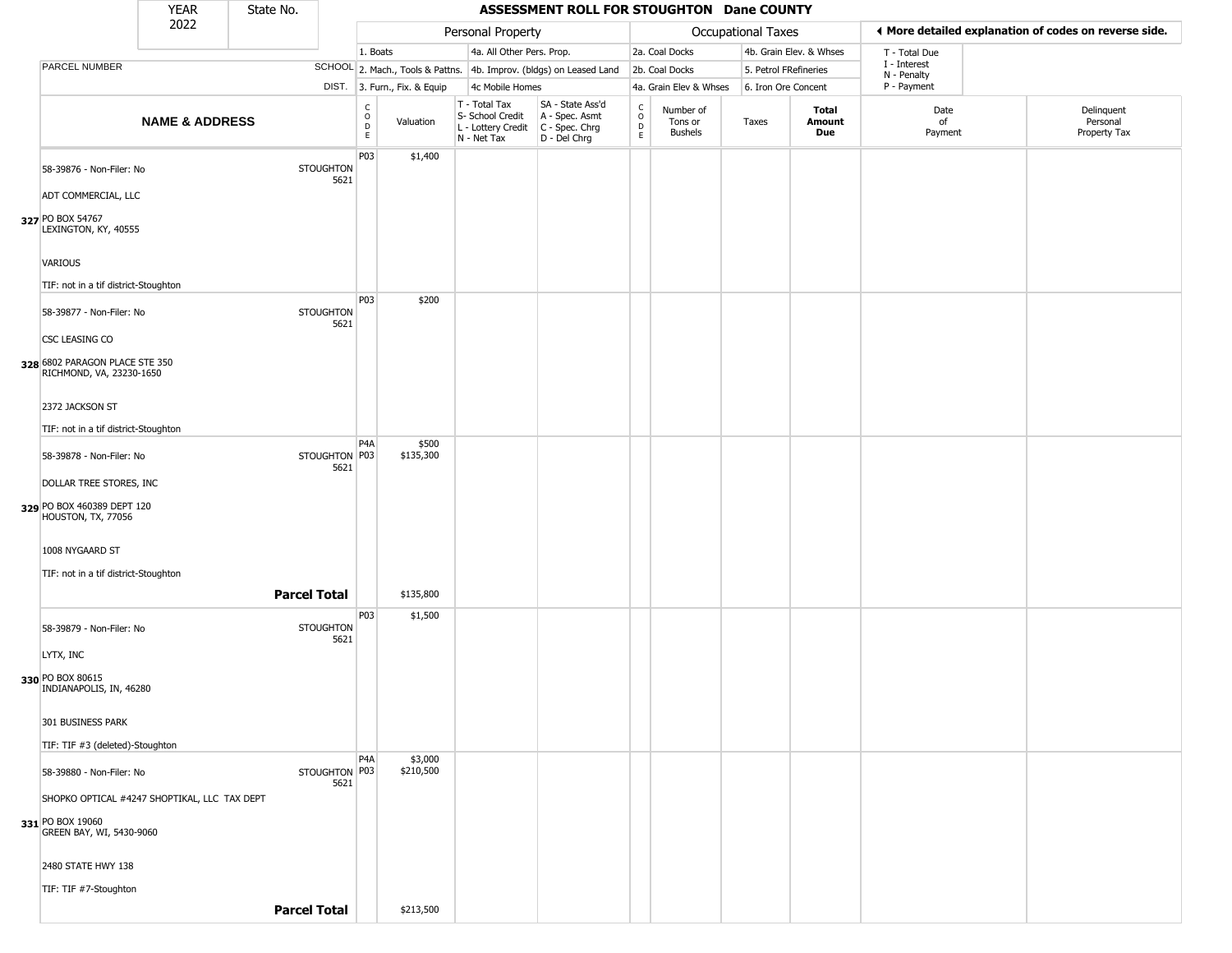|                                                          | YEAR                      | State No.           |                          |                                             |                              |                                                                                       | ASSESSMENT ROLL FOR STOUGHTON Dane COUNTY                           |                        |                                        |                           |                         |                             |                                                       |
|----------------------------------------------------------|---------------------------|---------------------|--------------------------|---------------------------------------------|------------------------------|---------------------------------------------------------------------------------------|---------------------------------------------------------------------|------------------------|----------------------------------------|---------------------------|-------------------------|-----------------------------|-------------------------------------------------------|
|                                                          | 2022                      |                     |                          |                                             |                              | Personal Property                                                                     |                                                                     |                        |                                        | <b>Occupational Taxes</b> |                         |                             | ♦ More detailed explanation of codes on reverse side. |
|                                                          |                           |                     |                          | 1. Boats                                    |                              | 4a. All Other Pers. Prop.                                                             |                                                                     |                        | 2a. Coal Docks                         |                           | 4b. Grain Elev. & Whses | T - Total Due               |                                                       |
| PARCEL NUMBER                                            |                           |                     |                          |                                             |                              |                                                                                       | SCHOOL 2. Mach., Tools & Pattns. 4b. Improv. (bldgs) on Leased Land |                        | 2b. Coal Docks                         | 5. Petrol FRefineries     |                         | I - Interest<br>N - Penalty |                                                       |
|                                                          |                           |                     |                          |                                             | DIST. 3. Furn., Fix. & Equip | 4c Mobile Homes                                                                       |                                                                     |                        | 4a. Grain Elev & Whses                 | 6. Iron Ore Concent       |                         | P - Payment                 |                                                       |
|                                                          | <b>NAME &amp; ADDRESS</b> |                     |                          | $\int_{0}^{c}$<br>$\mathsf{D}_{\mathsf{E}}$ | Valuation                    | T - Total Tax<br>S- School Credit<br>L - Lottery Credit C - Spec. Chrg<br>N - Net Tax | SA - State Ass'd<br>A - Spec. Asmt<br>D - Del Chrg                  | C<br>$\circ$<br>D<br>E | Number of<br>Tons or<br><b>Bushels</b> | Taxes                     | Total<br>Amount<br>Due  | Date<br>of<br>Payment       | Delinquent<br>Personal<br>Property Tax                |
| 58-39881 - Non-Filer: No                                 |                           |                     | STOUGHTON P03<br>5621    | P <sub>4</sub> A                            | \$27,100<br>\$229,900        |                                                                                       |                                                                     |                        |                                        |                           |                         |                             |                                                       |
| STARBUCKS CORPORATION DBA STARBUCKS COFFEE COMPANY       |                           |                     |                          |                                             |                              |                                                                                       |                                                                     |                        |                                        |                           |                         |                             |                                                       |
| 332 PO BOX 34442, M/S S-TAX 3<br>SEATTLE, WA, 98124-1442 |                           |                     |                          |                                             |                              |                                                                                       |                                                                     |                        |                                        |                           |                         |                             |                                                       |
| 1720 US HWY 51                                           |                           |                     |                          |                                             |                              |                                                                                       |                                                                     |                        |                                        |                           |                         |                             |                                                       |
| TIF: not in a tif district-Stoughton                     |                           | <b>Parcel Total</b> |                          |                                             | \$257,000                    |                                                                                       |                                                                     |                        |                                        |                           |                         |                             |                                                       |
| 58-39882 - Non-Filer: No                                 |                           |                     | <b>STOUGHTON</b><br>5621 | P03                                         | \$2,000                      |                                                                                       |                                                                     |                        |                                        |                           |                         |                             |                                                       |
| COINSTAR ASSET HOLDINGS, LLC                             |                           |                     |                          |                                             |                              |                                                                                       |                                                                     |                        |                                        |                           |                         |                             |                                                       |
| 333 PO BOX 72210<br>PHOENIX, AZ, 85050                   |                           |                     |                          |                                             |                              |                                                                                       |                                                                     |                        |                                        |                           |                         |                             |                                                       |
| 1750 US HWY 51                                           |                           |                     |                          |                                             |                              |                                                                                       |                                                                     |                        |                                        |                           |                         |                             |                                                       |
| TIF: not in a tif district-Stoughton                     |                           |                     |                          | P4A                                         | \$200                        |                                                                                       |                                                                     |                        |                                        |                           |                         |                             |                                                       |
| 58-39883 - Non-Filer: No                                 |                           |                     | STOUGHTON P03<br>5621    |                                             | \$5,400                      |                                                                                       |                                                                     |                        |                                        |                           |                         |                             |                                                       |
| MOBILITY, LLC DBA AT & T                                 |                           |                     |                          |                                             |                              |                                                                                       |                                                                     |                        |                                        |                           |                         |                             |                                                       |
| 334 12501 REED RD<br>SUGARLAND, TX, 77478-1409           |                           |                     |                          |                                             |                              |                                                                                       |                                                                     |                        |                                        |                           |                         |                             |                                                       |
| 2420 US HIGHWAY 132 STE 101                              |                           |                     |                          |                                             |                              |                                                                                       |                                                                     |                        |                                        |                           |                         |                             |                                                       |
| TIF: TIF #7-Stoughton                                    |                           | <b>Parcel Total</b> |                          |                                             | \$5,600                      |                                                                                       |                                                                     |                        |                                        |                           |                         |                             |                                                       |
| 58-39884 - Non-Filer: Yes                                |                           |                     | STOUGHTON P03<br>5621    | P <sub>4</sub> A                            | \$1,500<br>\$5,200           |                                                                                       |                                                                     |                        |                                        |                           |                         |                             |                                                       |
| <b>SPA PEDICURES</b>                                     |                           |                     |                          |                                             |                              |                                                                                       |                                                                     |                        |                                        |                           |                         |                             |                                                       |
| 335 1060 W MAIN ST #8<br>STOUGHTON, WI, 53589            |                           |                     |                          |                                             |                              |                                                                                       |                                                                     |                        |                                        |                           |                         |                             |                                                       |
| 1060 W MAIN ST #8                                        |                           |                     |                          |                                             |                              |                                                                                       |                                                                     |                        |                                        |                           |                         |                             |                                                       |
| TIF: not in a tif district-Stoughton                     |                           |                     |                          |                                             |                              |                                                                                       |                                                                     |                        |                                        |                           |                         |                             |                                                       |
|                                                          |                           | <b>Parcel Total</b> |                          |                                             | \$6,700                      |                                                                                       |                                                                     |                        |                                        |                           |                         |                             |                                                       |
| 58-39885 - Non-Filer: Yes                                |                           |                     | STOUGHTON   P03<br>5621  | P <sub>4</sub> A                            | \$2,000<br>\$5,800           |                                                                                       |                                                                     |                        |                                        |                           |                         |                             |                                                       |
| MAKE-UP-HAIR                                             |                           |                     |                          |                                             |                              |                                                                                       |                                                                     |                        |                                        |                           |                         |                             |                                                       |
| 336 1060 W MAIN ST #12<br>STOUGHTON, WI, 53589           |                           |                     |                          |                                             |                              |                                                                                       |                                                                     |                        |                                        |                           |                         |                             |                                                       |
| 1060 W MAIN ST #12                                       |                           |                     |                          |                                             |                              |                                                                                       |                                                                     |                        |                                        |                           |                         |                             |                                                       |
| TIF: not in a tif district-Stoughton                     |                           |                     |                          |                                             |                              |                                                                                       |                                                                     |                        |                                        |                           |                         |                             |                                                       |

 $\sqrt{2}$ 

--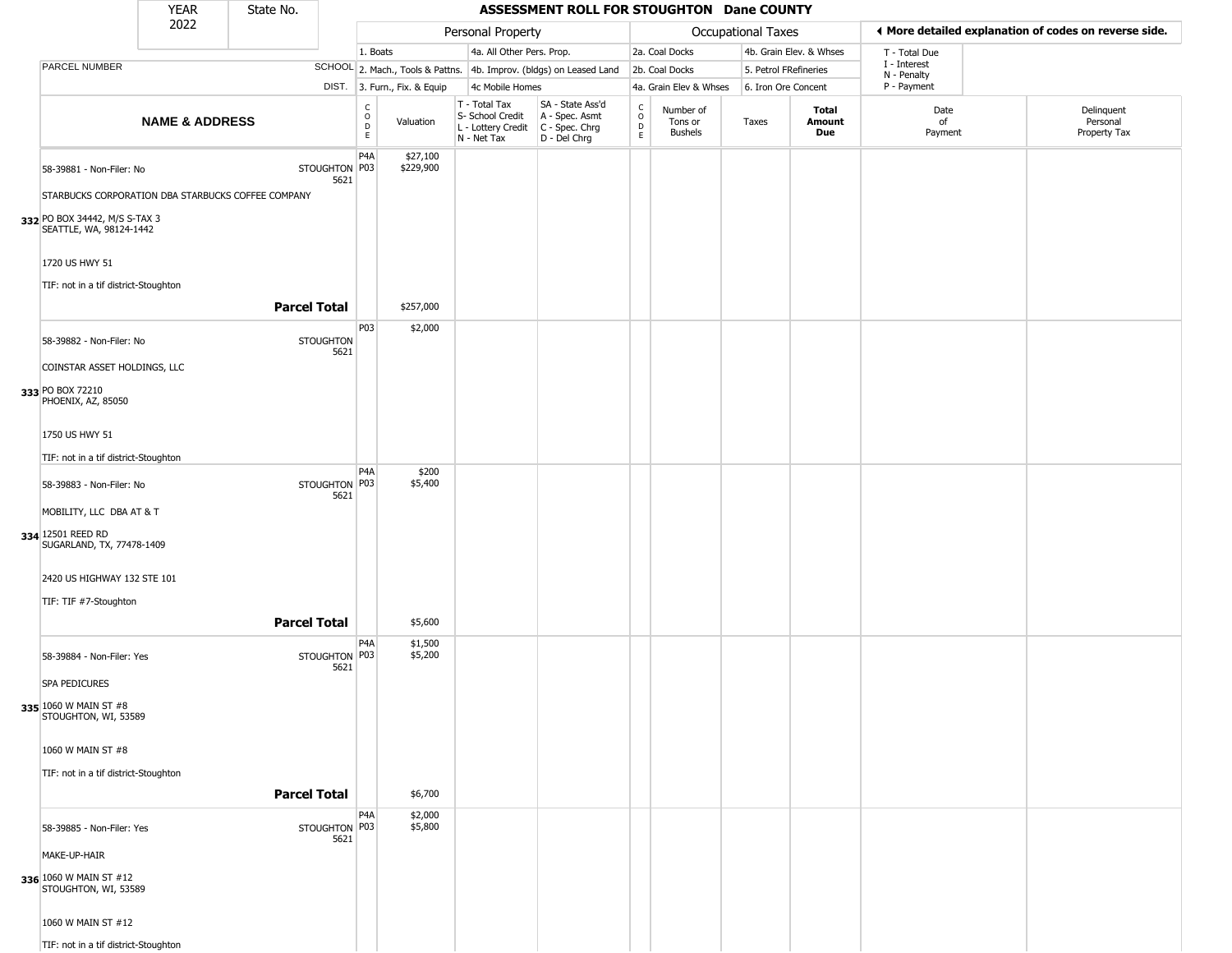|                                              | <b>YEAR</b>               | State No.           |                       |                                        |                              |                                                                        | ASSESSMENT ROLL FOR STOUGHTON Dane COUNTY                            |                                                   |                                 |                       |                         |                             |                                                       |
|----------------------------------------------|---------------------------|---------------------|-----------------------|----------------------------------------|------------------------------|------------------------------------------------------------------------|----------------------------------------------------------------------|---------------------------------------------------|---------------------------------|-----------------------|-------------------------|-----------------------------|-------------------------------------------------------|
|                                              | 2022                      |                     |                       |                                        |                              | Personal Property                                                      |                                                                      |                                                   |                                 | Occupational Taxes    |                         |                             | ◀ More detailed explanation of codes on reverse side. |
|                                              |                           |                     |                       | 1. Boats                               |                              | 4a. All Other Pers. Prop.                                              |                                                                      |                                                   | 2a. Coal Docks                  |                       | 4b. Grain Elev. & Whses | T - Total Due               |                                                       |
| PARCEL NUMBER                                |                           |                     |                       |                                        |                              |                                                                        | SCHOOL 2. Mach., Tools & Pattns. 4b. Improv. (bldgs) on Leased Land  |                                                   | 2b. Coal Docks                  | 5. Petrol FRefineries |                         | I - Interest<br>N - Penalty |                                                       |
|                                              |                           |                     |                       |                                        | DIST. 3. Furn., Fix. & Equip | 4c Mobile Homes                                                        |                                                                      |                                                   | 4a. Grain Elev & Whses          | 6. Iron Ore Concent   |                         | P - Payment                 |                                                       |
|                                              | <b>NAME &amp; ADDRESS</b> |                     |                       | C<br>$_{\rm D}^{\rm O}$<br>$\mathsf E$ | Valuation                    | T - Total Tax<br>S- School Credit<br>L - Lottery Credit<br>N - Net Tax | SA - State Ass'd<br>A - Spec. Asmt<br>C - Spec. Chrg<br>D - Del Chrg | $\begin{array}{c}\nC \\ O \\ D \\ E\n\end{array}$ | Number of<br>Tons or<br>Bushels | Taxes                 | Total<br>Amount<br>Due  | Date<br>of<br>Payment       | Delinquent<br>Personal<br>Property Tax                |
|                                              |                           | <b>Parcel Total</b> |                       |                                        | \$7,800                      |                                                                        |                                                                      |                                                   |                                 |                       |                         |                             |                                                       |
| 58-39886 - Non-Filer: Yes<br>RISE-UP         |                           |                     | STOUGHTON P03<br>5621 | P <sub>4</sub> A                       | \$700<br>\$3,200             |                                                                        |                                                                      |                                                   |                                 |                       |                         |                             |                                                       |
| 337 101 SILVERADO DR<br>STOUGHTON, WI, 53589 |                           |                     |                       |                                        |                              |                                                                        |                                                                      |                                                   |                                 |                       |                         |                             |                                                       |
| 101 SILVERADO DR                             |                           |                     |                       |                                        |                              |                                                                        |                                                                      |                                                   |                                 |                       |                         |                             |                                                       |
| TIF: not in a tif district-Stoughton         |                           | <b>Parcel Total</b> |                       |                                        | \$3,900                      |                                                                        |                                                                      |                                                   |                                 |                       |                         |                             |                                                       |
|                                              |                           |                     |                       | P <sub>4</sub> A                       | \$700                        |                                                                        |                                                                      |                                                   |                                 |                       |                         |                             |                                                       |
| 58-39887 - Non-Filer: Yes                    |                           |                     | STOUGHTON P03<br>5621 |                                        | \$2,100                      |                                                                        |                                                                      |                                                   |                                 |                       |                         |                             |                                                       |
| SPERO HOLISTIC                               |                           |                     |                       |                                        |                              |                                                                        |                                                                      |                                                   |                                 |                       |                         |                             |                                                       |
| 338 102 SILVERADO DR<br>STOUGHTON, WI, 53589 |                           |                     |                       |                                        |                              |                                                                        |                                                                      |                                                   |                                 |                       |                         |                             |                                                       |
| 102 SILVERADO DR                             |                           |                     |                       |                                        |                              |                                                                        |                                                                      |                                                   |                                 |                       |                         |                             |                                                       |
| TIF: not in a tif district-Stoughton         |                           |                     |                       |                                        |                              |                                                                        |                                                                      |                                                   |                                 |                       |                         |                             |                                                       |
|                                              |                           | <b>Parcel Total</b> |                       |                                        | \$2,800                      |                                                                        |                                                                      |                                                   |                                 |                       |                         |                             |                                                       |
| 58-39888 - Non-Filer: Yes                    |                           |                     | STOUGHTON P03<br>5621 | P <sub>4</sub> A                       | \$700<br>\$2,200             |                                                                        |                                                                      |                                                   |                                 |                       |                         |                             |                                                       |
| LISA'S HAIR STUDIO                           |                           |                     |                       |                                        |                              |                                                                        |                                                                      |                                                   |                                 |                       |                         |                             |                                                       |
| 339 103 SILVERADO DR<br>STOUGHTON, WI, 53589 |                           |                     |                       |                                        |                              |                                                                        |                                                                      |                                                   |                                 |                       |                         |                             |                                                       |
| 103 SILVERADO DR                             |                           |                     |                       |                                        |                              |                                                                        |                                                                      |                                                   |                                 |                       |                         |                             |                                                       |
| TIF: not in a tif district-Stoughton         |                           |                     |                       |                                        |                              |                                                                        |                                                                      |                                                   |                                 |                       |                         |                             |                                                       |
|                                              |                           | <b>Parcel Total</b> |                       |                                        | \$2,900                      |                                                                        |                                                                      |                                                   |                                 |                       |                         |                             |                                                       |
| 58-39889 - Non-Filer: Yes                    |                           |                     | STOUGHTON P03<br>5621 | P <sub>4</sub> A                       | \$700<br>\$2,200             |                                                                        |                                                                      |                                                   |                                 |                       |                         |                             |                                                       |
| ALEX ERDMAN STYLISTS                         |                           |                     |                       |                                        |                              |                                                                        |                                                                      |                                                   |                                 |                       |                         |                             |                                                       |
| 340 105 SILVERADO DR<br>STOUGHTON, WI, 53589 |                           |                     |                       |                                        |                              |                                                                        |                                                                      |                                                   |                                 |                       |                         |                             |                                                       |
| 105 SILVERADO DR                             |                           |                     |                       |                                        |                              |                                                                        |                                                                      |                                                   |                                 |                       |                         |                             |                                                       |
| TIF: not in a tif district-Stoughton         |                           |                     |                       |                                        |                              |                                                                        |                                                                      |                                                   |                                 |                       |                         |                             |                                                       |
|                                              |                           | <b>Parcel Total</b> |                       |                                        | \$2,900                      |                                                                        |                                                                      |                                                   |                                 |                       |                         |                             |                                                       |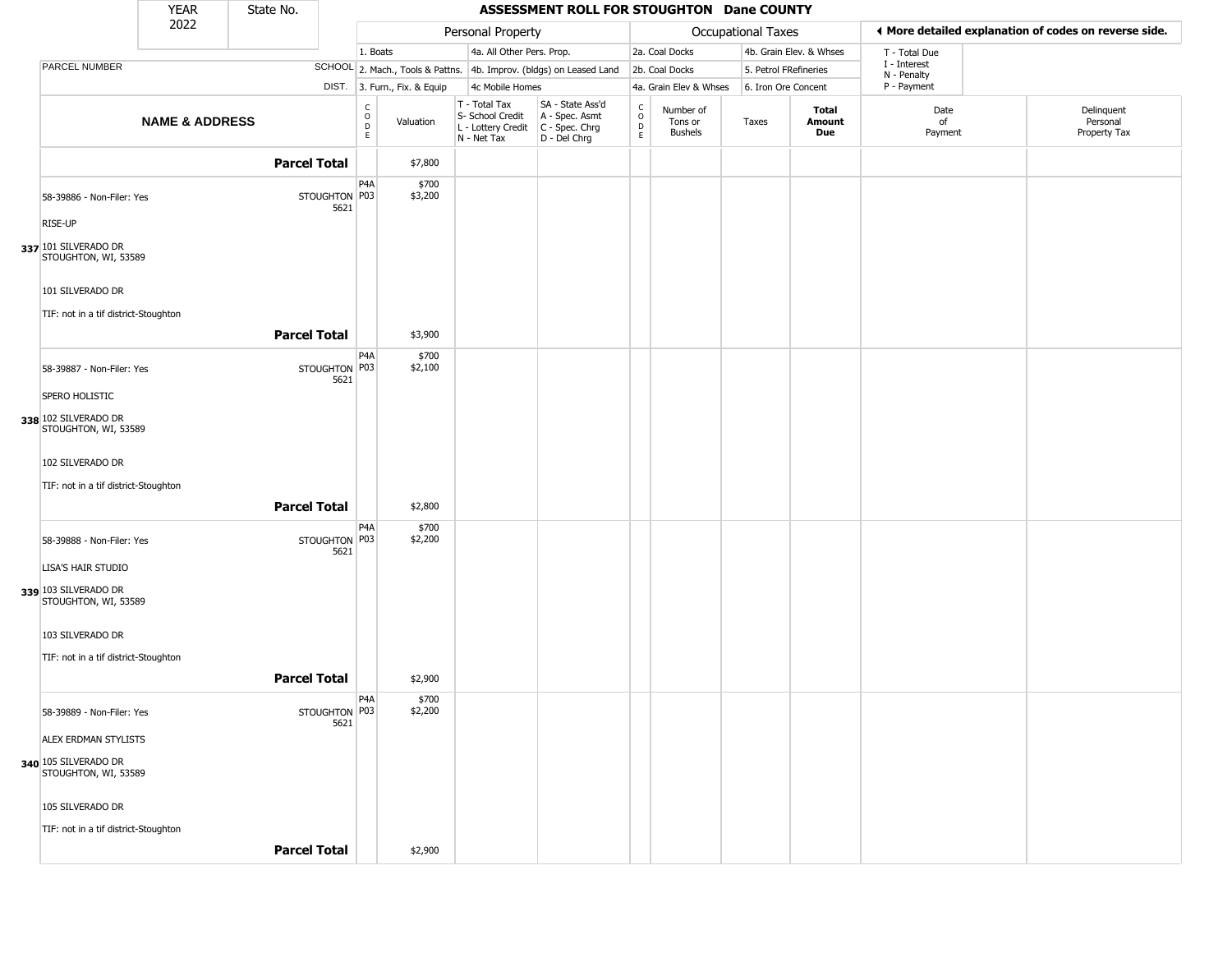|                                              | <b>YEAR</b>               | State No.           |                       |                                |                              |                                                                                         | ASSESSMENT ROLL FOR STOUGHTON Dane COUNTY                           |                            |                                        |                       |                         |                             |                                                       |
|----------------------------------------------|---------------------------|---------------------|-----------------------|--------------------------------|------------------------------|-----------------------------------------------------------------------------------------|---------------------------------------------------------------------|----------------------------|----------------------------------------|-----------------------|-------------------------|-----------------------------|-------------------------------------------------------|
|                                              | 2022                      |                     |                       |                                |                              | Personal Property                                                                       |                                                                     |                            |                                        | Occupational Taxes    |                         |                             | ♦ More detailed explanation of codes on reverse side. |
|                                              |                           |                     |                       | 1. Boats                       |                              | 4a. All Other Pers. Prop.                                                               |                                                                     |                            | 2a. Coal Docks                         |                       | 4b. Grain Elev. & Whses | T - Total Due               |                                                       |
| PARCEL NUMBER                                |                           |                     |                       |                                |                              |                                                                                         | SCHOOL 2. Mach., Tools & Pattns. 4b. Improv. (bldgs) on Leased Land |                            | 2b. Coal Docks                         | 5. Petrol FRefineries |                         | I - Interest<br>N - Penalty |                                                       |
|                                              |                           |                     |                       |                                | DIST. 3. Furn., Fix. & Equip | 4c Mobile Homes                                                                         |                                                                     |                            | 4a. Grain Elev & Whses                 | 6. Iron Ore Concent   |                         | P - Payment                 |                                                       |
|                                              | <b>NAME &amp; ADDRESS</b> |                     |                       | $\rm _o^C$<br>$\mathsf D$<br>E | Valuation                    | T - Total Tax<br>S- School Credit<br>L - Lottery Credit   C - Spec. Chrg<br>N - Net Tax | SA - State Ass'd<br>A - Spec. Asmt<br>D - Del Chrg                  | C<br>$\mathsf O$<br>D<br>E | Number of<br>Tons or<br><b>Bushels</b> | Taxes                 | Total<br>Amount<br>Due  | Date<br>of<br>Payment       | Delinquent<br>Personal<br>Property Tax                |
| 58-39890 - Non-Filer: Yes                    |                           |                     | STOUGHTON P03<br>5621 | P <sub>4</sub> A               | \$700<br>\$2,200             |                                                                                         |                                                                     |                            |                                        |                       |                         |                             |                                                       |
| MORGAN ELISE STYLIST                         |                           |                     |                       |                                |                              |                                                                                         |                                                                     |                            |                                        |                       |                         |                             |                                                       |
| 341 106 SILVERADO DR<br>STOUGHTON, WI, 53589 |                           |                     |                       |                                |                              |                                                                                         |                                                                     |                            |                                        |                       |                         |                             |                                                       |
| 106 SILVERADO DR                             |                           |                     |                       |                                |                              |                                                                                         |                                                                     |                            |                                        |                       |                         |                             |                                                       |
| TIF: not in a tif district-Stoughton         |                           |                     |                       |                                |                              |                                                                                         |                                                                     |                            |                                        |                       |                         |                             |                                                       |
|                                              |                           | <b>Parcel Total</b> |                       |                                | \$2,900                      |                                                                                         |                                                                     |                            |                                        |                       |                         |                             |                                                       |
| 58-39891 - Non-Filer: Yes                    |                           |                     | STOUGHTON P03<br>5621 | P <sub>4</sub> A               | \$1,500<br>\$2,200           |                                                                                         |                                                                     |                            |                                        |                       |                         |                             |                                                       |
| HOLISTIC BODY THERAPIES                      |                           |                     |                       |                                |                              |                                                                                         |                                                                     |                            |                                        |                       |                         |                             |                                                       |
| 342 108 SILVERADO DR<br>STOUGHTON, WI, 53589 |                           |                     |                       |                                |                              |                                                                                         |                                                                     |                            |                                        |                       |                         |                             |                                                       |
| 108 SILVERADO DR                             |                           |                     |                       |                                |                              |                                                                                         |                                                                     |                            |                                        |                       |                         |                             |                                                       |
| TIF: not in a tif district-Stoughton         |                           |                     |                       |                                |                              |                                                                                         |                                                                     |                            |                                        |                       |                         |                             |                                                       |
|                                              |                           | <b>Parcel Total</b> |                       |                                | \$3,700                      |                                                                                         |                                                                     |                            |                                        |                       |                         |                             |                                                       |
| 58-39892 - Non-Filer: Yes                    |                           |                     | STOUGHTON P03<br>5621 | P <sub>4</sub> A               | \$1,200<br>\$3,200           |                                                                                         |                                                                     |                            |                                        |                       |                         |                             |                                                       |
| <b>BELIEVE GALLERY</b>                       |                           |                     |                       |                                |                              |                                                                                         |                                                                     |                            |                                        |                       |                         |                             |                                                       |
| 343 109 SILVERADO DR<br>STOUGHTON, WI, 53589 |                           |                     |                       |                                |                              |                                                                                         |                                                                     |                            |                                        |                       |                         |                             |                                                       |
| 109 SILVERADO DR                             |                           |                     |                       |                                |                              |                                                                                         |                                                                     |                            |                                        |                       |                         |                             |                                                       |
| TIF: not in a tif district-Stoughton         |                           |                     |                       |                                |                              |                                                                                         |                                                                     |                            |                                        |                       |                         |                             |                                                       |
|                                              |                           | <b>Parcel Total</b> |                       |                                | \$4,400                      |                                                                                         |                                                                     |                            |                                        |                       |                         |                             |                                                       |
| 58-39893 - Non-Filer: Yes                    |                           |                     | STOUGHTON P03<br>5621 | P <sub>4</sub> A               | \$1,000<br>\$3,300           |                                                                                         |                                                                     |                            |                                        |                       |                         |                             |                                                       |
| BLUE WING PHYSICAL THERAPY                   |                           |                     |                       |                                |                              |                                                                                         |                                                                     |                            |                                        |                       |                         |                             |                                                       |
| 344 114 SILVERADO DR<br>STOUGHTON, WI, 53589 |                           |                     |                       |                                |                              |                                                                                         |                                                                     |                            |                                        |                       |                         |                             |                                                       |
| 114 SILVERADO DR                             |                           |                     |                       |                                |                              |                                                                                         |                                                                     |                            |                                        |                       |                         |                             |                                                       |
| TIF: not in a tif district-Stoughton         |                           |                     |                       |                                |                              |                                                                                         |                                                                     |                            |                                        |                       |                         |                             |                                                       |
|                                              |                           | <b>Parcel Total</b> |                       |                                | \$4,300                      |                                                                                         |                                                                     |                            |                                        |                       |                         |                             |                                                       |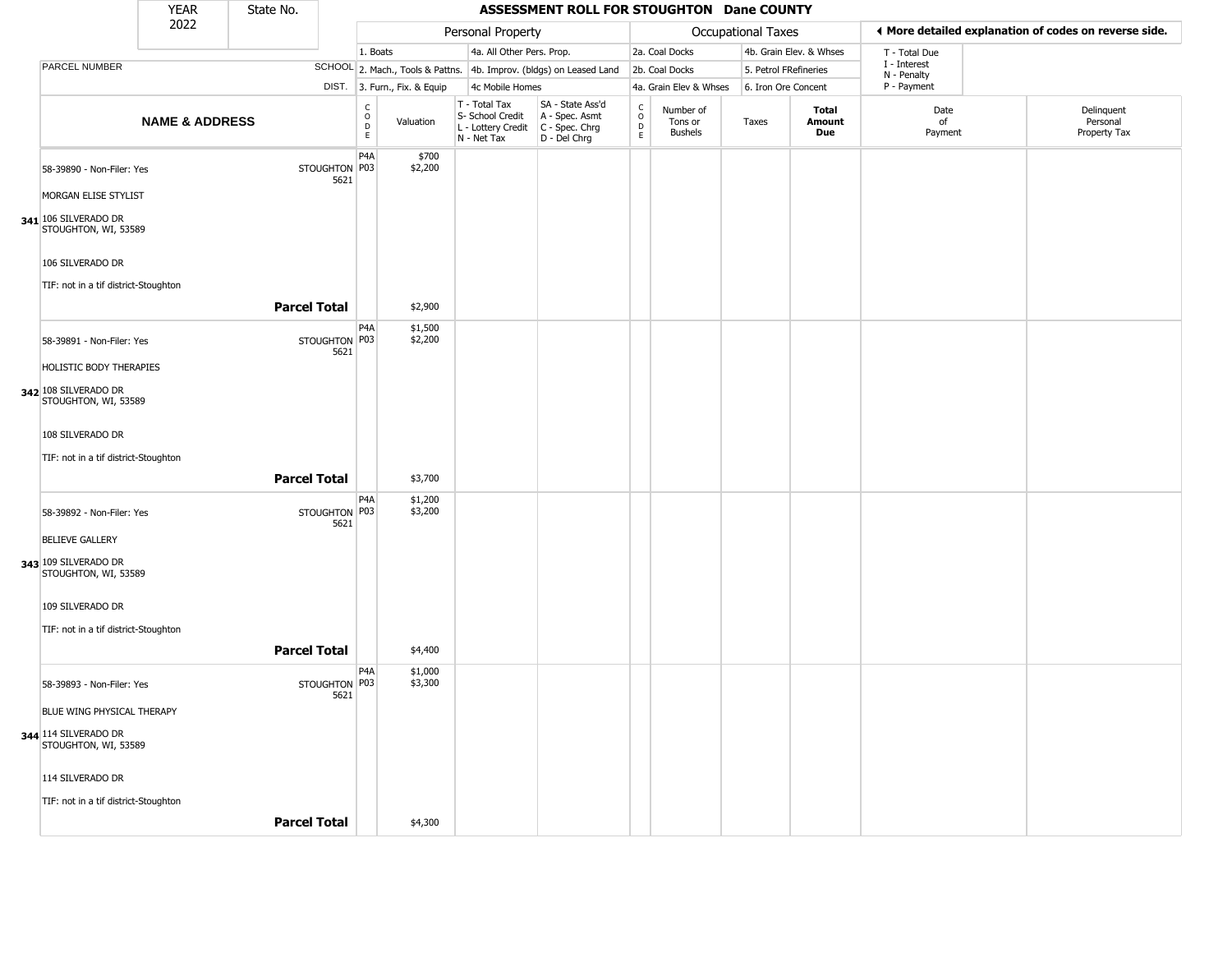| <b>YEAR</b><br>State No.<br>2022 |                                                 |                           |                     |                       |                                                        |                                                                        | ASSESSMENT ROLL FOR STOUGHTON Dane COUNTY                              |                                |                                 |                       |                         |                            |                                                       |  |
|----------------------------------|-------------------------------------------------|---------------------------|---------------------|-----------------------|--------------------------------------------------------|------------------------------------------------------------------------|------------------------------------------------------------------------|--------------------------------|---------------------------------|-----------------------|-------------------------|----------------------------|-------------------------------------------------------|--|
|                                  |                                                 |                           |                     |                       |                                                        | Personal Property                                                      |                                                                        |                                |                                 | Occupational Taxes    |                         |                            | ◀ More detailed explanation of codes on reverse side. |  |
|                                  |                                                 |                           |                     |                       | 1. Boats                                               | 4a. All Other Pers. Prop.                                              |                                                                        |                                | 2a. Coal Docks                  |                       | 4b. Grain Elev. & Whses | T - Total Due              |                                                       |  |
|                                  | PARCEL NUMBER                                   |                           |                     |                       |                                                        |                                                                        | SCHOOL 2. Mach., Tools & Pattns. 4b. Improv. (bldgs) on Leased Land    |                                | 2b. Coal Docks                  | 5. Petrol FRefineries |                         | I - Interest               |                                                       |  |
|                                  |                                                 |                           |                     |                       | DIST. 3. Furn., Fix. & Equip                           | 4c Mobile Homes                                                        |                                                                        |                                | 4a. Grain Elev & Whses          | 6. Iron Ore Concent   |                         | N - Penalty<br>P - Payment |                                                       |  |
|                                  |                                                 | <b>NAME &amp; ADDRESS</b> |                     |                       | $_{\rm o}^{\rm c}$<br>Valuation<br>$\overline{D}$<br>E | T - Total Tax<br>S- School Credit<br>L - Lottery Credit<br>N - Net Tax | SA - State Ass'd<br>A - Spec. Asmt<br>$C - Spec. Chrg$<br>D - Del Chrg | $\rm _o^C$<br>D<br>$\mathsf E$ | Number of<br>Tons or<br>Bushels | Taxes                 | Total<br>Amount<br>Due  | Date<br>of<br>Payment      | Delinquent<br>Personal<br>Property Tax                |  |
|                                  | 58-39894 - Non-Filer: Yes                       |                           |                     | STOUGHTON P03<br>5621 | P <sub>4</sub> A<br>\$500<br>\$3,200                   |                                                                        |                                                                        |                                |                                 |                       |                         |                            |                                                       |  |
|                                  | LISA RESCH LMT                                  |                           |                     |                       |                                                        |                                                                        |                                                                        |                                |                                 |                       |                         |                            |                                                       |  |
|                                  | 345 115 SILVERADO DR<br>STOUGHTON, WI, 53589    |                           |                     |                       |                                                        |                                                                        |                                                                        |                                |                                 |                       |                         |                            |                                                       |  |
|                                  | 115 SILVERADO DR                                |                           |                     |                       |                                                        |                                                                        |                                                                        |                                |                                 |                       |                         |                            |                                                       |  |
|                                  | TIF: not in a tif district-Stoughton            |                           |                     |                       |                                                        |                                                                        |                                                                        |                                |                                 |                       |                         |                            |                                                       |  |
|                                  |                                                 |                           | <b>Parcel Total</b> |                       | \$3,700                                                |                                                                        |                                                                        |                                |                                 |                       |                         |                            |                                                       |  |
|                                  | 58-39895 - Non-Filer: Yes                       |                           |                     | STOUGHTON P03<br>5621 | P <sub>4</sub> A<br>\$700<br>\$2,100                   |                                                                        |                                                                        |                                |                                 |                       |                         |                            |                                                       |  |
|                                  | STOUGHTON YOGA, 202 W ARTISTRY, LLC             |                           |                     |                       |                                                        |                                                                        |                                                                        |                                |                                 |                       |                         |                            |                                                       |  |
|                                  | 346 117 SILVERADO DR<br>STOUGHTON, WI, 53589    |                           |                     |                       |                                                        |                                                                        |                                                                        |                                |                                 |                       |                         |                            |                                                       |  |
|                                  | 117 SILVERADO DR                                |                           |                     |                       |                                                        |                                                                        |                                                                        |                                |                                 |                       |                         |                            |                                                       |  |
|                                  | TIF: not in a tif district-Stoughton            |                           |                     |                       |                                                        |                                                                        |                                                                        |                                |                                 |                       |                         |                            |                                                       |  |
|                                  |                                                 |                           | <b>Parcel Total</b> |                       | \$2,800                                                |                                                                        |                                                                        |                                |                                 |                       |                         |                            |                                                       |  |
|                                  | 58-39896 - Non-Filer: Yes                       |                           |                     | STOUGHTON P03         | P <sub>4</sub> A<br>\$1,000<br>\$4,700                 |                                                                        |                                                                        |                                |                                 |                       |                         |                            |                                                       |  |
|                                  | <b>ROCK REALTY</b>                              |                           |                     | 5621                  |                                                        |                                                                        |                                                                        |                                |                                 |                       |                         |                            |                                                       |  |
|                                  | 347 214 S FORREST ST #1<br>STOUGHTON, WI, 53589 |                           |                     |                       |                                                        |                                                                        |                                                                        |                                |                                 |                       |                         |                            |                                                       |  |
|                                  | 214 S FORREST ST #1                             |                           |                     |                       |                                                        |                                                                        |                                                                        |                                |                                 |                       |                         |                            |                                                       |  |
|                                  | TIF: not in a tif district-Stoughton            |                           |                     |                       |                                                        |                                                                        |                                                                        |                                |                                 |                       |                         |                            |                                                       |  |
|                                  |                                                 |                           | <b>Parcel Total</b> |                       | \$5,700                                                |                                                                        |                                                                        |                                |                                 |                       |                         |                            |                                                       |  |
|                                  | 58-39897 - Non-Filer: Yes                       |                           |                     | STOUGHTON P03<br>5621 | P4A<br>\$1,500<br>\$4,500                              |                                                                        |                                                                        |                                |                                 |                       |                         |                            |                                                       |  |
|                                  | <b>EVOLVE INSURANCE SOLUTIONS</b>               |                           |                     |                       |                                                        |                                                                        |                                                                        |                                |                                 |                       |                         |                            |                                                       |  |
|                                  | 348 214 S FORREST ST#2<br>STOUGHTON, WI, 53589  |                           |                     |                       |                                                        |                                                                        |                                                                        |                                |                                 |                       |                         |                            |                                                       |  |
|                                  | 214 S FORREST ST#2                              |                           |                     |                       |                                                        |                                                                        |                                                                        |                                |                                 |                       |                         |                            |                                                       |  |
|                                  | TIF: not in a tif district-Stoughton            |                           |                     |                       |                                                        |                                                                        |                                                                        |                                |                                 |                       |                         |                            |                                                       |  |
|                                  |                                                 |                           | <b>Parcel Total</b> |                       | \$6,000                                                |                                                                        |                                                                        |                                |                                 |                       |                         |                            |                                                       |  |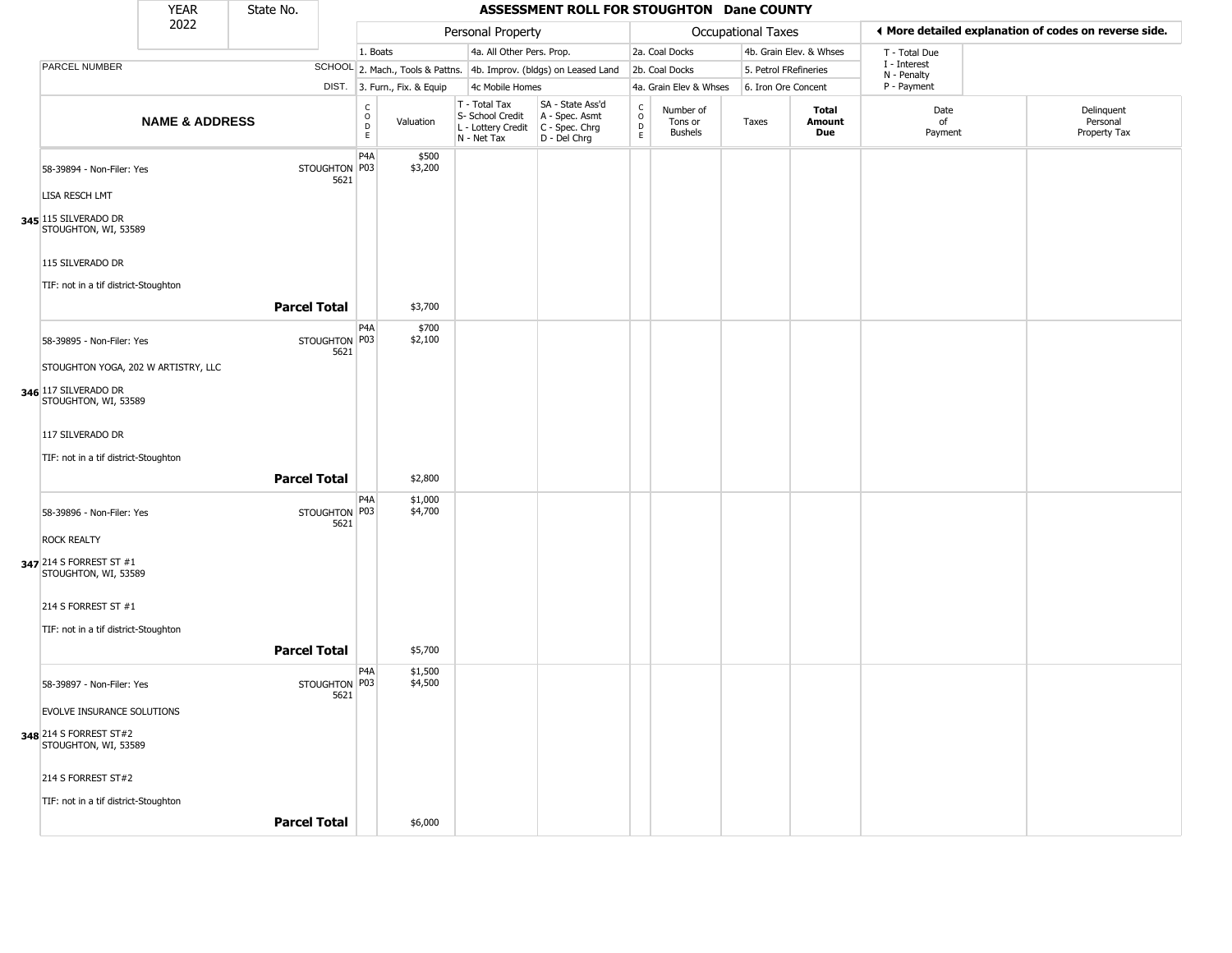| <b>YEAR</b><br>State No.<br>2022                |                           |                     |                       |                               |                              |                                                                        | ASSESSMENT ROLL FOR STOUGHTON Dane COUNTY                              |                         |                                        |                       |                         |                             |                                                       |
|-------------------------------------------------|---------------------------|---------------------|-----------------------|-------------------------------|------------------------------|------------------------------------------------------------------------|------------------------------------------------------------------------|-------------------------|----------------------------------------|-----------------------|-------------------------|-----------------------------|-------------------------------------------------------|
|                                                 |                           |                     |                       |                               |                              | Personal Property                                                      |                                                                        |                         |                                        | Occupational Taxes    |                         |                             | ♦ More detailed explanation of codes on reverse side. |
|                                                 |                           |                     |                       | 1. Boats                      |                              | 4a. All Other Pers. Prop.                                              |                                                                        |                         | 2a. Coal Docks                         |                       | 4b. Grain Elev. & Whses | T - Total Due               |                                                       |
| PARCEL NUMBER                                   |                           |                     |                       |                               |                              |                                                                        | SCHOOL 2. Mach., Tools & Pattns. 4b. Improv. (bldgs) on Leased Land    |                         | 2b. Coal Docks                         | 5. Petrol FRefineries |                         | I - Interest<br>N - Penalty |                                                       |
|                                                 |                           |                     |                       |                               | DIST. 3. Furn., Fix. & Equip | 4c Mobile Homes                                                        |                                                                        |                         | 4a. Grain Elev & Whses                 | 6. Iron Ore Concent   |                         | P - Payment                 |                                                       |
|                                                 | <b>NAME &amp; ADDRESS</b> |                     |                       | $\delta$<br>$\mathsf{D}$<br>E | Valuation                    | T - Total Tax<br>S- School Credit<br>L - Lottery Credit<br>N - Net Tax | SA - State Ass'd<br>A - Spec. Asmt<br>$C - Spec. Chrg$<br>D - Del Chrg | $\frac{C}{O}$<br>D<br>E | Number of<br>Tons or<br><b>Bushels</b> | Taxes                 | Total<br>Amount<br>Due  | Date<br>of<br>Payment       | Delinquent<br>Personal<br>Property Tax                |
| 58-39898 - Non-Filer: Yes                       |                           |                     | STOUGHTON P03<br>5621 | P <sub>4</sub> A              | \$1,000<br>\$5,500           |                                                                        |                                                                        |                         |                                        |                       |                         |                             |                                                       |
| MCFARLAND INVESTMENT CENTER                     |                           |                     |                       |                               |                              |                                                                        |                                                                        |                         |                                        |                       |                         |                             |                                                       |
| 349 214 S FORREST ST #3<br>STOUGHTON, WI, 53589 |                           |                     |                       |                               |                              |                                                                        |                                                                        |                         |                                        |                       |                         |                             |                                                       |
| 214 S FORREST ST #3                             |                           |                     |                       |                               |                              |                                                                        |                                                                        |                         |                                        |                       |                         |                             |                                                       |
| TIF: not in a tif district-Stoughton            |                           |                     |                       |                               |                              |                                                                        |                                                                        |                         |                                        |                       |                         |                             |                                                       |
|                                                 |                           | <b>Parcel Total</b> |                       |                               | \$6,500                      |                                                                        |                                                                        |                         |                                        |                       |                         |                             |                                                       |
| 58-39899 - Non-Filer: Yes                       |                           |                     | STOUGHTON P03<br>5621 | P <sub>4</sub> A              | \$1,000<br>\$5,500           |                                                                        |                                                                        |                         |                                        |                       |                         |                             |                                                       |
| FIDELITY NATIONAL TITLE                         |                           |                     |                       |                               |                              |                                                                        |                                                                        |                         |                                        |                       |                         |                             |                                                       |
| 350 214 S FORREST ST #5<br>STOUGHTON, WI, 53589 |                           |                     |                       |                               |                              |                                                                        |                                                                        |                         |                                        |                       |                         |                             |                                                       |
| 214 S FORREST ST #5                             |                           |                     |                       |                               |                              |                                                                        |                                                                        |                         |                                        |                       |                         |                             |                                                       |
| TIF: not in a tif district-Stoughton            |                           |                     |                       |                               |                              |                                                                        |                                                                        |                         |                                        |                       |                         |                             |                                                       |
|                                                 |                           | <b>Parcel Total</b> |                       |                               | \$6,500                      |                                                                        |                                                                        |                         |                                        |                       |                         |                             |                                                       |
| 58-39900 - Non-Filer: Yes                       |                           |                     | STOUGHTON P03<br>5621 | P <sub>4</sub> A              | \$1,000<br>\$5,500           |                                                                        |                                                                        |                         |                                        |                       |                         |                             |                                                       |
| <b>THTYV</b>                                    |                           |                     |                       |                               |                              |                                                                        |                                                                        |                         |                                        |                       |                         |                             |                                                       |
| 351 214 S FORREST #6<br>STOUGHTON, WI, 53589    |                           |                     |                       |                               |                              |                                                                        |                                                                        |                         |                                        |                       |                         |                             |                                                       |
| 214 S FORREST #6                                |                           |                     |                       |                               |                              |                                                                        |                                                                        |                         |                                        |                       |                         |                             |                                                       |
| TIF: not in a tif district-Stoughton            |                           |                     |                       |                               |                              |                                                                        |                                                                        |                         |                                        |                       |                         |                             |                                                       |
|                                                 |                           | <b>Parcel Total</b> |                       |                               | \$6,500                      |                                                                        |                                                                        |                         |                                        |                       |                         |                             |                                                       |
| 58-39901 - Non-Filer: Yes                       |                           |                     | STOUGHTON P03<br>5621 | P <sub>4</sub> A              | \$1,000<br>\$5,500           |                                                                        |                                                                        |                         |                                        |                       |                         |                             |                                                       |
| <b>GUILD MORTGAGE</b>                           |                           |                     |                       |                               |                              |                                                                        |                                                                        |                         |                                        |                       |                         |                             |                                                       |
| 352 214 S FORREST ST #7<br>STOUGHTON, WI, 53589 |                           |                     |                       |                               |                              |                                                                        |                                                                        |                         |                                        |                       |                         |                             |                                                       |
| 214 S FORREST ST #7                             |                           |                     |                       |                               |                              |                                                                        |                                                                        |                         |                                        |                       |                         |                             |                                                       |
| TIF: not in a tif district-Stoughton            |                           |                     |                       |                               |                              |                                                                        |                                                                        |                         |                                        |                       |                         |                             |                                                       |
|                                                 |                           | <b>Parcel Total</b> |                       |                               | \$6,500                      |                                                                        |                                                                        |                         |                                        |                       |                         |                             |                                                       |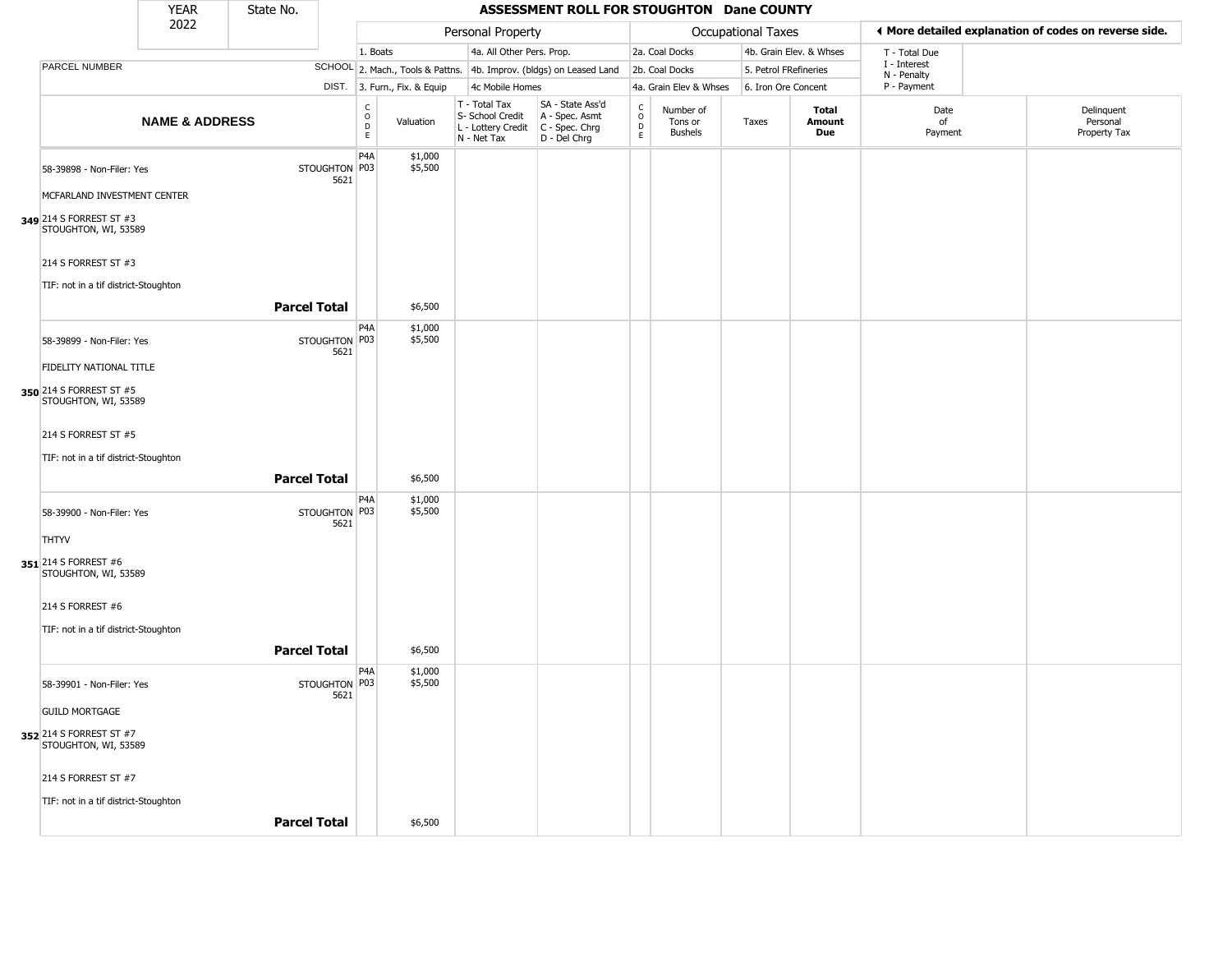| <b>YEAR</b><br>State No. |                                                 |                           |               |                                           |                         |                                               | ASSESSMENT ROLL FOR STOUGHTON Dane COUNTY                           |                                                                        |                                                                      |                                                                      |                                        |                             |                               |                       |                                                       |                                        |
|--------------------------|-------------------------------------------------|---------------------------|---------------|-------------------------------------------|-------------------------|-----------------------------------------------|---------------------------------------------------------------------|------------------------------------------------------------------------|----------------------------------------------------------------------|----------------------------------------------------------------------|----------------------------------------|-----------------------------|-------------------------------|-----------------------|-------------------------------------------------------|----------------------------------------|
|                          | 2022                                            |                           |               |                                           |                         |                                               | Personal Property                                                   |                                                                        |                                                                      |                                                                      | <b>Occupational Taxes</b>              |                             |                               |                       | ♦ More detailed explanation of codes on reverse side. |                                        |
|                          |                                                 |                           |               |                                           |                         | 1. Boats                                      |                                                                     | 4a. All Other Pers. Prop.                                              |                                                                      |                                                                      | 2a. Coal Docks                         |                             | 4b. Grain Elev. & Whses       | T - Total Due         |                                                       |                                        |
|                          | <b>PARCEL NUMBER</b><br>DIST.                   |                           |               |                                           |                         |                                               | SCHOOL 2. Mach., Tools & Pattns. 4b. Improv. (bldgs) on Leased Land |                                                                        | 2b. Coal Docks                                                       |                                                                      | 5. Petrol FRefineries                  | I - Interest<br>N - Penalty |                               |                       |                                                       |                                        |
|                          |                                                 |                           |               | 4c Mobile Homes<br>3. Furn., Fix. & Equip |                         | 4a. Grain Elev & Whses<br>6. Iron Ore Concent |                                                                     | P - Payment                                                            |                                                                      |                                                                      |                                        |                             |                               |                       |                                                       |                                        |
|                          |                                                 | <b>NAME &amp; ADDRESS</b> |               |                                           |                         | D<br>E                                        | Valuation                                                           | T - Total Tax<br>S- School Credit<br>L - Lottery Credit<br>N - Net Tax | SA - State Ass'd<br>A - Spec. Asmt<br>C - Spec. Chrg<br>D - Del Chrq | $\begin{smallmatrix} C & & \\ & O & \\ D & & \end{smallmatrix}$<br>E | Number of<br>Tons or<br><b>Bushels</b> | Taxes                       | <b>Total</b><br>Amount<br>Due | Date<br>ot<br>Payment |                                                       | Delinquent<br>Personal<br>Property Tax |
|                          | 58-39902 - Non-Filer: Yes                       |                           |               |                                           | STOUGHTON   P03<br>5621 | P <sub>4</sub> A                              | \$1,000<br>\$5,500                                                  |                                                                        |                                                                      |                                                                      |                                        |                             |                               |                       |                                                       |                                        |
|                          | MARIA-BOLL ATTORNEY AT LAW                      |                           |               |                                           |                         |                                               |                                                                     |                                                                        |                                                                      |                                                                      |                                        |                             |                               |                       |                                                       |                                        |
|                          | 353 214 S FORREST ST #8<br>STOUGHTON, WI, 53589 |                           |               |                                           |                         |                                               |                                                                     |                                                                        |                                                                      |                                                                      |                                        |                             |                               |                       |                                                       |                                        |
|                          | 214 S FORREST ST #8                             |                           |               |                                           |                         |                                               |                                                                     |                                                                        |                                                                      |                                                                      |                                        |                             |                               |                       |                                                       |                                        |
|                          | TIF: not in a tif district-Stoughton            |                           |               |                                           |                         |                                               |                                                                     |                                                                        |                                                                      |                                                                      |                                        |                             |                               |                       |                                                       |                                        |
|                          |                                                 |                           |               | <b>Parcel Total</b>                       |                         |                                               | \$6,500                                                             |                                                                        |                                                                      |                                                                      |                                        |                             |                               |                       |                                                       |                                        |
|                          | NO. OF PARCELS 353                              |                           | <b>TOTALS</b> |                                           |                         |                                               | 10,073,900.00                                                       |                                                                        |                                                                      |                                                                      |                                        |                             |                               |                       |                                                       |                                        |